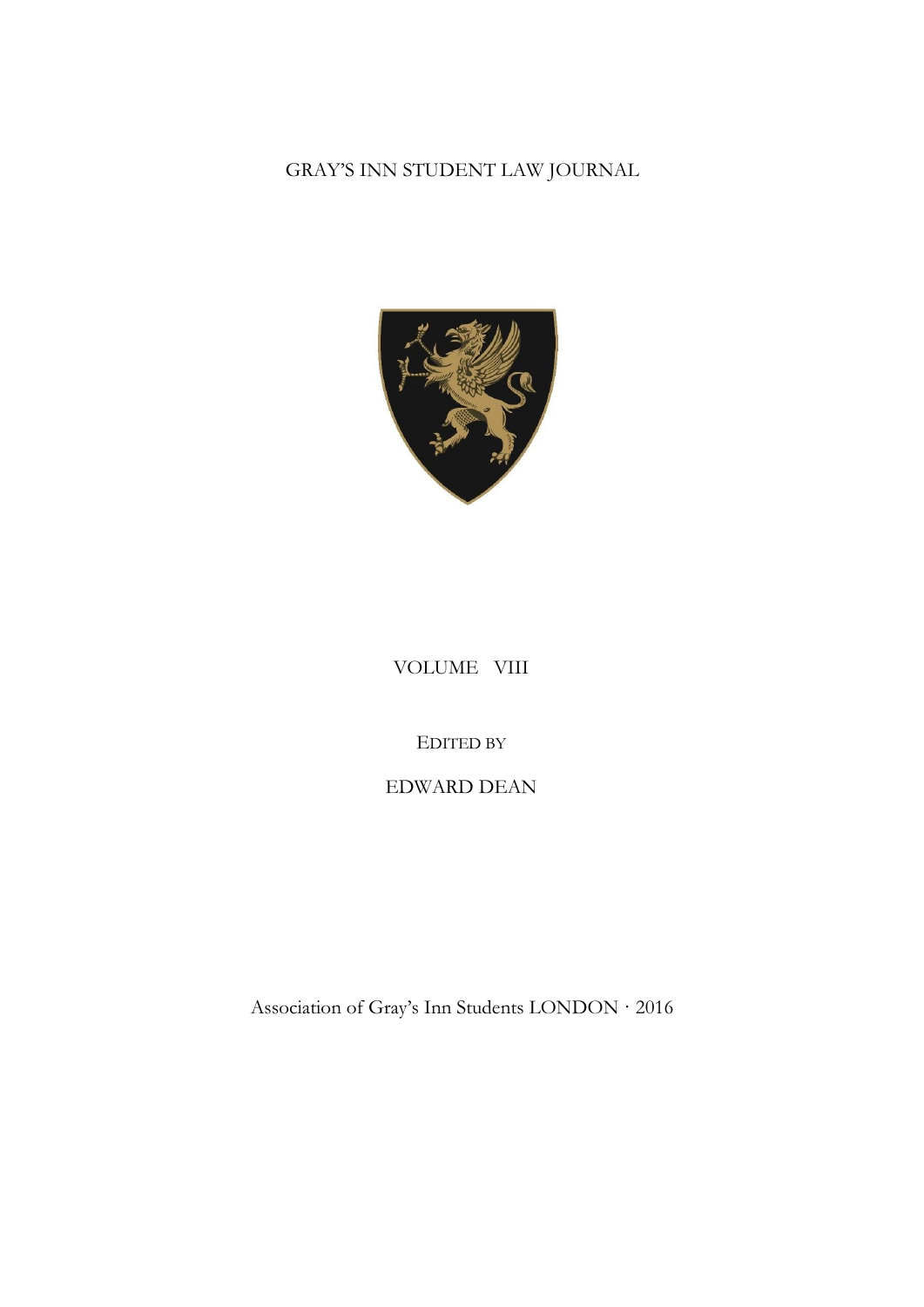## **CONTENTS**

| To what extent have our courts adopted a coherent<br>approach to proportionality?                                                                                       |              |
|-------------------------------------------------------------------------------------------------------------------------------------------------------------------------|--------------|
| Thomas Phillips (Winner of the Michael Beloff Essay Prize)                                                                                                              | $\mathbf{1}$ |
| Does the criminal law of joint enterprise cause injustice?<br>Henry Moore (Winner of the Lee Essay Prize)                                                               | 11           |
| Burying the bomb: the wider lessons that can be drawn<br>from the 2015 Iranian nuclear deal on the law on the<br>non-proliferation of nuclear weapons<br>John Churchill | 35           |
| The jury system in modern rational law: is the jury<br>system an absurd institution whose only claim to<br>legitimacy is its archaic root?<br>George Mavrantonis        | 43           |
| The evolution of procedural exclusivity: Is it time to<br>Strike out the rule in O'Reilly v Mackman?<br>Siân McGibbon                                                   | 52           |
| Presumed consent: the Human Transplantation (Wales)<br>Act 2013                                                                                                         |              |
| Michael O'Reilly                                                                                                                                                        | 60           |
| A principled reform of the Lord Chancellorship<br>Fraser Peh                                                                                                            | 75           |
| The demise of 'doctor-knows-best': development of the<br>law of consent from Sidaway to Montgomery<br>Charley Turton                                                    | 88           |
|                                                                                                                                                                         |              |
| Should the penalty rule be abolished?<br>Phoebe Whitlock                                                                                                                | 99           |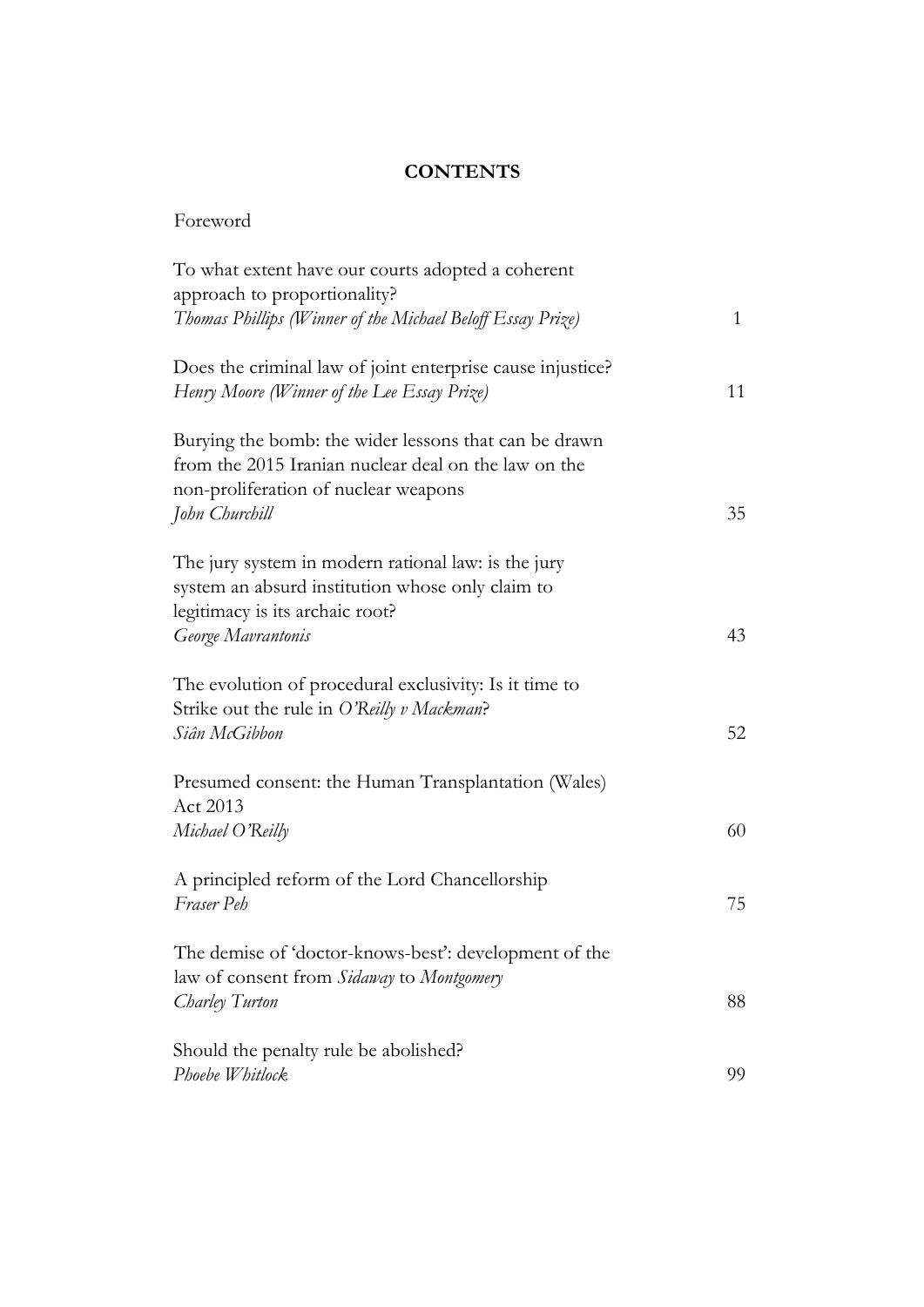| A critical assessment of the law on assisted reproduction<br>and legal parentage<br>Grace Wright | 108 |
|--------------------------------------------------------------------------------------------------|-----|
|                                                                                                  |     |
| Case notes                                                                                       |     |
| Davies v Davies [2015] EWHC 015 (Ch)<br>Luke Tattersall                                          | 126 |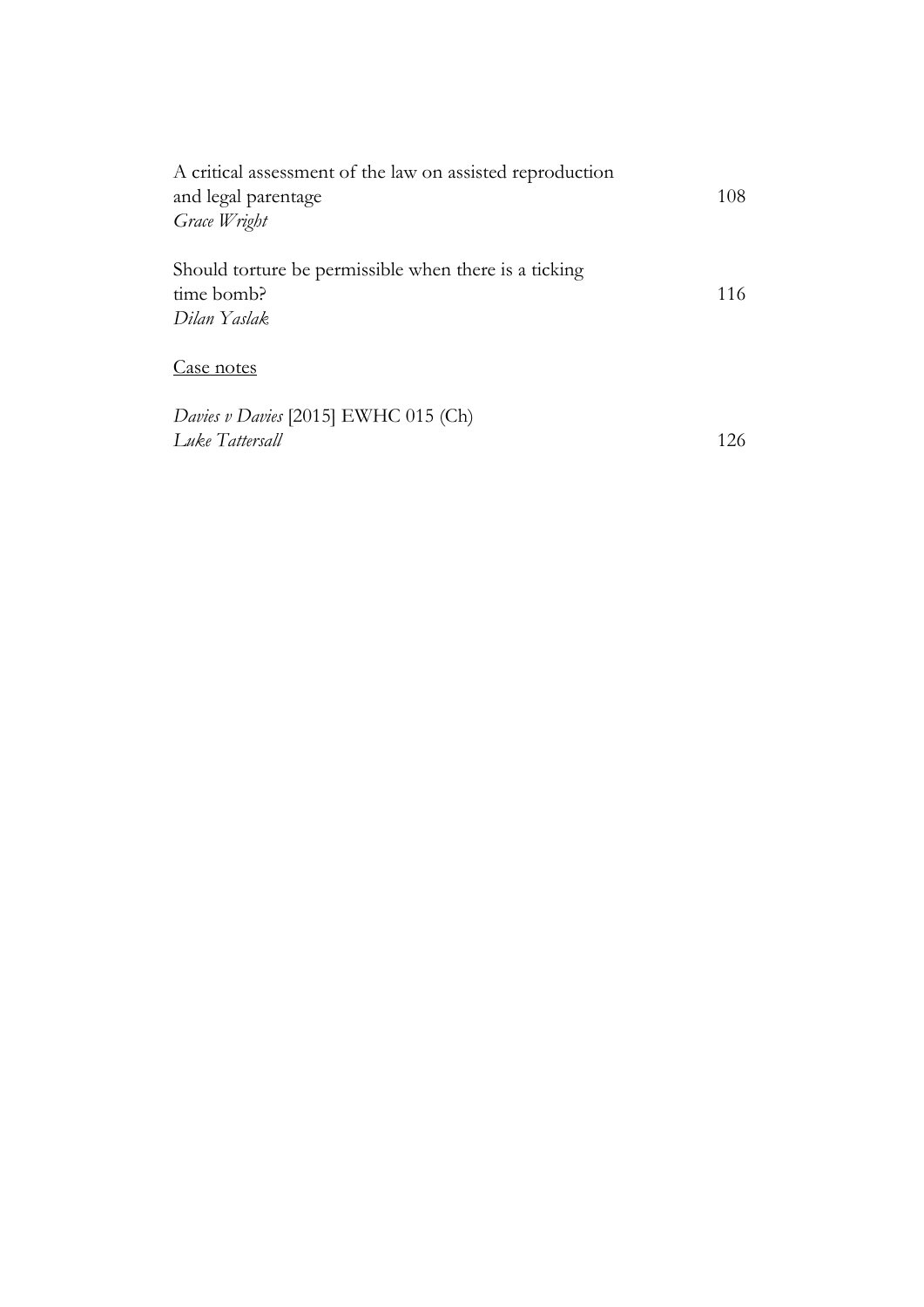#### **FOREWORD**

#### Edward Dean

I have enjoyed editing and compiling this year's volume of the Student Law Journal. Given the incredible number of submissions received, I have had to be particularly judicious in deciding which would make the cut.

The articles below cover a wide range of topics. There is a strong international theme this year, with submissions on the international law aspects of torture and non-proliferation. Constitutional law is also addressed in submissions on reform of the Lord Chancellorship and the conceptual foundations of the jury system. Importantly, cutting-edge developments are analysed; included are submissions on the new Welsh opt-out system of organ donation, medical consent and the state of fertility and parentage law.

I hope that my selection offers readers the opportunity to engage with areas of law they would otherwise not encounter. I also hope that it inspires both current and future members of the Inn to get involved with next year's publication and with the AGIS community more generally. I am grateful for the participation and effort of all of those who submitted articles this year – long may it continue.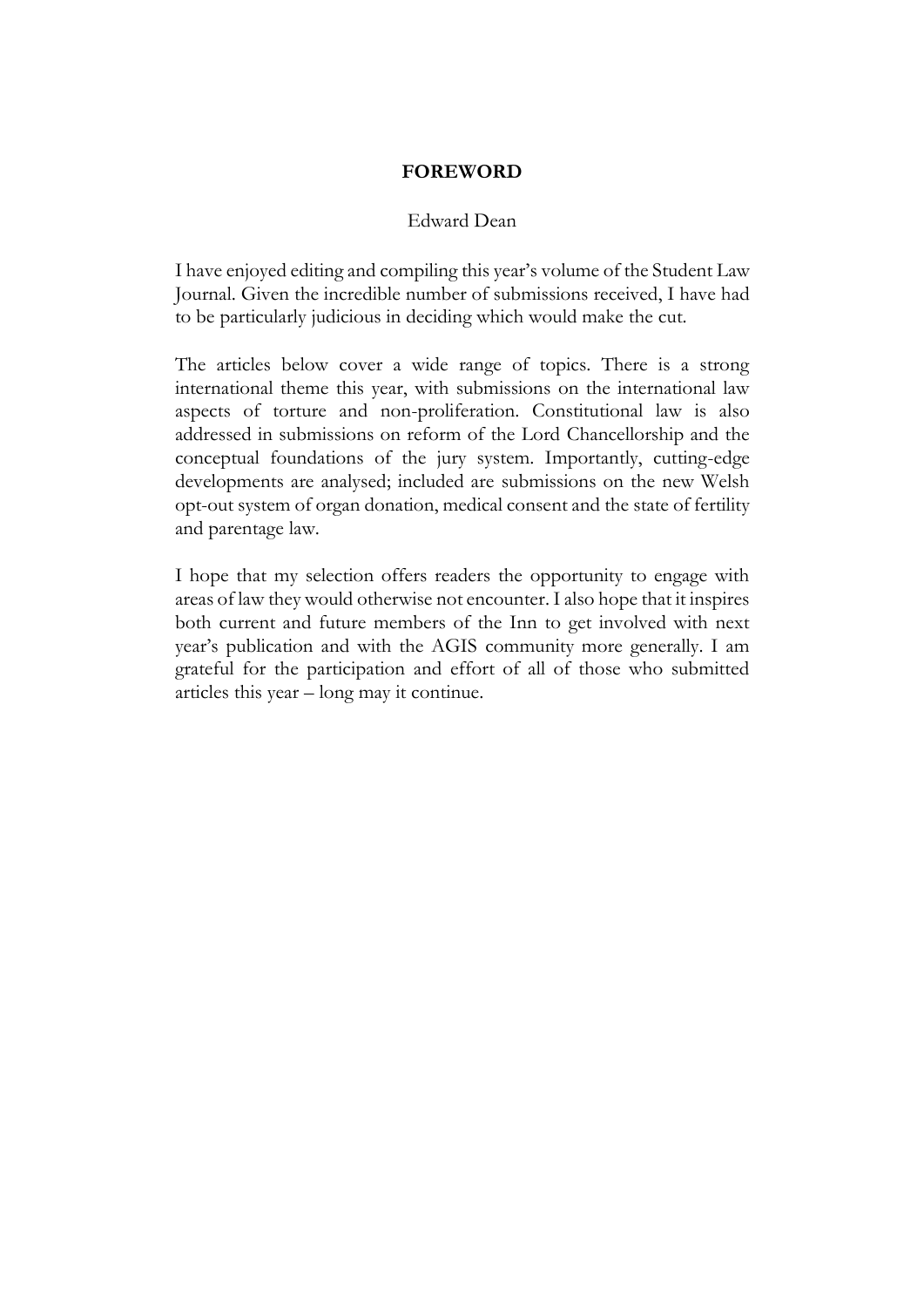## **TO WHAT EXTENT HAVE OUR COURTS ADOPTED A COHERENT APPROACH TO THE ISSUE OF PROPORTIONALITY?**

## Thomas Phillips

The argument of this essay is that the courts have failed to adopt a coherent approach to the issue of proportionality. The essay chooses to focus on our courts' approach to proportionality in purely domestic cases. This choice is a result of the author's understanding that the English courts have greater agency in respect of the common law than in respect of European law. Given that the ability to adopt a coherent approach must be premised upon the assumption of agency, it is suggested that a cogent answer to the question at hand must be focused on the common law.

In order to draw its conclusion, this essay seeks to address three distinct, but interrelated, questions in respect of the coherency of the courts' approach towards:

- 1. The content of proportionality.
- 2. The relationship between proportionality and *Wednesbury*<sup>1</sup> unreasonableness.
- 3. The status of proportionality at common law.

The reason for tackling the issues in this particular order is that the author hopes that the discussion of the first two questions will inform the subsequent discussion of the status of proportionality at common law. It will be argued that the courts have adopted an incoherent approach to the issue in all three respects and ultimately that the question concerning proportionality will remain unanswered until the Supreme Court authoritatively grapples with this issue.

## TO WHAT EXTENT HAVE OUR COURTS ADOPTED A COHERENT APPROACH TO THE CONTENT OF PROPORTIONALITY?

It is the argument of this essay that although there has been some agreement, the courts have failed to coherently demarcate the content of proportionality at common law. It is argued that, in this respect, there are

<sup>1</sup> *Wednesbury* unreasonableness refers to the test originating in *Associated Provincial Picture Houses Ltd v Wednesbury Corporation* [1948] 1 KB 223.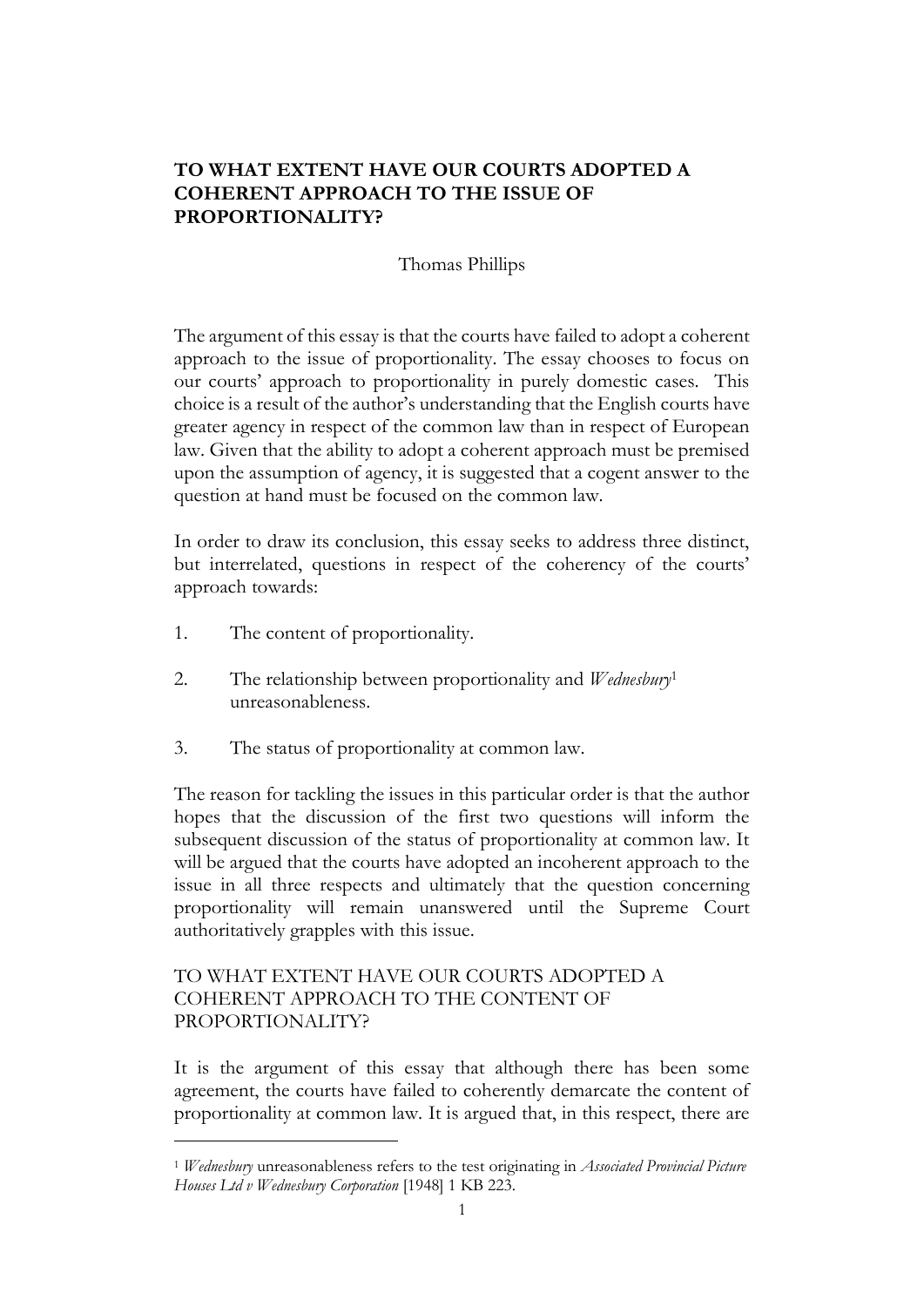two key areas of difficulty. Firstly, our courts have not made clear whether the application of proportionality (in terms of the test to be applied) is uniform or whether it is dependent on the context. Secondly, the courts have taken an incoherent approach to the role played by the four stage test identified in *Bank Mellat v Her Majesty's Treasury<sup>2</sup>* in the application of proportionality.

In respect of the first area of difficulty, our courts have posited two conflicting approaches to the issue. On the one hand, there has been a tendency to understand proportionality review as a singular doctrine of judicial review which could be applied to all appropriate cases. Support for this view can often be found in recent case-law: Lord Neuberger's judgment in *Keyu v Secretary of State for Foreign and Commonwealth Affairs*<sup>3</sup> appears to cast proportionality as a singular concept which is to be contrasted with rationality; Lord Sumption remarks in *Pham v Secretary of State for the Home Department*<sup>4</sup> that 'English law has not adopted *the principle of proportionality generally*' (emphasis added) and Lord Carnwath, in *Kennedy v The Charity Commission,*<sup>5</sup> questions 'to what extent *the proportionality test*… has become part of domestic public law.' (emphasis added).

On the other hand, it has been argued that proportionality is to be applied differently on the basis of the context. Proportionality might have one use as a general ground of review and a different use as a tool for reviewing interference with fundamental rights. Lord Mance, in *Pham*, argued<sup>6</sup> in favour of this approach:

'It may be helpful to distinguish between proportionality as a general ground of review of administrative action, confining the exercise of power to means which are proportionate to the ends pursued, from proportionality as a basis for scrutinising justifications put forward for interferences with legal rights.'

Lord Kerr in *Keyu*<sup>7</sup> subsequently cited this passage with approval and Lady Hale's judgment<sup>8</sup> in the same case also expressed agreement with this distinction.

However, given the alternative approach taken by Lords Neuberger, Carnwath and Sumption, a conceptual difficulty persists. It remains unclear

<sup>2</sup> The test was identified by Lords Sumption and Reed; *Bank Mellat v Her Majesty's Treasury* [2013] UKSC 39, [20] and [74] respectively.

<sup>3</sup> *Keyu v Secretary of State for Foreign and Commonwealth Affairs* [2015] UKSC 69, [131]–[134].

<sup>4</sup> *Pham v Secretary of State for the Home Department* [2015] UKSC 19, [104].

<sup>5</sup> *Kennedy v The Charity Commission* [2014] UKSC 20, [214].

<sup>6</sup> *Pham*, [113].

<sup>7</sup> *Keyu* [280].

<sup>8</sup> ibid, [304].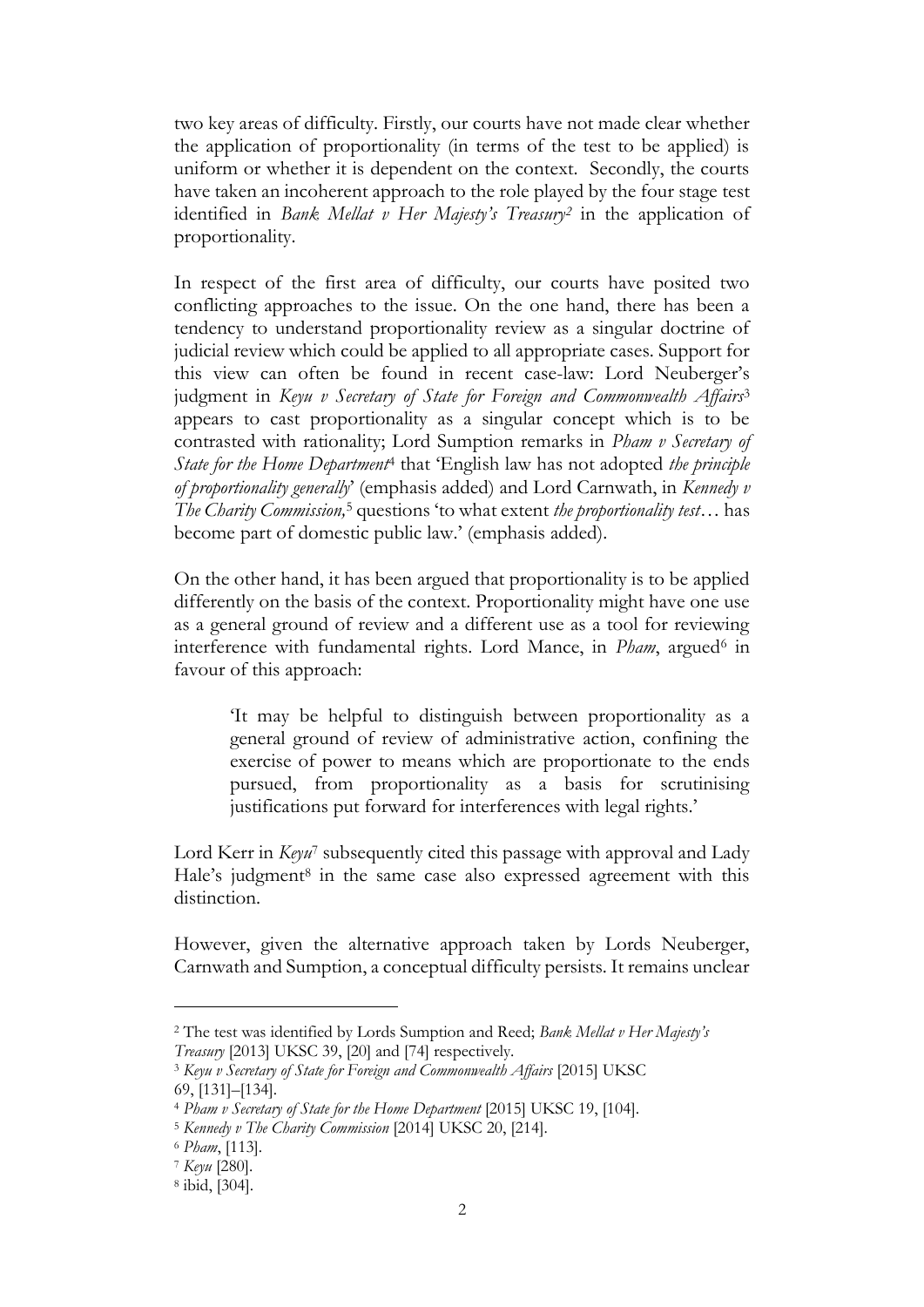whether proportionality should be understood as having a uniform application, regardless of context, or whether it is to be applied differently in cases where it is used as a general ground of review than in cases where a fundamental right is in play.

The essay will now turn its attention to the second difficulty, the courts' treatment of the *Bank Mellat* test in respect of proportionality at common law. The case in question, *Bank Mellat,* was decided within the context of European Law. Nonetheless, Lords Sumption and Reed formulated a fourstage proportionality test which they believe could be derived as much from the common law as from European law. The question, which has since been touched upon in the Supreme Court, is whether or not this is the test which would be applicable in a common-law proportionality review. Lord Sumption's formulation of the test was as follows:

'(i) whether its objective is sufficiently important to justify the limitation of a fundamental right; (ii) whether it is rationally connected to the objective; (iii) whether a less intrusive measure could have been used; and (iv) whether, having regard to these matters and to the severity of the consequences, a fair balance has been struck between the rights of the individual and the interests of the community. These four requirements are logically separate, but in practice they inevitably overlap because the same facts are likely to be relevant to more than one of them.'

Although Lord Reed's formulation of the test was marginally different at the fourth stage, he was quick to note that there was "no difference in substance" between the two tests.

Lords Carnwath and Neuberger, in *Youseff v Secretary of State for Foreign and Commonwealth Affairs*<sup>9</sup> and *Keyu*<sup>10</sup> respectively, appear to be of the opinion that this test would be the test to apply if proportionality were accepted as a ground of review at common law.

Lord Kerr<sup>11</sup> appears to occupy something of a middle-ground on the issue: although he implies the *Bank Mellat* test is suitable in cases concerning an interference with a fundamental right, he argues that the test would be inappropriate if proportionality were to be used as a general ground of review:

'In the first instance, there is no legislative objective and no interference with a fundamental right; secondly, it is difficult to see how the "least intrusive means" dimension could be worked into a

<sup>9</sup> *Youssef v Secretary of State for Foreign and Commonwealth Affairs* [2016] UKSC 3, [57].

<sup>10</sup> *Keyu*, [133].

<sup>11</sup> ibid, [281].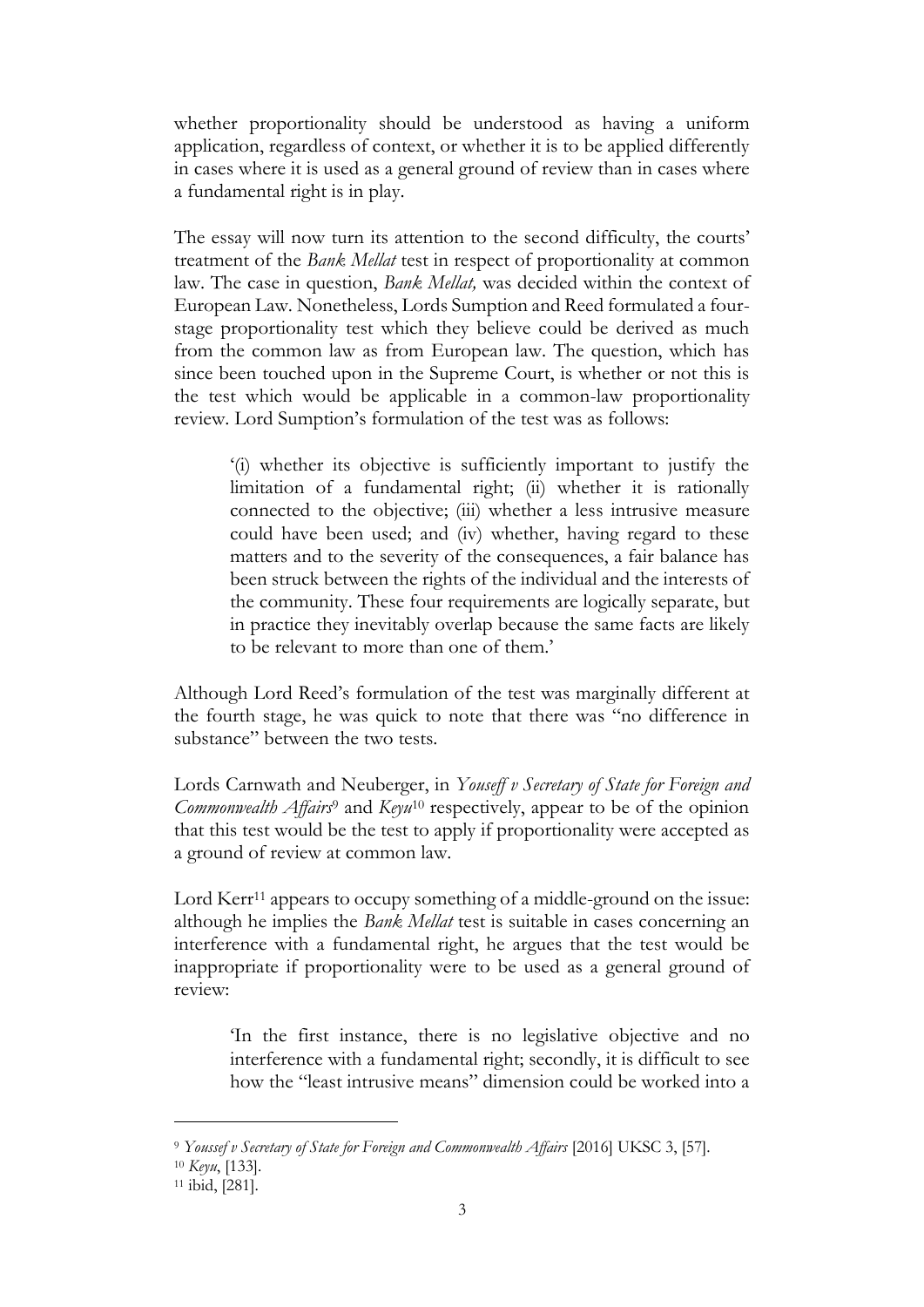proportionality exercise where the decision did not involve interfering with a right.'

Lord Kerr then goes on to explain that he:

'Envisage[s] a more loosely structured proportionality challenge where a fundamental right is not involved. As Lord Mance said in *Kennedy*, this involves a testing of the decision in terms of its "suitability or appropriateness, necessity and the balance or imbalance of benefits and disadvantages."'

The author argues that these passages demonstrate both an implicit acceptance of the *Bank Mellat* test in cases involving a fundamental right and an appreciation that a different test will be required in cases which seek to question a normal administrative decision.

At the other end of the spectrum, Lord Mance<sup>12</sup> advocates a more flexible approach to the issue:

'But the right approach is surely to recognise, as de Smith's Judicial Review, 7<sup>th</sup> ed (2013), para 11-028 suggests, that it is inappropriate to treat all cases of judicial review together under a general but vague principle of reasonableness, and preferable to look for the underlying tenet of principle which indicates the basis on which the court should approach any administrative law challenge in a particular situation.'

This approach appears to advocate for a more nuanced treatment of the issue which eschews the use of strict 'tests' in the application of proportionality and instead requires the courts to undertake an examination appropriate to the individual context of the case in question.

In short, although some support for the *Bank Mellat* test has been expressed in the case law, that approach has been far from unanimous. Given this lack of agreement, the Supreme Court would need to clarify the precise nature of the proportionality test(s) and the role (if any) played by the *Bank Mellat* test before proportionality could be formally adopted as a head of judicial review at common law.

The final point to be made, in respect of the content of proportionality, is that the courts appear to agree on how the relationship between the decision maker and the court should be understood when proportionality is engaged at common law. The view, which is coherently and consistently expressed through the case-law, is that a proportionality challenge allows the court to consider the merits of the decision at stake but that it does not

<sup>12</sup> *Kennedy*, [55].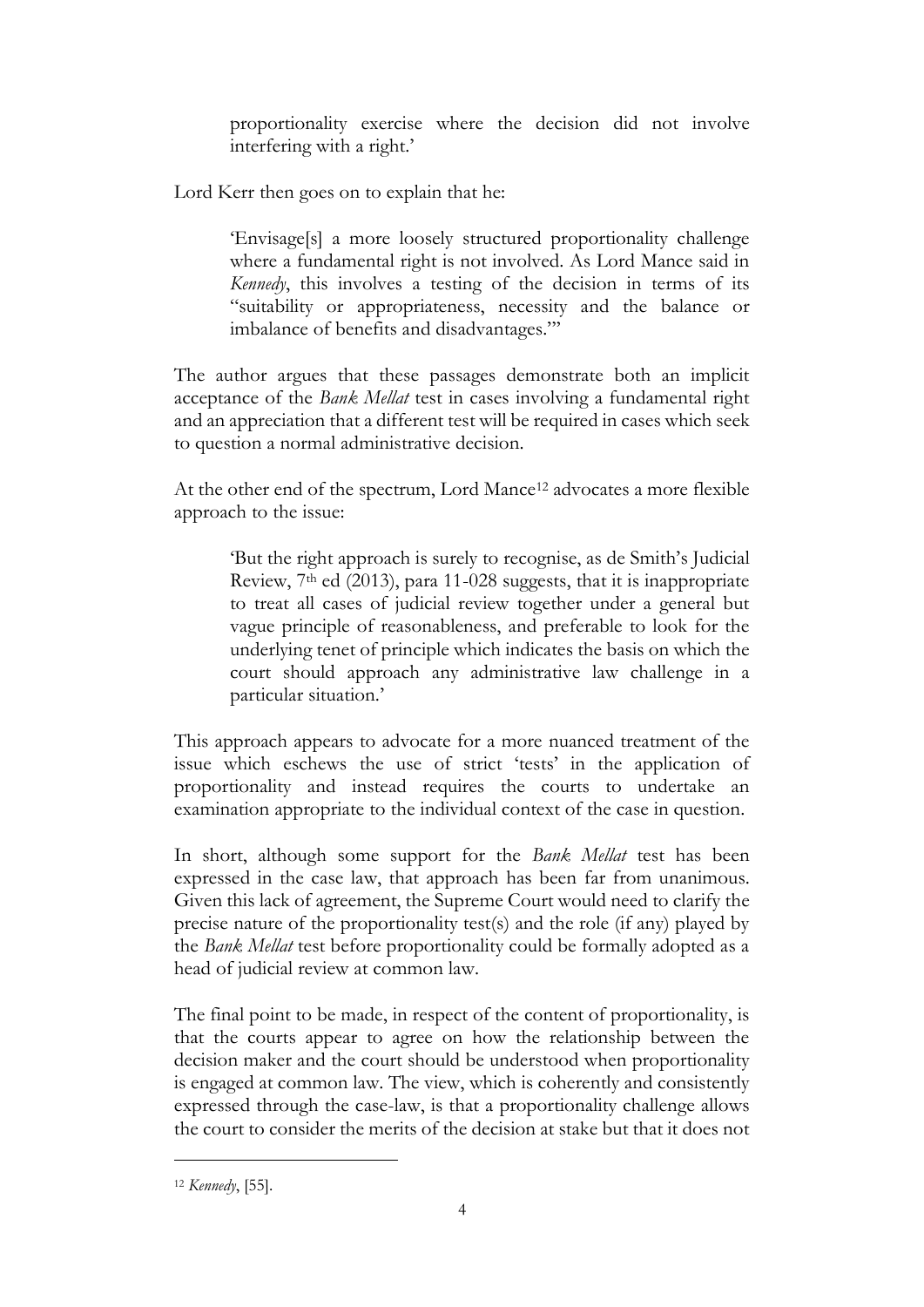allow the court to displace the judgment of the original decision maker with its own decision. Lord Reed cogently expresses the view as follows in *Bank Mellat*:

'An assessment of proportionality inevitably involves a value judgment at the stage at which a balance has to be struck between the importance of the objective pursued and the value of the right intruded upon. The principle does not however entitle the courts simply to substitute their own assessment for that of the decisionmaker.'<sup>13</sup>

Lord Sumption agreed with this judgment in *Bank Mellat*<sup>14</sup> itself and Lords Neuberger and Kerr subsequently expressed their agreement in *Keyu.*<sup>15</sup> Given the lack of any evidence to the contrary, it seems safe to assume, that at least in respect of this uncontroversial issue, the courts have adopted a coherent approach to the issue.

### TO WHAT EXTENT HAVE OUR COURTS ADOPTED A COHERENT APPROACH TO THE RELATIONSHIP BETWEEN PROPORTIONALITY AND WEDNESBURY UNREASONABLENESS?

The approach which the courts have taken in respect of the relationship between proportionality review and *Wednesbury* review is also lacking in consistency. At the heart of the issue is a disagreement about whether or not the two standards of review are mutually exclusive. At some points the courts have suggested that proportionality review could only become effective at the expense of *Wednesbury*, whereas at other times our courts have taken the view that the two can coexist. Some judgments even suggest that there is no clear boundary between the two doctrines and that there will inevitably be an area of overlap in their application.

The judgment of Lady Hale in *Keyu*<sup>16</sup> sits at one extreme of this debate. She opined that an adoption of proportionality as a further basis of judicial review 'would be likely to consign the Wednesbury principle to the dustbin of history.' Put in these stark terms, there is no question that Lady Hale believes the two standards of review to be mutually exclusive, the choice is binary: either we have proportionality, or we have Wednesbury, we cannot have both. One reading of Lord Carnwath's judgment in *Youseff*<sup>17</sup> would also put him in this camp. His interpretation that the issue concerns 'a general move from the traditional review tests to one of proportionality' appears to imply that proportionality cannot simply be adopted as an

<sup>13</sup> *Bank Mellat*, [71].

<sup>14</sup> ibid, [20].

<sup>15</sup> *Keyu*, [133] and [272].

<sup>16</sup> ibid, [303].

<sup>17</sup> *Youssef*, [55]–[57].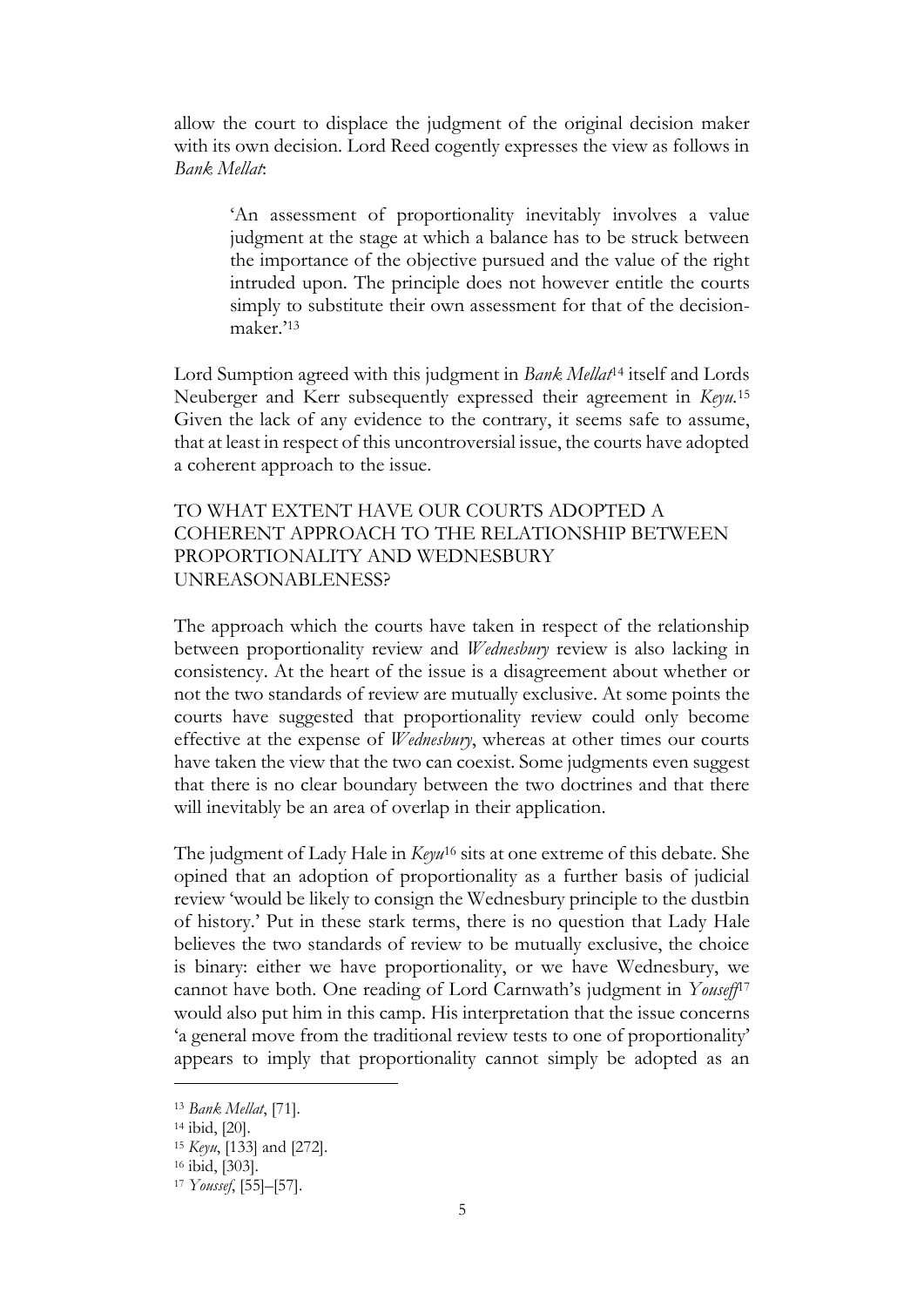additional review test but that its adoption would come at the expense of the traditional tests.

Mark Elliott<sup>18</sup> also argues that 'Lord Neuberger's reasoning in *Keyu*  presupposes that the choice between *Wednesbury* and proportionality is stark in a way that *Pham* suggested it was not.' However, this essay does not subscribe to Elliott's analysis and the author would suggest that Lord Neuberger takes a different approach which is evidenced by paragraph 134 of his judgment:

'[I]t may be that the position would be more nuanced than this cursory discussion of the appellants' argument might suggest. The answer to the question whether the court should approach a challenged decision by reference to proportionality rather than rationality may depend on the nature of the issue.'

The inference to be drawn from this passage, in the author's opinion, is that Lord Neuberger believes that the two tests in question can co-exist and that the adoption of proportionality need not consign *Wednesbury* to the dustbin of history. Lord Kerr, in *Keyu*19, appears to adopt a similar line of reasoning when he opines that "the very notion that one must choose between proportionality and irrationality may be misplaced." Further support for this line of thought can be found in Lord Diplock's judgment in *Council of Civil Service Unions v Minister for the Civil Service*: *'*That is not to say that further development on a case by case basis may not in course of time add further grounds. I have in mind particularly the possible adoption in the future of the principle of "proportionality"'. 20

A third line of thought is that the dichotomous distinction between the two concepts is false. This view, as I understand it, has been advocated in the academic sphere by Mark Elliot<sup>21</sup> and Michael Taggart.<sup>22</sup> Reduced to its most simple terms, *Wednesbury* review and proportionality review are taken to be labels for overlapping areas of the same fundamental doctrine of review. In both *Wednesbury* and proportionality review the exercise of review is, at the conceptual level, the same what differs is the intensity of scrutiny and the weight to be given to the primary decision maker's view.

<sup>18</sup> Mark Elliott, 'How many Supreme Court justices does it take to perform the *Wednesbury* doctrine's burial rites? A: More than five.' Public Law For Everyone Blog

<sup>(27</sup> November 2015), available <http://publiclawforeveryone.co[m>.](http://publiclawforeveryone.com/)

<sup>19</sup> *Keyu*, [271].

<sup>20</sup> *Council of Civil Service Unions v Minister for the Civil Service* [1985] AC 374.

<sup>21</sup> Mark Elliott, 'Justification, Calibration and Substantive Judicial Review: Putting Doctrine in its Place', UK Const. L Blog (17 September 2013), available

<sup>&</sup>lt;http://www.ukconstitutionallaw.org>.

<sup>22</sup> Michael Taggart, 'Proportionality, Deference, Wednesbury' (2008) NZL Rev 423– 482.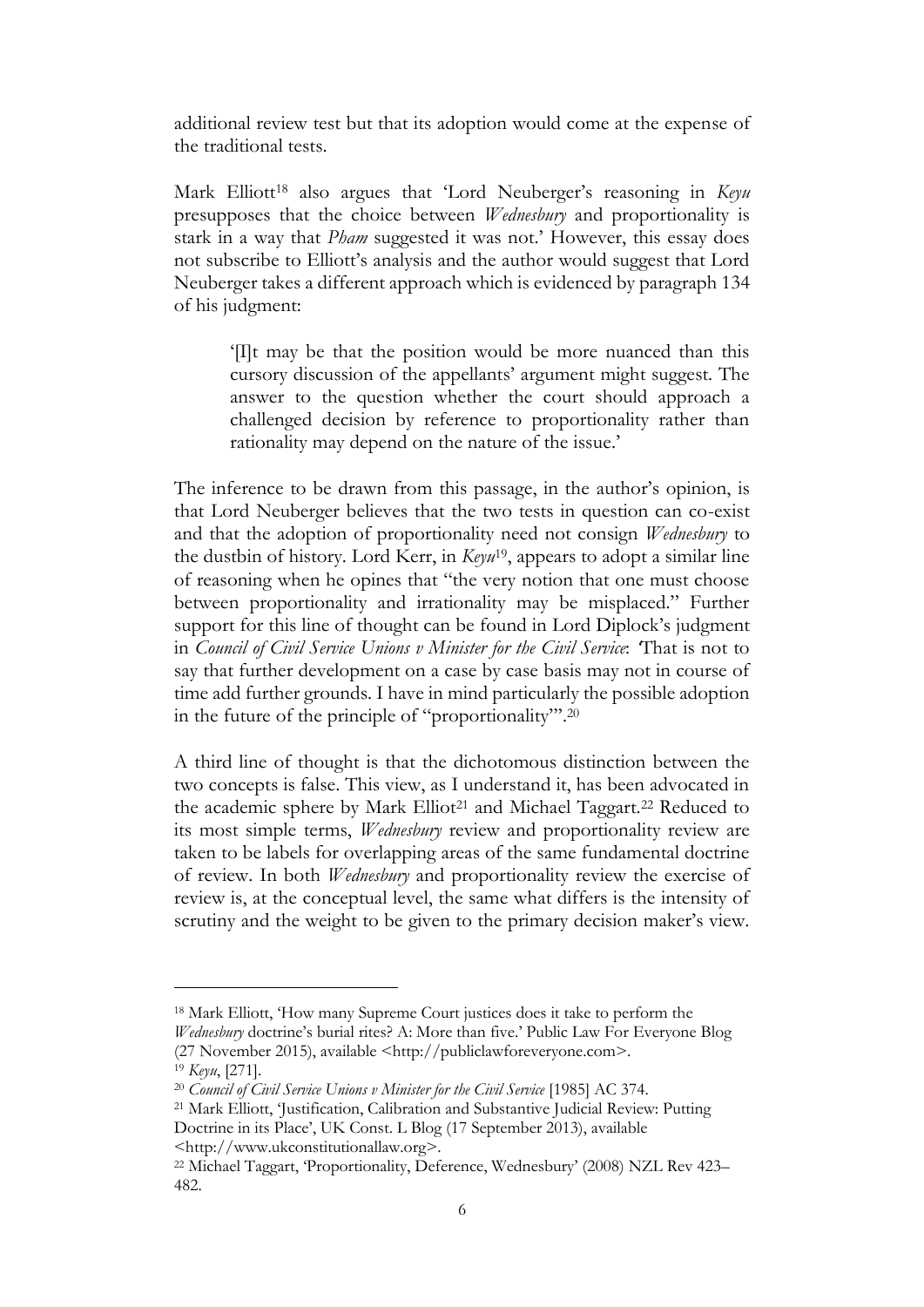Elliott<sup>23</sup> argues that Lord Mance's judgment in *Kennedy*<sup>24</sup> demonstrates a level of affinity with this approach and it is the argument of this essay that Lord Sumption's judgment in *Pham*<sup>25</sup> is also in accordance with this approach. In that judgment, Lord Sumption argues that, under the heading of *Wednesbury,* English law has 'stumbled towards a concept which is in significant respects similar [to proportionality]'. The inference to be drawn is that Lord Sumption's position falls within this third line of thought in so far as he believes that it would be wrong to draw a clear distinction between the two strands of review. Finally, support for this line of reasoning can be found in *R (Alconbury Developments Ltd) v Secretary of State for the Environment, Transport and the Regions*<sup>26</sup> where Lord Slynn expresses the view that: 'trying to keep the Wednesbury principle and proportionality in separate compartments seems to me to be unnecessary and confusing.'

The source of this disagreement is arguably more conceptual than anything else. Nevertheless, this disagreement has considerable ramifications at the practical level and it is important that our courts adopt a clear approach to the relationship between *Wednesbury* and proportionality sooner rather than later.

## TO WHAT EXTENT HAVE OUR COURTS ADOPTED A COHERENT APPROACH TO THE STATUS OF PROPORTIONALITY AT COMMON LAW?

This final question to be addressed is perhaps the most important – what is the current status of proportionality at common law? Unfortunately, the answer to this question is again far from clear; even a cursory reading of the relevant case-law will reveal that our courts have failed to reach agreement. The author's argument is that the courts have entertained three distinct answers to this question. The first option is that it is available, both in substance and name, where there is a fundamental right in play, even if it is not available as a general ground of judicial review. The second option is that it is not yet available in name but that it is, in substance, available as a form of judicial review. The third option is that proportionality is available, in general terms, at common law.

The first of these options is, in the view of the author, the most accurate summary of the law as it stands. Although this view has yet to be expressed in the ratio of an authoritative judgment it has commanded fairly extensive judicial support. It is therefore arguable that a claim for a proportionality

<sup>23</sup> Mark Elliott, 'Common law constitutionalism and proportionality in the Supreme Court: Kennedy v The Charity Commission', Public Law For Everyone Blog (31 March 2014), available <http://publiclawforeveryone.co[m>.](http://publiclawforeveryone.com/)

<sup>24</sup> *Kennedy*, [55].

<sup>25</sup> *Pham*, [103]–[110].

<sup>&</sup>lt;sup>26</sup> R (Alconbury Developments Ltd) v Secretary of State for the Environment, Transport and the Regions [2001] UKHL 23, [51].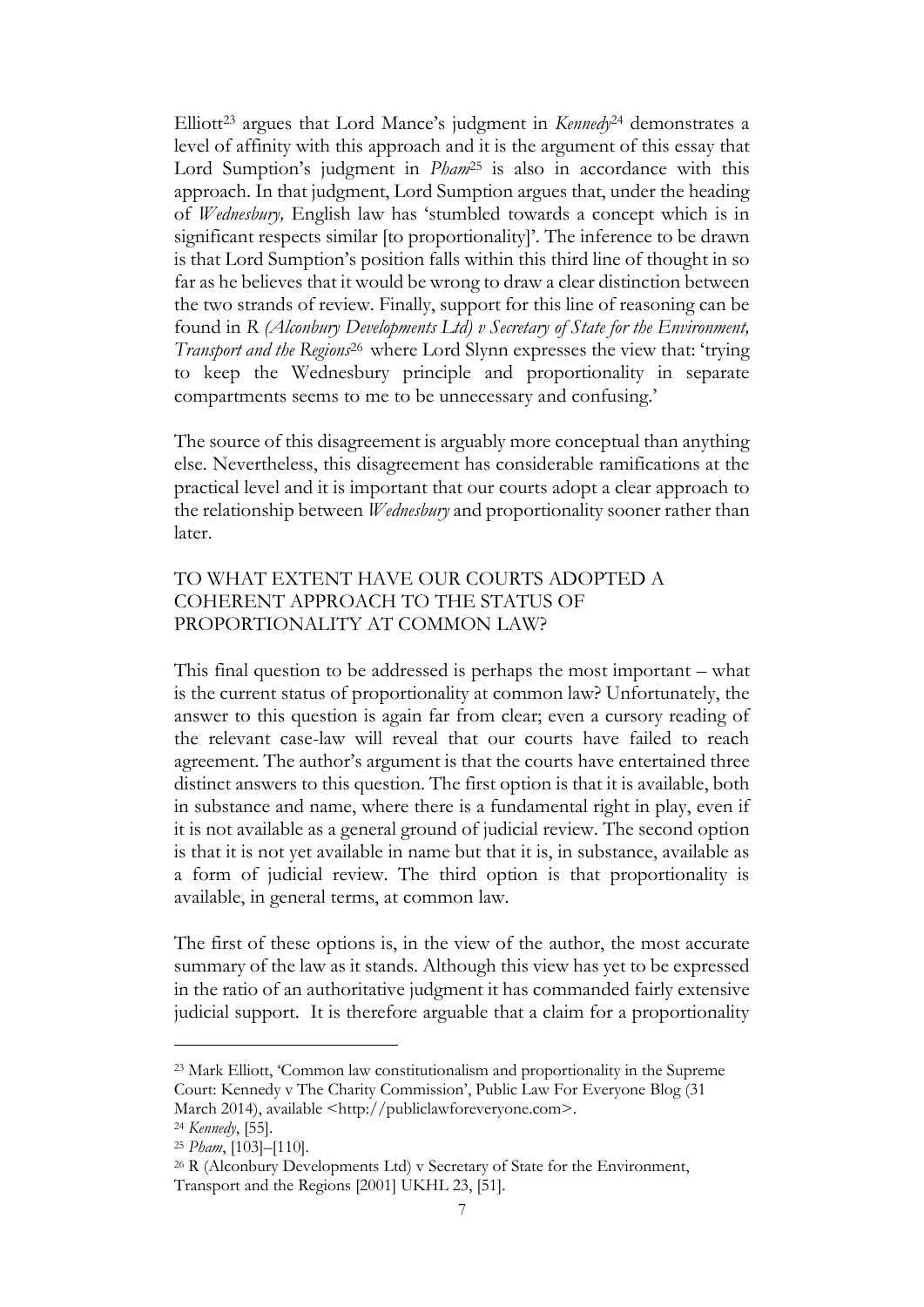review at common law, in the context of a fundamental right, would likely be successful at the level of the Supreme Court. Judicial support for this approach can, most recently, be found in the sole judgment of the court in *Youssef*. In that judgment, Lord Carnwath<sup>27</sup> said that: 'even in advance of such a comprehensive review of the tests to be applied to administrative decisions generally, there is a measure of support of for the use of proportionality as a test in relation to interference with "fundamental" rights'. He cites the judgments of Lord Kerr and Lady Hale in *Keyu*<sup>28</sup> and Lord Reed in *Pham*<sup>29</sup> as evidence for this view*.* Further support for the notion can be found in the judgments of Lords Mance and Toulson in *Kennedy*. <sup>30</sup> Ultimately, judicial support for this notion is a function of the judgments in *R v Ministry of Defence, Ex p Smith,*<sup>31</sup> *R (Daly) v Secretary of State for the Home Department*<sup>32</sup> *and R v Secretary of State for the Home Department, Ex p Leech*<sup>33</sup> where it is repeatedly argued that a more exacting standard of review in the context of fundamental rights is available at common law as well as through the Human Rights Act.<sup>34</sup>

The second possibility, which is that proportionality review is available in substance but not name, is most clearly advocated by Lord Sumption in *Pham*:

'However, although English law has not adopted the principle of proportionality generally, it has for many years stumbled towards a concept which is in significant respects similar… Starting with the decision of the House of Lords in *Bugdaycay v Secretary of State for the Home Department* [1987] AC 514 it has recognised the need, even in the context of rights arising wholly from domestic law, to differentiate between rights of greater or lesser importance and interference with them of greater or lesser degree. This is essentially the same problem as the one to which proportionality analysis is directed. The solution adopted, albeit sometimes without acknowledgment, was to expand the scope of rationality review so as to incorporate at common law significant elements of the principle of proportionality.'<sup>35</sup>

This passage demonstrates both an understanding that proportionality is not available, *per se*, in matters of purely domestic law and an understanding that the scope of the rationality test is such that a proportionality test is

<sup>27</sup> *Youssef*, [56].

<sup>28</sup> *Keyu*, [304].

<sup>29</sup> *Pham*, [119].

<sup>30</sup> *Kennedy* [46]–[52], [133].

<sup>31</sup> *R v Ministry of Defence, Ex p Smith* [1996] QB 517.

<sup>32</sup> *R (Daly) v Secretary of State for the Home Department* [2001] UKHL 26.

<sup>33</sup> *R v Secretary of State for the Home Department, Ex p Leech* [1994] QB 198.

<sup>34</sup> Human Rights Act 1998.

<sup>35</sup> *Pham*, [105].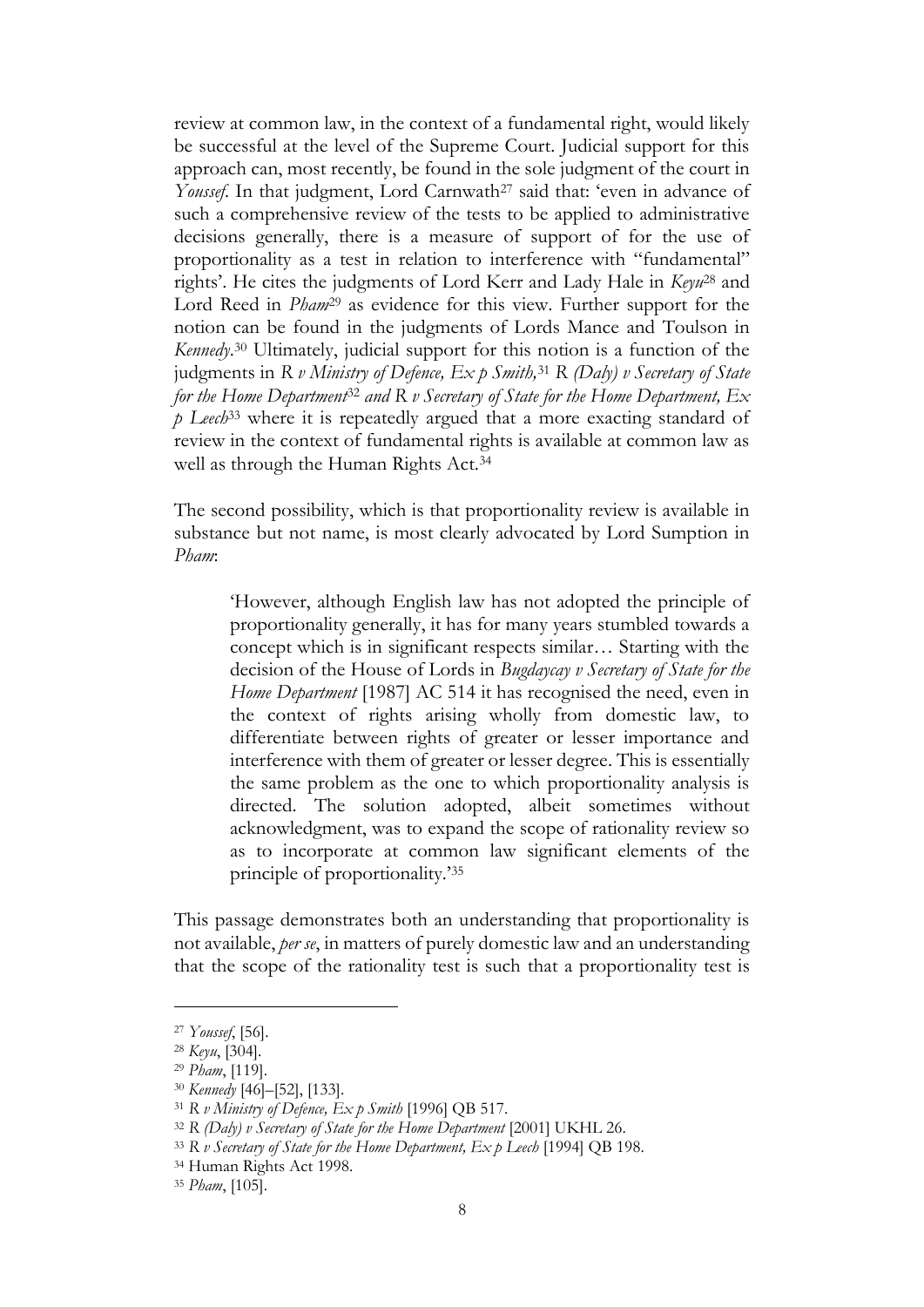nonetheless available in substance. This second point is reiterated at the close of his judgment<sup>36</sup> where Lord Sumption explains that: 'it may well turn out that in the light of the context and the facts, the juridical source of the right made no difference' (the implication being that the result would likely be the same either at common law or under the Convention).

Finally, broader support for the availability of proportionality review at common law can be found in the judgments of Lords Slynn and Mance, in *Alconbury*<sup>37</sup> and *Pham*<sup>38</sup> respectively. Lord Slynn's judgment takes the following view: 'I consider that even without reference to the Human Rights Act the time has come to recognise that this principle is part of English administrative law, not only when judges are dealing with Community acts but also when they are dealing with acts subject to domestic law.' Lord Mance's approval in *Pham* is perhaps less emphatic, but it is submitted that it constitutes approval for the view nonetheless. *Pham* concerned the status of British nationality which is, crucially, to be distinguished from a fundamental right. Lord Mance argues that 'the tool of proportionality is one which would, in my view and for the reasons explained in *Kennedy v Charity Commission*, be both available and valuable for the purposes of such a review*.*' Given the case involved the status of British nationality, and not a fundamental right, this passage can be taken as support for the view that proportionality is available as a form of judicial review in cases which do not involve a fundamental right.

This discussion therefore demonstrates the incoherency of our courts' approach to the status of proportionality at common law. There is evidence to be found in support of three distinct views: that proportionality is available where a fundamental right is in play, that it is available in substance but not name and that it is available as a general ground of judicial review. Although the author has argued that the first view provides the most accurate representation of the law, it is impossible to know for certain in the absence of a clear authority.

#### **CONCLUSION**

Our courts have failed to adopt a coherent approach to the issue of proportionality. Conflicting approaches have been put forwards in respect of its functional operation, its conceptual position as a principle of judicial review and its status, or applicability, at common law. On a positive note, the courts have demonstrated a certain self-awareness in this respect and there has been broad agreement that the issue of proportionality is not only one which needs to be resolved, but one which can only be resolved by the Supreme Court in the form of a nine-justice panel. One can only hope that

<sup>36</sup> ibid, [110].

<sup>37</sup> *Alconbury*, [51].

<sup>38</sup> *Pham*, [98].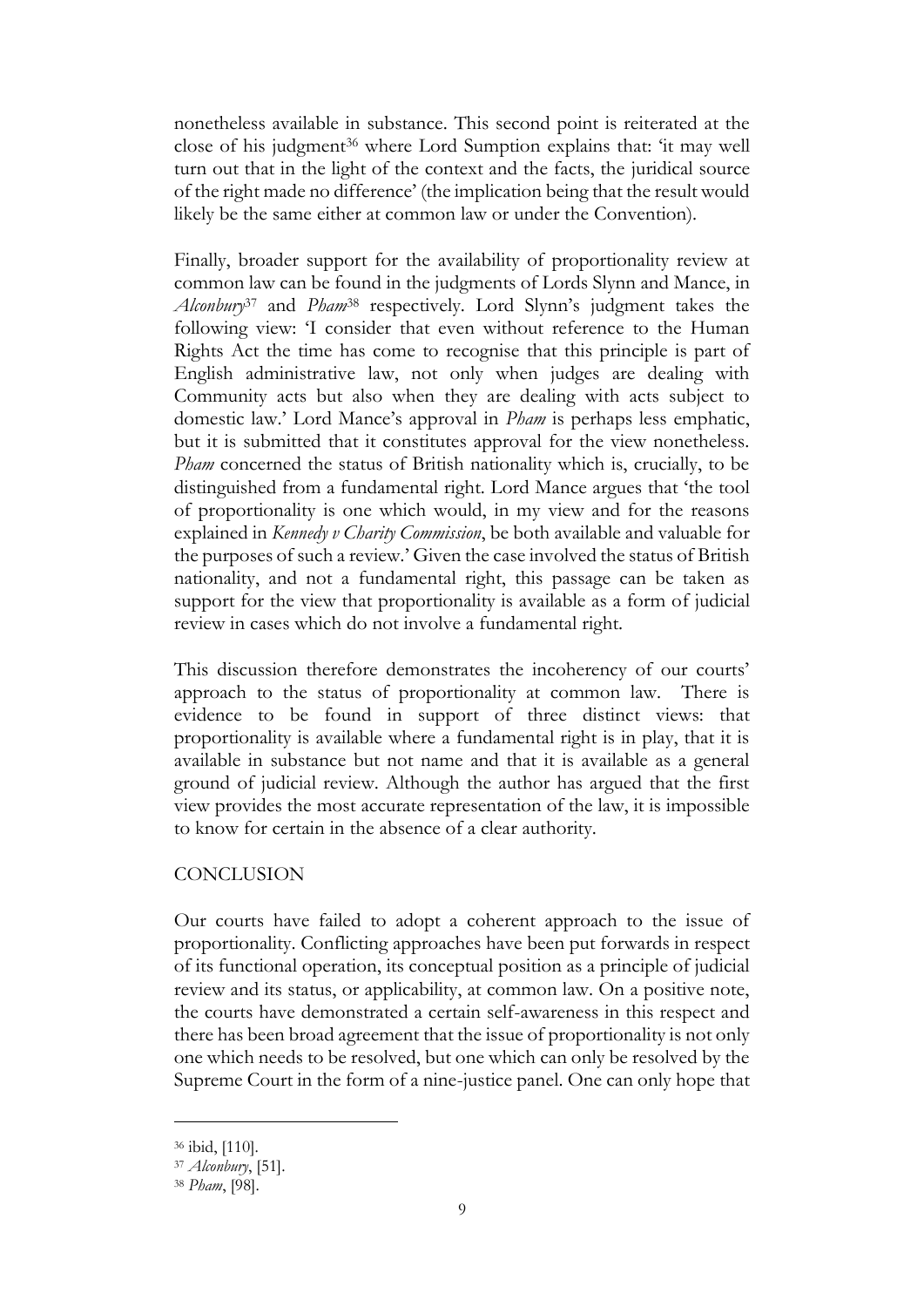when the time comes, the Court will be able to produce a judgment which clarifies, not complicates, the current state of affairs.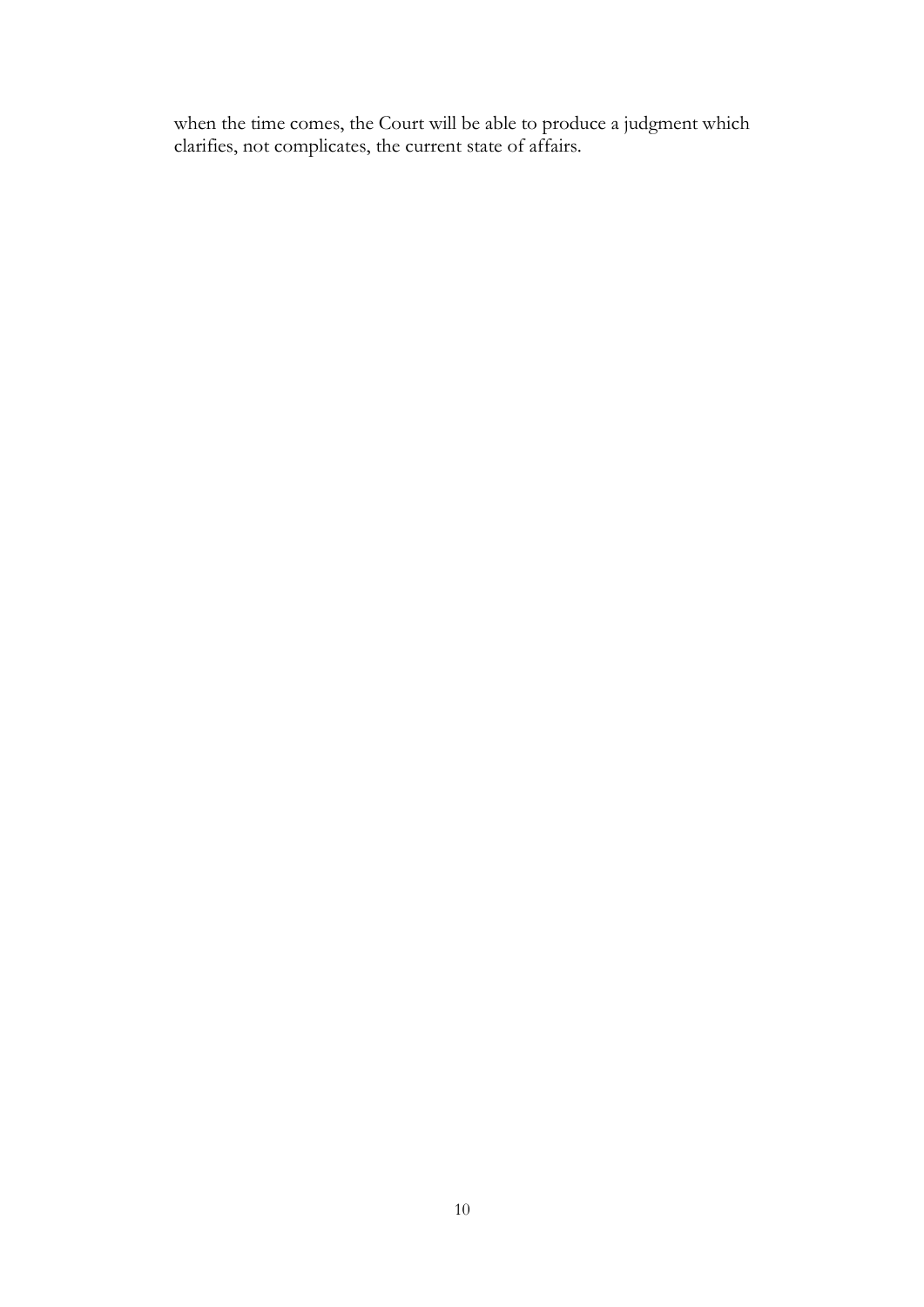## **DOES THE CRIMINAL LAW OF JOINT ENTERPRISE CAUSE INJUSTICE?**

#### Henry Moore

Where a man lends himself to a criminal enterprise knowing that potentially murderous weapons are to be carried, and in the event they in fact are used by his partner with an intent sufficient for murder, he should not escape the consequences… *Chan Wing-Siu v The Queen* [1985] AC 168, 177, per Sir Robin Cooke

#### I: Introduction

The criminal law of joint enterprise is simpler now. The decision of the Supreme Court and Privy Council in the conjoined appeals of *R v Jogee*  and *Ruddock v The Queen*<sup>1</sup> has changed the law and reduced the number of routes to a conviction in cases of secondary participation in crime. The new legal framework seeks to avoid injustice by basing the liability of secondary parties on principles of basic accessorial liability. This essay will argue that the issue of injustice in the criminal law of joint enterprise remains. The broad structure of this essay will be as follows: first, it will distinguish between three different doctrines covered by the joint enterprise label; secondly, it will consider the extent to which injustice is caused by 'the law of joint enterprise' itself, as opposed to other factors operating in the criminal justice system; thirdly, it will argue that aspects of the reasoning in *Jogee and Ruddock* are unconvincing and liable to create injustice; and, fourthly, it will explain that the principles of basic accessorial liability can cause injustice in their own right.

#### II: The meaning of 'criminal law of joint enterprise'

A. Three meanings of 'joint enterprise'

The easy answer to the difficult question of whether the criminal law of joint enterprise causes injustice is that there is no law of joint enterprise. 'Joint enterprise is not a legal term of art'<sup>2</sup> said Toulson LJ in *R v Stringer*, a comment endorsed by Lord Hughes and Lord Toulson in *Jogee and Ruddock*. <sup>3</sup> Of course, the easy answer avoids the important questions of why it is that there has been such controversy surrounding 'joint enterprise'.

<sup>1</sup> [2016] UKSC 8; [2016] UKPC 7 ('*Jogee and Ruddock*').

<sup>2</sup> [2011] EWCA Crim 1396, at [57].

<sup>3</sup> *Jogee and Ruddock*, at [77].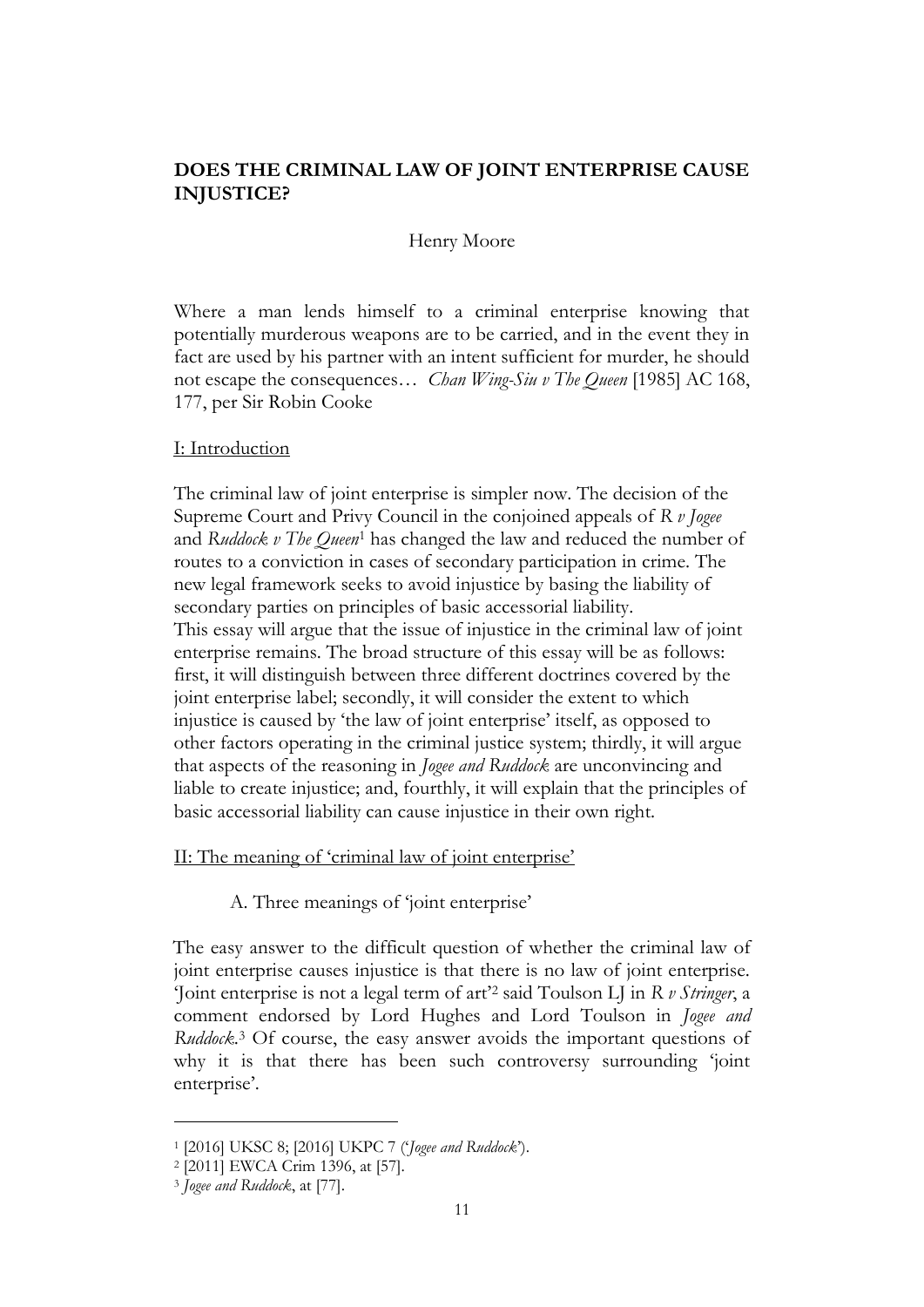The more helpful approach is to break down the joint enterprise label into the substantive doctrines of law it refers to. This approach was taken in another Court of Appeal judgment on so-called 'joint enterprise', *R v ABCD*. This judgment was not only (like *Stringer*) given by a future member of the panel in *Jogee and Ruddock*, but it was approved by that panel. The following helpful passage from Hughes LJ's judgment was adopted by the CPS Guidance on Joint Enterprise Charging Decisions:

The expressions "common enterprise" or "joint enterprise" may be used conveniently by the courts in at least three related but not identical situations. (i) Where two or more people join in committing a single crime, in circumstances where they are, in effect, all joint principals, as for example when three robbers together confront the security men making a cash delivery. (ii) Where D2 aids and abets D1 to commit a single crime … (iii) Where D1 and D2 participate together in one crime (crime A) and in the course of it D1 commits a second crime (crime B) which D2 had foreseen he might commit. These scenarios may in some cases overlap.<sup>4</sup>

The first scenario still gives rise to liability in English law. Cases of effective joint principals give rise to factual questions of degree, but they are not generally considered to be an area where the substantive law is liable to cause injustice. Each robber in Hughes LJ's example is equally culpable as a principal.

The second scenario also still gives rise to liability in English law and is called basic accessorial liability. The language of 'aiding' and 'abetting' is included, along with 'procuring', in s 8 of the Accessories and Abettors Act 1861, which provides that the accessory is to be punished for the same crime as the principal. Hughes LJ's statement excludes the category of 'procuring' because it is relatively rare in a joint venture situation. The 1861 legislation was a codification of the common law, <sup>5</sup> and, as the Law Commission has acknowledged, 'it is generally accepted that these specified modes of involvement cover two types of conduct on the part of D, namely the provision of assistance and the provision of encouragement'<sup>6</sup> . Here 'the mental element is an intention to assist or encourage the commission of the crime'.<sup>7</sup> As will be discussed in section V below, aspects of basic accessorial liability are controversial and may give rise to injustice.

<sup>4</sup> 'CPS Guidance on: Joint Enterprise Charging Decisions: Principal, secondary and inchoate liability' (2012), para 10 (quoting *ABCD* [2011] QB 841, at [9]).

<sup>5</sup> *Jogee and Ruddock*, at [85].

<sup>6</sup> *Participating in Crime* (2007) (Law Com 305), para 2.21.

<sup>7</sup> *Jogee and Ruddock*, at [9].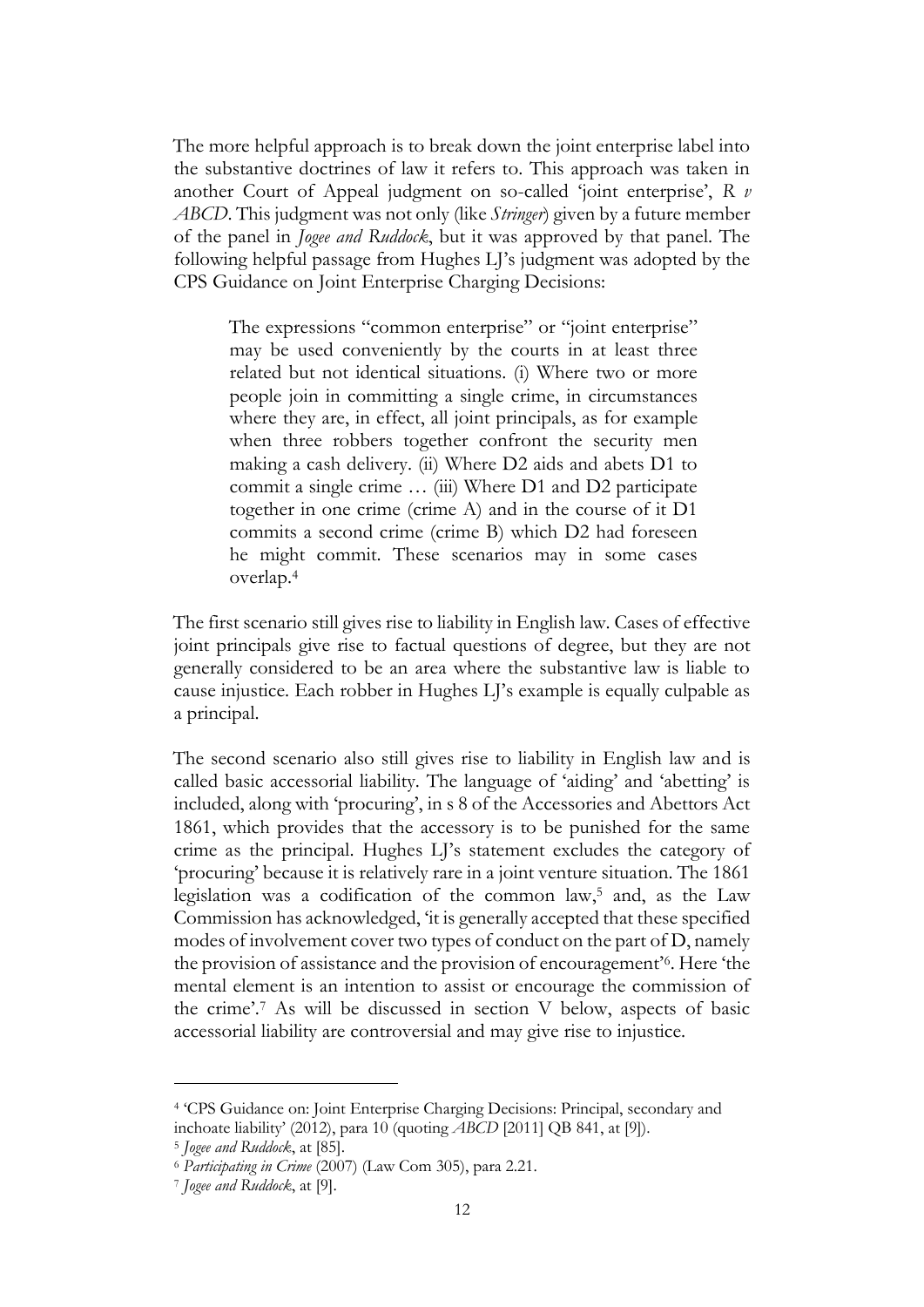The third scenario no longer gives rise to liability in English law, because *Jogee and Ruddock* expunged this category of liability, which was also called 'parasitical accessorial liability' or the *Chan Wing-Siu* principle. *Chan Wing-Siu*, from which comes the quote at the start of this essay, was a Privy Council case in 1984, which concerned three men who broke into the victim's flat armed with knives. One of the men stabbed and killed the victim, which led to murder convictions for all three men. Sir Robin Cooke gave the advice of the Privy Council, upholding the convictions of the secondary parties because their knowledge of the carrying of a knife was evidence of foresight, which sufficed for liability in the context of the criminal enterprise.

#### B. Overlap between categories of liability

Although *Chan Wing-Siu* no longer applies in English law, there may on some facts still be an alternative route to conviction; the above passage from Hughes LJ's judgment makes clear that the scenarios could overlap. D2 who foresaw crime B may have assisted or encouraged crime B by continuing to participate in crime A, and his foresight could be evidence from which an intention to assist or encourage crime B could be inferred. Therefore, in some but certainly not all scenario (iii) cases, scenario (ii) liability would also have applied.

This point can be demonstrated by reference to the example of the widely publicised murder of Stephen Lawrence. An argument sometimes marshalled in favour of keeping the *Chan Wing-Siu* principle was that it was able to reflect the culpability of the defendants in *R v Dobson and Norris*, 8 where the defendants were both convicted of Lawrence's murder despite the absence of certain evidence that they had used the knife which killed. The *Chan Wing-Siu* principle could have offered a relatively straightforward route to conviction, because it required only foresight of death or serious harm, and evidence of foresight was ample.

On the facts of the Lawrence case, however, Treacy J's sentencing remarks referred to the knowledge and approval of the defendants, which indicates that basic accessorial liability was available on those facts. This analysis of the Lawrence case comes from the written submissions<sup>9</sup> of Joint Enterprise: Not Guilty by Association (JENGbA), which intervened in the proceedings in *Jogee and Ruddock*.

The judgment in *Jogee and Ruddock* does not cite the example of Stephen Lawrence, but it does acknowledge 'that if D2 continues to participate in crime A with foresight that D1 may commit crime B, that is evidence, and

<https://drive.google.com/file/d/0Bxj7944-

<sup>8</sup> Unreported, 4 January 2012.

<sup>9</sup> The analysis is at para 15 of the submissions, published by JENGbA at:

uHp6S2NuX1ZrY0dVenc/view?pref=2&pli=1[>](https://drive.google.com/file/d/0Bxj7944-uHp6S2NuX1ZrY0dVenc/view?pref=2&pli=1) (accessed 24 February 2016).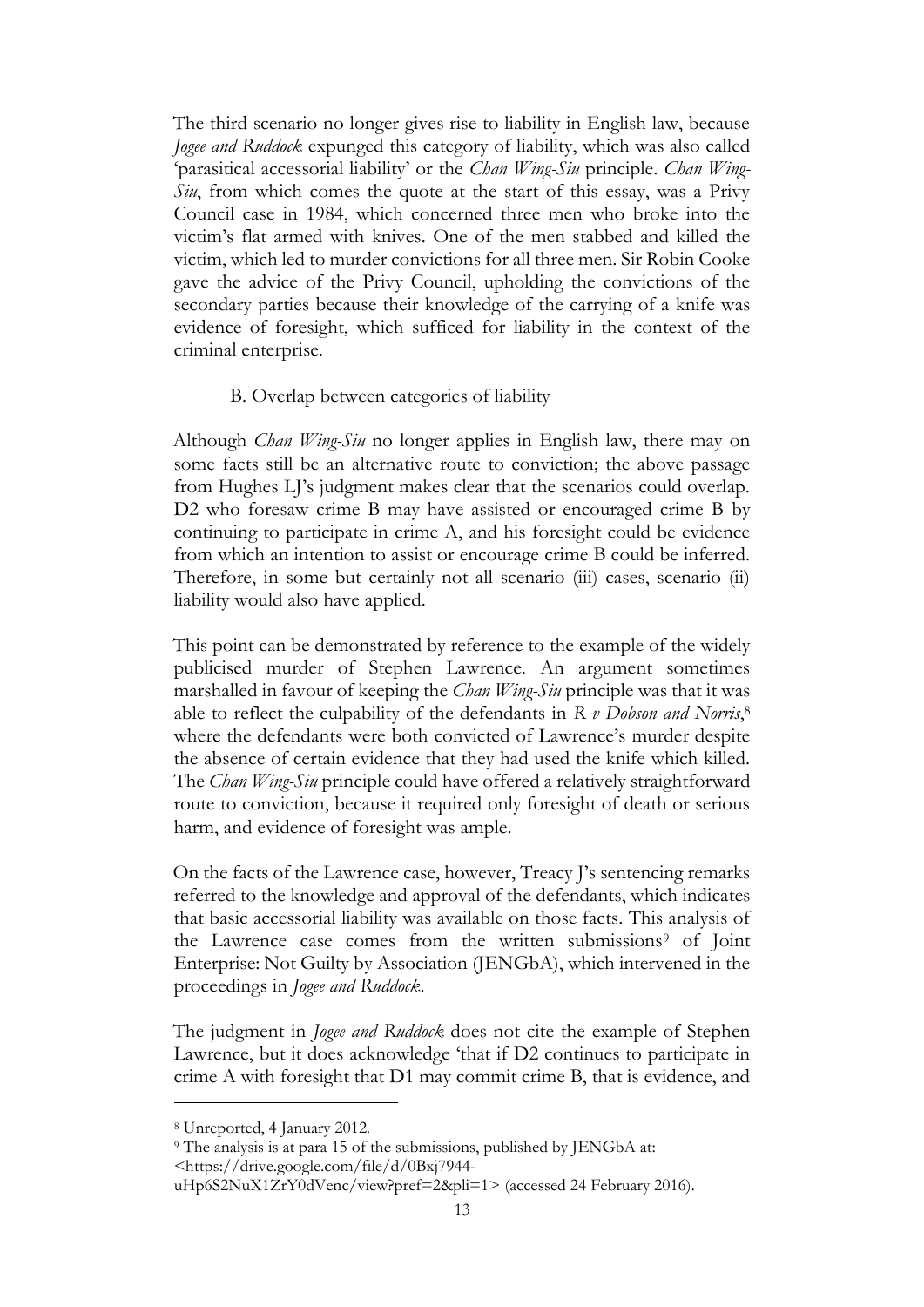sometimes powerful evidence, of an intent to assist D1 in crime B'10. In other words, D2 *may* be liable under basic accessorial liability.

#### C. The gap left by the change of law

To the extent that the *Chan Wing-Siu* principle did not overlap with basic accessorial liability, the law of joint enterprise now has a gap compared with its former self. The reasoning in *Jogee and Ruddock* states that the *Chan Wing-Siu* principle 'results in over-extension of the law of murder and reduction of the law of manslaughter'11. As such, the reasoning sees the new gap in the substantive law as being necessary to prevent excessive applications of the law of murder.

It is an important point, however, that the judgment in *Jogee and Ruddock* manages, only in cases of homicide, to fill the gap in the law. In cases where *Chan Wing-Siu* would have led to a murder conviction, it is now instead possible that D2 may be liable by reason of 'a form of unlawful act manslaughter'12. This form of liability, which can be called the *Reid*<sup>13</sup> principle, will be addressed in section IV below.

For the present purposes of defining 'joint enterprise', however, it is notable that the *Reid* form of unlawful act manslaughter does not easily slot into any of the categories of 'joint enterprise' mentioned by the CPS Guidance. Hughes LJ did, however, say that the three categories were not exhaustive. Now that the *Chan Wing-Siu* form of joint enterprise liability is gone, the gap it left is partially filled by the *Reid* form of unlawful act manslaughter. As such, this essay's discussion of whether injustice is caused by the criminal law of joint enterprise will also explore whether injustice is likely to result from *Jogee and Ruddock*'s changes to the law.

D. Summary of the current criminal law of joint enterprise

At present, there remain at least two forms of joint enterprise liability in English law. One form, where co-venturers are effectively joint principals, is relatively uncontroversial, and will not be discussed in this essay. The second form arises from the principles of basic accessorial liability, which, this essay will argue, are liable to cause injustice. A third and very controversial form, called parasitic accessorial liability or the *Chan Wing-Siu*  principle, has been removed from English law, leaving a gap which is only partially filled by liability for manslaughter in some cases of homicide.

<sup>10</sup> *Jogee and Ruddock*, at [66].

<sup>11</sup> ibid, at [83].

<sup>12</sup> This description is given in Toulson, 'Complicity in Murder' in Baker and Horder (eds), *The Sanctity of life and the Criminal Law: The Legacy of Glanville Williams* (2012), p 244. <sup>13</sup> After *R v Reid* (1976) 62 Cr App R 109, which is approved in *Jogee and Ruddock*, at [97].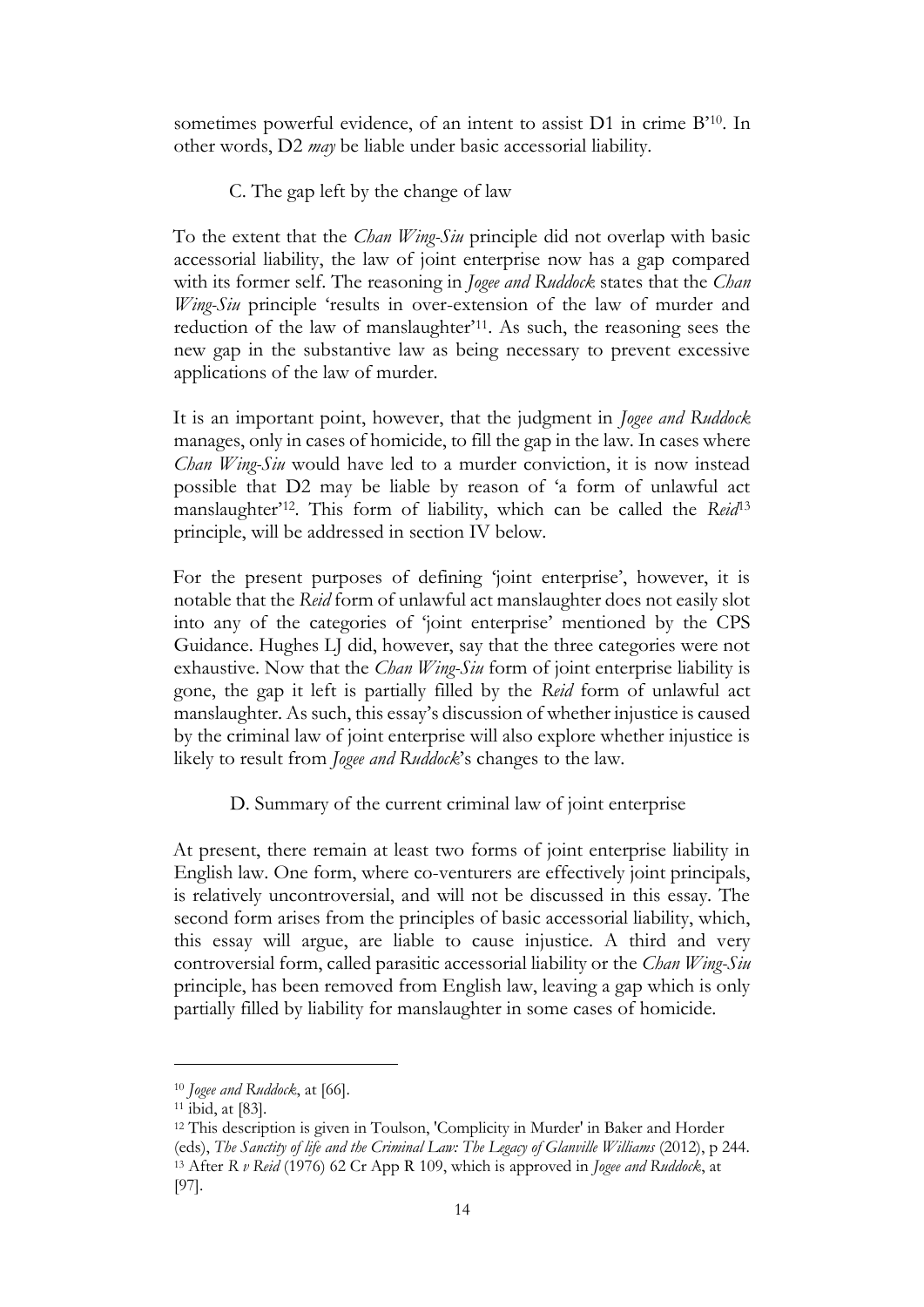III: The sense in which the 'criminal law of joint enterprise' itself causes injustice

## A. The presence of other causal factors

The 'criminal law of joint enterprise' does not operate in isolation from other factors in the criminal justice system. Basic accessorial liability and the late law of parasitic accessorial liability must be appraised in light of the substantive law and sentencing rules applicable to the principal offence (without which there cannot be accessorial liability), as well as in light of prosecutorial practice and evidential considerations.

In any particular case where a doctrine of joint enterprise applies, the liability resulting may be thought unjust, but the injustice will have been caused by a combination of factors, and not only by the doctrine of law which makes a secondary party liable. Toulson LJ discussed the question of causation in the context of assistance and encouragement in the case of *R v Mendez*, to which this essay will return in its discussion of basic accessorial liability in section V below. His Lordship said:

Where a victim (V) is attacked by a group, it may well be the case that if any one of the group had not taken part in the attack the outcome would have been the same. If the prosecution had to satisfy a 'but for' test in relation to each defendant, the result would be that no defendant had committed the offence, whereas it is proper to regard each as having contributed to it.<sup>14</sup>

Applying the test of whether it is proper to regard doctrines of joint enterprise as contributing to injustice, it becomes apparent that injustice is the result of many factors. Even in a straightforward and generally uncontroversial case of effective joint principals, the convictions may be thought unjust where they are murder convictions and there was no intention to kill but only an intention to cause really serious harm. Lord Steyn in *R v Powell and R v English* said, in the context of a parasitic accessorial liability case, that the sufficiency of an intention to cause really serious harm 'turns murder into a constructive crime', even though 'neither justice nor the needs of society require the classification of the case as murder and the imposition of a mandatory life sentence.'<sup>15</sup>

It can, therefore, be seen that the application of doctrines of joint enterprise may cause injustice, but nonetheless be only one causal factor among more fundamental problems with the criminal justice system. Because the example of murder was so central to the reasoning in *Jogee and*

<sup>14</sup> [2011] 3 WLR 1 ('*Mendez*'), at [23].

<sup>15</sup> [1999] 1 AC 1 ('*Powell and English*'), 15.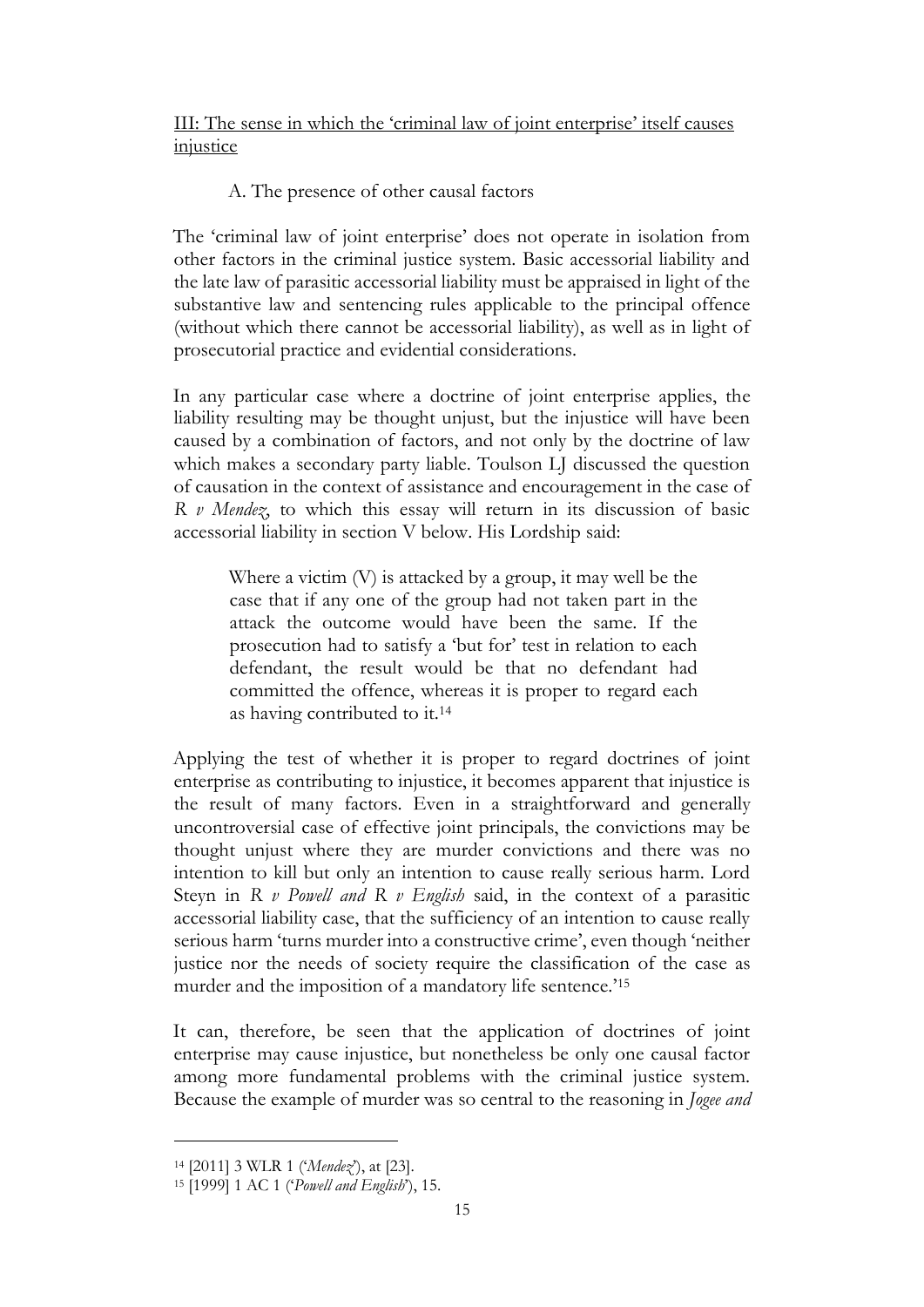*Ruddock*, the structure of homicide law will be the first of three factors analysed in turn to demonstrate that in an application of a doctrine of the law of joint enterprise, other factors may simultaneously (and sometimes primarily) be causes of injustice. The other two factors considered will be prosecutorial practice and evidential considerations.

i. The structure of homicide law

Lord Steyn's above criticisms of homicide law in *Powell and English* were echoed by Lord Mustill, who gave a short speech supporting the outcome reached Lord Hutton's leading speech, which approved the *Chan Wing-Siu*  principle. Lord Hutton's only qualification to this principle was that English's appeal should be allowed because the use of a knife was fundamentally different from the use of wooden posts as part of a joint attack.

Lord Mustill's speech, which was more circumspect in its upholding of the *Chan Wing-Siu* principle, lamented that '[o]nce again, an appeal to this House has shown how badly our country needs a new law of homicide, or a new law of punishment for homicide, or preferably both.' <sup>16</sup> Parliament's response to numerous Law Commission proposals recommending reform, one of which was referred to by Lord Steyn<sup>17</sup>, has been to retain and even increase the harshness of murder law. Ormerod and Wilson make the point that the Criminal Justice Act 2003 has actually increased the minimum tariffs for murder. Urging a change of law prior to *Jogee and Ruddock*, they warned that '[m]any of the joint enterprise cases involve the use of knives or weapons taken to the crime and the resulting sentences are therefore commonly in the region of 25 years'. 18

The judgment in *Jogee and Ruddock* could be understood as a response to the clear need for a more restrictive ambit for the law of murder. There was obvious attraction in a solution which engaged the more flexible sentencing regime for manslaughter, 'which carries a *potential* sentence of life imprisonment'19. The judgment criticises *Chan Wing-Siu* and *Powell and English* for imposing liability for murder rather than manslaughter without considering the policy questions of 'fair labelling and fair discrimination in sentencing'. 19

This criticism may appear surprising, given that in *Powell and English* Lord Steyn directly addressed the problem of fair labelling by saying that '[t]he present definition of the mental element of murder results in defendants

<sup>16</sup> ibid, 12.

<sup>17</sup> *Criminal Code for England and Wales* (1989) (Law Com 177).

<sup>18</sup> Wilson and Ormerod, "Simply harsh to fairly simple: joint enterprise reform" (2015) Crim LR 3, 12. The authors refer in particular to Sch 21 para 5A of the 2003 Act. 19 *Jogee and Ruddock*, at [74] (emphasis added).

<sup>19</sup> *Jogee and Ruddock*, at [74].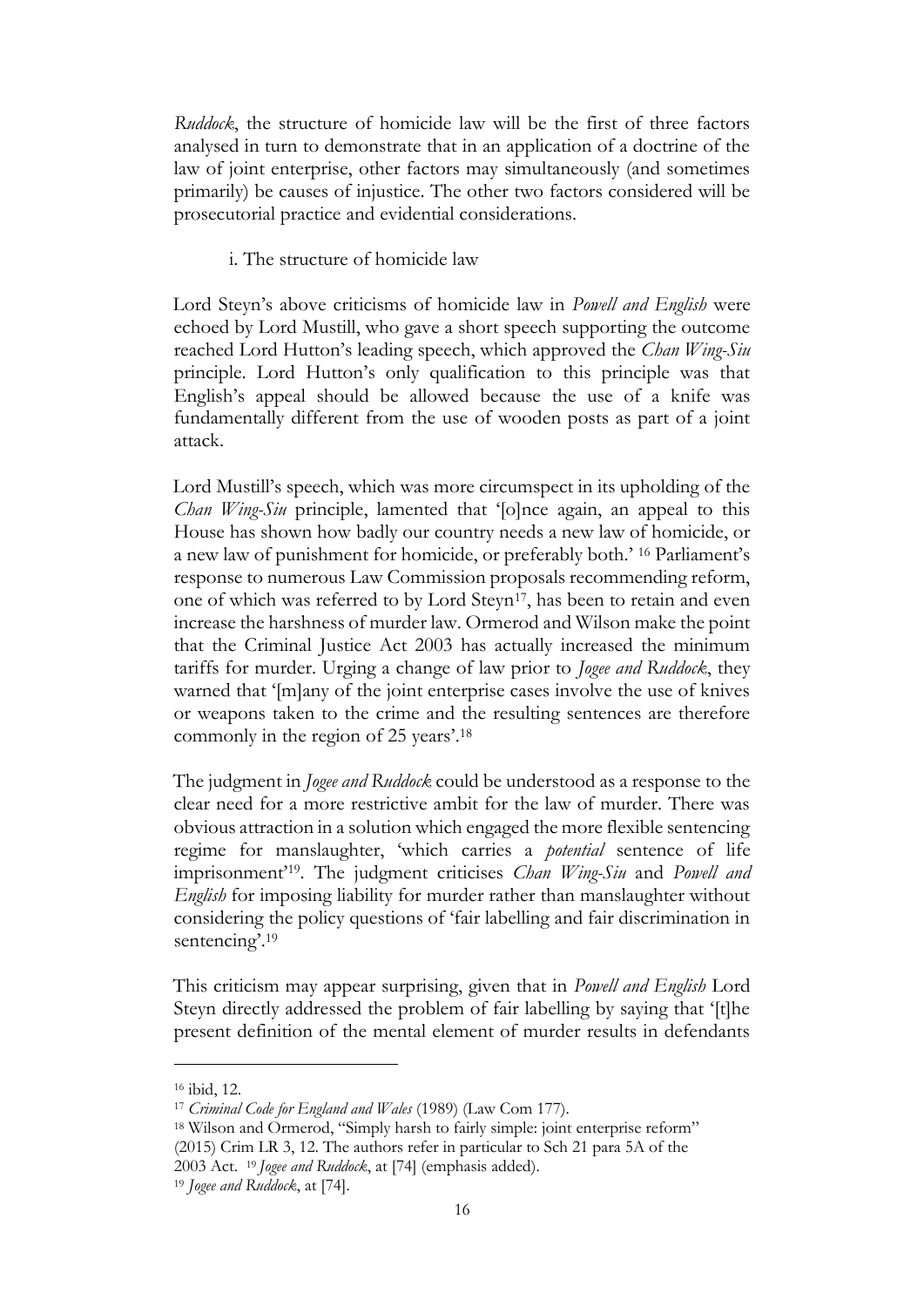being classified as murderers who are not in truth murderers'.<sup>20</sup> Lord Mustill also addressed the issue of fair discrimination in sentencing by remarking on the need for a new law of punishment for homicide.

The difference between *Jogee and Ruddock* and *Powell and English* can be explained by the decisions' different starting points. The House of Lords treated the doctrine of parasitic accessorial liability as fundamentally a tool necessary to do justice (in other words, necessary to prevent someone 'escaping the consequences' of joining in a criminal enterprise (in line with Sir Robin Cooke's words at the start of this essay). The possibility of injustice was, at least in the view of Lord Steyn and Lord Mustill, caused principally by the structure of homicide law.

By contrast, the Supreme Court and Privy Council – perhaps with a degree of realism in light of Parliament's non-intervention – took the law of murder as a given, and saw the doctrine of parasitic accessorial liability as the cause of injustice because it failed to take account of murder's 'relatively low mens rea threshold' <sup>21</sup> and the harsh consequences of such a conviction.

In other words, *Powell and English* saw parasitic accessorial liability as a necessary doctrine which could occasionally be party to injustice because of the homicide structure, whereas *Jogee and Ruddock* saw it as a doctrine which was not necessary in the first place because of the homicide structure.

This essay will argue in section IV below that Lord Hughes and Lord Toulson's complete rejection of parasitic accessorial liability is problematic. It should, however, be clear at this juncture that some past injustices in cases of parasitic accessorial liability were at least partly caused by the structure of homicide law. Indeed, the same will be true of some future injustices in the application of basic accessorial liability.

ii. Prosecutorial practice

A consideration of whether a doctrine of law is liable to cause injustice is incomplete without an awareness of whether the doctrine is susceptible to abusive prosecutorial practice. If a substantive doctrine of law is vulnerable to prosecutorial abuse, then that vulnerability may bolster arguments that the doctrine itself causes injustice, but sight should not be lost of the prosecution's causal contribution to that injustice.

Before parasitic accessorial liability was abolished, the publication of the CPS's Guidance in 2012 was designed to limit overcharging. However, the

<sup>20</sup> *Powell and English*, 15.

<sup>21</sup> *Jogee and Ruddock*, at [83].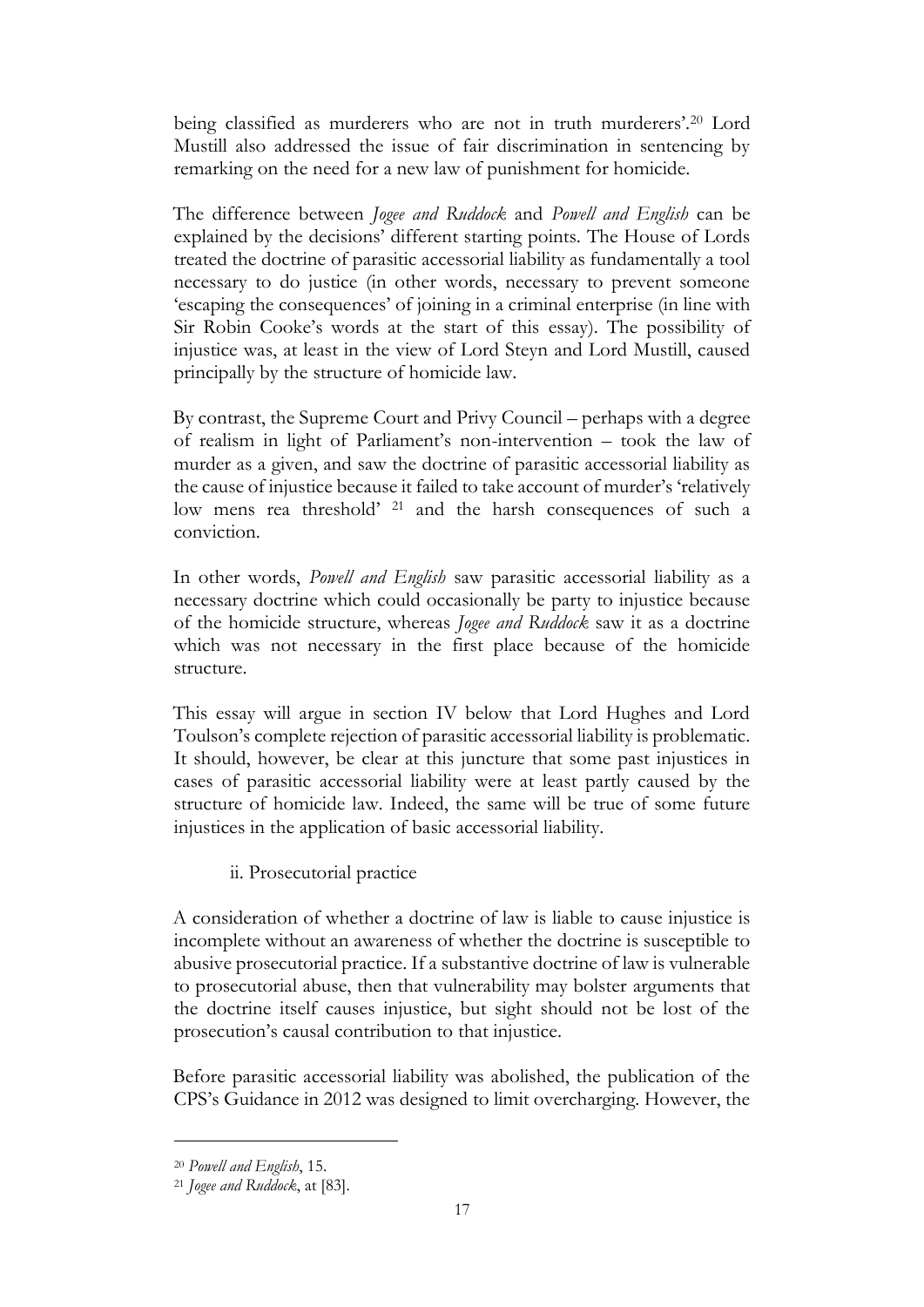House of Commons Justice Committee in 2014 acknowledged the complaints of 'dragnet' prosecuting and remarked that 'the CPS's guidance represents a step forward, but the extent to which the guidance has improved prosecutorial practice in the way that we envisaged it might do, by reducing levels of overcharging, is open to question'. 22

The problem of abusive prosecutorial practice is exacerbated by appeals to broad policy justifications of deterrence. Such justifications are as dangerous as the reasoning that aggressive prosecuting can help the battle against criminal gangs because threatening to press charges against gang members is an effective way of obtaining information about the fellow gang member(s) who committed the principal offence. <sup>23</sup> The Justice Committee, on the contrary, concluded (in the 2012 report which led to the CPS Guidance) that overcharging may 'deter potential witnesses to an offence who fear that they might be charged under joint enterprise if they come forward'.<sup>24</sup>

Now that parasitic accessorial liability is gone, it might be thought that there is limited scope for prosecutorial practice to cause injustice in the charging of joint enterprise cases. Such thinking would, however, be misguided, because there remains the tendency of the prosecution to invite extended inferences from voluntary presence or association with gangs. This problem has great relevance to basic accessorial liability cases, and section V of this essay will consider the extent to which any injustice is caused by the substantive law of basic accessorial liability as opposed to prosecutorial practice.

iii. Evidential considerations

Evidential considerations are of great importance in understanding the law of secondary liability. For example, perhaps the strongest reason for punishing an accessory for the same crime as the principal is that a lack of evidence may mean that it cannot be known who the principal offender actually was.

In considering whether the criminal law of joint enterprise causes injustice, it is instructive to have regard to how evidential considerations influence the application of the substantive law. For example, the prosecution's ability to invite extended inferences from limited evidence is a function of the rules of evidence. It is generally desirable that a jury should have all

<sup>22</sup> Justice Committee, *Joint enterprise: follow up*, Fourth Report of Session 2014 HC 310, paras 26 and 14.

<sup>&</sup>lt;sup>23</sup> The possibility of this prosecutorial practice is mentioned by McBride:

<sup>&</sup>lt;https://mcbridesguides.files.wordpress.com/2012/09/note-on-r-v-gnango-2011.pdf[>](https://mcbridesguides.files.wordpress.com/2012/09/note-on-r-v-gnango-2011.pdf) (accessed 24 February 2016).

<sup>24</sup> Justice Committee, *Joint Enterprise*, Eleventh Report of Session 2010–12, para 33.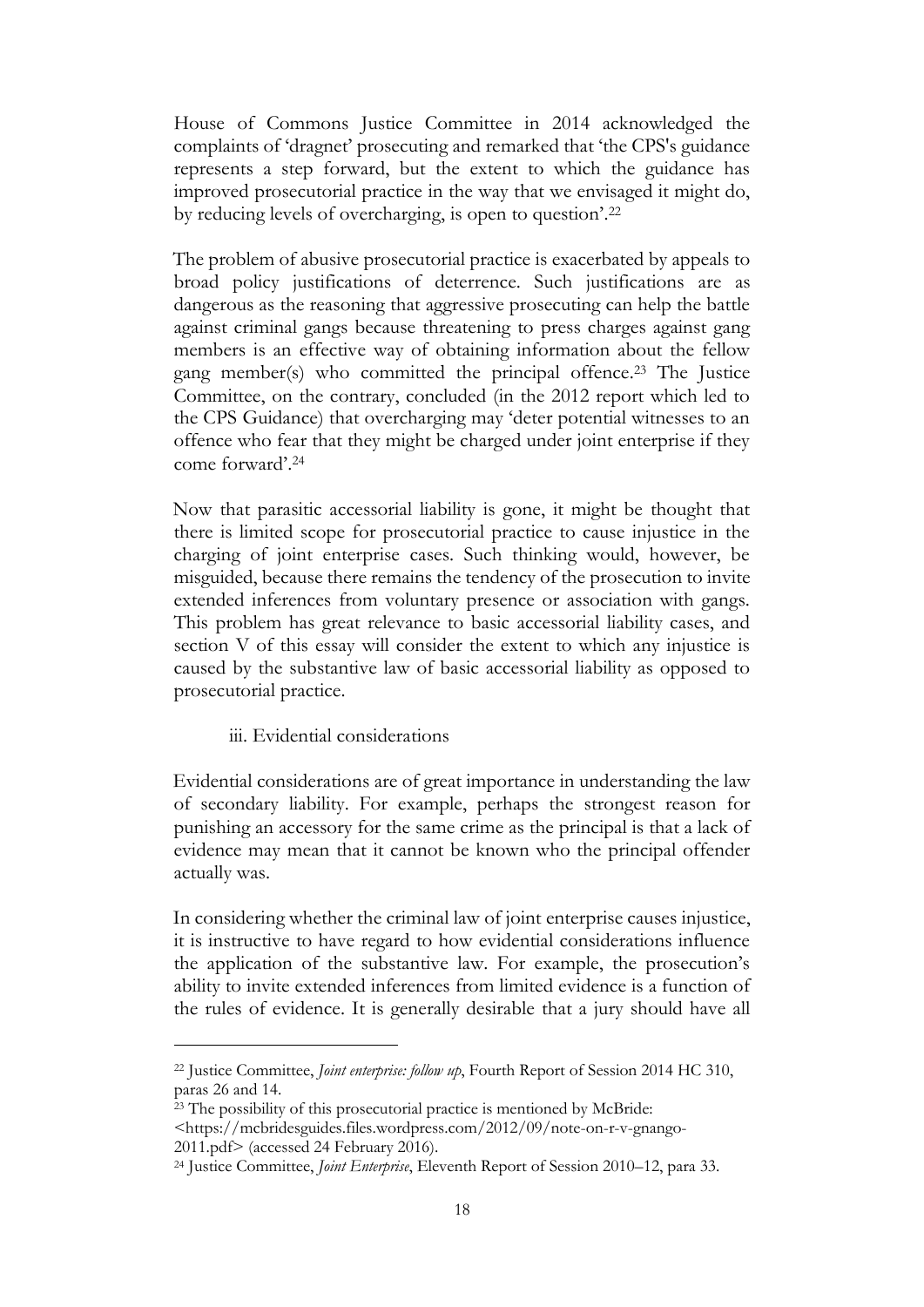relevant evidence before it, but English law has long recognised that certain lines of reasoning may be attractive to juries but liable to cause to injustice. The law limits, for example, the use of bad character evidence and guides the jury as to the appropriateness of drawing adverse inferences.

In the abstract, a formulation of substantive law may be thought to be an appropriate reflection of moral culpability and responsibility. However, its practical application may nonetheless fail adequately to reflect that culpability, in that evidential considerations may lead to one of two opposing problems: on the one hand, the problem of under-criminalisation where the jury cannot be convinced that the offence occurred (even though in fact the elements were present), and, on the other hand, the problem of over-criminalisation which results when a jury draws such extended inferences that it detects an element which in reality was not there.

The first problem of under-criminalisation was at the forefront of Lord Steyn's mind in *Powell and English*. His Lordship said that '[i]n the real world proof of an intention sufficient for murder would be well nigh impossible in the vast majority of joint enterprise cases'25. Unsurprisingly, in light of the subsequent public outcry about over-criminalisation, Lord Hughes and Lord Toulson in *Jogee and Ruddock* were not convinced that a foresight test was necessary, saying that 'its adoption as a test for the mental element for murder in the case of a secondary party is a serious and anomalous departure from the basic rule'<sup>26</sup> .

Problems of under- and over-criminalisation are, of course, more likely to be minimised if jury directions are clear, but even clear jury directions can be undermined by the possibility that a jury will draw extended and unsupported inference from certain types of evidence. For example, a group of academics, writing before *Jogee and Ruddock*, criticised the practical application of the *Chan Wing-Siu* foresight test, arguing that '[i]t is inevitable in complex trials that jurors will infer from membership of a gang, where there is a culture of possession of knives, that all members of the gang must have foreseen the use of a knife with relevant intent.'<sup>27</sup>

As juries do not give reasons for their verdicts, it is obviously very difficult to assess with any accuracy the extent to which unfair inferences actually did cause injustice under *Chan Wing-Siu*. Similarly, it will not be possible to assess with certainty whether juries are even now drawing unfair inferences under the law of basic accessorial liability.

Evidential considerations may thus be one factor causing injustice in a particular application of a doctrine of joint enterprise.

<sup>25</sup> *Powell and English*, 14.

<sup>26</sup> *Jogee and Ruddock*, at [83].

<sup>&</sup>lt;sup>27</sup> Crewe, Liebling, Padfield, and Virgo 'Joint Enterprise: the implications of an unfair and unclear law', (2015) Crim LR 4, 252, 255.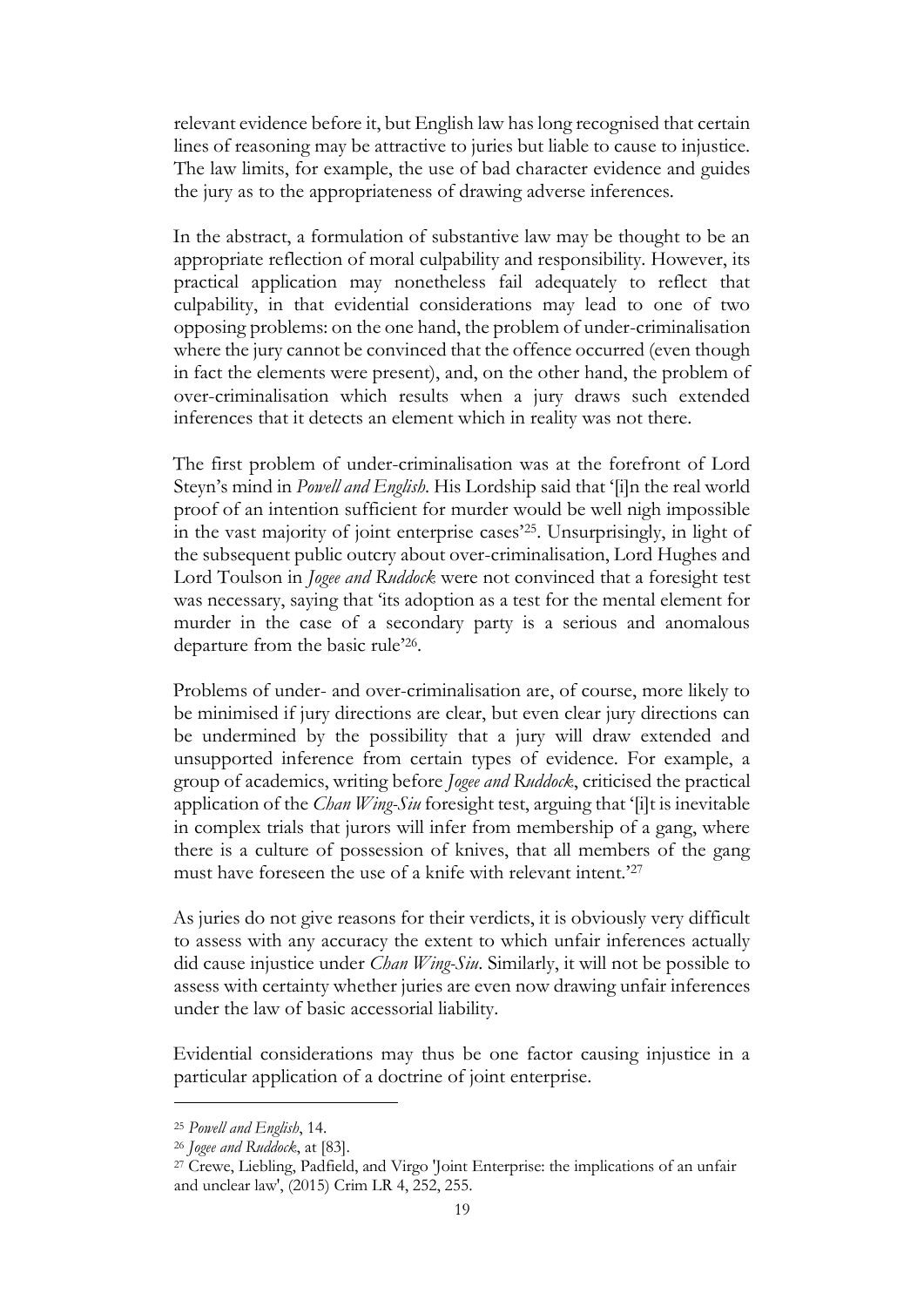B. The relevance of other causal factors to the appraisal of joint enterprise doctrines

A consideration of the broader context of the criminal justice system helps to focus attention on what factors can most fairly be said to cause injustice. Once the broader context is acknowledged, it is possible to focus more meaningfully on the extent to which a doctrine of law is responsible for causing injustice. This essay will now consider *Jogee and Ruddock*'s reasoning and the gap left by the departure of parasitic accessorial liability; it will then explain the ways in which the law of basic accessorial can nonetheless cause injustice, which is a matter of regret in light of its increased prominence after *Jogee and Ruddock*.

IV: The gap created by *Jogee and Ruddock* and the adequacy of the judgment's solution

A. The background to the appeals

By the time *Jogee<sup>28</sup>* came before the Court of Appeal, the *Chan Wing-Siu*  principle had been supported by the House of Lords not only in *Powell and English*, but also in *R v Rahman*. <sup>29</sup> Some judgments in the Supreme Court case of *R v Gnango*<sup>30</sup> also mentioned the parasitic accessorial liability principle without disapproval. *Gnango* is discussed further below; it did not in the end turn on parasitic accessorial liability.

*Jogee* was a case in which the defendant and a co-defendant had been drinking and taking drugs and becoming increasingly aggressive. The codefendant fatally stabbed a man with a knife. The defendant was outside the house where the killing occurred, vandalising a car and shouting words of general encouragement about doing something to the victim. The defendant was convicted on the basis of a jury direction in line with *Chan Wing-Siu*.

The Court of Appeal upheld the conviction, and made clear that it was bound by the authority of *Rahman*, which did not allow for any fine distinction between participating in a crime and encouraging a crime. Encouraging was form of participation, and certainly one which sufficed to engage the *Chan Wing-Siu* principle; the defendant had continued encouraging the co-defendant with foresight of the possibility of murder. After making a minor downwards revision to the minimum sentence, Laws LJ granted permission to appeal. It had, of course, not been possible for

<sup>28</sup> [2013] EWCA Crim 1433.

<sup>29</sup> [2009] 1 AC 129.

<sup>30</sup> [2011] UKSC 59 ('*Gnango*').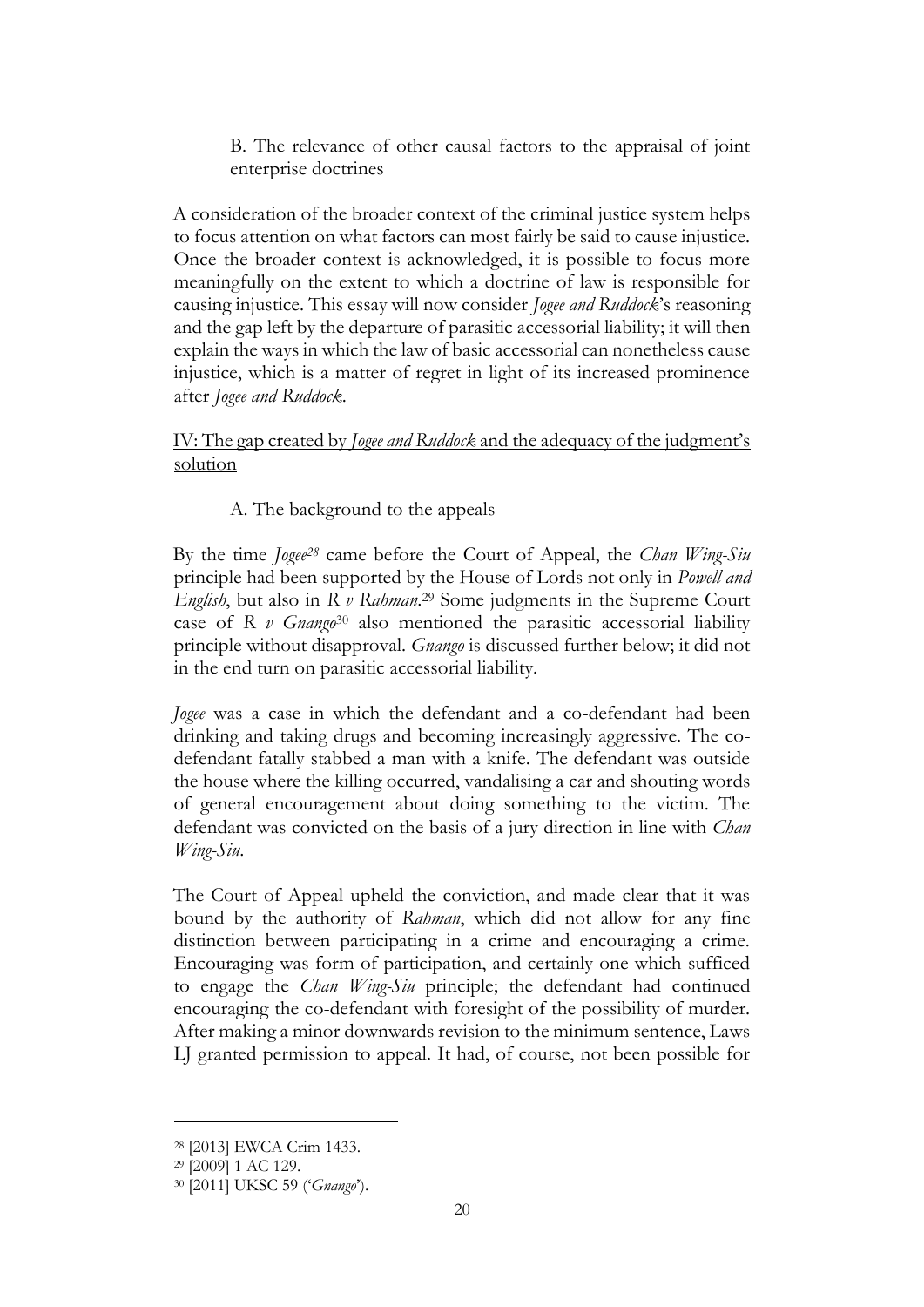the appellant to invite the overturning of *Chan Wing-Siu* in the Court of Appeal.

The way the prosecution case was argued in the Court of Appeal in *Jogee* raises some points of interest. Laws LJ recorded the Crown's written argument that '[t]he prosecution opening as a whole made it clear that the Crown case against Jogee is put on the basis of continued association *and* encouragement. Both are relied on as part of the factual matrix upon which joint enterprise in this case is founded.'<sup>31</sup> It is notable that the prosecution invoked the language of 'association' as part of the 'factual matrix' put before the jury. Encouragement is part of the legal test in basic accessorial liability, just as it sufficed under parasitic accessorial liability for crime A to be encouragement. By contrast, mere association is no part of either legal test; it is evidence from which extended inferences are drawn. The role of association will be discussed further in section V below.

*Ruddock* was an appeal from the Court of Appeal of Jamaica, and it similarly concerned parasitic accessorial liability.

The Supreme Court and Privy Council sat as a panel of five, which included the President and Deputy President of the Supreme Court and the Lord Chief Justice. This is in contrast to the panel of seven which decided *Gnango*. *Gnango* was thought to raise a point of law of general public importance because of the case's implications for the 'scope of potential liability of those who permit themselves to become involved in public order offences'.<sup>32</sup> The case concerned two men who had shot at one another, with a bullet of the defendant's opponent (who could not be found) killing an innocent bystander.

The result in *Gnango* was that the defendant was an accessory to murder, having encouraged his own attempted murder and having also triggered the 'transferred malice' principle. The reasoning in *Gnango* makes it difficult to understand whether the case has any clear implications beyond the result on its 'unusual'<sup>33</sup> facts.

Because *Gnango* was ultimately not a case turning on parasitic accessorial liability, it was not seen by Lord Hughes and Lord Toulson to stand in the way of their rejection of *Chan Wing-Siu*. Certainly, their Lordships saw no reason to refer directly to *Gnango*, even though Lord Phillips and Lord Judge CJ in that case had endorsed a statement of parasitic accessorial liability in *ABCD*. <sup>34</sup> Lord Hughes and Lord Toulson's approach is perhaps

<sup>31</sup> [2013] EWCA Crim 1433, at [16] (emphasis in original).

<sup>32</sup> *Gnango*, at [1].

<sup>33</sup> *Gnango*, at [1], *per* Lord Phillips and Lord Judge CJ (Lord Wilson agreeing). A

majority on the issues of basic accessorial liability and transferred malice is created by Lord Dyson's similar reasoning on those points.

<sup>34</sup> ibid, at [14].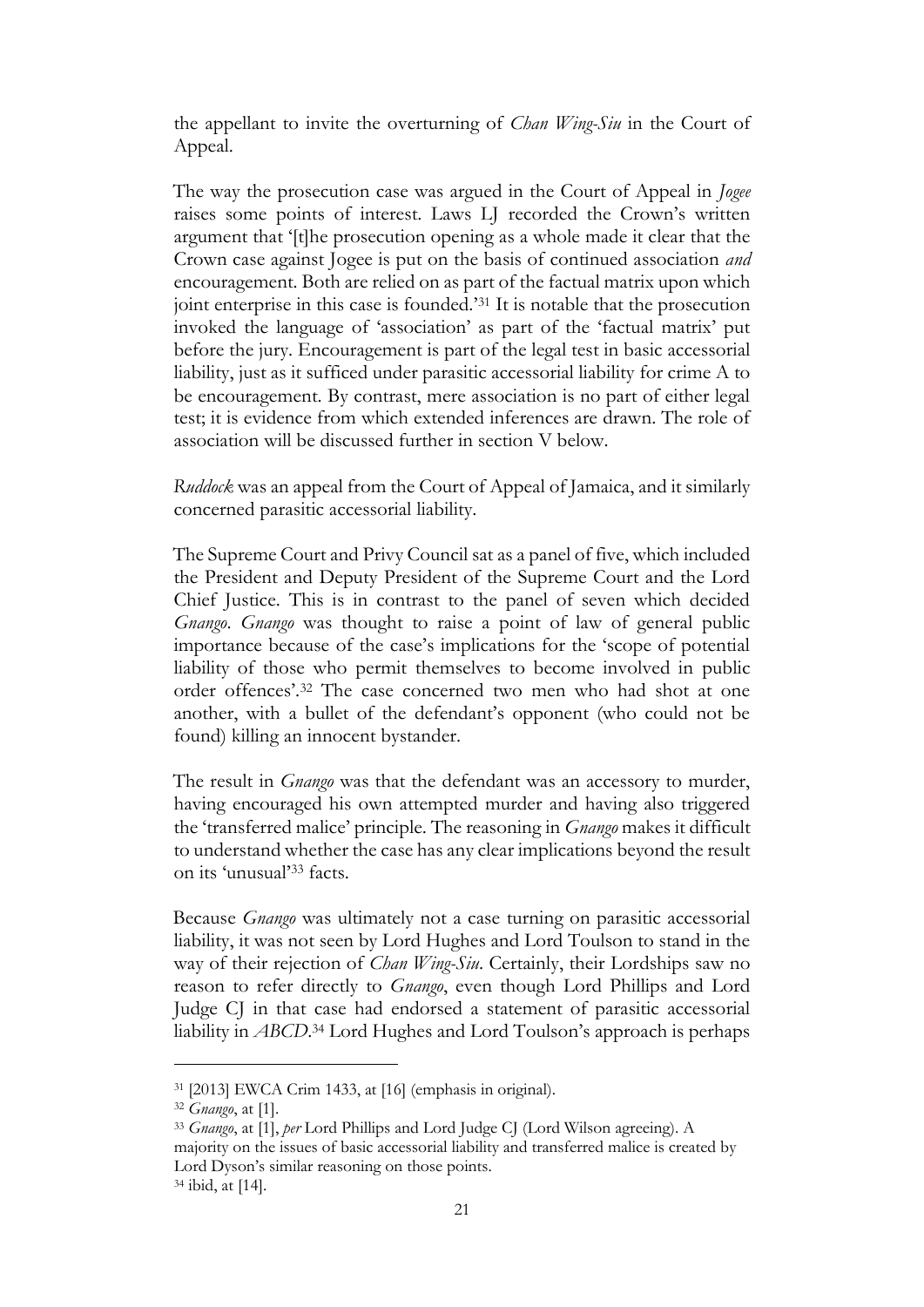understandable, given that Hughes LJ in *ABCD* was bound by *Powell and English*, which was a point made by Lord Hughes in argument in *Jogee and Ruddock*. 35

It might be thought striking that a mere panel of five could overturn a principle which had been applied several times and endorsed by at least a majority of the panel of seven in *Gnango*. Lord Hughes and Lord Toulson's reason, which contains what must be an oblique reference to *Gnango*, was that '[t]he court has had the benefit of a far deeper and more extensive review of the topic of so-called "joint enterprise" liability than on past occasions.'

#### B. The result reached in *Jogee and Ruddock*

The decision in *Jogee and Ruddock* abolished the *Chan Wing-Siu* principle and, as such, leaves a gap in the law's ability to respond to unlawful joint ventures. The judgment explains that the change of law was justified for five reasons.

Lord Hughes and Lord Toulson appealed to: (1) the fuller analysis in argument than on previous occasions, (2) the law's controversy, the difficulty of trial judges in applying the law, and the number of appeals, (3) the importance of secondary liability in the common law, (4) the fact that foresight is ordinarily no more than evidence of intention, and its adoption as a mental element results in over-extension of the law of murder and reduction in the law of manslaughter, and (5) the fact that there was a lower threshold for guilt in the case of the accessory than in the case of the principal, which was out of line with the Serious Crime Act 2007.

It can be seen that among these factors, there is some recognition of the need to limit harsh applications of the law of homicide (reason (4)). The reference to the law's controversy (reason (2)) is not expanded upon, but is likely to allude to the kinds of problems outlined in the House of Commons reports on joint enterprise, such as aggressive prosecutorial practice, overcharging, and the relative ease of proving foresight where there is gang membership or weaponry.

The concern of Lord Hughes and Lord Toulson seems to have been to formulate the substantive law in such a way as to reduce its capacity to cause injustice. For example, by taking the law of murder as a fact on the ground, the judgment reasons that with murder law as it stands it cannot be appropriate to have a doctrine of secondary liability whose elements are so easy to prove.

<sup>35</sup> Recordings of the proceedings are accessible at:

<sup>&</sup>lt;https://www.supremecourt.uk/cases/uksc-2015-0015.html[>](https://www.supremecourt.uk/cases/uksc-2015-0015.html) (accessed 24 February 2016).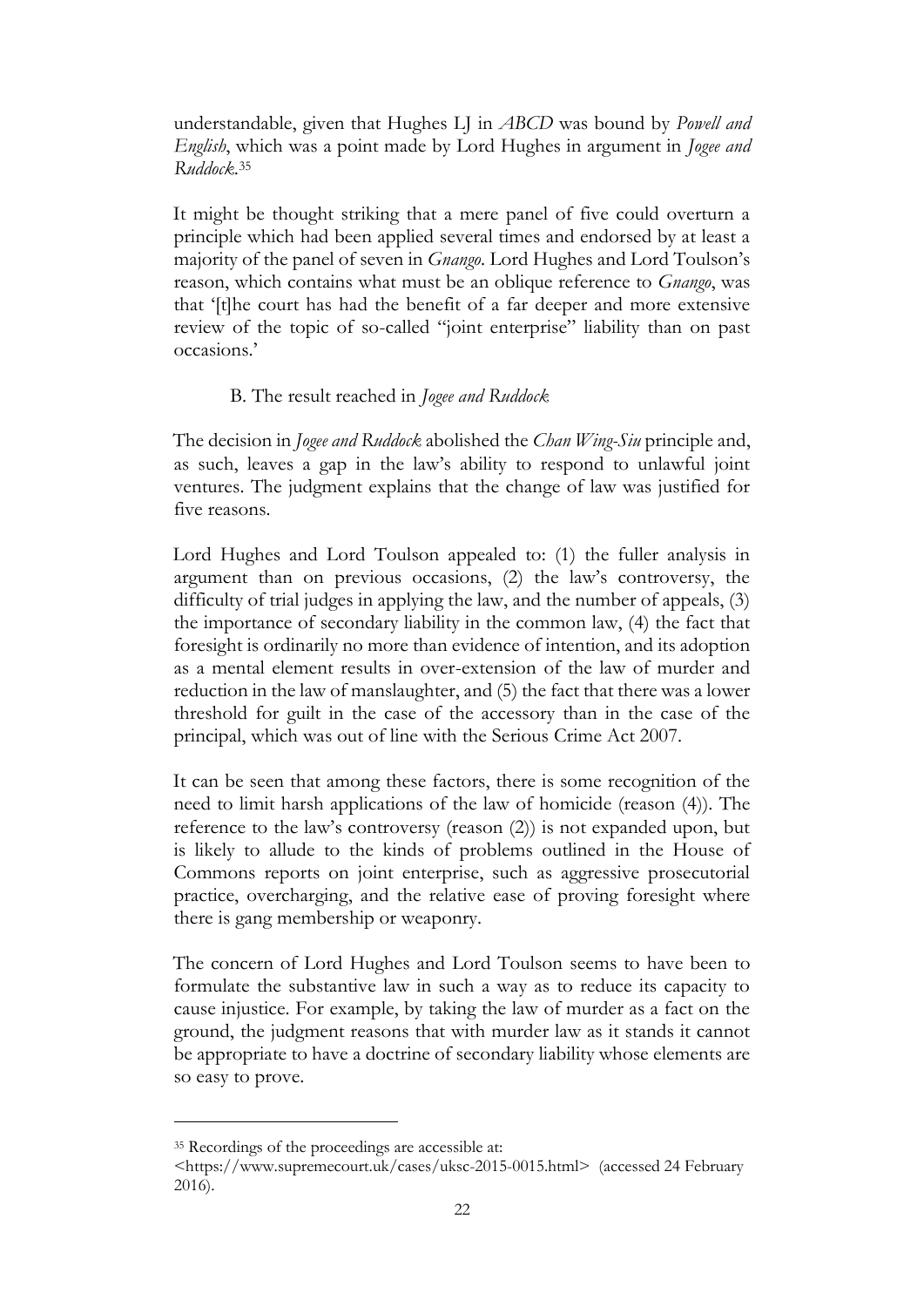The need to limit the over-extension of the law of murder is a very forceful reason for the change of law. A realistic view of the law of murder is that its reform is a matter for Parliament, which has not shown any signs of acting on recommendations from the Law Commission. The novel point arising from *Jogee and Ruddock* is the statement that a test of foresight results in 'reduction in the law of manslaughter'. This point concerns what this essay has called the *Reid* principle. This form of liability has been revived by the judgment in *Jogee and Ruddock*, and it merits close attention.

#### i. The foundations of the *Reid* principle

The rediscovery of the principle articulated in *Reid* can fairly be described as the fruit of Lord Toulson's analysis of cases prior to the decision in *Chan Wing-Siu*. Almost six years before the decision in *Jogee and Ruddock*, Toulson LJ delivered the Court of Appeal's judgment in *Mendez*. This was a parasitic accessorial liability case in which the House of Lords decision in *Powell and English* was binding.

Nonetheless, Toulson LJ, having mentioned the historical understanding of secondary liability, cited at length the judgment of Lawton LJ in *Reid*, which predated *Chan Wing-Siu*. Lawton LJ took the example of men who went out armed with weapons on a venture that ended in a killing, and said that 'having started out on an enterprise which envisaged some degree of violence, albeit nothing more than causing fright, they will be guilty of manslaughter*.*' <sup>36</sup> In *Mendez*, Toulson LJ said that *Reid* 'no longer represents the common law in England and Wales'. 37

Lord Toulson's analysis of *Reid* was developed further in a lecture given while still a member of the Court of Appeal. This lecture was given at a December 2011 conference on the legacy of Glanville Williams, and a volume of some of the lectures was subsequently published<sup>38</sup>. The statement of principle of Lawton LJ in *Reid* was apparently based on *R v Wesley Smith*, in which a five-judge Court of Appeal upheld a jury direction that '[o]nly he who intended that unlawful and bodily harm should be done is guilty of murder. He who intended only that the victim should be unlawfully hit and hurt will be guilty of manslaughter if death results.'<sup>39</sup> The lecture concludes from its survey of the law at the time of *Reid* that unlawful attacks which resulted in death would attract at least a manslaughter conviction, and that guilt for murder depended on having the *mens rea* for murder. The qualification to the liability for homicide was that it would not arise if the conduct went altogether anything which the coventurer could have seen. The qualification came from the House of

<sup>36</sup> (1976) 62 Cr App R 109, 112 (emphasis added).

<sup>37</sup> *Mendez*, at [22].

<sup>38</sup> Fn 12 above.

<sup>39</sup> [1963] 1 WLR 1200, 1206.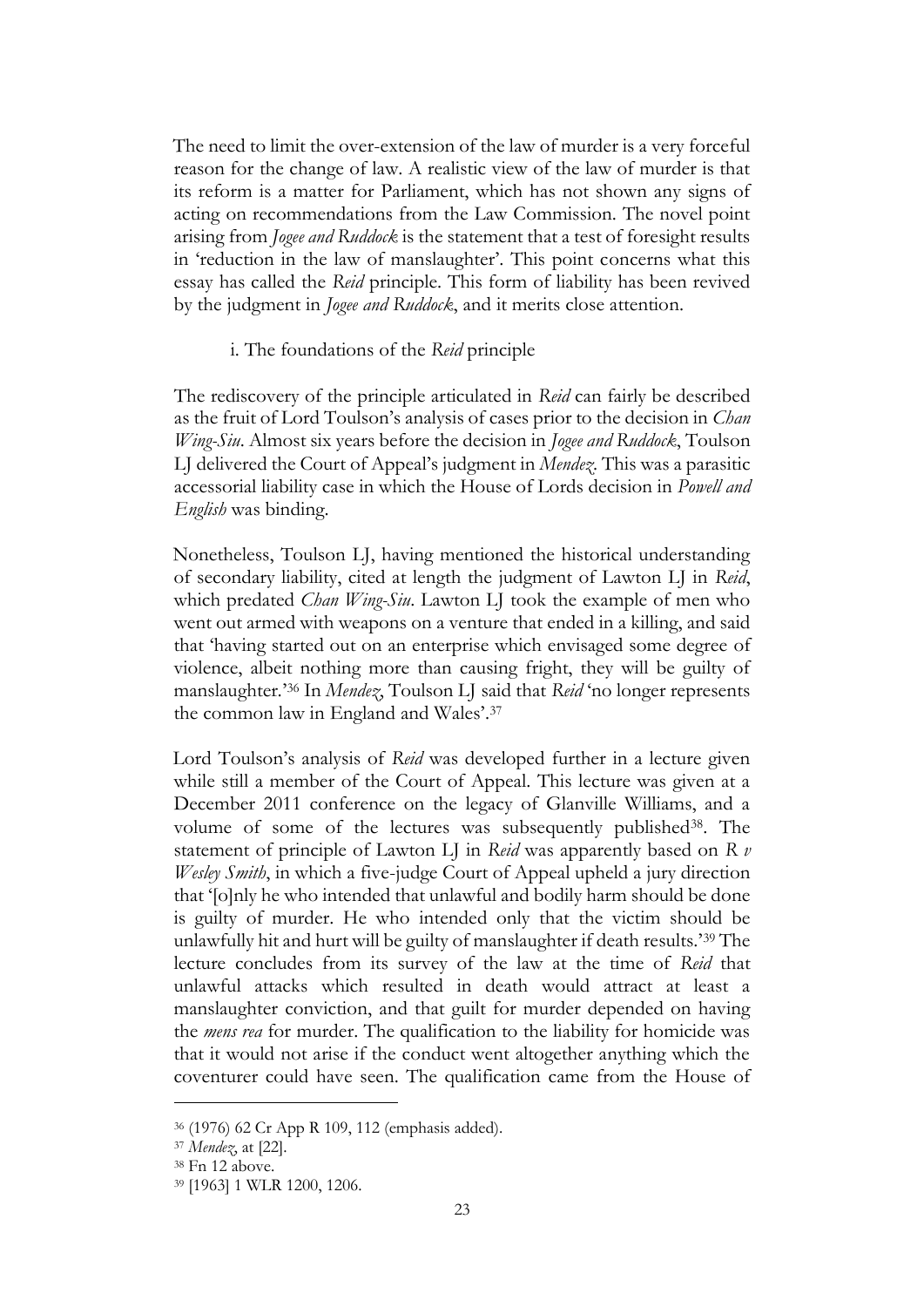Lords case of *R v Anderson and R v Morris*, which articulated the departure in terms of 'an overwhelmingly supervening event'<sup>40</sup> .

The lecture said of the liability arising under the principles articulated in *Reid* that '[a] manslaughter conviction in such circumstances may be seen as a form of unlawful act manslaughter.'<sup>41</sup> Although Lord Hughes and Lord Toulson do not mention Lord Toulson's lecture, there is a very similar line of reasoning adopted in the judgment in *Jogee and Ruddock*, which culminates in the re-adoption of the *Reid* principle.

## ii. The merits of the *Reid* principle

Given the harshness of the law of murder, it is unsurprising that the Supreme Court and Privy Council were attracted by the alternative of a manslaughter conviction for the secondary party. This appears at first glance to solve the problem of 'escaping the consequences' of an illegal venture, which so troubled Sir Robin Cooke in the quote at the start of this essay.

Lord Hughes and Lord Toulson expressly responded to Sir Robin Cooke's concern about the co-venturer escaping the consequence. Their Lordships said of the man who lends himself to an unlawful venture which results in death that 'if the law remained as set out in *Wesley Smith* and *Reid* he would be guilty of homicide in the form of manslaughter'.

The *Reid* principle is, therefore, a partial response to the gap that is left by the abolition of the *Chan Wing-Siu* principle. It has the merit of engaging the more lenient sentencing regime available for manslaughter convictions. The result in *Jogee and Ruddock* is testament to the common law's ability to respond to the concern that a tool designed to do justice had become an instrument of injustice in light of broader considerations operating in the criminal justice system.

ii. Problems arising from the *Reid* principle

Although the result in *Jogee and Ruddock* demonstrates the flexibility of the common law, the revival of the *Reid* principle is likely to cause some problems.

The *Reid* principle subtly shifts the basis of liability away from accessorial liability. This is because unlawful act manslaughter is based on the manslaughterer's own unlawful act. In other words, it requires a primary wrong. The general test for unlawful act manslaughter is an unlawful act resulting in death provided that the unlawful act was 'such as all sober and

<sup>40</sup> [1966] 2 QB 110, 120.

 $41$  Fn  $12$  above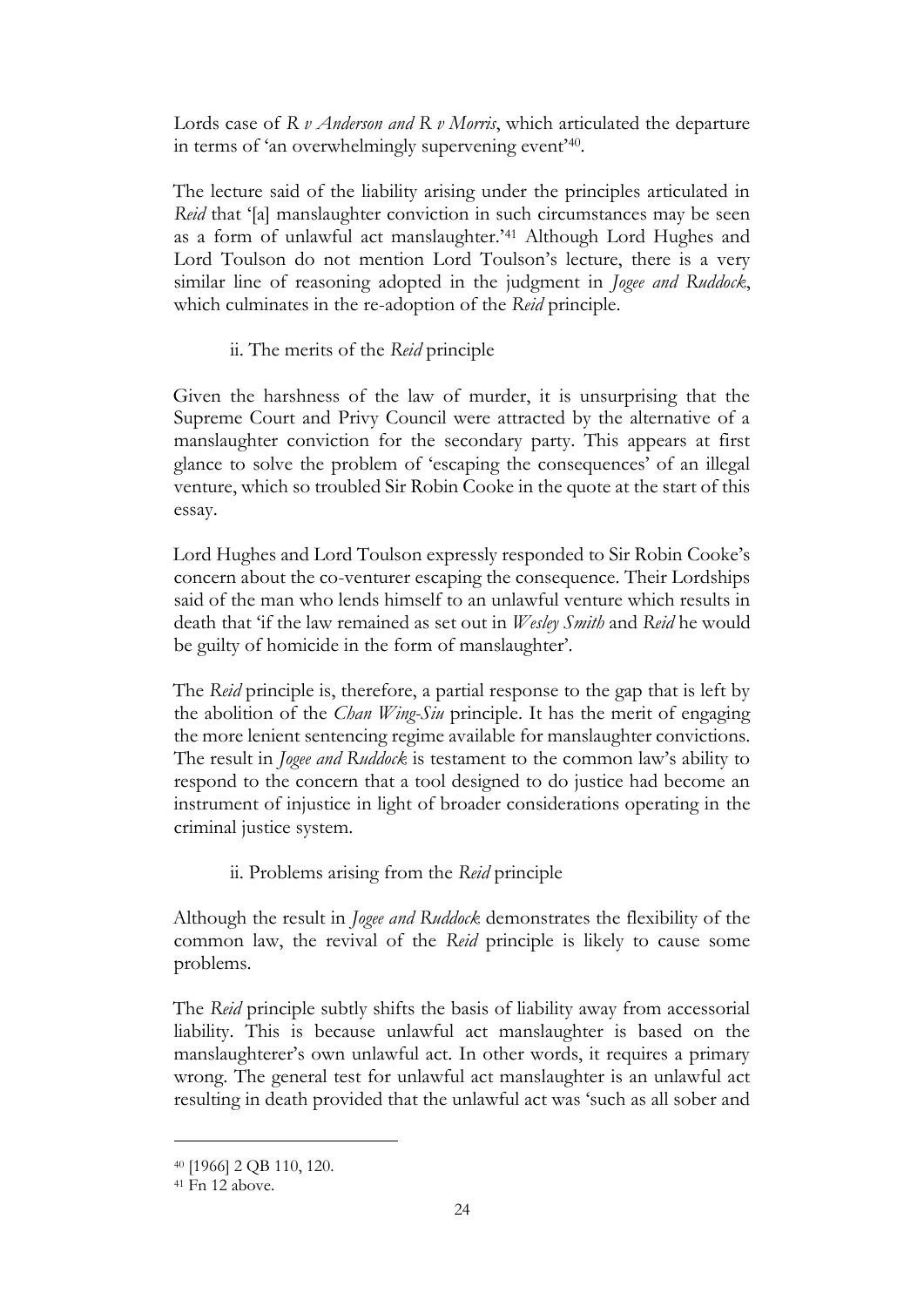reasonable people would inevitably recognise must subject the other person to, at least, the risk of some harm resulting therefrom, albeit not serious harm.'<sup>42</sup>

Lord Hughes and Lord Toulson paraphrased this test and cited the key authorities on unlawful act manslaughter. <sup>43</sup> The focus of *Reid* on the defendant's own unlawful act (which will generally be the unlawful participation by encouragement or assistance) means that the liability is not accessorial liability in the sense of being derivative liability. Liability for unlawful act manslaughter can arise whether or not the co-venturer who actually killed did so as a murderer. Indeed, liability for unlawful act manslaughter could arise during an unlawful venture which carried the risk of some harm and *accidentally* resulted in death.

Given that unlawful act manslaughter is not a principle of law which is specifically calibrated for joint ventures, this change of law marks a move away from the joint venture as a distinct normative reason for imposing liability. The unlawful act could have been anything which would have objectively caused some harm, so the fact that there was unlawful participation in a criminal venture is not in itself the core reason for the liability (albeit that those unlawful act manslaughterers who were participating in a criminal venture may obtain harsher sentences to reflect this).

*Jogee and Ruddock*, relying as it does on *Reid*, has thus created a greater degree of separation between the defendant's participation in the joint venture and their liability for the consequences. Indeed, the abolition of *Chan Wing-Siu* means that in non-homicide cases there will generally be no liability for the unintended but foreseen consequences of a criminal venture.

There is a further reason why the reliance placed on *Reid* is problematic. Unlawful act manslaughter is otherwise known as constructive manslaughter, so it is surprising that Lord Hughes and Lord Toulson give as a reason for changing the that the rule in *Chan Wing-Siu* that it 'savours, as Professor Smith suggested, of constructive crime'<sup>44</sup> .

The judgment did not acknowledge that Professor Smith's perspective was more nuanced. Toulson LJ in *Mendez* had said that 'Professor Sir John Smith thought that the law was maybe too harsh, but that what he termed "parasitic accessory liability" was *not completely "constructive"*, because it requires an element of culpability with respect to the greater offence; D is assisting or encouraging an activity which he is aware may result in the commission of that offence'<sup>45</sup> .

<sup>42</sup> *R v Church* [1966] 1 QB 59, 70, *per* Edmund-Davies LJ.

<sup>43</sup> *Jogee and Ruddock*, at [96].

<sup>44</sup> ibid, at [83].

<sup>45</sup> *Mendez*, at [36] (emphasis added).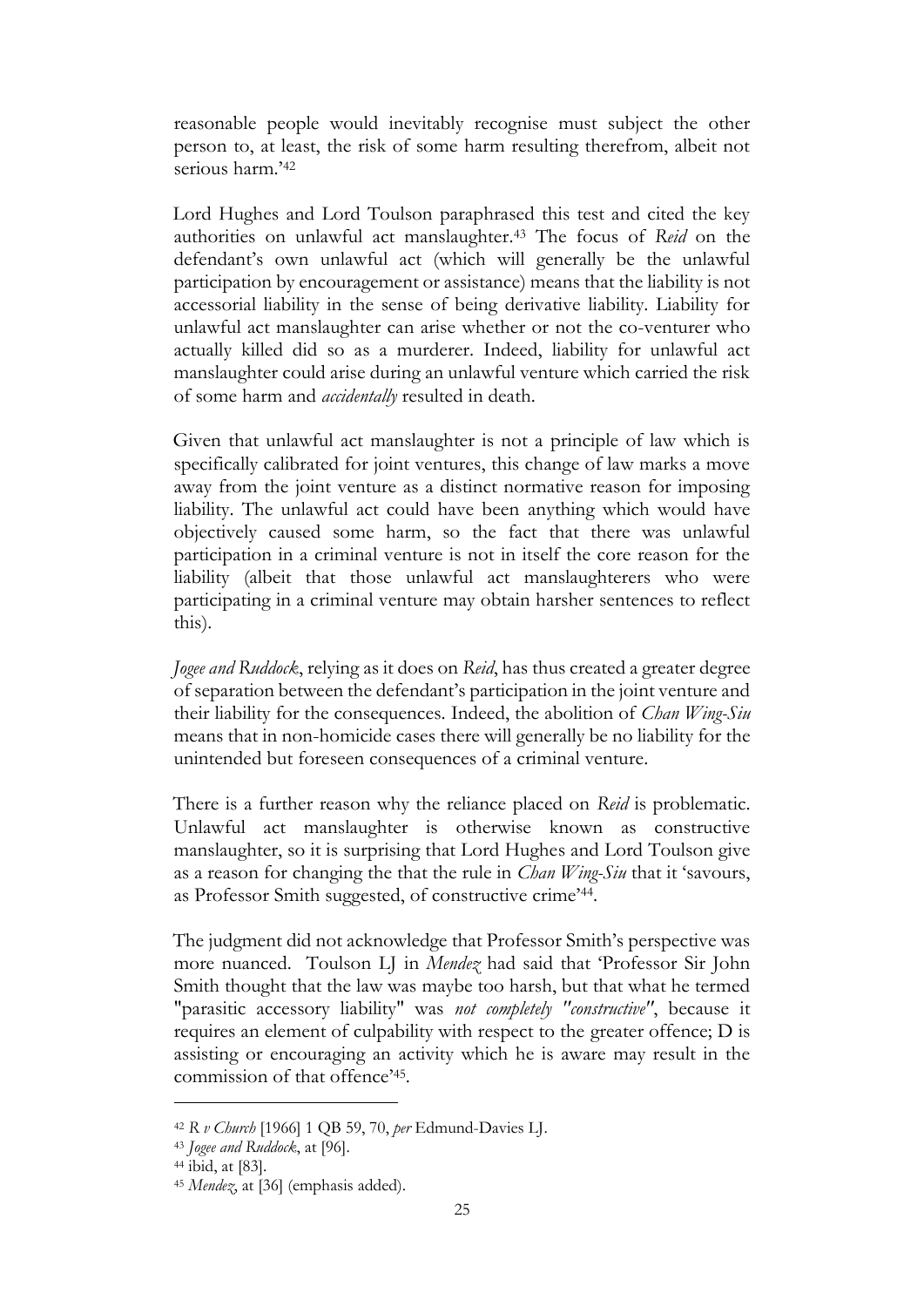It is the law's ability to impose liability with respect to the greater offence which has been largely lost as a result of *Jogee and Ruddock*. In English law there is now no longer any recognition of a joint venture as a distinct or *sui generis* basis for liability. In its place is a form of constructive liability reserved exclusively for homicide cases.

C. Whether the change of law was on balance justified

Although the result in *Jogee and Ruddock* demonstrates the flexibility of the common law, it must be remembered that changes of law designed to avoid specific injustices may nonetheless themselves cause more general injustices.

i. The case for keeping parasitic accessorial liability as a distinct basis for liability

Of the five reasons given by Lord Hughes and Lord Toulson for changing the law, the final two were concerned with the test of foresight, which was said to create 'a lower mental threshold for guilt in the case of the accessory than in the case of the principal'. 46

Such analysis does not adequately capture the basis of liability in *Chan Wing-Siu*. Liability was not based on mere foresight, but foresight *coupled with* continued participation in the venture. D1's primary liability based on intention makes sense. D1 has full control of his own acts and the threshold for liability should usually be his intention when he chose to act as he did. By contrast, D2 is liable for the acts of another, and the *Chan Wing-Siu* approach was ultimately a reflection of the moral culpability of D2 for having continued in a venture foreseeing the possibility of the greater crime which eventuated.

D2's liability has been said to be justified because D2's participation in an unlawful venture changes D2's 'normative position'. <sup>47</sup> This analysis appealed to the Law Commission in its 2007 report, which recommended retaining the *Chan Wing-Siu* as a reflection of the wrongfulness of embarking on a criminal venture.

The Law Commission's conclusion on this point is not mentioned in the judgment in *Jogee and Ruddock*. The reasoning in the judgment instead draws on the Serious Crime Act 2007, ss 44-46 of which contain inchoate offences of encouraging or assisting offences. Lord Hughes and Lord Toulson reasoned that it was 'worth attention'<sup>48</sup> that the statute used

<sup>46</sup> *Jogee and Ruddock*, at [84].

<sup>47</sup> Simester, 'The Mental Element in Complicity' (2006) 122 LQR 578, 589. <sup>48</sup> at [86].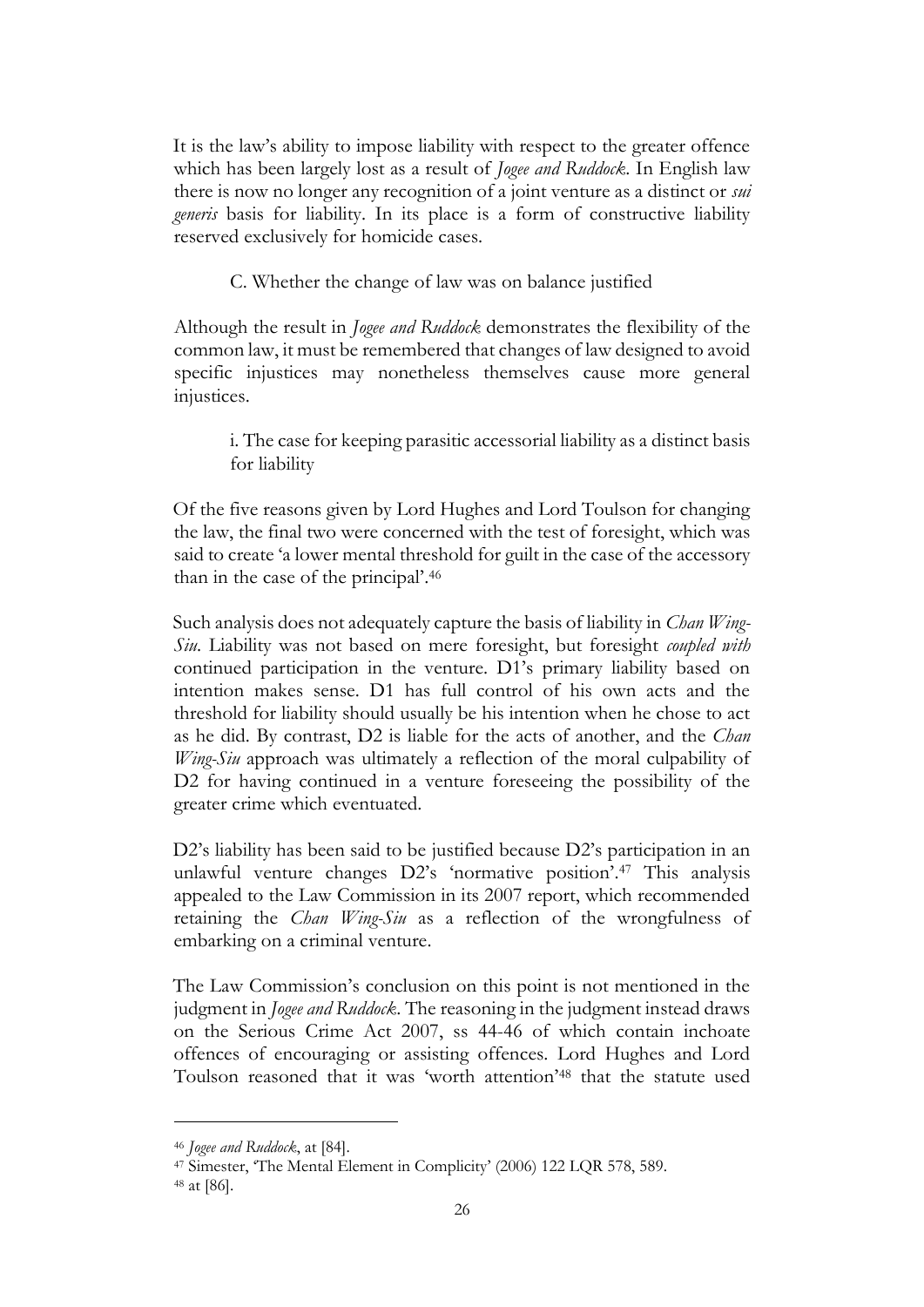language of intention and not foresight as the mental element for assisting and encouraging.

It is difficult to see how the provisions for inchoate offences offer any clear justification for the removal of the *Chan Wing-Siu* principle. Unlike parasitic accessorial liability, liability for an inchoate offence does not depend on the fact of a principal offence having been committed. The participant in a joint venture has occasioned the risk of escalation and, whether or not the 'change of normative position' argument is accepted, that individual has by definition positively continued in the venture.

The true basis of liability under *Chan Wing-Siu*, which was perhaps obscured by both the language of 'parasitic accessorial liability' and 'joint enterprise', was the embarkation on a criminal venture. This can be demonstrated by reference to the statement of Sir Robin Cooke which is quoted at the start of this essay. The example of an enterprise resulting in murder was, of course, relevant to the facts of *Chan Wing-Siu*, but the statement about 'escaping the consequences' was, when read in context, a broader normative statement about criminal enterprises.

A man lending himself to a criminal enterprise resulting in murder was just one example of what Sir Robin Cooke called the 'wider principle whereby a secondary party is criminally liable for acts by the primary offender of a type which the former foresees but does not necessarily intend.'<sup>49</sup>

It was not a fair comparison, therefore, for Lord Hughes and Lord Toulson to compare the principal's mental element with the mental element required under *Chan Wing-Siu*. Liability as a principal (which generally depends on the principal's acts and recklessness or intention) is structurally different from parasitic accessorial liability (which depended on another's foreseen criminal act along with the secondary party's continued participation).

Notwithstanding the inapposite comparisons the judgment draws, it does recognise the distinctness of the liability arising from common embarkation on a crime. It acknowledges Australian case law's adoption of both 'secondary liability as aider or abettor' and 'extended common purpose liability', which rests on a different 'jurisprudential foundation.'<sup>50</sup> Comparisons between different legal systems have limited value when particular doctrines are taken in isolation. What can at least be said, though, is that some other legal systems, not least international criminal law,<sup>51</sup> recognise liability for acts of other which were foreseen when embarking on a criminal venture.

<sup>49</sup> [1985] AC 168, 175.

<sup>50</sup> *Jogee and Ruddock*, at [60].

<sup>51</sup> *The Prosecutor v. Duško Tadic*, Case No. IT-94-1-A.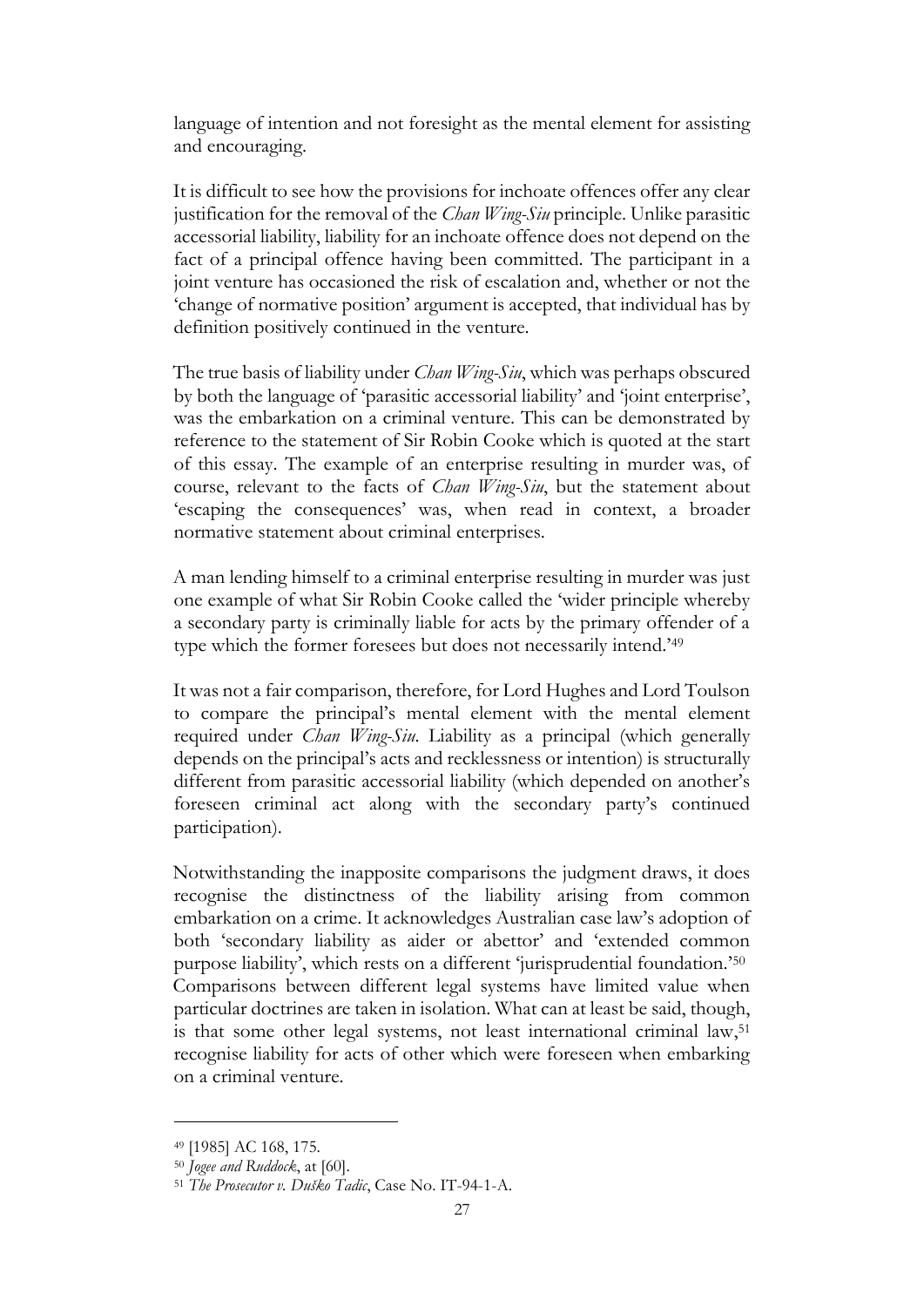Lord Hughes and Lord Toulson may thus put the point too baldly in the statement that '[w]e prefer the view…that there is no reason why ordinary principles of secondary liability should not be of general application'.<sup>52</sup> There will sometimes be cases where principles of basic accessorial liability will not reflect what is generally seen to be moral culpability, as shown by the following example given by Lord Mustill in *Powell and English*:

Namely, where S foresees that P may go too far; sincerely wishes that he will not, and makes this plain to P; and yet goes ahead, either because he hopes for the best, or because P is an overbearing character, or for some other reason. *Many would say, and I agree, that the conduct of S is culpable, although usually at a lower level than the culpability of the principal who actually does the deed*. 53

Lord Hughes and Lord Toulson's reliance on the *Reid* form of unlawful act manslaughter shows at least some implicit acceptance of the need for a degree of criminal responsibility for a co-venturer when the principal does 'go too far'.

Before the change of law to exclude the *Chan Wing-Siu* principle, the law's response to the scenario given by Lord Mustill was to reflect the differing levels of the parties' culpability in the approach to sentencing (apart from where the crime of murder, to Lord Mustill's dismay necessitated a lengthy minimum sentence). For example D2 (S), who participated in a battery, foreseeing that D1 might inflict grievous bodily harm, could receive a much shorter sentence when convicted of the same crime as D1 (P) who in the end inflicted the really serious harm.

On the law as it stands after *Jogee* and *Ruddock*, the law's response would be to make D2 (S) liable for nothing more than the battery. It might be thought unjust that there is now no vehicle which can reflect the view of Lord Mustill, and many others, that the continued participation signifies some degree of culpability for the greater crime (In these examples, the law of basic accessorial liability is ruled out, as Lord Mustill's example is meant to exclude an intention to assist or encourage).

ii. The case for removing parasitic accessorial liability

Lord Mustill's statement about the secondary party's culpability offers some justification for having the *Chan Wing-Siu* principle, but it also contains the strongest reason for its abolition. The conduct of the secondary party is widely thought culpable, but usually 'at a *lower level* than the culpability of the principal'.

<sup>52</sup> *Jogee and Ruddock*, at [76].

<sup>53</sup> *Powell and English*, 11 (emphasis added).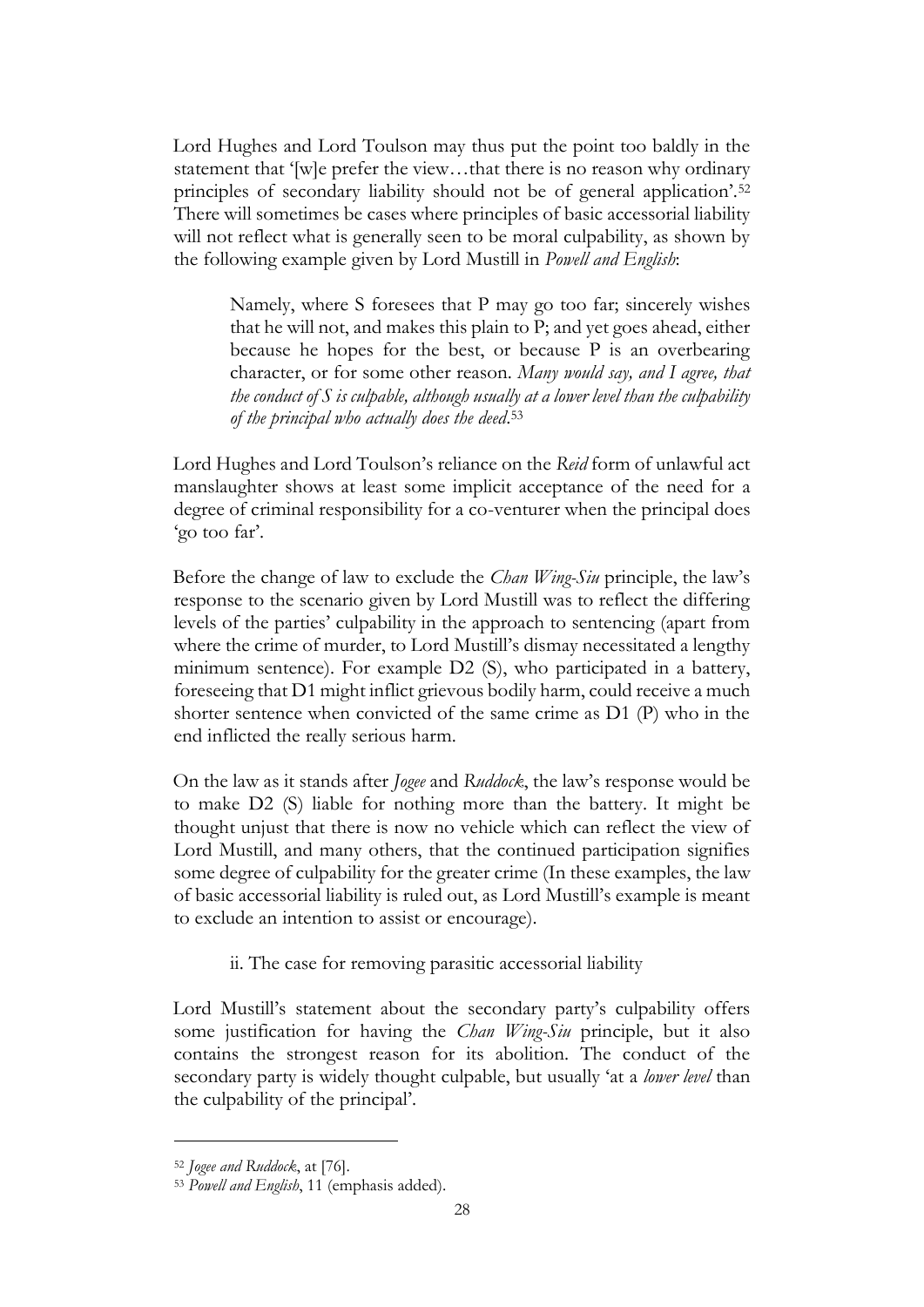It is not always the case that a secondary party is less culpable than the principal. An example of a highly culpable accessory is provided by the case of *Gnango*, where Lord Brown said '[t]he general public would in my opinion be astonished and appalled if in those circumstances the law attached liability for the death only to the gunman who actually fired the fatal shot'.<sup>54</sup>

In the context of parasitic accessorial liability, however, injustice was certainly caused in some cases by the imposition of the mandatory minimum sentence for murder. The benefit of securing some degree of liability for the culpable co-venturer was, on balance, outweighed by the injustice in some cases of the law's inability to reflect the co-venturer's lower level of culpability. This is why the law of joint enterprise, in its parasitic accessorial liability form, can fairly be said to have caused injustice. The injustice caused by parasitic accessorial liability was exacerbated by its susceptibility to prosecutorial overcharging. Because the *Chan Wing-Siu*  principle relied on a two-crime structure (setting out to commit crime A, with crime B occurring in the course of the joint enterprise), the prosecution could decide to shoehorn the facts into that two-crime structure by deciding to charge a first offence (crime A).

The example given in JENGbA's submissions in *Jogee and Ruddock* is of a man being chased by a group of three, one of whom stabs the victim while the other two punch and kick him. Under the old law, the prosecution could seek a conviction on the basis of a joint assault by the three knowing that the principal was in possession of a knife and using it, **or** on the basis that the chase amounted to a violent disorder and the secondary party knew that the principal had a knife and foresaw the real possibility that he may use it with the requisite intent.'<sup>55</sup>

Evidence of this prosecutorial practice can be found in *Gnango*. In prosecuting the defendant,

the Crown sought to suggest that there was a joint intention to have an affray, which was crime A, and that the killing by [the defendant's opponent] was crime B. 56

The prosecution had put its case in this way to avoid a perceived barrier to finding that the defendant was an accessory to murder under basic accessorial liability. The perceived barrier was that a conviction under basic accessorial liability would have required the conclusion that the defendant encouraged his opponent to commit his (the defendant's) own murder.

<sup>54</sup> *Gnango*, at [68].

<sup>55</sup> Fn 9 above, para 39 (emphasis in original).

<sup>56</sup> *Gnango*, at [44].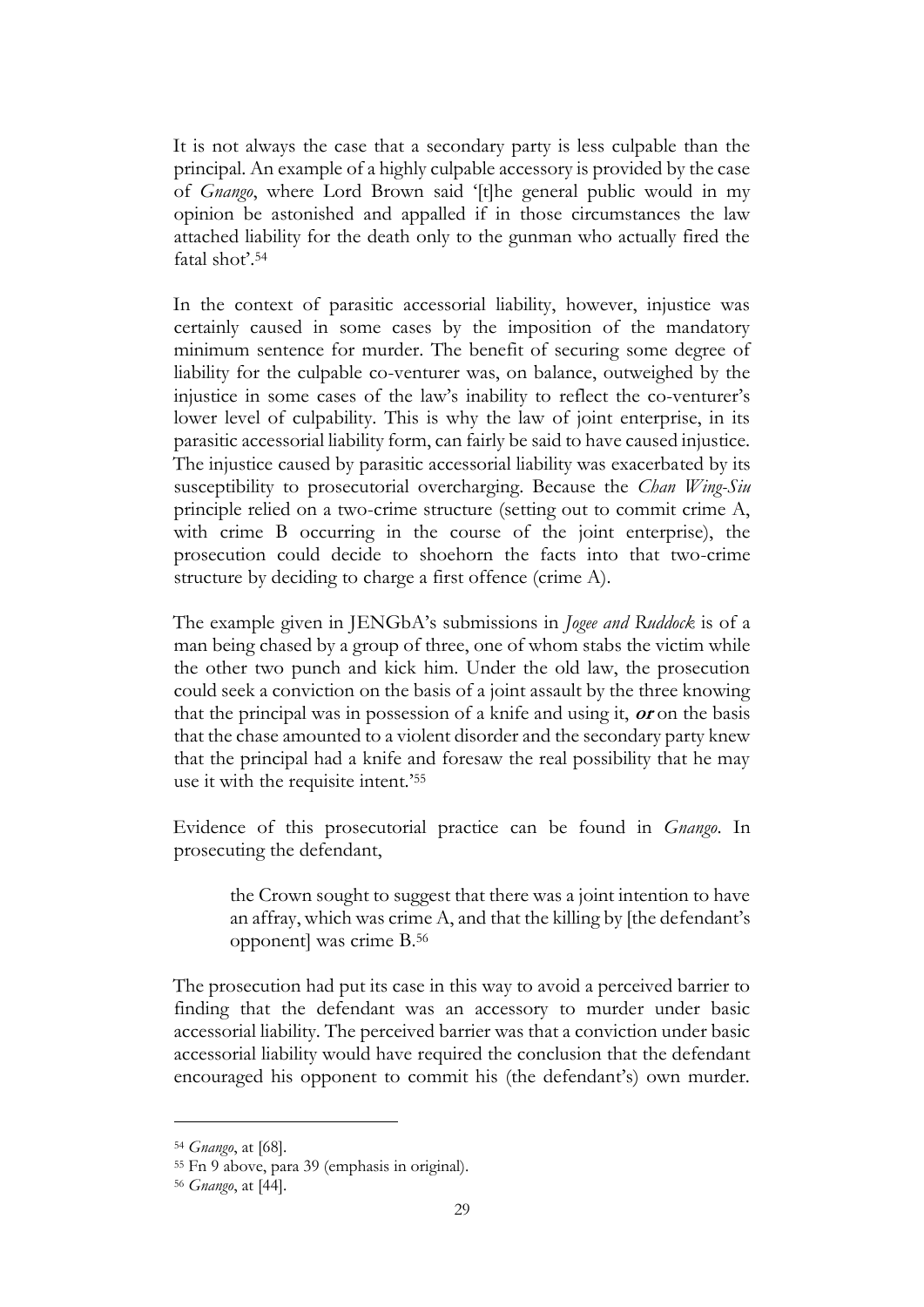The conclusion in the majority judgments in *Gnango* was that there was no such barrier.

The way the Crown put the case in *Gnango* is indicative of the prosecutorial practice of trying to find a crime A even where there was spontaneous violence which could only artificially be characterised as a joint venture or enterprise. The practice on the specific facts of *Gnango* may well have been justified (particularly given Lord Brown's views on the wrongfulness of the defendant's conduct), but there remains the broader point that the doctrine of parasitic accessorial liability was susceptible to overcharging by the prosecution.

## iii. Conclusions on parasitic accessorial liability

There are good reasons to have a doctrine to reflect what Lord Mustill described as the culpable behaviour of the person who participates in crime A foreseeing, but not intending to encourage or assist, crime B. Those good reasons did not justify the continued existence of a doctrine which tended to expand the scope of the injustice caused by English law's unjust law of murder.

It is important to acknowledge the role of other factors, such as prosecutorial practice, in causing injustice. There was, however, a strong case that, on balance, parasitic accessorial liability caused injustice. That is not to say that the law after *Jogee and Ruddock* will not cause injustice. On the contrary, the *Reid* principle is only a partial solution to the gap left by *Chan Wing-Siu*, and, as the next section of this essay will show, the law of basic accessorial liability may itself cause injustice.

This essay's conclusion on parasitic accessorial liability is simply that it did on some occasions cause great injustice; the extent of that injustice will become clearer as the Court of Appeal starts to consider whether to grant exceptional leave to appeal out of time because 'substantial injustice' can be demonstrated, as *Jogee and Ruddock* envisages.<sup>57</sup>

## V: Basic accessorial liability

It is not yet clear how, if at all, the loss of the *Chan Wing-Siu* route to conviction will affect the way that the law of basic accessorial liability is applied. It is possible that juries will be influenced by Lord Mustill's intuition about the culpability of the person who participates in crime A foreseeing, but not intending to encourage or assist, crime B. There may thus be greater temptation for juries to draw extended inferences from limited evidence.

<sup>57</sup> *Jogee and Ruddock*, at [100].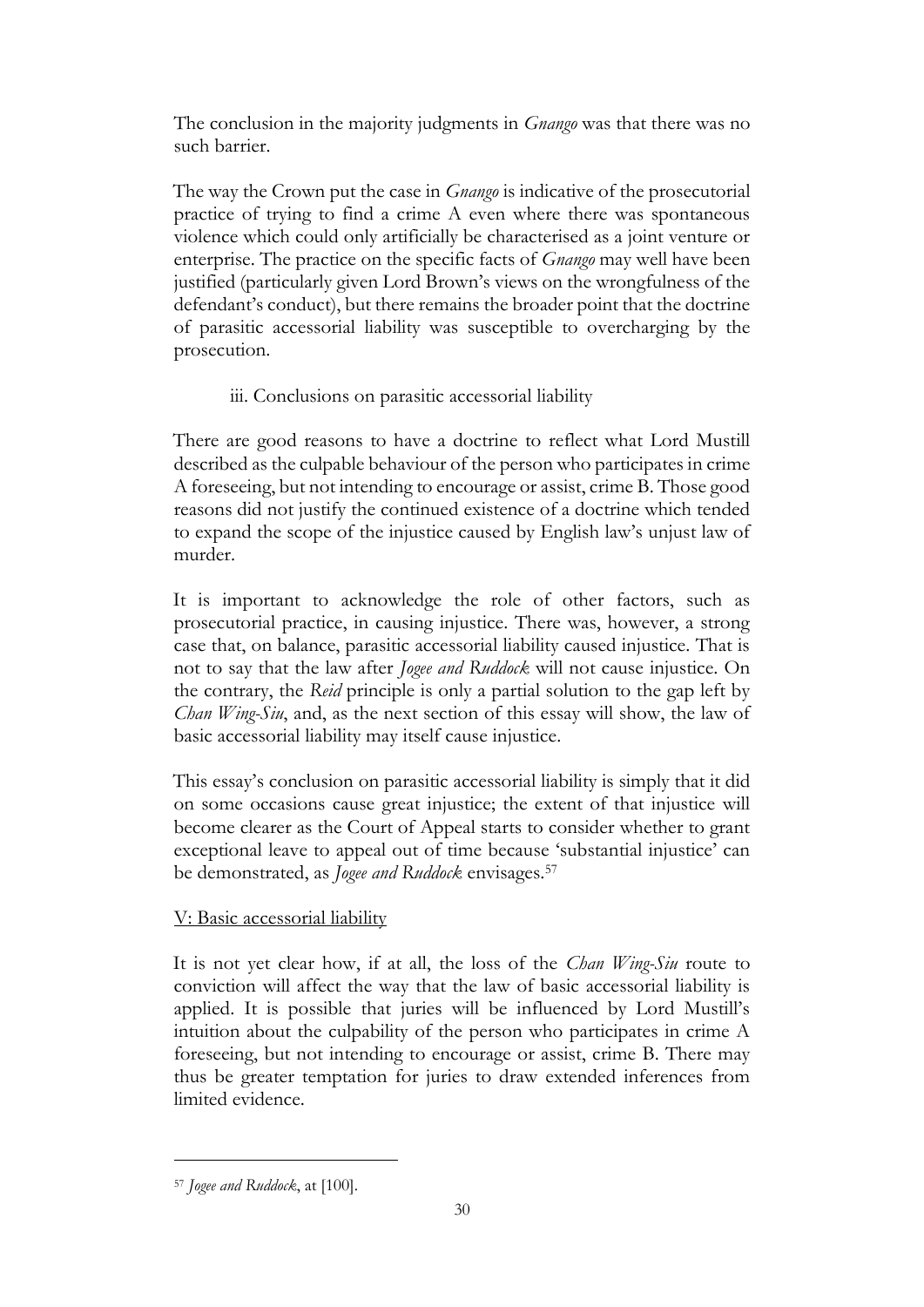It is therefore worth considering whether the current formulation of basic accessorial liability is liable to cause injustice. This section will analyse basic accessorial liability by taking its conduct and mental elements in turn; it will then conclude by briefly discussing the broader question of whether those elements are an appropriate basis for convicting the accessory of the same crime as the principal.

A. The conduct element

'The requisite conduct element is that D2 has encouraged or assisted the commission of the offence by D1.'<sup>58</sup> The breadth of this conduct element is cause for concern.

At the start of section III above this essay cited a statement of causation from *Mendez*. In that case, Toulson LJ rationalised assistance and encouragement in terms of causation, concluding that the 'approach to causation is influenced by a moral component, whether it is just to consider D culpable for what occurred'. <sup>59</sup> Toulson LJ developed this further in *Stringer*, where the test for the conduct element of participation was said to be that '[i]t is for the jury, applying their common sense and sense of fairness, to decide whether the prosecution have proved to their satisfaction on the particular facts that P's act was done with D's assistance or encouragement'. 60

Lord Toulson's Glanville Williams lecture in 2011, which contains the analysis of pre-*Chan Wing-Siu* cases adopted in *Jogee and Ruddock*, cited both of these cases to suggest 'that secondary liability is based on a broad theory of causation'.<sup>61</sup> Lord Hughes and Lord Toulson's judgment, echoing *Stringer*, states that 'it is a question of fact and degree whether D2's conduct was so distanced in time, place or circumstances from the conduct of D1 that it would not be realistic to regard D1's offence as encouraged or assisted by it'.<sup>62</sup>

There are problems with an expansive view of encouragement and assistance. The conduct element may catch very remote encouragement or assistance, such as sales of equipment some time before the principal offence, or mere presence if the prosecution is able to put forward evidence leading to an inference of encouragement. An expansive conduct element for an offence is not necessarily problematic in itself, because a mental element may control the appropriate limits of liability; there is room for doubt about whether sufficient control exists in basic accessorial liability.

<sup>58</sup> *Jogee and Ruddock*, at [8].

<sup>59</sup> *Mendez*, at [37].

<sup>60</sup> [2011] EWCA Crim 1396, at [51].

<sup>61</sup> Fn 12 above, p 238.

<sup>62</sup> *Jogee and Ruddock*, at [12].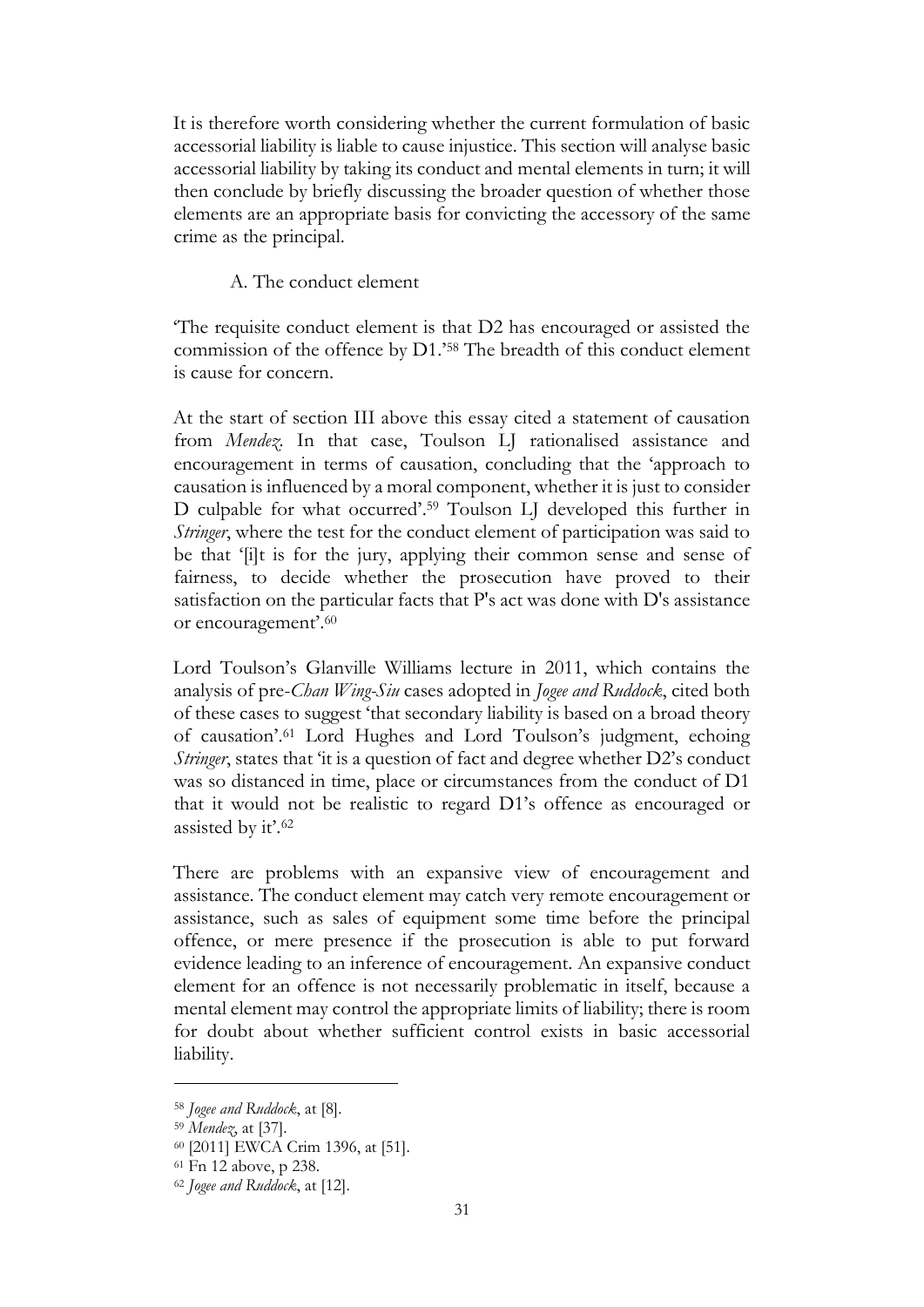Toulson LJ's formulations appeal to the jury's 'common sense and sense of fairness', but it must also be remembered that juries only see the evidence put before them. The jury is susceptible to the drawing of inferences from matters such as gang membership and mere association with others.

Although Lord Hughes and Lord Toulson thought it 'important to emphasise that guilt of crime by mere association has no proper part in the common law', <sup>63</sup> the current formulation of basic accessorial liability may allow juries too much scope to draw extended inferences from association. Certainly, this was a point made by JENGbA's interventions in *Jogee and Ruddock*. JENGbA's written submissions comment that the CPS Guidance, which adopts Toulson LJ's remarks in *Stringer*, gives no proper guidance on the role of voluntary presence or supposed gang membership. This creates the concern that such evidence 'can then take on an apparent significance that may, in fact, be wholly disproportionate to its real evidential value'.<sup>64</sup>

The issue of extended inferences from limited evidence may well be caused in part by abusive prosecutorial practice, and may perhaps be remedied in part by clear jury directions and more detailed CPS Guidance. There does, however, remain a concern that the substantive law's formulation of the conduct element in basic accessorial liability is too broad.

## B. The mental element

According to *Jogee and Ruddock*, 'the mental element in assisting or encouraging is an intention to assist or encourage the commission of the crime and this requires knowledge of any existing facts necessary for it to be criminal'.<sup>65</sup>

The issue of extended inferences from, for example, supposed gang membership, remains. Foresight is now merely evidence from which an inference of intention can be drawn. The prosecution may simply invite inferences of foresight and then invite an inference of intention, particularly because there is likely to be increased pressure on basic accessorial liability to impose liability on the co-venturer who would have been liable under *Chan Wing-Siu* (in accordance with Lord Mustill's intuition about that co-venturer's culpability).

The formulation of the mental element is, like the conduct element, vulnerable to the danger of disproportionate weight being given to

<sup>63</sup> *Jogee and Ruddock*, at [77].

<sup>64</sup> Fn 9 above, para 28.

<sup>65</sup> *Jogee and Ruddock*, at [9].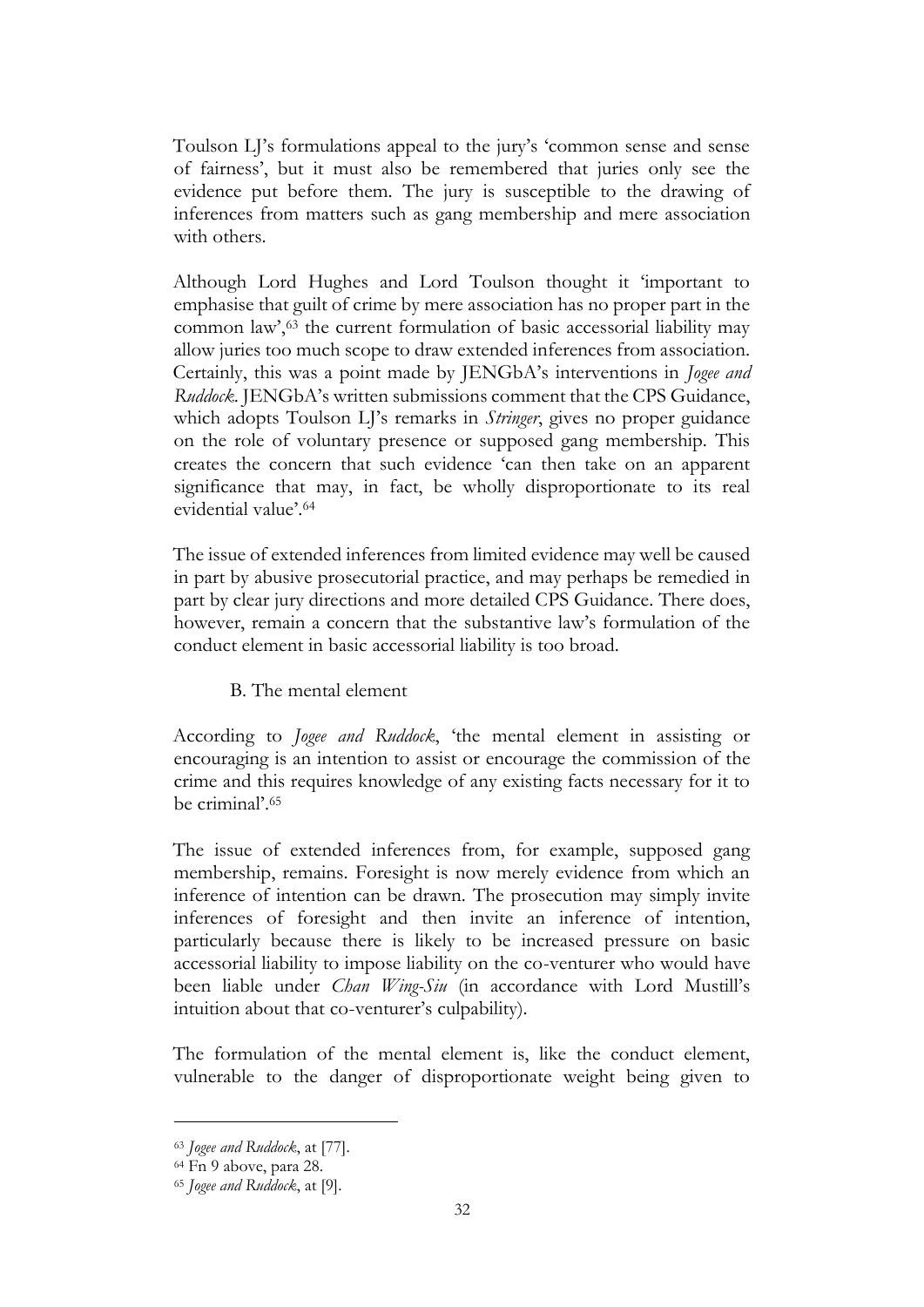association or mere presence. This is in part due to the superficial attraction of association as a possible principle underpinning liability. For example, in *Gnango*, Lord Phillips and Lord Judge CJ approved Hughes LJ's explanation in *ABCD* of the reason for the imposition of parasitic accessorial liability, which was that the defendant 'associated himself with a foreseen murder.<sup>66</sup> Virgo argued that the decision in *Gnango* therefore endorsed the purported 'principle of association' as an underpinning rationale for secondary liability.<sup>67</sup>

The adoption of association as a unifying principle is dangerous and should be avoided, even if that means that the result in *Gnango* is difficult or impossible to explain.<sup>68</sup> *Jogee and Ruddock* expressly and rightly rejects guilt by association. The question that remains, however, is whether association will in practice be used as disproportionate evidence of assistance and encouragement, and whether such evidence will also lead juries in some cases to draw an unjustified inference that there was an intention to assist or encourage.

C. Broader questions of whether basic accessorial liability causes injustice

The law of secondary liability is a creation of the judiciary. The 1861 Act's codification of the principles has not precluded substantial judicial development of the law, as *Chan Wing-Siu* and *Jogee and Ruddock* show.

A question which is still worth asking is whether the continued existence of a law of basic accessorial liability is appropriate. The Law Commission once recommended the abolition of the law of accessorial liability and its replacement with a comprehensive statutory scheme of inchoate offences.<sup>69</sup> Now that the complex inchoate offences scheme of the Serious Crime Act 2007 exists, it would be fair to say that statutes do not always import the clarity expected of them.<sup>70</sup>

The Law Commission no longer proposes the abolition of secondary liability, and this might be thought appropriate because of the apparent need to punish both the accessory and the principal of the same offence in cases where it is not clear who the principal actually was.

This must be balanced against the possible injustice of an individual being punished as a principal on the basis of inferences from their apparent

<sup>66</sup> *Gnango*, at [14].

<sup>67</sup> Virgo, 'Joint enterprise liability is dead: long live accessorial liability' (2012) Crim LR 850.

<sup>68</sup> Mirfield, 'Guilt by Association: A Reply to Professor Virgo' (2013) Crim LR 577.

<sup>69</sup> *Assisting and Encouraging Crime* (1993) Law Commission Consultation Paper No 131.

<sup>70</sup> Spencer and Virgo, 'Encouraging and Assisting Crime – Legislate in Haste, Repent at Leisure' [2008] 9 Archbold News, 7-9.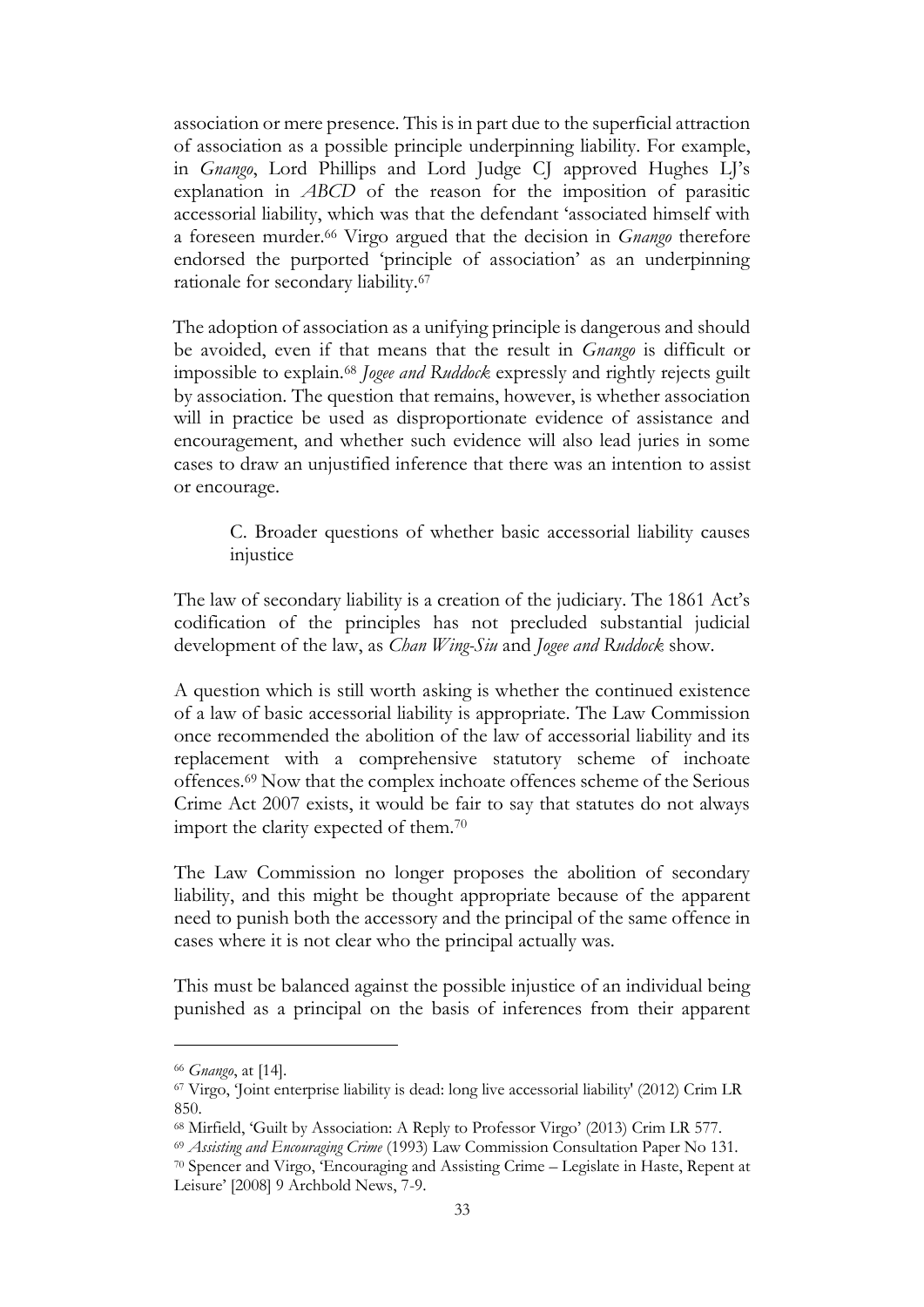association with a principal offender. Indeed, even where there is clear evidence as to who committed a murder, the accessory who only intended to encourage or assist really serious harm is punished as a murderer.

One of Lord Hughes and Lord Toulson's criticisms of *Chan Wing-Siu* and *Powell and English* was the lack of discussion of 'questions about fair labelling and fair discrimination in sentencing'. Such questions still merit attention.

# VI: Conclusions

There are a range of factors that can combine to cause injustice in the criminal justice system. Even while parasitic accessorial liability remained, the 'criminal law of joint enterprise' was just one factor in the causing of injustice. Similarly, even after the abolition of parasitic accessorial liability, what is left of 'the criminal law of joint enterprise' will be just one factor in the causing of injustice.

What may help reduce injustice is the abandonment of any use of the label 'joint enterprise' and a corresponding increase in critical analysis of the substantive doctrines of law which that label masks.

Notwithstanding the fact that Lord Hughes and Lord Toulson were able in *Jogee and Ruddock* to avoid certain injustices arising in the application of the law of secondary liability, the conclusion to Lord Toulson's important Glanville Williams lecture is as relevant as ever: 'There remains a pressing case for Parliament to consider what the law should be and to put it on a statutory basis.'<sup>71</sup>

<sup>71</sup> Fn 12 above, p 246. (Lord Toulson was at one stage Chairman of the Law Commission.)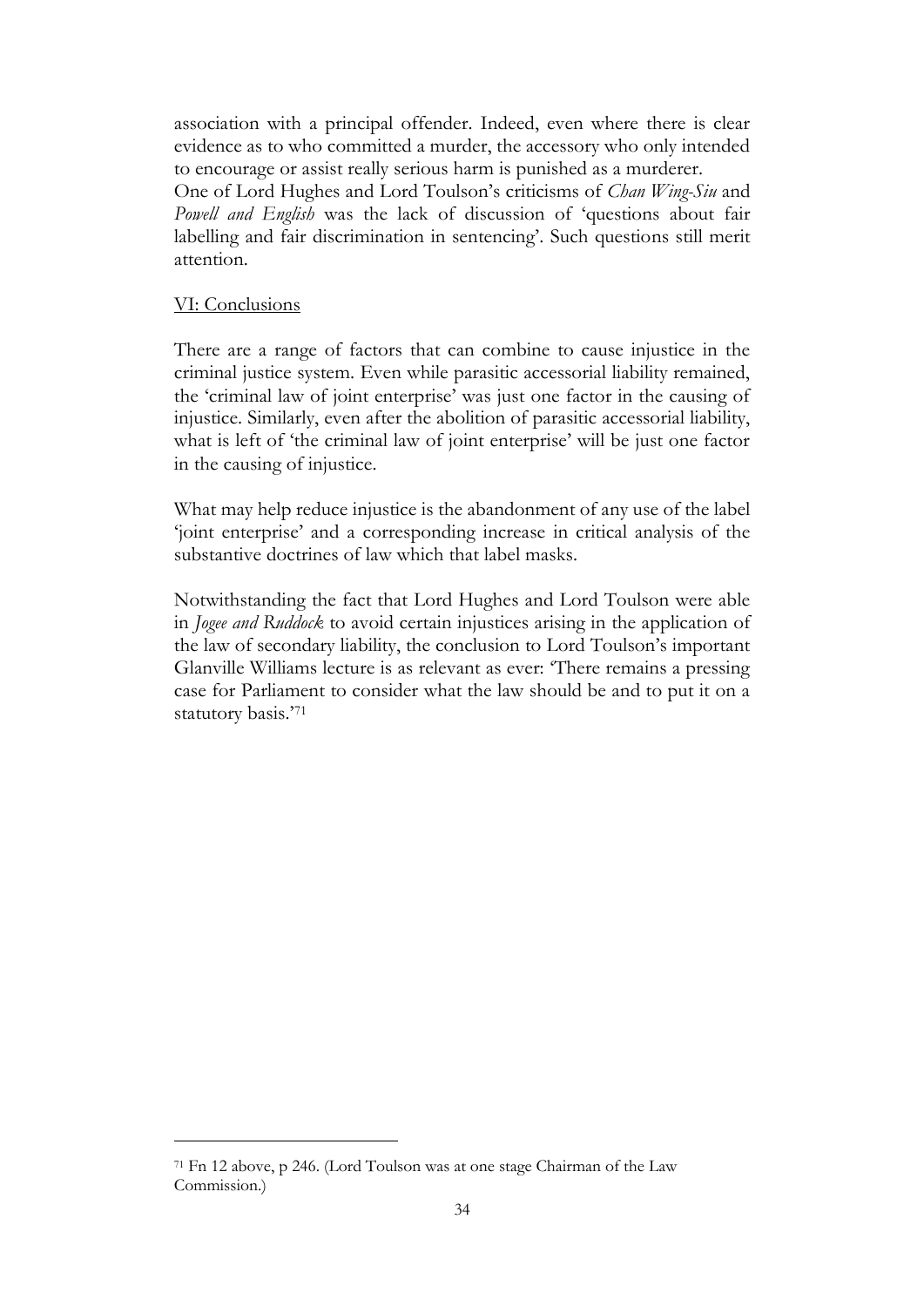# **BURYING THE BOMB: THE WIDER LESSONS THAT CAN BE DRAWN FROM THE 2015 IRANIAN NUCLEAR DEAL ON THE LAW ON THE NON-PROLIFERATION OF NUCLEAR WEAPONS**

### John Churchill

*The debate over Iran's nuclear programme and the deal struck last year have thrust a treaty nearing its fiftieth birthday into the public glare. However in light of the new deal concluded with Iran over its nuclear programme, what does the Nuclear Non-Proliferation Treaty of 1968 (hereafter NPT) say, and does it remain effective?* 

In this article it will be submitted that the non-proliferation Article of the NPT which bans Iran from arming itself with a nuclear weapon is a classic example of the minimalist nuance of international law. The norm remains effective and relevant without relying on legal force and legal consequences alone to enforce compliance. Rather the norms are respected due to their close connection to geo-political realities in which states find themselves, and around which they were constructed, which relegate considerations of legality and illegality to the realm of what is politically possible as much as legally permissible.

Firstly the 2015 agreement (the Joint Co-ordinated Plan of Action, or JCPOA)<sup>1</sup> shall be examined, along with the text of the NPT. In light of this its common meaning and understanding at the time of drafting shall be examined, followed by a brief analysis of the historical motivations for Iran's nuclear programme which reflect broader considerations by states on the merits of nuclear weapons more generally. Finally this article will reflect on the meaning of Article II in respect of the future of Iranian policy, to demonstrate that on the question of non-proliferation, subtle multilateral negotiations rather than dramatic unilateral action are preferred by the NPT and are most conducive to successfully pursuing its objectives through law.

### 1. THE 2015 JCPOA

The 2015 Iranian nuclear deal involved a temporary compromise on both sides but agreed fundamentally on the centrality of the Nuclear Non-Proliferation Treaty of 1968 as the 'cornerstone' of the nuclear question.<sup>2</sup> On the one hand Tehran agreed to limit the number of centrifuges it will

<sup>1</sup> Joint Comprehensive Plan of Action by P5+1 (17 July 2015), available

<sup>&</sup>lt;http://www.state.gov/e/eb/tfs/spi/iran/jcpoa>.

<sup>2</sup> ibid, page 3, para 4.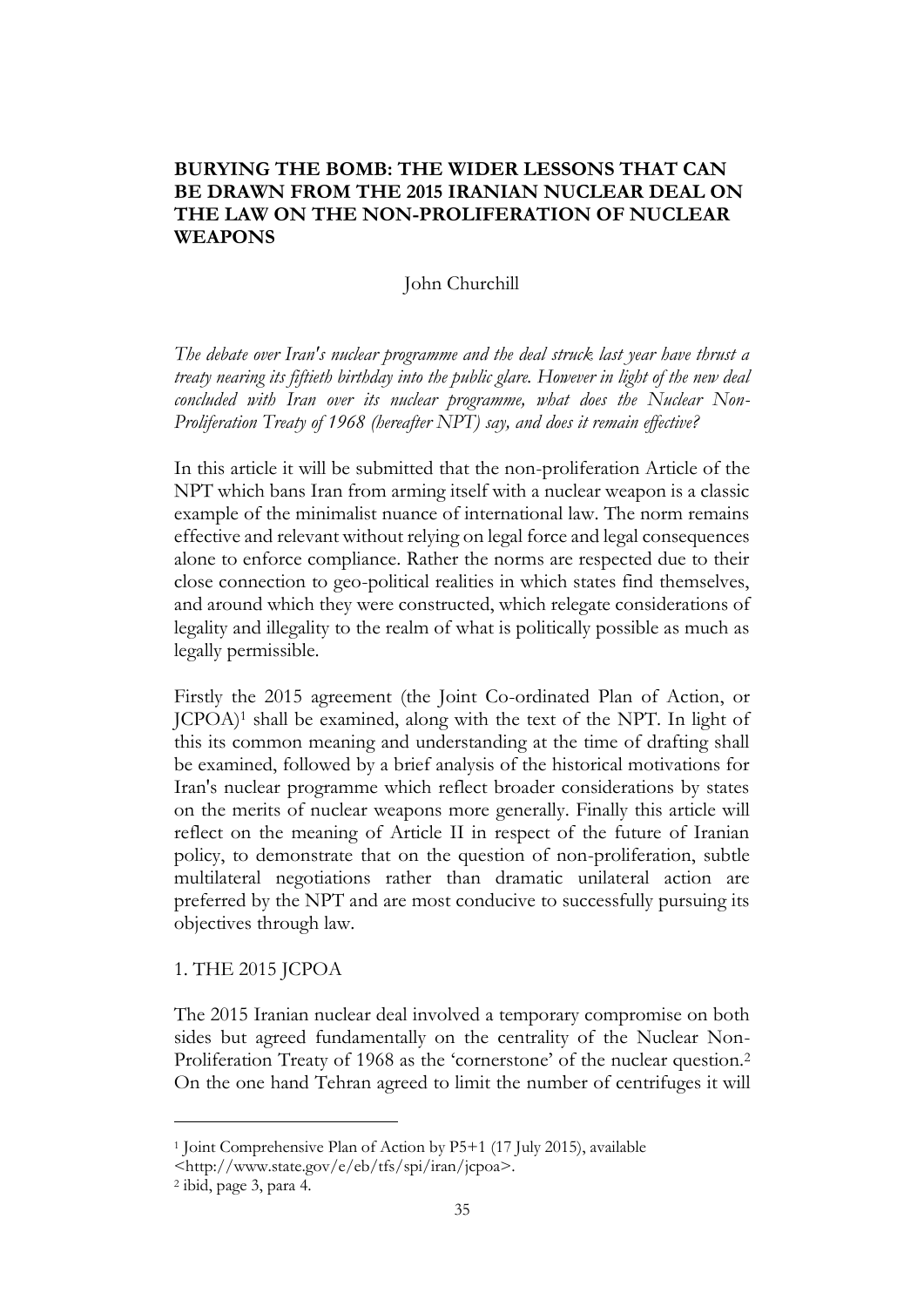install (and these will be the oldest and least technologically capable of enrichment) and reduce its stocks of enriched uranium by 98%.<sup>3</sup> Iran also agreed to stop enrichment at the underground facility at Fordow for 15 years (it will become a largely research-based centre), and to limit enrichment at the Natanz plant for 8 years.<sup>4</sup> Additionally the Arak heavy water plant is to be redesigned to be rendered incapable of making weapons-grade plutonium, and much of the heavy water it has produced will be devoted to medical purposes.<sup>5</sup> Limits on producing heavy water were imposed for 15 years. Iran agreed to sign up to the IAEA's Additional Protocol that permits inspectors access to any facility in the country, and a system which sees a failure to comply with an IAEA request in the next 15 year period be subjected to a commission of states entitled to take punitive action.<sup>6</sup> Against all this, the sanctions imposed on Iran's economy which have had a crippling economic effect would be lifted.<sup>7</sup>

### 2. THE NPT AND ARTICLE II

So what was the 'cornerstone' on which this deal centred, and in particular what was the element within it on which the arguments over an Iranian nuclear weapons programme have focused? The answer is the NPT, a treaty from 1968 created largely through a joint Soviet and American endeavour. The aims of the superpowers were to ensure that nuclear proliferation would not create a plethora of nuclear armed states that it was beyond their capability to control, whilst also offering opportunities to peacefully export nuclear technology for commercial gain.<sup>8</sup> Although some criticize the NPT for representing superpower hegemony in the nuclear sphere at the expense of less powerful states,<sup>9</sup> there are cogent reasons why the NPT demonstrates the power of smaller states to influence the international agenda through law.

In Article II many smaller states, by sacrificing the legally and formally significant sovereign rights to attain a nuclear weapon, which they were unlikely to ever acquire due to their economic status, moral antipathy towards nuclear weapon or simply absence of sufficient security concerns,<sup>10</sup> managed to shift a pure non-proliferation treaty to one that served wider goals. By surrendering legally momentous but practically

<sup>3</sup> ibid, para 7.

<sup>4</sup> ibid, page 7, paras 4–6.

<sup>5</sup> ibid, paras 8–12.

<sup>6</sup> ibid, paras 13–17 and 36–37.

<sup>7</sup> ibid, paras 18–33.

<sup>8</sup> Walker, "Nuclear Enlightenment and Counter-Enlightenment" 83 (3) [2007]

*International Affairs* 431, 435.

<sup>9</sup> Vital, "Double-Talk or Double-Think? A Comment on the Draft Non-Proliferation Treaty" (1968) 44 (3) *International Affairs* 419, 419.

<sup>10</sup> Ruhle, "Enlightenment in the second nuclear age" [2007] 83 (3) *International Affairs* 511, 513 "achieving nuclear-armed status was not a worthwhile goal…the political and economic opportunity costs….exceeded…immediate security benefits."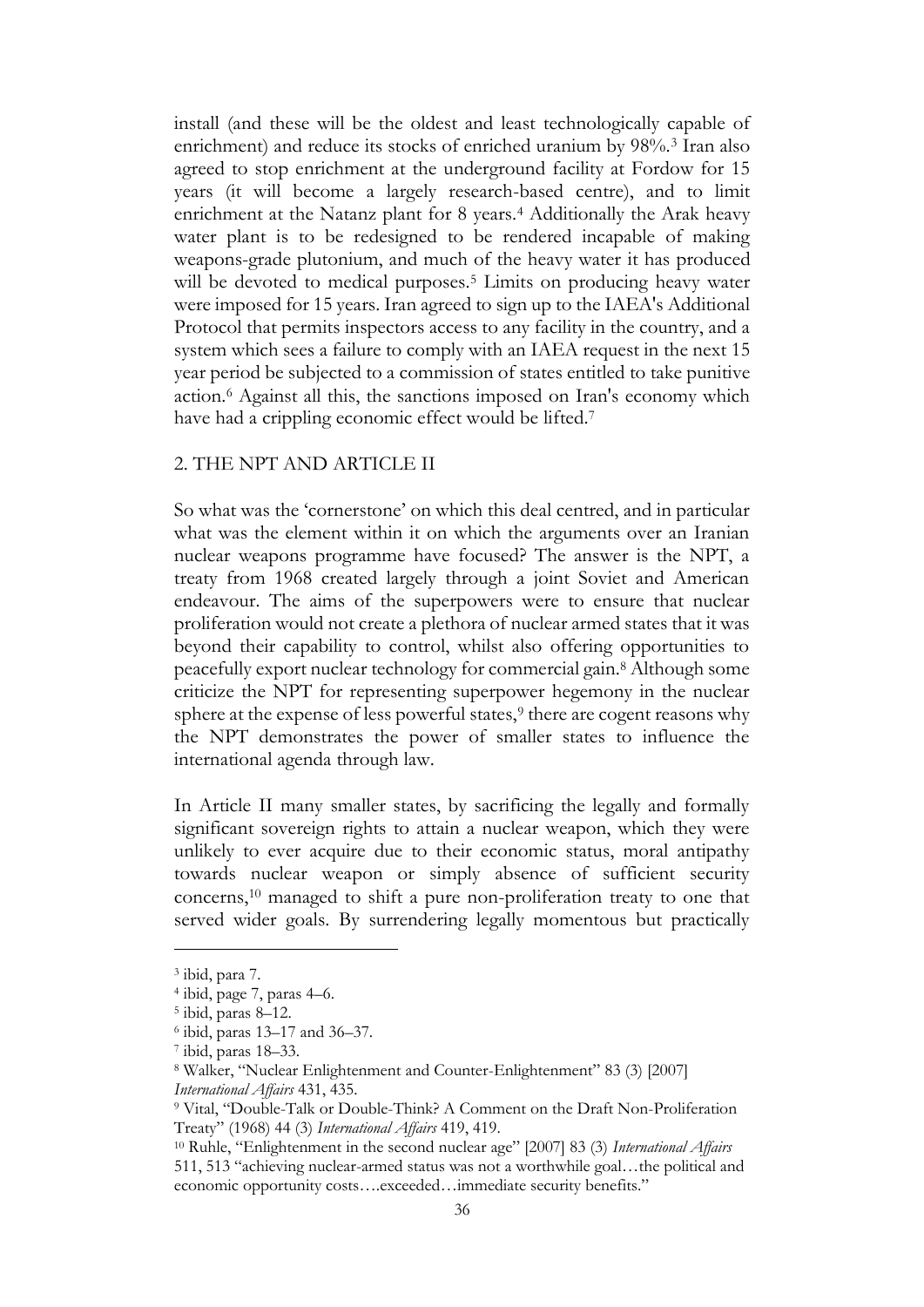useless rights to nuclear weapons the NWS had sufficient bargaining power to create a multilateral system of non-proliferation, secure a system for the export of peaceful nuclear technology (in Article IV), and most importantly obtain some sort of substantive disarmament promise from the nuclear powers (in Article VI). This demonstrates that the NPT was not a treaty that was *traité-loi* in nature where the treaty's obligations are general and non-reciprocal as self-imposed statements of norms created between "standard-creating" parties but rather a *traité-contrat* treaty which is more synallagmatic in according reciprocal rights and duties.<sup>11</sup> Article II, the non-proliferation article within the NPT is thus informed by this context when it binds the Non-Nuclear Weapon States (NNWS) as follows:

Each non-nuclear-weapon State Party…undertakes not to receive the transfer ….of nuclear weapons or other nuclear explosive devices or of control…directly, or indirectly; not to manufacture or otherwise acquire nuclear weapons or other nuclear explosive devices; and not to seek or receive any assistance in the manufacture of nuclear weapons or other nuclear explosive devices.<sup>12</sup>

### 3. THE POLITICAL NATURE OF THE LEGAL QUESTION

Article II forbids the acquisition, development, reception or manufacture of nuclear weapons by NNWS signatories. It negatively permits the development of the nuclear cycle to prepare, use, and dispose of fuel which gives a state both nuclear independence and nuclear weapons capability. In its restrictive wording Article II only prohibits weaponisation processes, thereby permitting 'anything not explicitly forbidden', including those 'dual-use' processes needed for nuclear weapons but not exclusively so (for example uranium enrichment is needed both for civil nuclear fuel and for nuclear weapons).<sup>13</sup> Article II (further buttressed by the Article IV peaceful nuclear use right):

…makes it considerably harder to ascertain…if a state is developing a bomb…given that most of the relevant technology is "dual use"…. unless deception or bad faith can be proved, suspicion may…be a subjective judgement dependent on other factors: the country's reputation, its behaviour… international perception… [I]n essence it can often be largely political.<sup>14</sup>

<sup>11</sup> Joyner, International Law and the Proliferation of Weapons of Mass Destruction (Oxford: 2009), 9-10 analysing Bernhardt, "Treaties", in *Encyclopaedia of Public* 

*International Law, Vol. IV* (North-Holland; 2000). For more on the *traité-loi* and *traitécontrat* distinction see McNair, *The Law of Treaties* (Oxford; 1961), 743. <sup>12</sup> Article II NPT.

<sup>13</sup> Patrikarakos, *Nuclear Iran: The Birth of an Atomic State* (Pangrave Macmillan, 2012) 40 and 69.

<sup>14</sup> Patrikarakos, *Nuclear Iran: The Birth of an Atomic State* (n13) 69–70.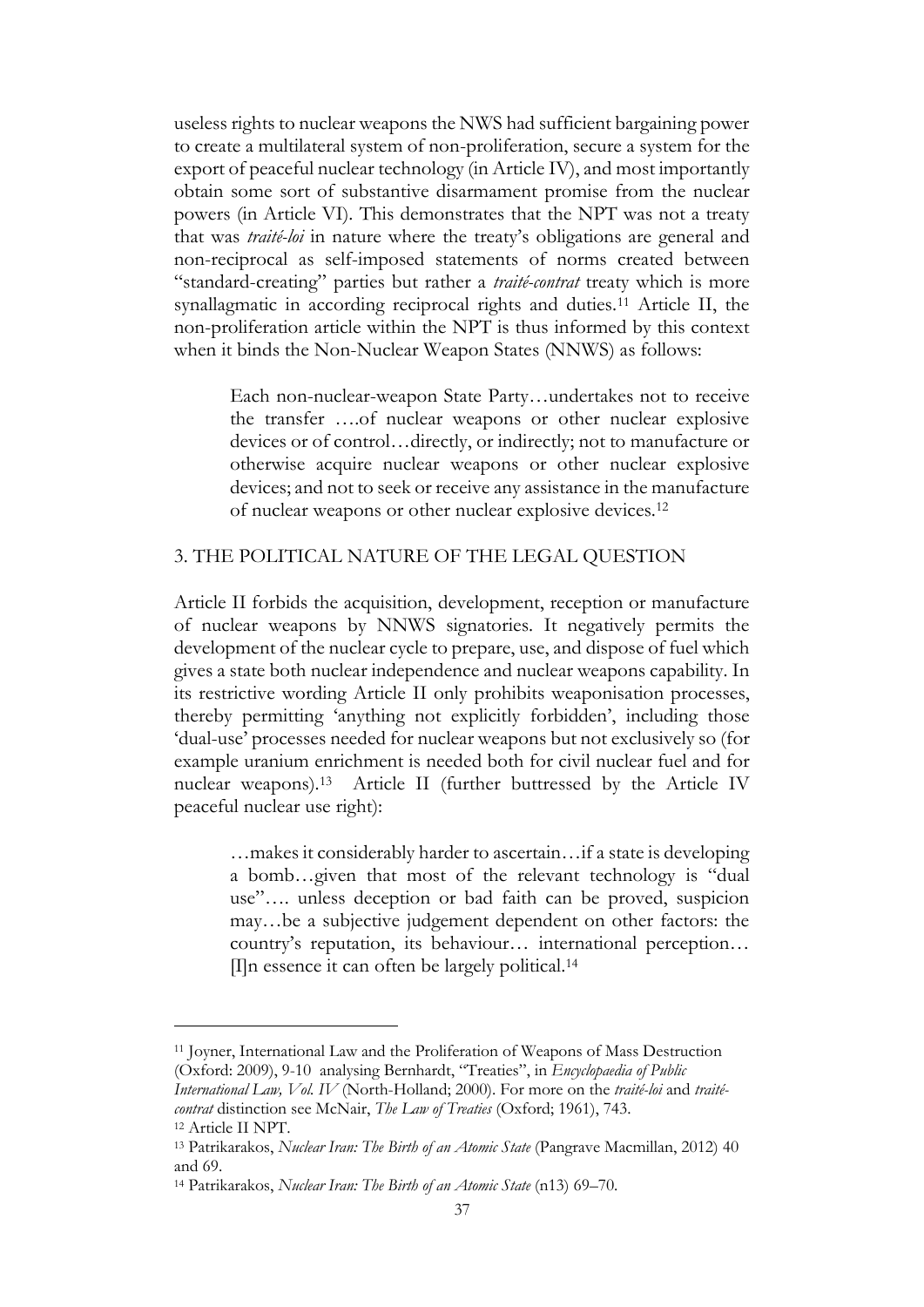Consequently, absent any conclusive evidence on a bomb's existence or substantive proof on the intent to acquire a weapon, the NPT is inadequate in preventing an NNWS from acquiring nuclear weapon capability.<sup>15</sup> Article II does not place substantive legal constraints upon NNWS' nuclear capability but merely renders the decision on whether to acquire nuclear weapons to the political realm where a prospective Article II breach and the consequences it entails are factored into the overall decision. Moreover a state can, lawfully, leave the NPT and three months later produce a nuclear weapon (as North Korea did in 2002). The political choice whether to acquire weapons when nuclear capability is achieved exists within the boundaries set forth by law in Article II; this has long been the case for other NNWS and now it is true of Iran.

The development of the Arak heavy water facility, which permits plutonium production, and the concealed Natanz enrichment plant which targets uranium enrichment (and is too large for a pilot but too small for civil production), are both dual-use facilities with the potential for creating nuclear weapons that were initially concealed from the international community and the IAEA (International Atomic Energy Agency).<sup>16</sup> The revelation of the Fordow enrichment plant and continued reprocessing activities could all be elements of Iranian nuclear capability permitting enough weapons grade material to be made domestically for a nuclear weapon. Patrikakaros' present analysis of available data concludes that 'Iran has the technological capability [to develop a nuclear weapon]. Only the political decision remains'. <sup>17</sup> This conclusion, however, is insufficient to prove an Article II breach.

Consequently, whilst no conclusive proof of a weapon or intent to acquire a nuclear weapon exists, the IAEA in its desperation to be neutral and technical in the heated nuclear dispute had in its 2014 assessment concluded 'the Agency is not …[able]…to provide credible assurance about the absence of undeclared nuclear material and activities in Iran, and therefore to conclude that all nuclear material in Iran is in peaceful activities'. <sup>18</sup> Iran's activities have been clandestine, Iran has at best released details of them with great delay to the IAEA in breach of its obligations (and often fought to conceal them) and many of the developments have dual uses. Consequently one may conclude Iran intends to acquire a bomb, yet these suspicions are not conclusive proof capable of placing Iran in breach of international law. They only inform the subjective assessment as to whether Iran intends to get a bomb. The Western view in this regard is influenced by Tehran's flagrant disregard in 1979 for diplomatic immunity

<sup>15</sup> Hilborne, 'The non-proliferation treaty: foundation of disarmament policy' in H.V. Pant (ed) *Handbook of Nuclear Proliferation* (Routledge 2012) 256.

<sup>16</sup> Patrikarakos, *Nuclear Iran: Birth of an Atomic State* (n13), 179.

<sup>17</sup> Patrikarakos, *Nuclear Iran: Birth of an Atomic State* (n13) 287.

<sup>18</sup> IAEA's Report on Iran's NPT Implementation (September 2014), available

<sup>&</sup>lt;http://www.iaea.org/sites/default/files/gov2014-43.pdf> 75.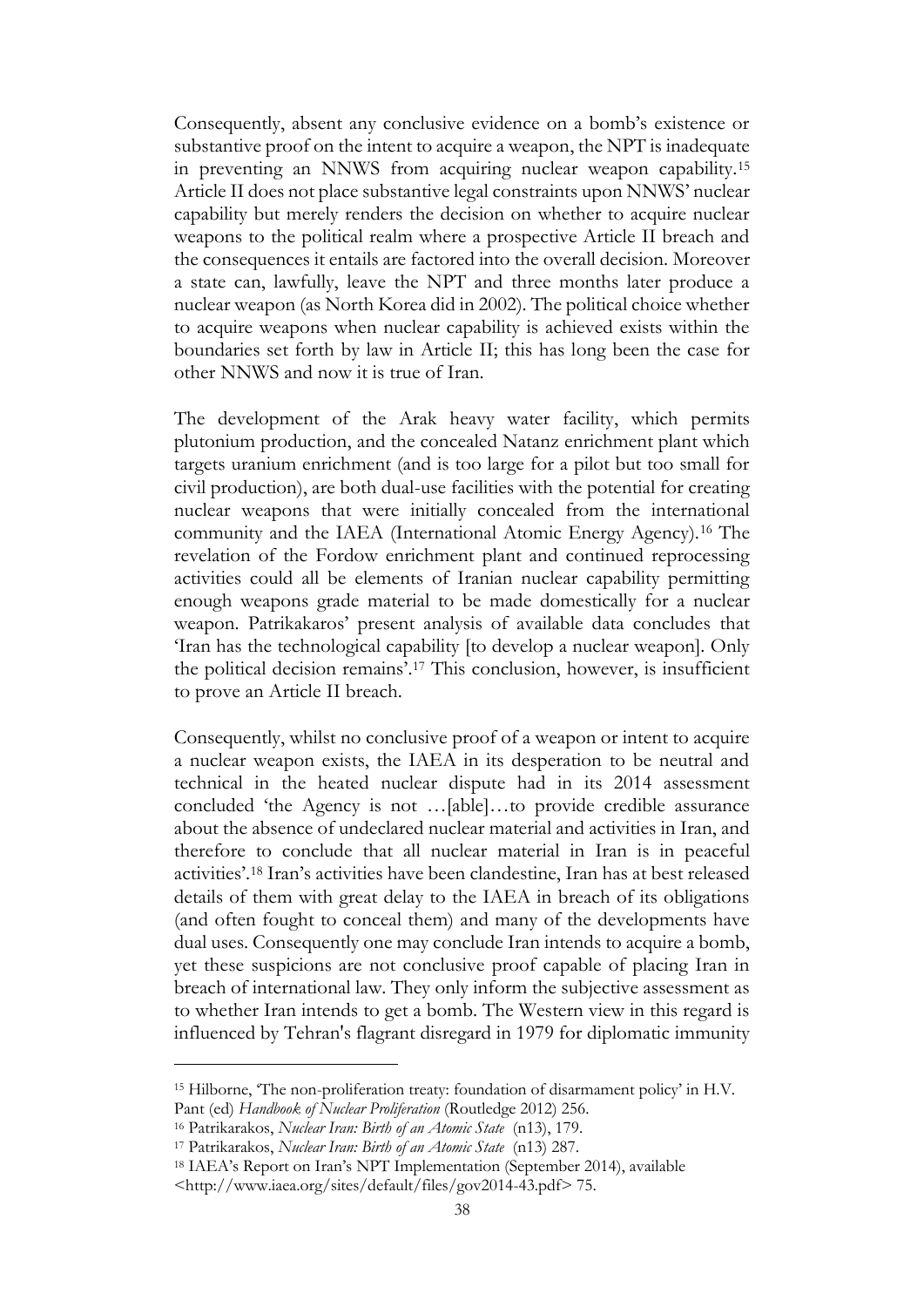in the Embassy Hostage crisis, and subsequent confrontational politics engendering the perception of Iran as an 'irrational' country of 'mad mullahs'. 19

## 4. WHY DEVELOP NUCLEAR WEAPONS**?**

National security is the primary motivation for an NNWS acquiring a nuclear weapon which depends on political perceptions of the state's place in the international environment.<sup>20</sup> Because of an absence of credible security threats and a strong American alliance, in 1968 Iran's security policy did not require a nuclear weapon (although the Shah said a continued proliferation trend allowing smaller powers to acquire weapons would alter this) therefore signing the NPT had little affect on security policy.<sup>21</sup> Following the Iran-Iraq War and the implicit international approval or acquiescence in Iraq's use of biological and superior conventional weapons against Iran, the national view changed on the value of nuclear weapons which could overcome their current military inferiority vis-à-vis Iraq; the nuclear weapons programme was instigated.<sup>22</sup> Security concerns trumped the NPT's legal normative restraint and the political pressures underlining it.

At present given the fall of the Taliban in Afghanistan, Hussein in Iraq and Obama's emollient Iranian policy, security concerns have lessened. Moreover acquiring a nuclear weapon and destabilizing the region which could lead to local adversaries like Saudi Arabia acquiring a weapon or an American/Israeli attack, weighs against a nuclear weapon in Iran's strategic kaleidoscope. The unpredictable tumult of a nuclear domino in the aftermath of an Iranian bomb seems a more ominous security threat to Tehran than the current situation.<sup>23</sup> Daesh may threaten Tehran's Shia clerics thus factoring into security considerations,<sup>24</sup> but especially following the evident advantages accrued to Daesh when Iraq's conventional weapons fell into their hands the potential for Daesh gaining access to nuclear weapons is likely to weigh against rather than for Iran's nuclear arsenal. The nuclear material obtained by Daesh is, according to the IAEA, unable to pose a threat as a nuclear weapon, moreover the US has stated the acquisition of nuclear weapons would be a factor necessitating the

<sup>19</sup> Patrikakaros, *Nuclear Iran: Birth of an Atomic State* (n13) 128–9.

<sup>20</sup> Epstein, 'Why states Go—and don't go—nuclear' [1977] 430 *Annals of the American Academy of Political and Social Science* 16, 17.

<sup>21</sup> Patrikakaros, *Nuclear Iran: Birth of an Atomic State* (n13) 64–70.

<sup>22</sup> Dombey, 'The Nuclear Non-Proliferation Treaty; Aims, Limitations and

Achievements' (2008) 52 *New Left Review* 39, 58.

<sup>23</sup> Ehteshami, 'Iran: From power generation to weapons proliferation?' in Pant (ed) *Handbook of Nuclear Proliferation* (Routledge 2012) 195.

<sup>24</sup> Gareth Smyth, 'Iran fears Isis militants are part of wider Sunni backlash' (2014) *The Guardian*, available <http://www.theguardian.com/world/iran-blog/2014/nov/18/ sp-iran-sunni-sectarian-problem>.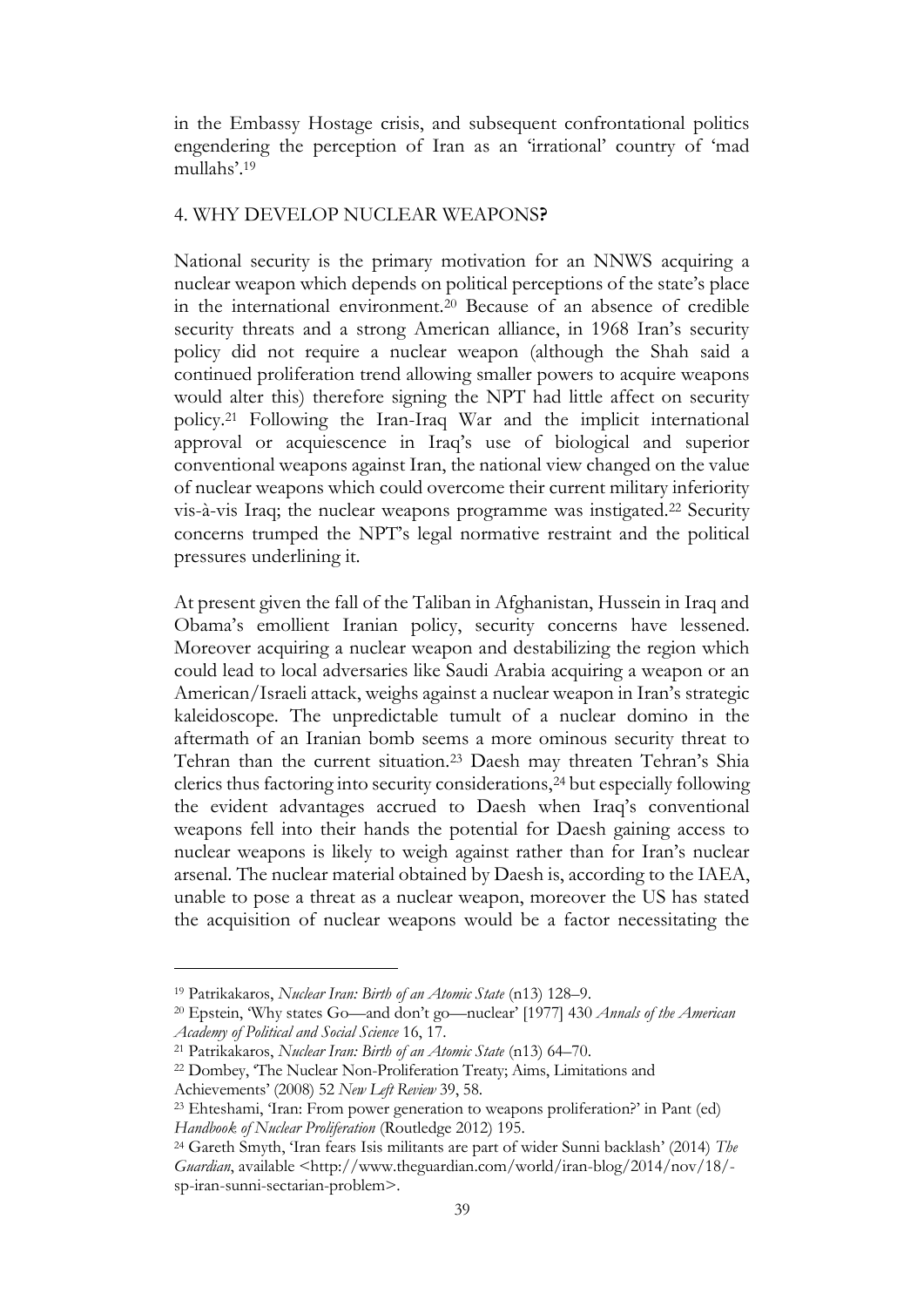involvement of ground troops in the region.<sup>25</sup> Consequently Daesh are unlikely to alter Iranian security perceptions in favour of unilateral action by nuclear acquisition.

The second nuclear weapons motivation is generally applicable to NNWS but particularly pertinent to Iran, namely national pride pressuring domestic politicians into acquiring nuclear weapons.<sup>26</sup> Iranian hangovers remain from foreign intervention (i.e. Mossadegh's 1953 overthrow and the 1941 Soviet-British invasion). The Shah's allusions to an antediluvian imperial Persian grandeur and the Islamic Republic's claims to Iran's moral purity and superiority feature prominently in the public debate. Moreover a traditionally influential regional role and immense natural resources, have made nuclear weapons and their associations of power alluring.<sup>27</sup> Yet whilst Iranian national sentiment over sovereignty and self-sufficiency have long been seen as synonymous with the nuclear programme achieving at least nuclear capability, and vital to popular and political support, the worsening economic situation from prolonged sanctions has marginalized and quietened these voices.<sup>28</sup>

The Shah wanted Iran to be progressively 'modern', which involved pursuing technological capabilities but disavowing nuclear weapons; similarly, as the victim of biological warfare, the Islamic Republic may advocate national nuclear expertise but feel repugnance over nuclear weapons, especially given their association with the West.<sup>29</sup> It remains the Islamic Republic's theological stance that nuclear weapons are 'un-Islamic'. <sup>30</sup> These moral and cultural dichotomies on the nuclear question when combined with an Iranian craving for international respect reveal a country that is not as inflexible on the nuclear question as it often portrayed. If multilateral co-operation premised on Iran's sovereignty can bolster its international prestige then nuclear weapons are decreasingly important whilst intimidation and intervention could hamper negotiations and drive Tehran back to the bomb.<sup>31</sup>

<sup>25</sup> Mofta, 'Does ISIS have a nuclear weapon?" (2014) *International Business Times*, available <http://www.ibtimes.com/does-isis-have-nuclear-weapon-islamic-statesupporter-claims-militants-have-dirty-1731890>.

<sup>26</sup> Epstein, 'Why states Go—and don't go—nuclear' (n 20) 21.

<sup>27</sup> Huntley, 'Rebels without a Cause: North Korea, Iran and the NPT' (2006) 82 *International Affairs* 723, 734.

<sup>28</sup> Patrikakaros, *Nuclear Iran: Birth of an Atomic State* (n13) 285–287.

<sup>29</sup> Patrikakaros. *Nuclear Iran: Birth of an Atomic State* (n13) 149 and 117.

<sup>&</sup>lt;sup>30</sup> Inaugural Speech by Ayatollah Khomenei at 16<sup>th</sup> Summit of Non-Aligned Movement (2012), available

<sup>&</sup>lt;http://www.leader.ir/langs/en/index.php?p=contentShow&id=9708>.

<sup>31</sup> Huntley, 'Rebels without a Cause: North Korea, Iran and the NPT' (n27) 736.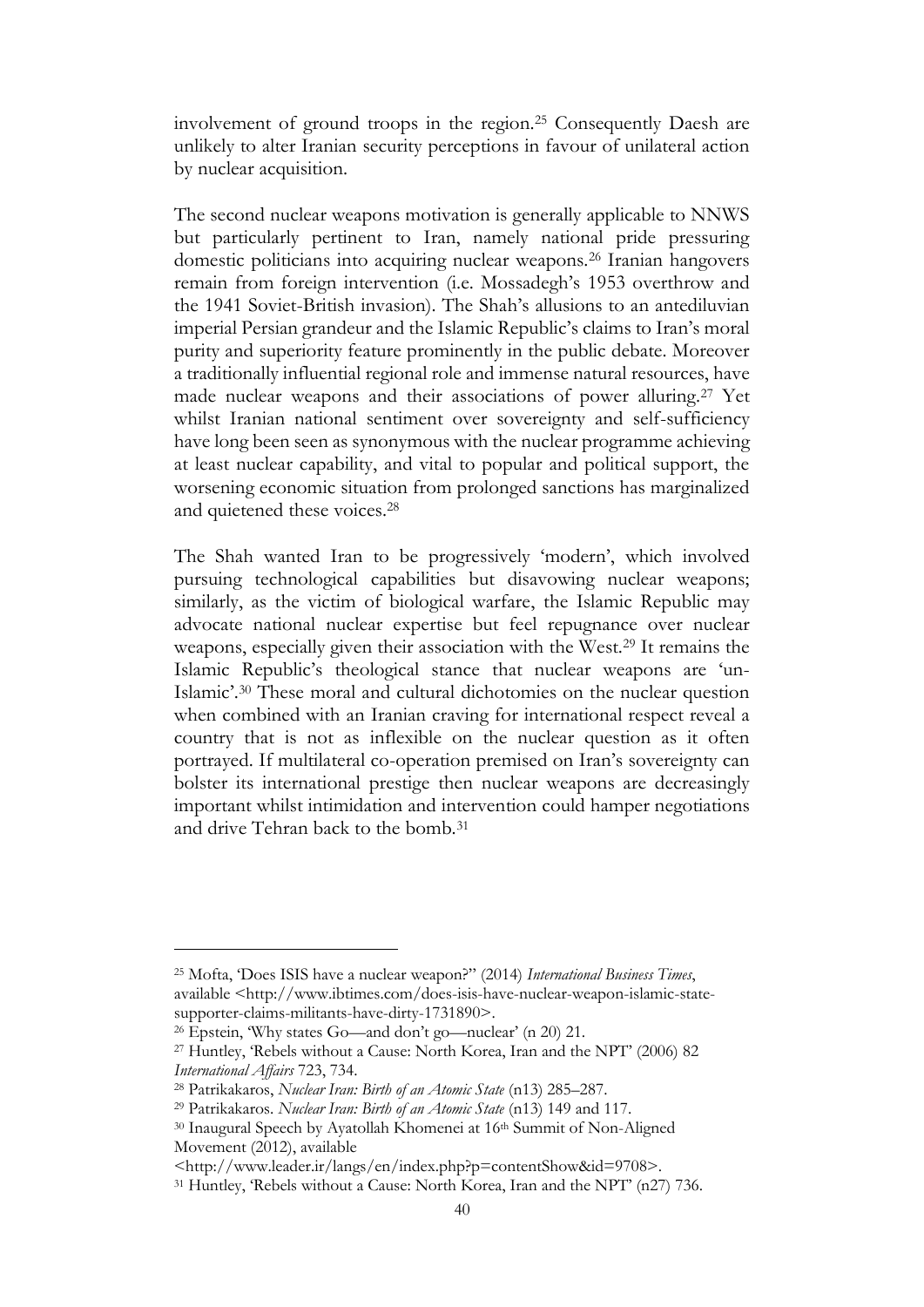Thus Iran's current geopolitical assessment points away from acquiring a bomb.<sup>32</sup> Iran, like other states, sees the short-term and decreasingly important advantages of the Pandora's Box of nuclear weapons as a tantalizing prospect (hence capability), denied by the political climate's reality. In law Iran could withdraw from the NPT and acquire a nuclear bomb within a short period if it chose. It is true that the measures resulting from the deal increase this period in which Iranian nuclear weapons could be acquired by reducing uranium enrichment, decreasing the stockpiles of enriched uranium and temporarily closing or adapting the heavy water plants and enrichment facilities that Iran has developed, as detailed earlier. However the 2015 JCPOA does not make an Iranian nuclear arsenal impossible in law or practice beyond the next 15 year period. If Iran were to choose to do so, then after the specified period in the July 2015 JCPOA expires it could withdraw from the IAEA's Additional protocol, expel the IAEA inspectors and recommence the programme towards nuclear weapon acquisition after withdrawing from the NPT, all within the legal confines of the present settlement. The 2015 therefore acknowledges the potential for Iranian nuclear weapons, all it does is increase the period of notice presently afforded to the international community. However, one must ask that, after the stratospheric investments and trade links established between Iran and the rest of the world in merely the few months following the lifting of sanctions,<sup>33</sup> whether after fifteen years of such prosperity, the consequences of economic and political isolation, all for the sake of nuclear pride, would be too painful for Tehran to contemplate. Would Iran ever reasonably alter course back towards obtaining nuclear weapons once the limits of the current deal expires, even if it appeared possible to do so? It is submitted that the domestic reaction would make such a prospect unlikely indeed. The 2015 JOCPA, like the NPT before it, is not designed to effect radical long-term restraint upon national policies, rather it marks where the outer boundaries of the lawfully possible lie, which are far wider than those narrower state-tailored confines of sensible national policy.

## 5. CONCLUSIONS

To this end therefore then the NPT adds an increment of legal obligation to an essentially political compact. It reminds all where the lines are drawn in the current nuclear settlement with it being left to each state to remain cognisant of the consequences of altering that settlement. Accordingly it is correct to see Article II not as a substantial constraint *per se* but a normative emphasis upon contemporary international politics given extra-clarity and a further increment of obligation by law. Article II does not have much

<sup>32</sup> Dombey, 'The Nuclear Non-Proliferation Treaty; Aims, Limitations and Achievements' (n 22) 59.

<sup>33</sup> Bozorgmehr, 'Iran's Hopes for \$50bn in investment as sanctions lifted (17 January 2016) *The Financial Times*, available <http://www.ft.com/cms/s/0/569c625c-bd04- 11e5-9fdb-87b8d15baec2.html#axzz3ykluoETq>.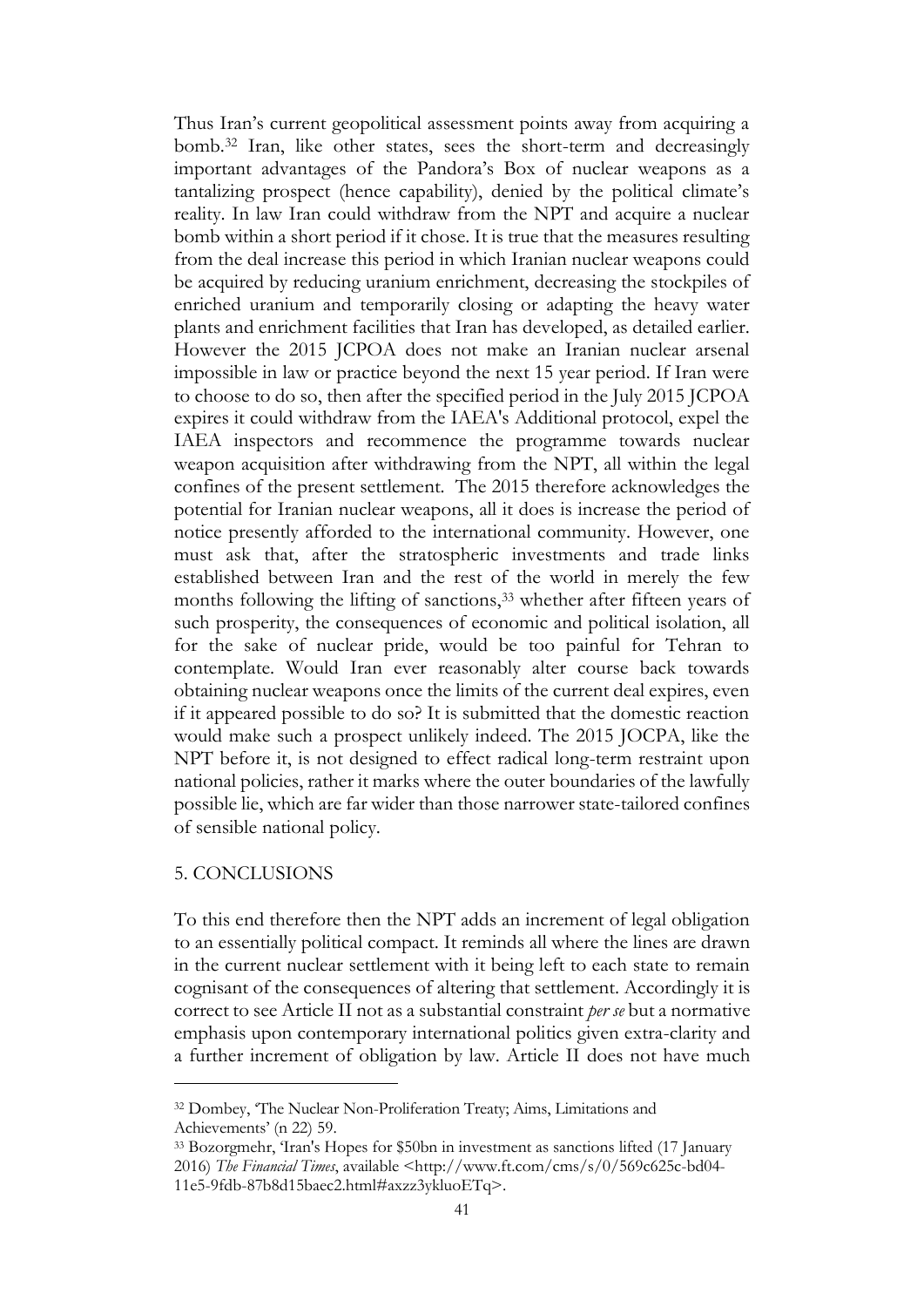substantive content although there is an irreducible core element of obligation which may be fulfilled with little substantive effort towards nonproliferation. The Article II obligation closely mirrors the political restraints upon a state by reminding all of the dangers of a nuclear domino, which is the predominant factor in ensuring that, for most states, acquiring a nuclear weapon is, on balance, disadvantageous to the national interest. It negatively prevents a state from exercising those nuclear weapon rights but permits indirectly the acquisition of a capacity to exercise those rights. Article II acts as the international community's warning system as to when an NNWS feels the national interest in acquiring a nuclear weapon outweighs the damage caused by a breach of international law and the risk of a domino effect. It emphasizes the line at which a political decision will be taken by the NNWS to breach the accepted settlement on nuclear weapons and international law.

The JCPOA of 2015 is indicative of how international law can provide the framework within which national politicians have the autonomy to determine their own agendas, without permitting so much freedom that international comity and relations are placed in jeopardy. Much still remains legal, but what is outside the confines of international law is demarcated as much by the reality of national pragmatism as by finesounding norms with their continuing obsession with the debate between state sovereignty and the needs of the international community.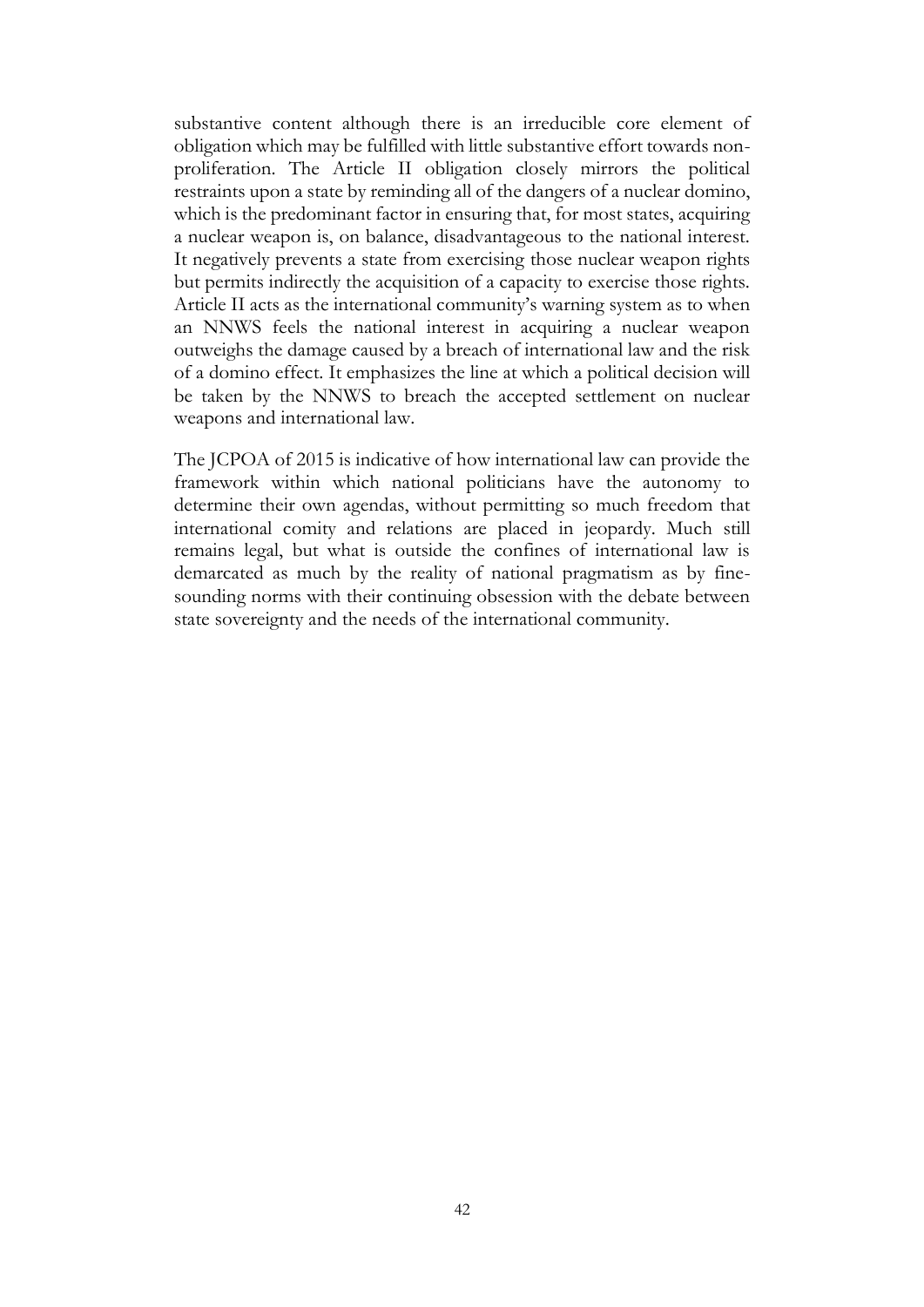# **THE JURY SYSTEM IN MODERN RATIONAL LAW: IS THE JURY SYSTEM AN ABSURD INSTITUTION WHOSE ONLY CLAIM TO LEGITIMACY IS ITS ARCHAIC ROOT?**

George Mavrantonis

### ABSTRACT

Juries are a historical instrument of delivering justice. As per Vidmar, some argue that juries are an 'ill-conceived' and 'archaic' institution<sup>1</sup> that costs the public financially much more than trials by judge. Critics add that due to modern law becoming 'increasingly complex', laypersons such as jurors, are 'ill-suited' to take important decisions of justice.<sup>2</sup> Others disagree, emphasising that the jury system protects justice and can ensure certainty in convictions. Following a 2010 Ministry of Justice Report by Thomas,<sup>3</sup> this paper shall focus on important details that need to be considered in order to make juries effective. For example, case-specific internet researching by jurors has become common-practice in today's modern technological era. The request for more information to enhance jurors' understanding of the procedure is also of pivotal significance. Measures need to be taken in order to protect our system from factors that can threaten it. If this cannot be achieved, the cost to justice and the economy will have exceeded the benefit, leaving no other option but to replace juries with professional judges.

### INTRODUCTION

Historically, the Magna Carta 1215 enshrined the doctrine of trial by jury. Clause 39 stated that 'no man shall be seized or imprisoned…or stripped of his rights or possessions…but by lawful judgment of his equals…'. This dogma is based on the fundamental view that it is fairer to be judged by persons with a standing in society similar to that of the defendant's, rather than by judges – a reflection that the justice system ought to be as transparent and just as possible. The importance of this notion was confirmed in *Bushell's Case* which arose from a previous case where the trial judge would not accept the jury verdict, and jurors were ultimately fined for contempt of court. It was established that the jurors' verdict is final and this should be respected by the judge.<sup>4</sup> More modern *McKenna*, per Justice Cassels, confirmed the fundamental principle that 'a jury shall deliberate in

<sup>1</sup> Vidmar, *World Jury Systems* (1st edn, OUP 2000) 2.

<sup>2</sup> ibid.

<sup>3</sup> Thomas, *Are Juries Fair?* (Ministry of Justice Research Series 1/10, 2010).

<sup>4</sup> (1670) 124 ER 1006.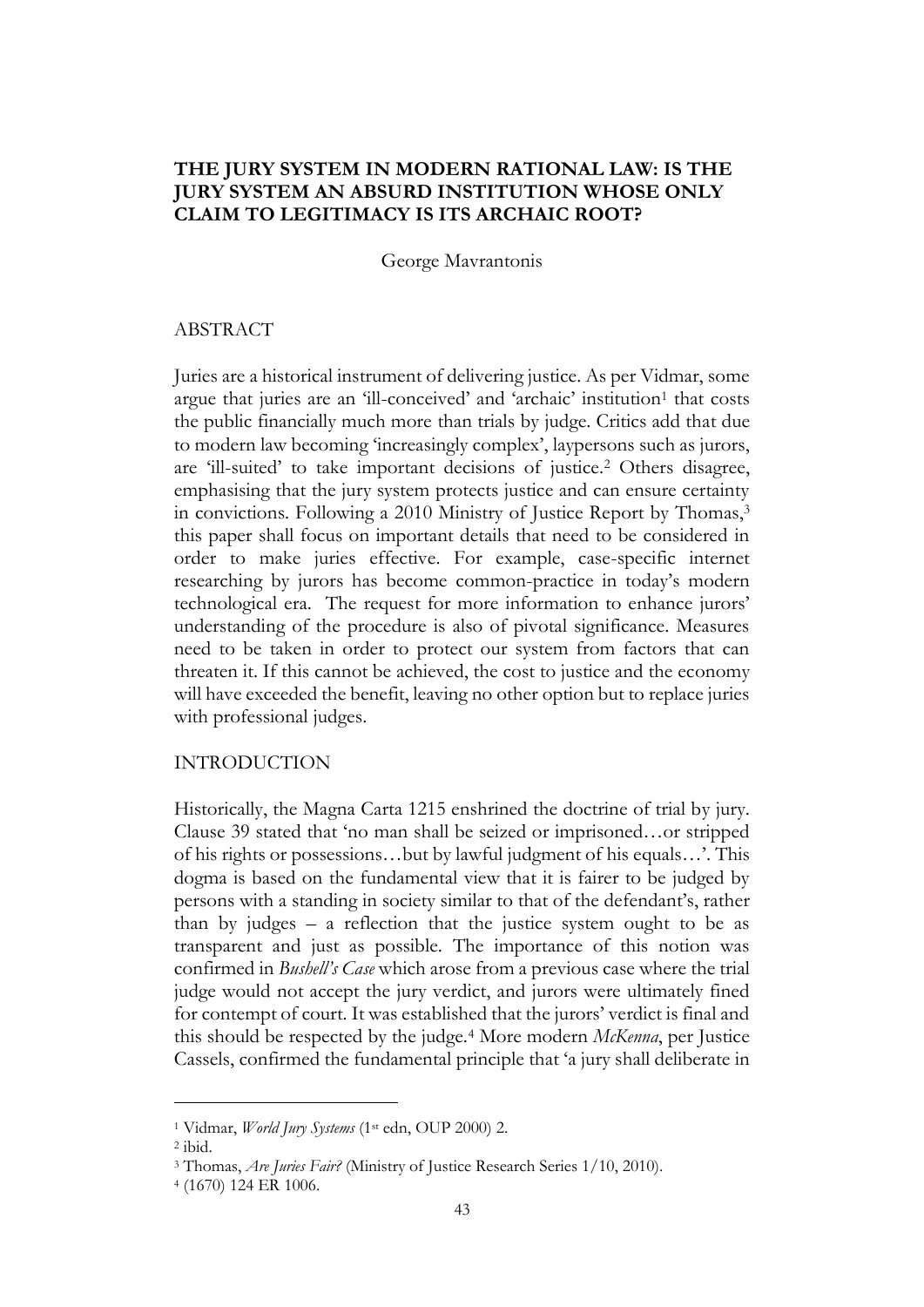complete freedom, uninfluenced by any promise, unintimidated by any threat' and anything less would simply stand as a 'disservice to the cause of justice'. <sup>5</sup> Jury systems differ vastly from country to country. Jury trials are followed typically by common law jurisdictions, with a few exceptions such as Japan. In the USA, jury trials are deployed widely. In the UK, 'the mother of jury system', 6 the influence of the jury has been gradually reduced being confined mostly to significant criminal and defamation cases, with approximately 1% of English cases ultimately decided by juries.<sup>7</sup> The passing of s 44 Criminal Justice Act 2003 further reduced the role of juries by allowing trials without a jury in circumstances of 'jury tampering'. Antithetically, Vidmar argues that the main reason why juries are extensively used in the US is because citizens have shown more trust towards juries rather than judges due to the fact that most US judges are elected, arguably making 'them more susceptible to influence from outside sources'. 8

## THE ROLE OF JURIES TODAY

In criminal cases juries are summoned only in either way or indictable only offences that have been sent (or elected) to the Crown Court. Lower offences tried in the Magistrates' Court do not require juries. The jurors' role is to decide on questions of fact and never on questions of law. In instances where Counsel makes a point of law the jury is requested to temporarily leave the court room in an effort not to confuse jurors with complex legal jargon. Criminal trials consist of the great majority of instances where jurors are summoned in England and Wales and the typical number of jurors is twelve. Conversely, only a handful of juries will attend a civil trial in the County Court and jurors are usually eight. Civil juries occur mostly in cases concerning matters of public interest. A very recent example is the ongoing case of *Beaney and Clayton v. The Metropolitan Police* [2016] regarding a civil claim by two English Defence League (EDL) members against the Metropolitan Police for alleged assault and use of abusive language.

# JURY OR NO JURY?

On the one hand, it is argued that the jury system can ensure certainty in convictions. Lord Chief Justice Judge had stated that under such a system 'no one can be convicted of a serious crime…unless…a body of his fellow citizens' has been satisfied by the evidence provided at trial 'that they are sure of [his] guilt'.<sup>9</sup> His Lordship underlined that the jury system helps to 'ensure the administration of justice as well as the preservation of civil

<sup>5</sup> [1960] 1 All ER 326, 329.

<sup>6</sup> Vidmar (2000) 7.

<sup>7</sup> Thomas (2010) 1.1.

<sup>8</sup> Vidmar (2000) 7–8.

<sup>9</sup> Judge, *Jury Trials*, Annual JSB Lecture (Belfast, 16 November 2010) [2].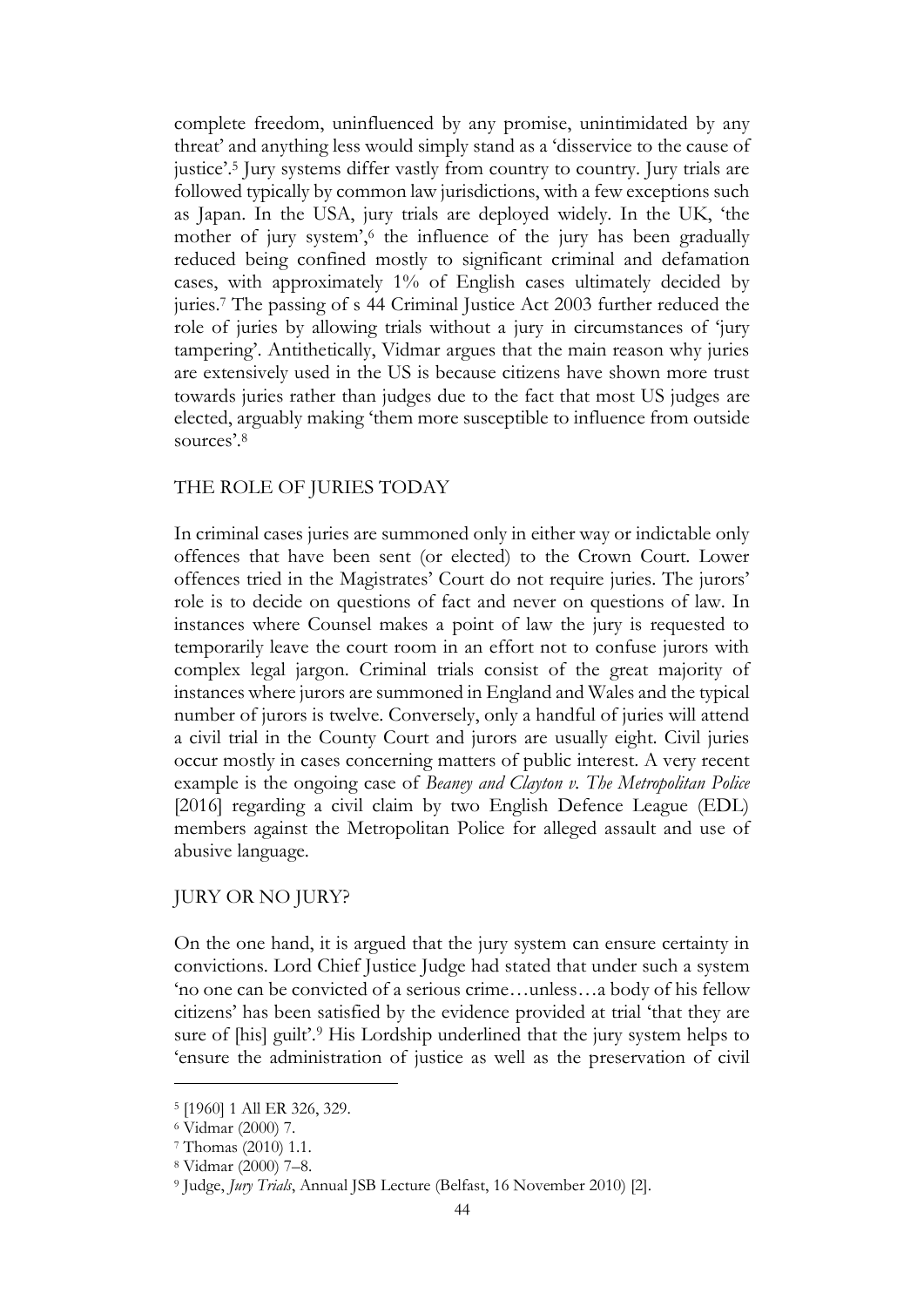liberties'. <sup>10</sup> It is consequently contended that the jury system can protect against corruption since it is 'easier to bribe one judge than a number of jurors'. <sup>11</sup> Also, greater independence is claimed since jurors do not rely on the state to receive a salary or to advance their career, unlike a judge.<sup>12</sup> The issue of community participation is also vital since jurors are given the opportunity to play part in the delivery of justice.<sup>13</sup> Gastil and Weiser have emphasised that the jury system will 'spur broader civil engagement beyond voting', since increased electoral participation has been observed by citizens upon completion of their jury service.<sup>14</sup> Per Grieve, it is essential to trust juries because the only way the criminal justice system can 'maintain legitimacy, is for people to … [be]… part of the decision-making process'. 15

An important argument supporting the system of juries is that a jury gives a verdict of either 'guilty' or 'not guilty' and does not need to provide reasons for its decision. A judge conversely, is required to justify his judgment as per the applicable legal rules. This in turn may allow the introduction of 'commonly-held social sentiments' into the decisionmaking process by also expressing the values of the broader community into the jurors' verdict.<sup>16</sup> A further argument, mostly for less democratic jurisdictions, is the view that the jury can protect its 'fellow citizens from oppressive laws' by simply refusing to convict. Per Lord Devlin, 'no tyrant…could afford to leave a subject's freedom in the hands of twelve of his countrymen'. 17

On the other hand and depending on the viewpoint, this may not always be the reality. This is illustrated by the so-called Diplock Courts where jury trials in Northern Ireland were suspended as a response to the threat of politically infested jurors during The Troubles.<sup>18</sup> Lord Diplock recognised that the jury system potentially posed a danger to 'perverse acquittals'.<sup>19</sup>

Echoing the utilitarian approach of preventing 'unnecessary evils'.<sup>20</sup> Jeremy Bentham sustained his significant 'double-trouble' argument. Though not

<sup>10</sup> ibid, [6].

<sup>11</sup> Duff et al, *Juries: A Hong Kong Perspective* (1st edn, HKU 1992) 4.

<sup>12</sup> ibid.

<sup>13</sup> ibid, 6.

<sup>14</sup> Gastil and Weiser, 'Jury Service as an Invitation to Citizenship: Assessing the Civic Value of Institutionalised Deliberation' (2006) 605–606.

<sup>15</sup> Grieve, *In Defence of the Jury Trial,* Politeia Forum (London, 11 December 2013) [16]– [18].

<sup>16</sup> Duff (1992) 5.

<sup>&</sup>lt;sup>17</sup> Devlin, *Trial by Jury* (8<sup>th</sup> series, Hamlyn Lectures 1956) 164.

<sup>18</sup> Diplock, *Report of the Commission to consider legal procedures to deal with terrorist activities in Northern Ireland* (Cm 5185, 1972) Ch 2(7)(g).

<sup>19</sup> ibid, [37].

<sup>20</sup> Draper, 'Corruptions in the Administration of Justice: Bentham's Critique of Civil Procedure 1806–1811' (2004) Journal of Bentham Studies 20.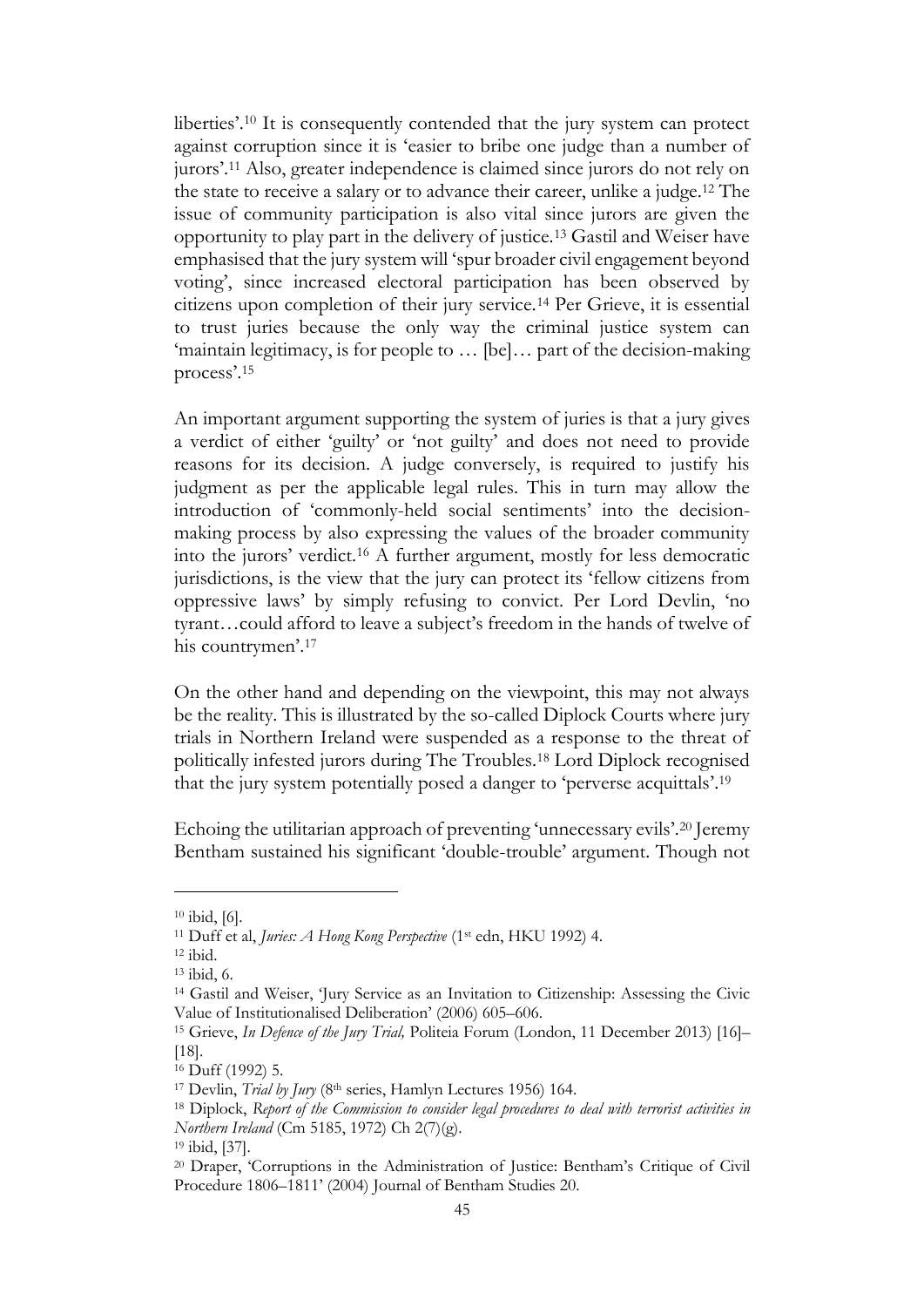explicitly opposing the jury system, Bentham argued that there is no purpose in progressing 'presentation before a jury if all available evidence has already been laid before the judge' at an earlier stage, since this would cause substantial 'delay, vexation and expense'.<sup>21</sup> Bentham's reservations, particularly those on delay and expense, are addressed in a modern context. It has for example been suggested that jury trials are more expensive than bench trials.<sup>22</sup> In fact, it is said that the UK would save  $\ell$ 105 million per annum<sup>23</sup> if it changed its system, since jury trials, in 1999 values, cost an average of  $f(13,500)$  compared to  $f(2,500)$  for a trial by magistrates.<sup>24</sup> Jury trials are time-consuming and usually last 10 days or more.<sup>25</sup> The social impact is noteworthy since employers are not legally obliged to pay their staff<sup>26</sup> when on jury service although a capped amount, typically below average ordinary daily earnings, can be claimed upon completion of jury service.<sup>27</sup>

A different theoretical argument against jury systems is that of tactics. There is the suggestion that juries may allow parties (both in criminal and civil trials) to gain an 'unfair tactical advantage'. <sup>28</sup> Bogart, although referring to the US system, gives the example of a trial involving a defendant insurance company where juries are said to benefit one party more than the other and award ultimately more damages 'than do judges'.<sup>29</sup>

## JURIES: REPRESENTATION AND FAIRNESS

The 2010 *Are Juries Fair?* Report looks at traditional commonly held views as regards to juries across England. A multi-method approach was used. This consisted of a case simulation study (using CREST) involving 478 jurors deciding a single case, a large-scale quantitative analysis of outcomes from 551,669 charges between 2006 and 2008 and a post-trial survey of 668 jurors in 62 cases.<sup>30</sup> The study as a whole addressed the issues of fairness, racial discrimination, conviction rates, comprehension of legal instructions, jury impropriety and the impact of media and the internet.

<sup>21</sup> Bentham's *Scotch Reform* (Annual Review, 1808), cited in Bowring, *The Works of Jeremy Bentham vol. 5* (William Tait, 1843) 71.

<sup>22</sup> Bogart, 'Guardian of Civil Rights, Medieval Relic: The Civil Jury in Canada' (1999) LCP 316.

<sup>23</sup> 'Straw on trial over jury reform' *BBC News* (London, 19 November 1999) [4].

<sup>24</sup> 'Jury plans prompt criticism' *BBC News* (London, 19 May 1999) [5].

<sup>25</sup> Lloyd-Bostock and Thomas in Vidmar (ed) 78.

<sup>26</sup> UK Government, 'Paying Staff on Jury Service' <www.gov.uk/giving-staff-time-offjury-service/paying-staff-on-jury-service> accessed 16 December 2016.

<sup>27</sup> Papworth, 'Jury service: civic duty v. family income' *The Guardian* (London, 25 November 2009) [3]-[5].

<sup>28</sup> Bogart (1999) 316.

<sup>29</sup> ibid, citing Ontario Law Reform Commission, *Report on the use of jury trials in civil cases* (1996) [27].

<sup>30</sup> Thomas (2010) 7.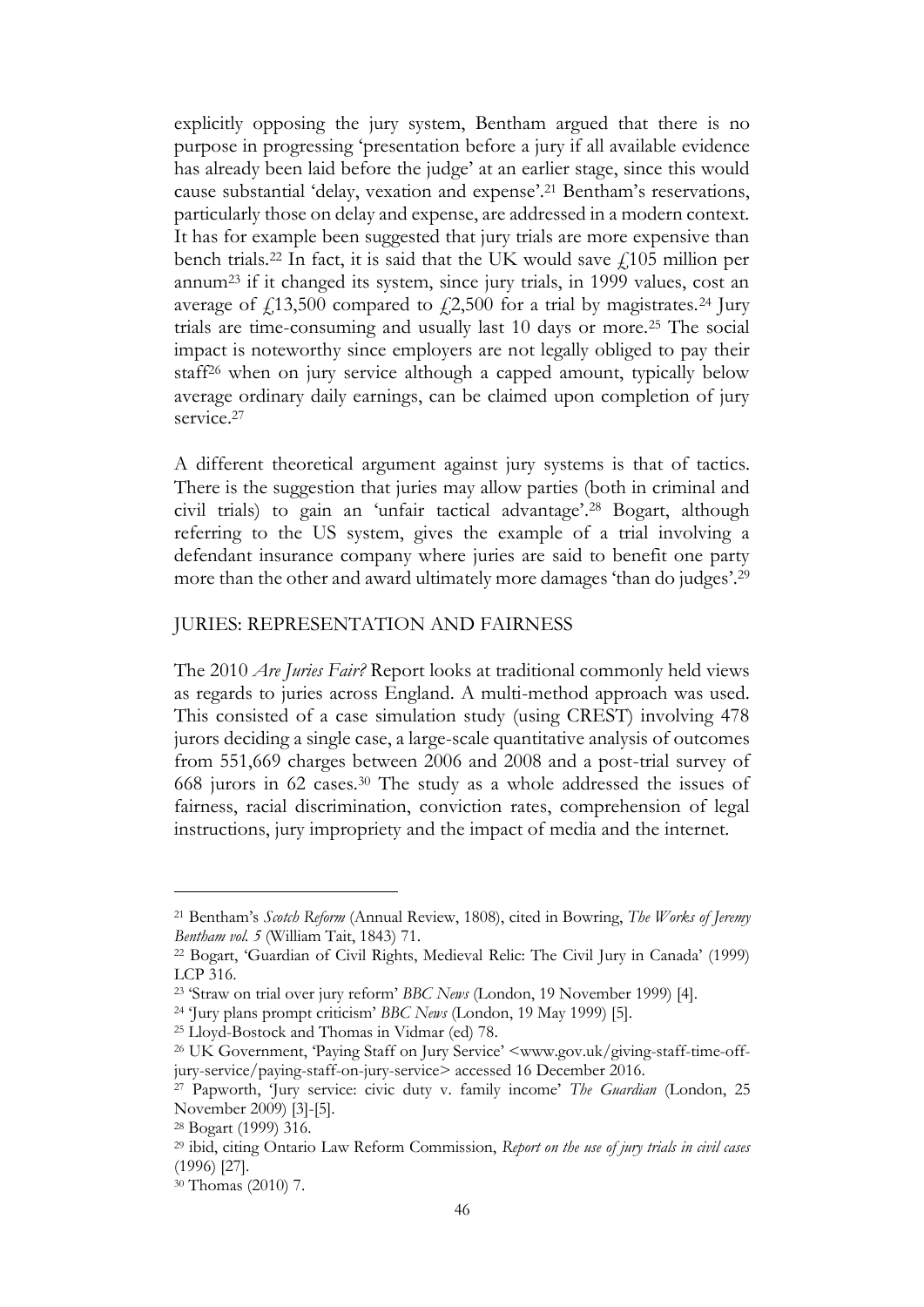The case simulation study examined whether discrimination that would impact the delivering of justice, exists between juries and defendants, depending on their composition. Thomas concluded that verdicts of 'allwhite juries did not discriminate against BME defendants'.<sup>31</sup> However, out of the three geographical areas of focus, it has been found that white jurors in Nottingham were 'significantly more likely to convict' a white defendant accused of assaulting a BME victim (61%) rather than a white victim (4%).<sup>32</sup> It also appears that white defendants face higher chances of being convicted in courts with all-white juries (44%) rather than in courts with mixed juries (34%).<sup>33</sup> The above indicates that at least in cases of racially aggravated offences, race does play a substantial role in jurors' thinking. Thomas underlines that 76% of participating Nottinghamians 'thought race was a factor' in cases involving white juries and BME defendants.<sup>34</sup>

One of the most significant criticisms against jury systems is that of jurors' lacking of understanding of their civic duty and to directions given to them by the trial judge. The case simulations indicated that 51% of jurors in Nottingham, 31% in Blackfriars and 32% in Winchester found the judge's directions 'difficult to understand'. <sup>35</sup> The jurors who took part in the Winchester simulation were then asked the two questions explicitly proposed by the judge previously in order to determine whether the defendant had acted in self-defence.<sup>36</sup> Only 31% of jurors identified accurately both questions.<sup>37</sup> It is noteworthy that for jurors, the judge's directions in legal terms made the process of understanding even more difficult.<sup>38</sup> In *Huhne and Pryce* a re-trial was ordered because the jury could not understand the directions given.<sup>39</sup>

It has been shown that offences such as making indecent photos of children, death by dangerous driving and possession of drugs with intent to supply have the highest jury conviction rates. In offences such as manslaughter, attempted murder and GBH, however, the jury conviction rates are substantially lower.<sup>40</sup> This essay argues that the above findings are a reflection of the continuously developing complexity of the law. In general, offences with higher jury conviction rates such as drug possession with intent to supply (84%), could be considered are legally 'simpler' and in many occasions require a lower *mens rea* threshold compared to offences such as attempted murder (47%) with complex *mens rea* requirements. The

- <sup>34</sup> ibid, 18.
- <sup>35</sup> ibid, 36.

<sup>37</sup> ibid.

<sup>31</sup> ibid, 16.

<sup>32</sup> ibid, 17.

<sup>33</sup> ibid, 25.

<sup>36</sup> ibid, 36–37.

<sup>38</sup> ibid, 37.

<sup>39</sup> [2014] EWCA Crim 2541

<sup>40</sup> Thomas (2010) 30.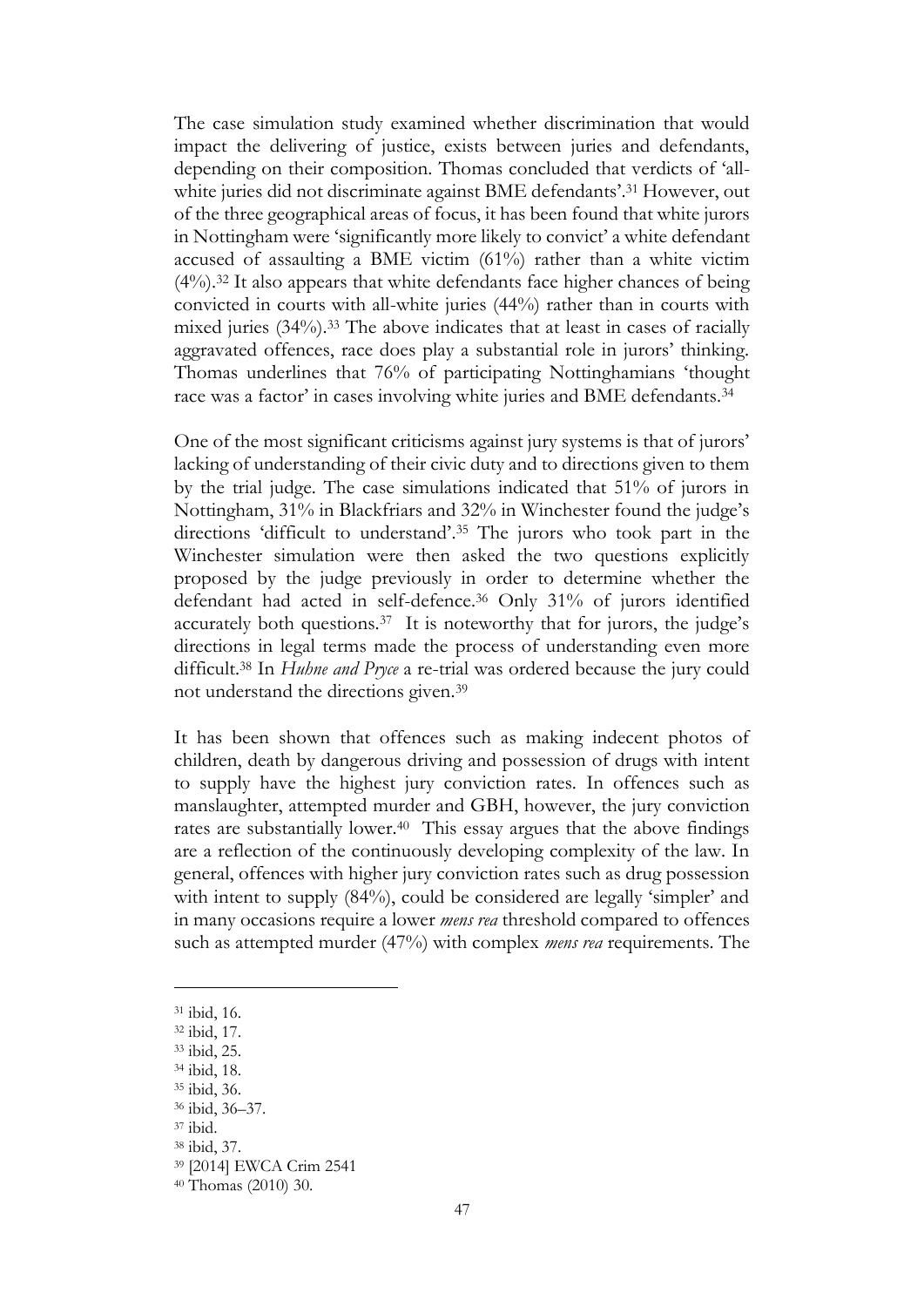author will argue that it is beyond logical thinking to accept that laypersons find a potential difficulty in understanding the mere meaning – notwithstanding the core principle– of foundational doctrines such as 'beyond reasonable doubt' and legal terminology such as ABH and GBH used by Counsel.<sup>41</sup> Even persons who have voluntarily chosen to study the law frequently fail the foundational criminal law module (46.9%) at the undergraduate level.<sup>42</sup> Thomas rightly highlights a different point. Offences with the highest conviction rates are those with 'strong direct [physical] evidence' against the defendant in contrast to offences with the lowest conviction rates where juries are required to 'be sure of the state of mind of a defendant'. 43

Section 8 of the Contempt of Court Act 1981 maintains the confidentiality of jury deliberations. In *Thompson*, the Lord Chief Justice emphasised that there is a '[juror] collective responsibility for ensuring that the conduct of each member is consistent with the jury oath'<sup>44</sup> and in *Mirza* the common law rule of jury secrecy was reinforced, emphasising that any evidence after jury deliberations and verdict, is inadmissible.<sup>45</sup> Per Thomas, a large proportion of jurors do not know what to do in situations of improper juror behaviour during deliberations. 48% of jurors answered that they 'would not know what to do or were uncertain'. <sup>46</sup> 67% of jurors also stated that they should be given more guidance as to 'how to conduct deliberations'.<sup>47</sup> It is crucial that jurors are given more information regarding reporting of jury impropriety in order to safeguard the process of deliberations.

## TECHNOLOGY, MEDIA AND THE INTERNET

The impact of today's modern era of continuous exposure to media and the internet, is inevitable for juries. Under s 2(2) CCA 1981, the media cannot publish content that will cause a substantial risk to seriously impede the course of justice. As per *Attorney-General v Associated & Anor*, such content can potentially affect a jury's verdict.<sup>48</sup> Thomas' study confirms the legitimacy of a 'fade factor' in juries. This is the presumption that the further away media reports are from the trial, the less probability exists that jurors will have prejudice.<sup>49</sup> However, in high profile cases, 35% of jurors

<sup>41</sup> Offences Against the Person Act 1861.

<sup>42</sup> University of London, *Examination Statistics* (2012) Table 2

<sup>&</sup>lt;www.londoninternational.ac.uk/sites/default/files/exam\_stats\_1112.pdf> accessed 18 December 2016.

<sup>43</sup> Thomas (2010) 31.

<sup>44</sup> [2010] EWCA Crim 1623 [6].

<sup>45</sup> [2004] UKHL 2.

<sup>46</sup> Thomas (2010) 39.

<sup>47</sup> ibid.

<sup>48</sup> [2012] EWHC 2029.

<sup>49</sup> Thomas (2010) 41.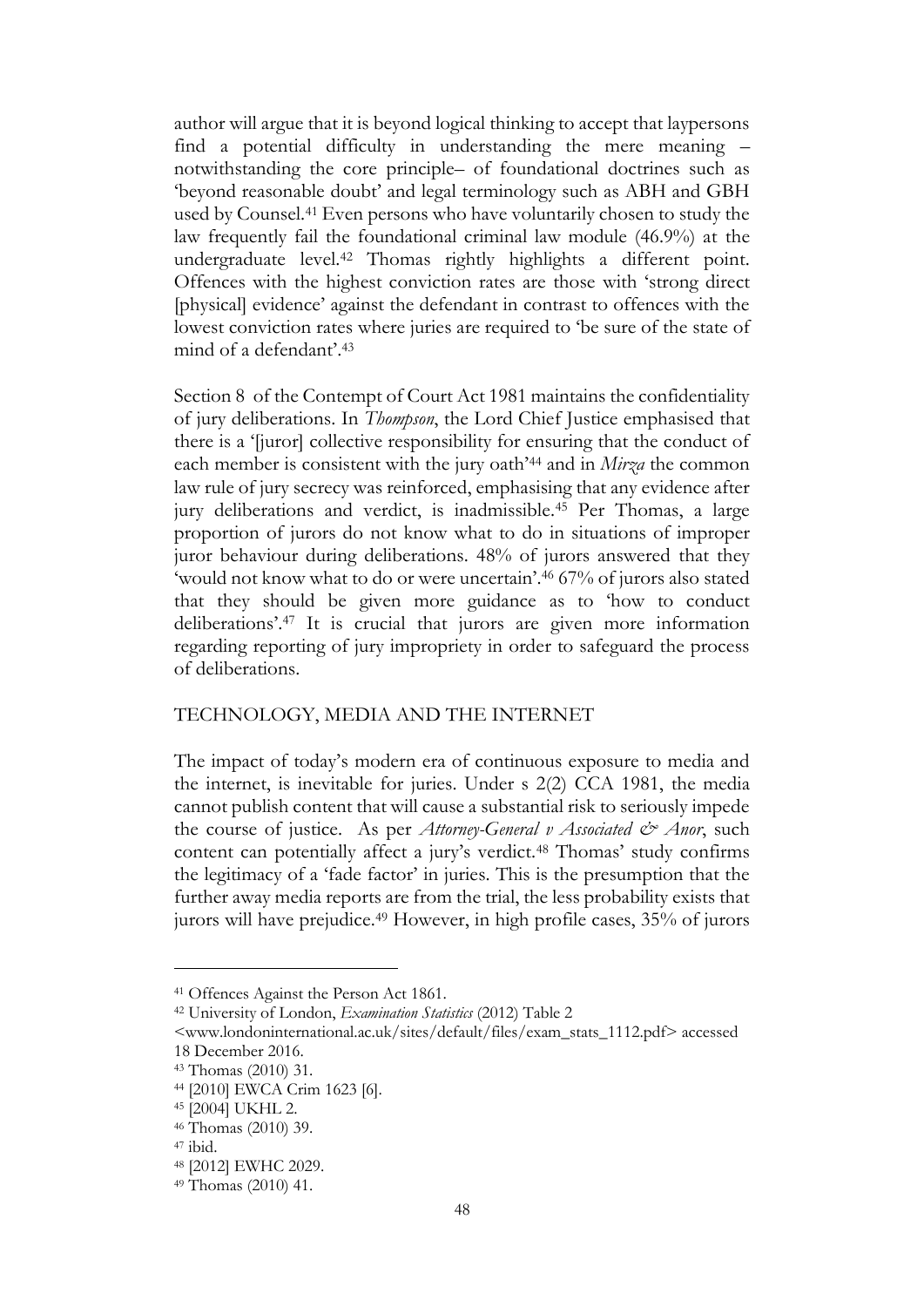recalled pre-trial media reports as well.<sup>50</sup> The issue at stake in *Karakaya* was a juror's internet search during deliberations that provided them with information about the case not included in the evidence presented at trial.<sup>51</sup> Although an introductory juror video is presented to jurors informing them about the prohibition of trial-related internet searching, in the study, 5% of jurors in standard cases admitted that they had looked for information about the case during trial whilst 12% admitted doing so in high profile cases. The figures more than double when asked if jurors 'saw reports on the internet' during trial.<sup>52</sup> We must note however that the findings might be underrepresented since these include only what jurors 'admitted' illegally doing.

A 2013 study by Thomas focused further on evaluating the understanding of jurors' awareness as regards to internet use and jury impropriety. The study did not focus on ''why verdicts were reached'' due to the limitation of jurors self-reported views.<sup>53</sup> The study used post-verdict surveys with former jurors.<sup>54</sup> It found that 14% had actively searched for information about the judge or the legal teams.<sup>55</sup> Thomas distinguishes between 'active searching' and 'passive awareness' in juror internet use.<sup>56</sup> There is a valid argument that 'active searching', as in *Attorney-General v Dallas*, <sup>57</sup> seems clear. However, taking into account modern technology developments including tweets and RSS feeds, it could be argued that 'passive awareness' can occur much more frequently and its limits are not clear-cut; as per Thomas, this carries a major challenge to law reformers.<sup>58</sup>

The issue of juror lack of understanding can be addressed by two methods. The first is to reduce jury trials only to offences that are legally 'simpler' for laypersons to comprehend, such as possession of drugs with intent to supply with less complicated *mens rea* threshold. The second proposal is that of judges providing jurors with more comprehensive written and oral directions as to their task. Stage One of a UCL Jury Project 2012–2013 study revealed that among jurors who had only received oral and not written directions by the judge, 85% said that 'they would have liked written directions' to assist them at deliberations.<sup>59</sup> This should include better directions on how a juror should act if they become aware of juror impropriety during deliberations. Media reports are regulated by CCA 1981; what is published generally on the internet, however, is not.

 $^{50}$ ibid.

<sup>51</sup> [2005] EWCA Crim 346.

<sup>52</sup> Thomas (2010) 43.

<sup>53</sup> Thomas, 'Avoiding the Perfect Storm of Juror Contempt' [2013] CLR 486.

<sup>54</sup> ibid.

<sup>55</sup> ibid, 491.

<sup>56</sup> ibid, 492.

<sup>57</sup> [2012] EWHC 156.

<sup>58</sup> Thomas (2013) 494.

<sup>59</sup> ibid, 498.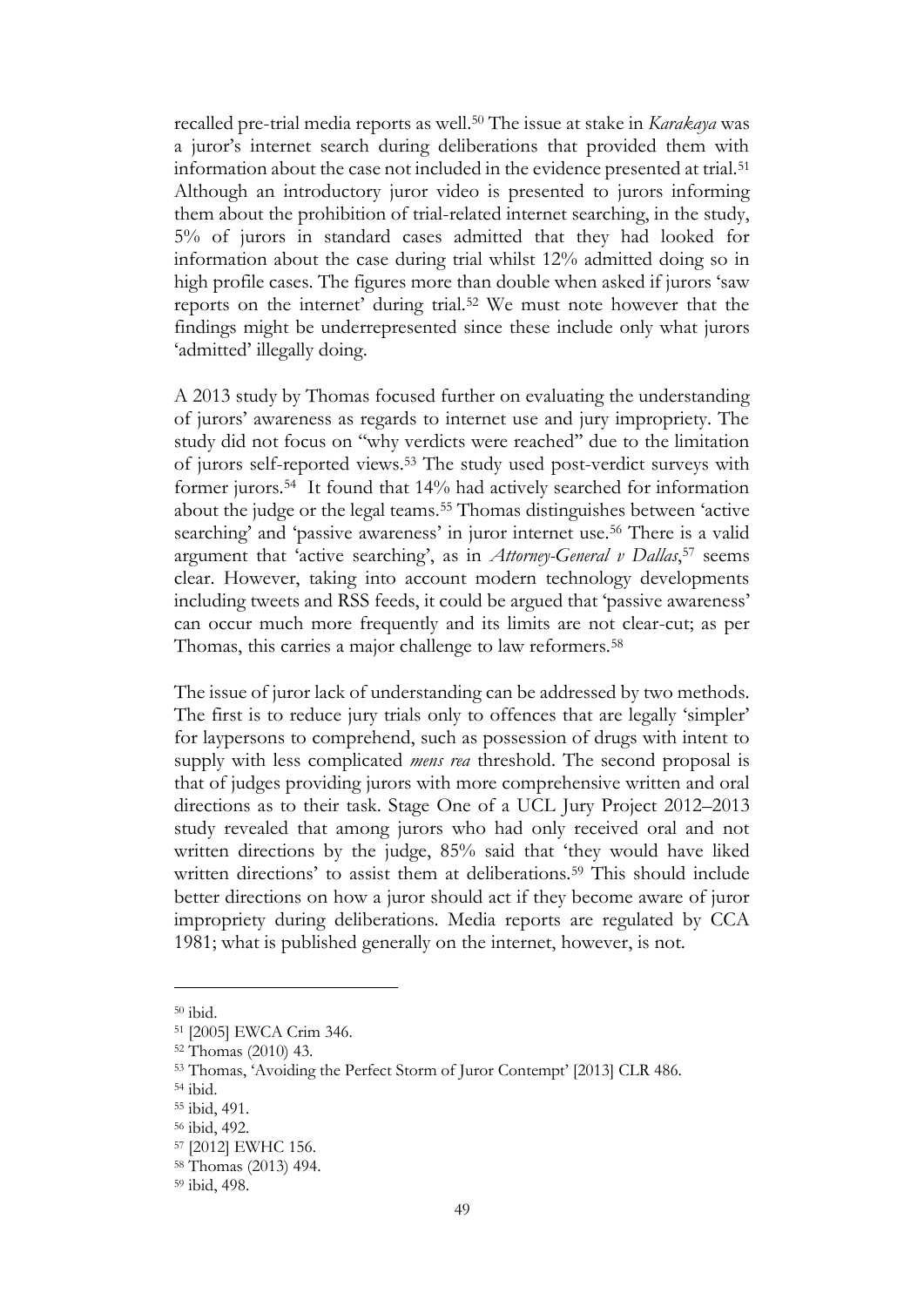Directed by the Law Commission's recommendations, $60$  the Criminal Justice and Courts Act 2015 makes internet searching illegal. However, this paper shall argue that the new law is too restrictive. Specifically, ss 71(4)(d) and (f) make it a criminal offence for jurors to search information about the law relating to the crime, and court procedure. Per Thomas, courtrooms and deliberation rooms should also be appropriately modified in order to 'control juror use of internet-enabled devices'.<sup>61</sup> The above proposals can help to ensure that jury practices do not impede justice and may reduce the extra burden of cost for re-trials, as in *Pryce*. Nonetheless, in the era of Facebook, hashtags and Google, can one expect that jurors will not research details on the trial *they* are deciding on? Even if so, how can this be legally ensured?

#### THE OTHER SIDE OF THE COIN: A JUDGE-ONLY SYSTEM?

Critics of the jury system would argue that trials by judge are preferred. To that extent, legal formalists support that judges simply apply the law to the fact in a rational manner. Legal realists maintain that sociopolitical views and psychological considerations can influence judicial rulings. An American 7-year empirical study of judicial decision-making and behaviour in eleven US Courts of Appeal, by Goldman, focused on whether political stimuli can affect judges' choices in line with their decisions.<sup>62</sup> Goldman, found that in, for example, civil liberties, Democratic-affiliated judges were much more 'liberal' in their voting than Republican-affiliated judges.<sup>63</sup> It was also considered that judges in favour of private economic cases tended to oppose federal government tax cases,<sup>64</sup> suggesting that judges' 'political attitudes and values' affected their voting.<sup>65</sup> Danziger, researching 1,112 parole rulings over eight Israeli judges, indicated that extraneous variables such taking breaks for a meal could influence judges' decisions.<sup>66</sup> Sunstein argues that US Supreme Court judges are conformists who follow public opinion and the society's 'emerging awareness'. <sup>67</sup> Knight, on the other hand, disagrees, arguing that the research methods chosen in empirical

<sup>60</sup> Law Commission, *Contempt of Court: Juror Misconduct and Internet Publications* (LC340, 2013) [1.21].

<sup>61</sup> Thomas (2013) 501.

<sup>62</sup> Goldman, 'Voting Behaviour on the United States Courts of Appeals Revisited' (1975) The American Political Science Review 494.

<sup>63</sup> ibid, 497.

<sup>64</sup> ibid, 494–495.

<sup>65</sup> ibid, 504.

<sup>66</sup> Danziger, Jonathan Levav and Liora Avnaim, 'Extraneous Factors in Judicial Decisions' (2011) Proceedings of the National Academy of Sciences of the United States of America 6889.

<sup>67</sup> Sunstein, *Why Societies Need Dissent* (1st edn, HUP 2003) 193.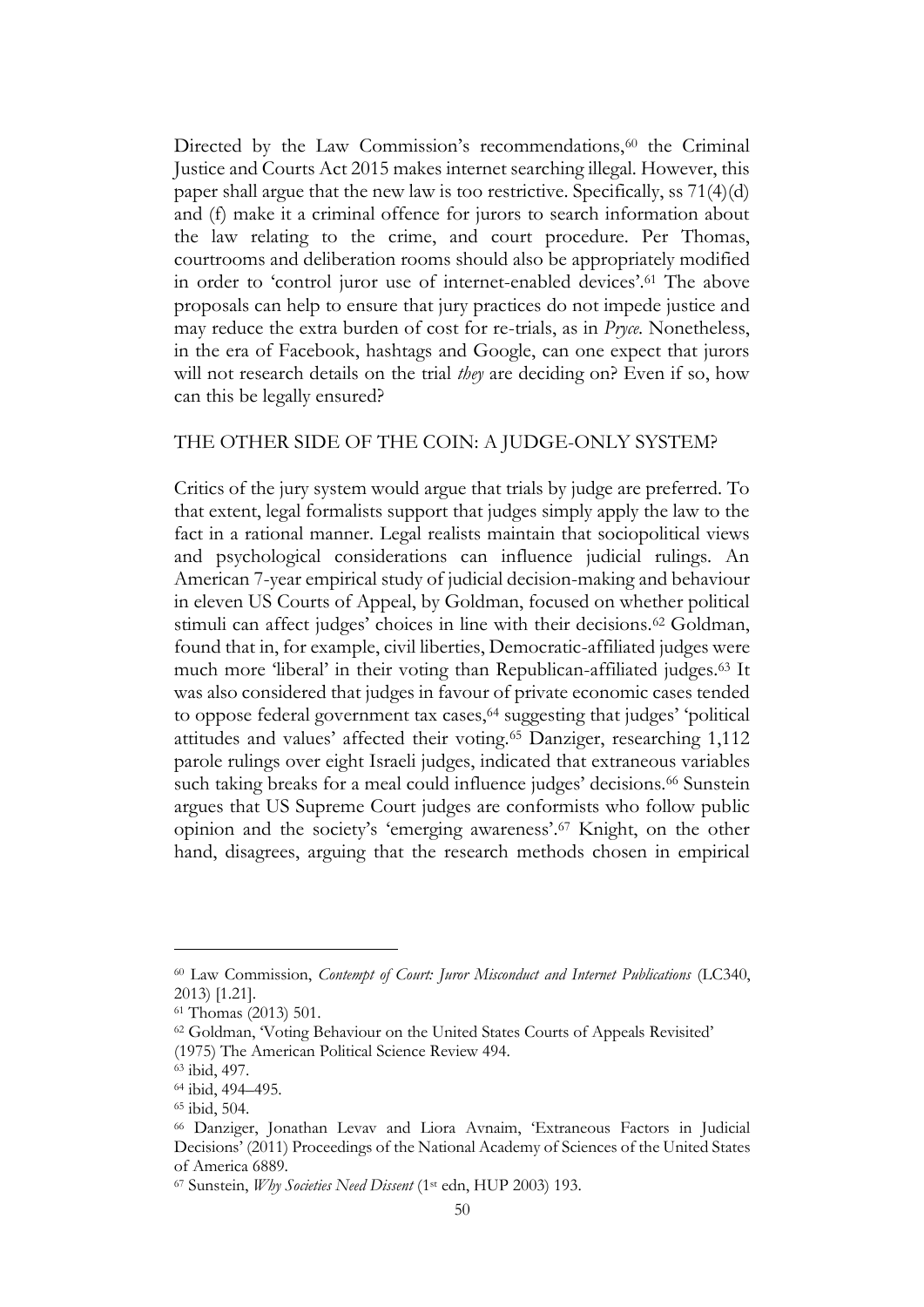studies on judges' decision-making focus 'too narrowly' on the case and the final vote, instead of looking at the evolving law.<sup>68</sup>

## **CONCLUSION**

Jury trials in England and Wales have been restricted to nearly 1% of all hearings. Their number is still significant, and their role important. Juries are a tradition to this jurisdiction's legal justice system. It is argued that the jury system protects justice since an individual shall not be convicted unless twelve of his fellow citizens are persuaded they are certain about his guilt. Conversely, it is claimed that jury trials can cost 5.4 times more than trials by magistrates. However, among others, it has been indicated that a significant proportion of jurors lack full understanding of judges' directions. The use of the internet by jurors stands as an additional significant problem due to its danger of impeding justice. It is maintained, that if all efforts to improve these hazards fail, the solution is to scrap the notion of juries since the cost to justice and the economy would have exceeded the benefit.

<sup>68</sup> Knight, 'Are Empiricists Asking the Right Questions about Judicial Decision Making?' (2009) Duke LJ 1532–1533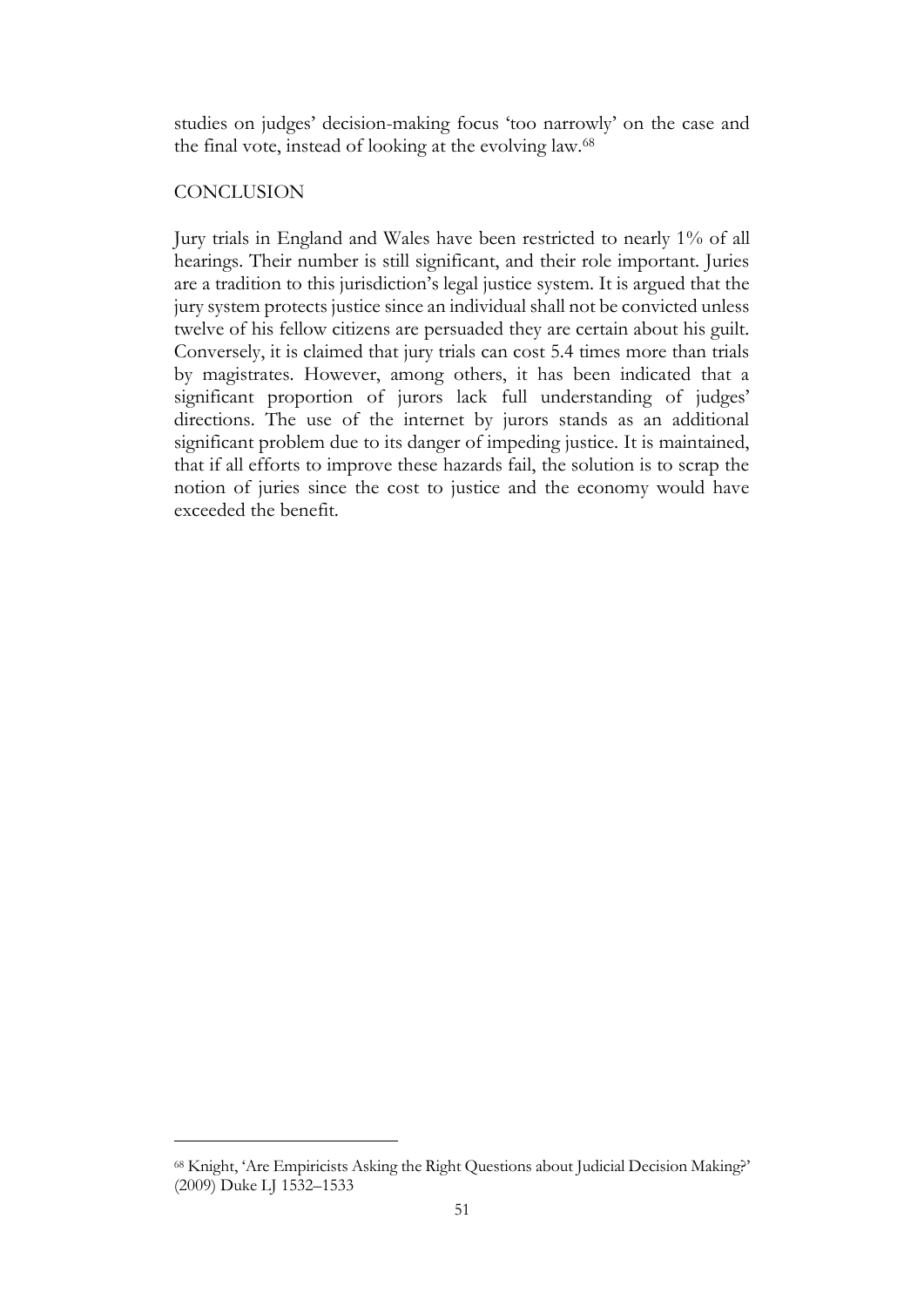# **THE EVOLUTION OF PROCEDURAL EXCLUSIVITY: IS IT TIME TO STRIKE OUT THE RULE IN O'REILLY v MACKMAN?**

#### Siân McGibbon

### INTRODUCTION

The famous decision in *O'Reilly v Mackman<sup>1</sup>* created a formalistic distinction in English administrative law in the form of the so-called 'exclusivity principle'; essentially, a claim which involved determination of a public law issue and which fell outside the limited scope of defined exceptions was required to be brought using the procedure established by (what was then) s31 of the Supreme Court Act 1981 and RSC Order 53<sup>2</sup> . The ruling was subject to extensive criticism in the years following its delivery, both in strongly-worded terms from academic quarters<sup>3</sup> and in more veiled language from the higher judiciary<sup>4</sup>. However, both the case itself and the principle of procedural exclusivity it established have since fallen into relative obscurity, of little practical consequence except perhaps to the student of administrative law who must continue to trundle through *O'Reilly* and its progeny as one of the more redundant aspects of his reading list. It is true that the exclusionary rule as stated in *O'Reilly v Mackman* is now overgrown with exceptions. Nevertheless, it is a mistake to conclude that this process has involved compromise of the highly important principles and considerations which justified the judgement of the House of Lords in *O'Reilly*. Rather, the court has been careful to protect these principles and create exceptions only where these *do not* undermine the policies underpinning the exclusionary rule, either because these justifications are not applicable, because they are outweighed by conflicting policies, or because the exclusionary rule is not the best means of realising them.

This article will begin by examining the justifications given for the rule in *O'Reilly v Mackman*, followed by the countervailing considerations which have led courts to undermine the scope of the rule itself. It will then be argued that the limitations placed on the rule itself have not had the effect

<sup>1</sup> [1983] 2 AC 237.

<sup>2</sup> Rules of the Supreme Court 1965 (SI 1965 1776) Ord. 53.

<sup>&</sup>lt;sup>3</sup> See for example: Morris and Fredman, 'The costs of exclusivity: public and private reexamined', [1994] PL 69.

<sup>4</sup> See for example: *Roy v Kensington and Chelsea and Westminster F.P.C.* [1992] 1 AC 624, per Lord Lowry at 653-655; *Lonrho Plc v Tebbit* [1992] 4 All ER 280, per Sir Michael Kerr at 288; *Chief Adjudication Officer v Foster* [1993] 1 All ER 705, per Lord Bridge at 712.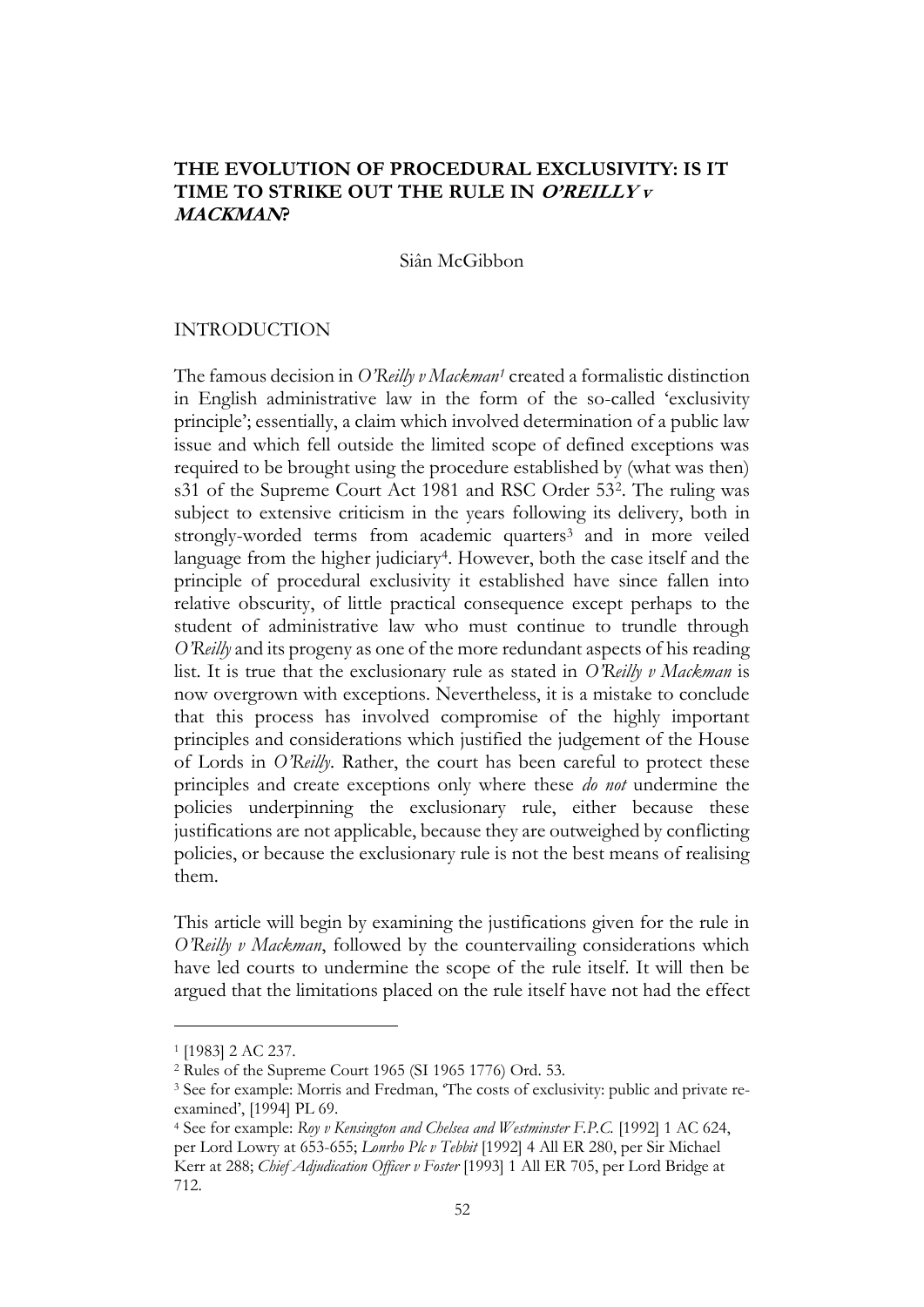of undermining the principles underpinning it, but have merely identified cases beyond the scope of these principles themselves. On this understanding, the exclusivity rule continues to perform a useful function in providing a default position against which the justifications for creating an exception on the facts of any given case can be measured. The exclusivity principle and its exceptions provide a framework within which the competing policy objectives can be analysed, and the case law indicates that the courts have grown adept at using this structure to ensure a fair outcome on the facts of any individual case. It will be concluded that to overrule the decision in *O'Reilly* and abandon procedural exclusivity as a concept is not only unnecessary but would be inappropriate in light of the fact that two distinct procedures for bringing claims remain intact following the reforms of the Civil Procedure Rules.

## THE RATIONALE OF PROCEDURAL EXCLUSIVITY

The process of judicial review contained in what is now Civil Procedure Rule 54<sup>5</sup> ensures particular protection for public bodies, notably the requirement for leave to bring a case (for which the claimant must demonstrate that they have a reasonable prospect of success), time limits within which a case must be brought (promptly and within no more than three months at the latest), and limitations on fact finding facilities. These protections reflect the policy considerations at stake in public law cases: leave requirements ensure that public money is not wasted by defending a realistically futile case; the time limits on judicial review ensure the interest in certainty which is particularly strong in public law cases, especially where the case concerns validity of byelaws or decisions which affect the general public or a large section of it. The rationale for procedural exclusivity is that litigants should not be able to evade these protections built in to judicial review procedure.

As is the case with any policy, there are countervailing considerations, arising in a range of cases where for legitimate reasons the claim cannot be brought under the judicial review procedure. Often this occurs where the case also engages private law rights and the claimant lacks the resources to defend his interests in two courts. Alternatively, the claimant may not become aware of the decision/act of the public body which he wishes to challenge until after the expiry of the limitation period. A further example is where public law issue is raised as a defence, in which case the defendant had no choice as to the procedure adopted. Such scenarios are multifarious and it is not possible to produce a closed list of cases in which the issues they raise might apply. A steadily growing list of exceptions, recognising the interests of justice in allowing a claimant to raise public law questions using the ordinary procedure, has arisen following the *O'Reilly* ruling. As a

<sup>5</sup> Civil Procedure (Amendment) Rules 2000 (S.I. 2000 No. 2092), Rule 54.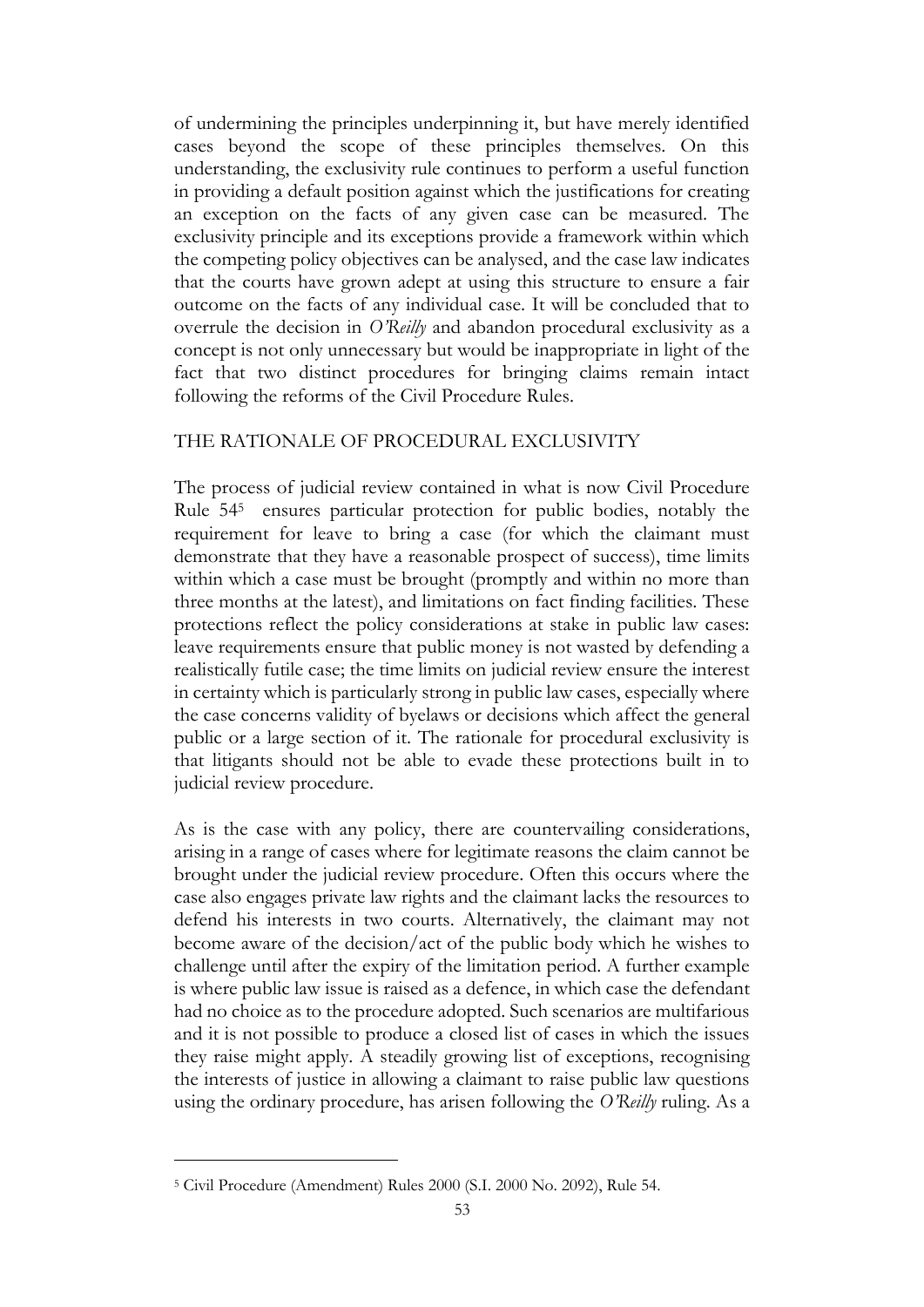consequence, it is often argued that the so-called exclusivity principle no longer has any meaningful content<sup>6</sup>.

Such a conclusion is too hasty; this article will demonstrate that the cases in which it has been justified to allow a public law issue to be raised outside of the judicial review procedure have not undermined the importance placed on ensuring certainty and protection for public bodies. The case law demonstrates that a satisfactory balance has been struck between these competing considerations on a case by case basis, by looking to see whether the *principles* themselves have been violated by failure to raise a question of public law by way of judicial review, rather than by simply assuming that there must be an abuse of process wherever a public law issue is raised in ordinary proceedings.

## A RULE MADE TO BE BROKEN?

It is significant to note that *O'Reilly* itself was decided on the basis that the bringing of the actions by ordinary summons was a 'blatant attempt to avoid the protections for the defendants for which Order 53 provides', and therefore on the facts of that case to allow the actions to continue would have constituted an abuse of process. Lord Diplock recognised that this would not always be the situation, and even suggested a number of exceptions, 'particularly where the invalidity of the decision arises as a collateral issue in a claim for infringement of a right of the plaintiff arising under private law', or 'where none of the parties objects to the adoption of procedure by writ or originating summons'. The rationale behind these categories of exception, namely the acknowledgement that there will not in fact be an 'abuse' of process in every situation in which the 'wrong' process is used, would later become the principle which all but eclipsed the rule itself (see *Clark*, discussed below). Diplock went on to recognise that the exceptions he articulated were not exhaustive and that courts would continue to create exceptions. Critics of the decision often present the *O'Reilly* rule as creating a strict, formal divide between public and private law procedure, but it is not clear on a close reading of the case that this is what the House of Lords intended; the Lords were in fact highly sensitive to the fact that there would be a large number of cases in which the general rule they laid down would be inappropriate.

The rationale behind procedural exclusivity was further highlighted even on the same day as the *O'Reilly* judgement was delivered, when the case of *Cocks v Thanet District Council*<sup>7</sup> came before the House of Lords. This case involved a claim for (*inter alia*) a declaration that the Local Authority was in breach of its statutory duty to provide the claimant with permanent

<sup>6</sup> See for example: Hickman, '*Clark:* The Demise of *O'Reilly* Completed?' (2000) 5 JR 178.

<sup>7</sup> [1983] 2 AC 286.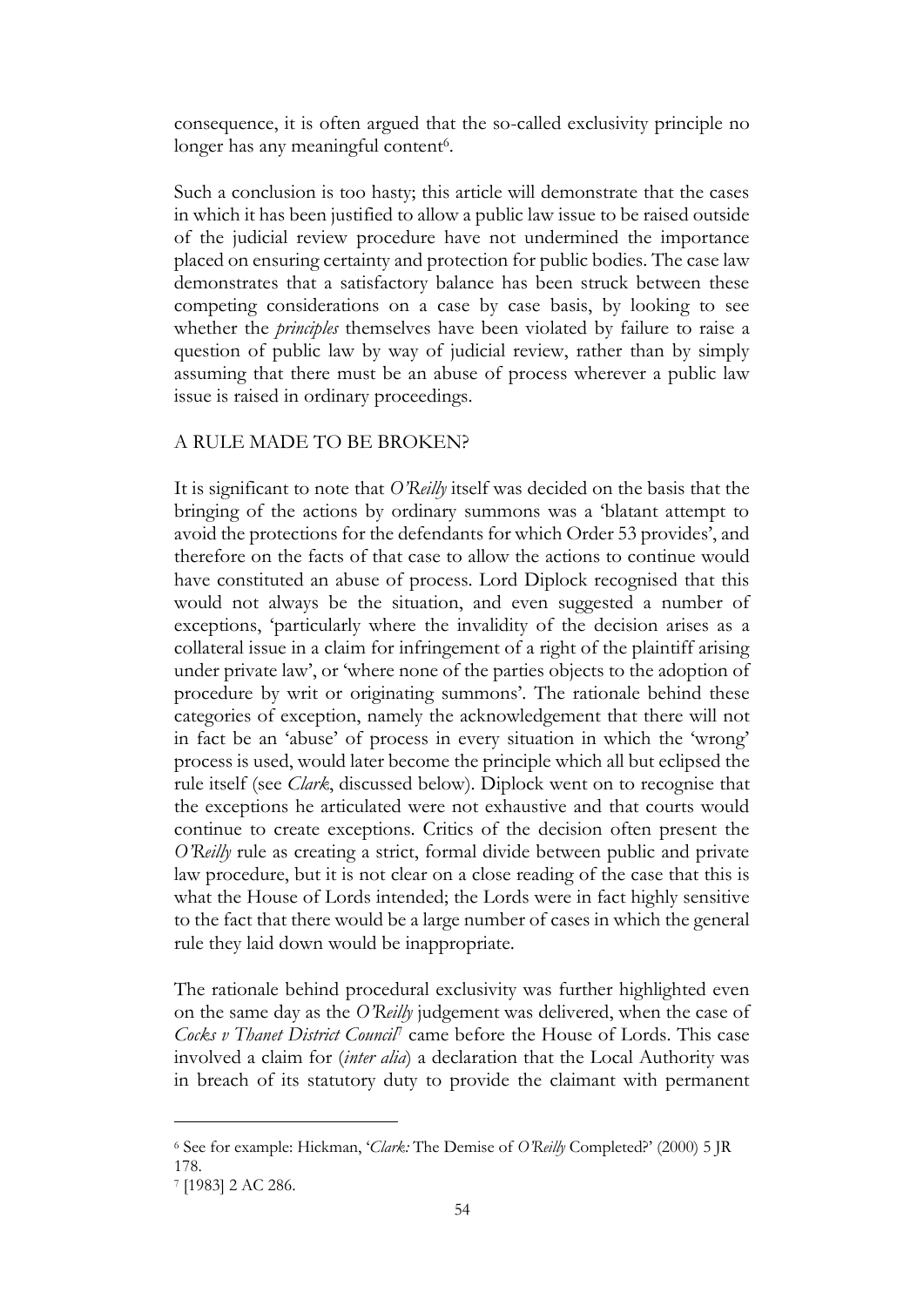accommodation. Following *O'Reilly,* the court held characterised the claim as a public law case on the basis that that any private law right was conditional on the exercise of a statutory discretion. The reasoning has been harshly criticised as 'artificial' by academics<sup>8</sup>, but such criticisms ignore the delicate nature of the issues the court had to decide. Viewed in the context of social housing, an area of high policy in which a broad discretion of the LA is appropriate, ensuring the protections of the judicial review procedure is justifiable. By contrast, once the LA has exercised its discretion in favour of a particular individual (i.e. determined that he *was* homeless) it is easier to see that these protections become less appropriate and the council can properly be held to account under private law procedure for failing to uphold an individual's interest under the statute. Thus the outcome of the case, notwithstanding criticisms of its academic integrity, remained consistent with the principles underpinning procedural exclusivity and the ruling in *O'Reilly*.

However, the emphasis appeared to shift in *Wandsworth v Winder<sup>9</sup>* , with the creation of a further category of 'exception' to Lord Diplock's general rule. Whilst recognising the important policy justifications for the rule, Lord Fraser held that it would be 'a very strange use of language' to accuse a defendant of abusing the process of the court when he had not had the opportunity to choose the means of bringing the action but merely sought to raise the invalidity of the relevant resolutions as a defence to the claim against him. The subsequent case *Boddington v British Transport Police<sup>10</sup>* pursued this line of reasoning in more depth, with Lord Woolf suggesting positive reasons for allowing the public law issue to be raised as a defence. Significantly, he did not suggest that the rationale for the exclusionary rule had been overstated, but simply emphasised the strength of the countervailing considerations in that particular case. It would be misleading to suggest that this exception, allowing a public law matter to be raised in ordinary proceedings as a defence, undermines the justifications for the exclusionary rule; the primary aim of the rule is to prevent abuse of process, and as Lord Fraser's words make clear where a defendant has had no choice in the form of the claim and therefore cannot be said in any meaningful sense to be abusing the process of the court. Further, it would clearly be harsh to allow someone to be sued or prosecuted on the basis of an unlawful decision which the victim has no means of challenging, and this factor must be weighed against the value of procedural exclusivity.

Further, in *Roy v Kensington & Chelsea FPC* Lord Lowry distinguished two possible approaches to the rule in *O'Reilly*, noting in *O'Reilly* itself it had not been necessary to choose between them (though Lord Diplock for his

<sup>8</sup> Morris and Fredman, above n 4, at p 80.

<sup>9</sup> [1985] AC 461.

<sup>10</sup> [1999] 2 AC 143.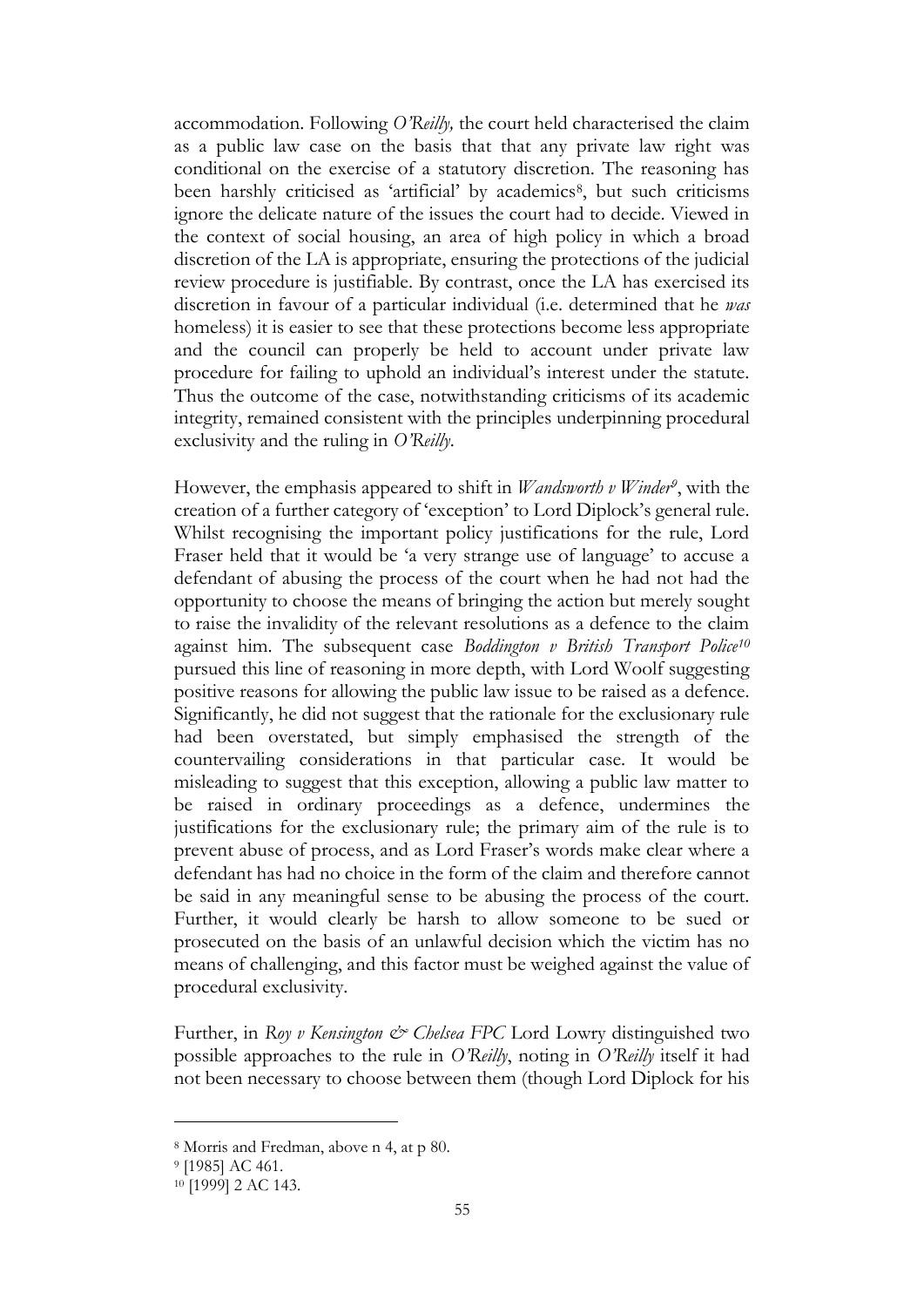part clearly understood his judgement to state general rule). According to the 'broad approach', the rule required the aggrieved party to proceed by judicial review only when private law rights were not at stake, but did not apply generally to preclude in any circumstances bringing an action to vindicate private law rights which may involve a collateral challenge to a public law act or decision. By contrast, the 'broad approach' assumed that the rule applied to *all* cases raising questions of public law, subject to limited exceptions where private rights were involved. The key distinction appears to be that in the former the default position that the judicial review procedure must be used only where private rights law rights are not at stake whatsoever, whereas under the latter interpretation private law rights are only relevant in so far as they fall within exceptions to the exclusivity principle. Though adopting the narrow approach for the purposes of his judgement in *Roy* in order to avoid laying down the proper scope of the general rule (a point which had not been raised in argument), Lowry favoured the latter approach as avoiding a 'procedural minefield'11. The choice was in fact immaterial to the outcome of the case, as even on the narrow approach it was held that the claimant had been perfectly entitled to use ordinary proceedings as private law rights 'dominated' the case (Roy was a general practitioner who had entered an agreement with the defendant committee to provide medical services to the NHS, who claimed that the payments due to him under this agreement had not been paid). However, the outcome was to further restrict the application of the exclusivity rule, as Lord Lowry's endorsement of the broad approach excluded from its scope all cases in which private law rights were at stake. Even so, the justifications for the rule were not undermined as considerations of certainty are of far less significance in cases involving private rights where the relationship is arguably based largely on contract, and where (as in *Roy*) the decision challenged is specific to one individual. In the formation of contract and other private law dealings, public bodies exercise powers available to any other private party. It is therefore more reasonable that they should be held to account for these dealings in the same manner as any private party. Lord Lowry accurately articulated the distinction between the situation in *Cocks* and that in *Roy*; 'Mr Cocks was simply a homeless member of the public [until and unless the council determined that he was not intentionally homeless]…whereas Mr Roy had already established a relationship with the committee when his [case] fell to be considered'. The underlying difference is Mr Roy's right to be paid for the work he had done was one which might arise on the basis of an agreement between any two private parties, whereas the right which Mr Cocks claimed was a consequence of the unique statutory duty placed on the council by virtue of its position as a public body.

<sup>&</sup>lt;sup>11</sup> Roy v Kensington & Chelsea FPC [1992] 1 AC 624.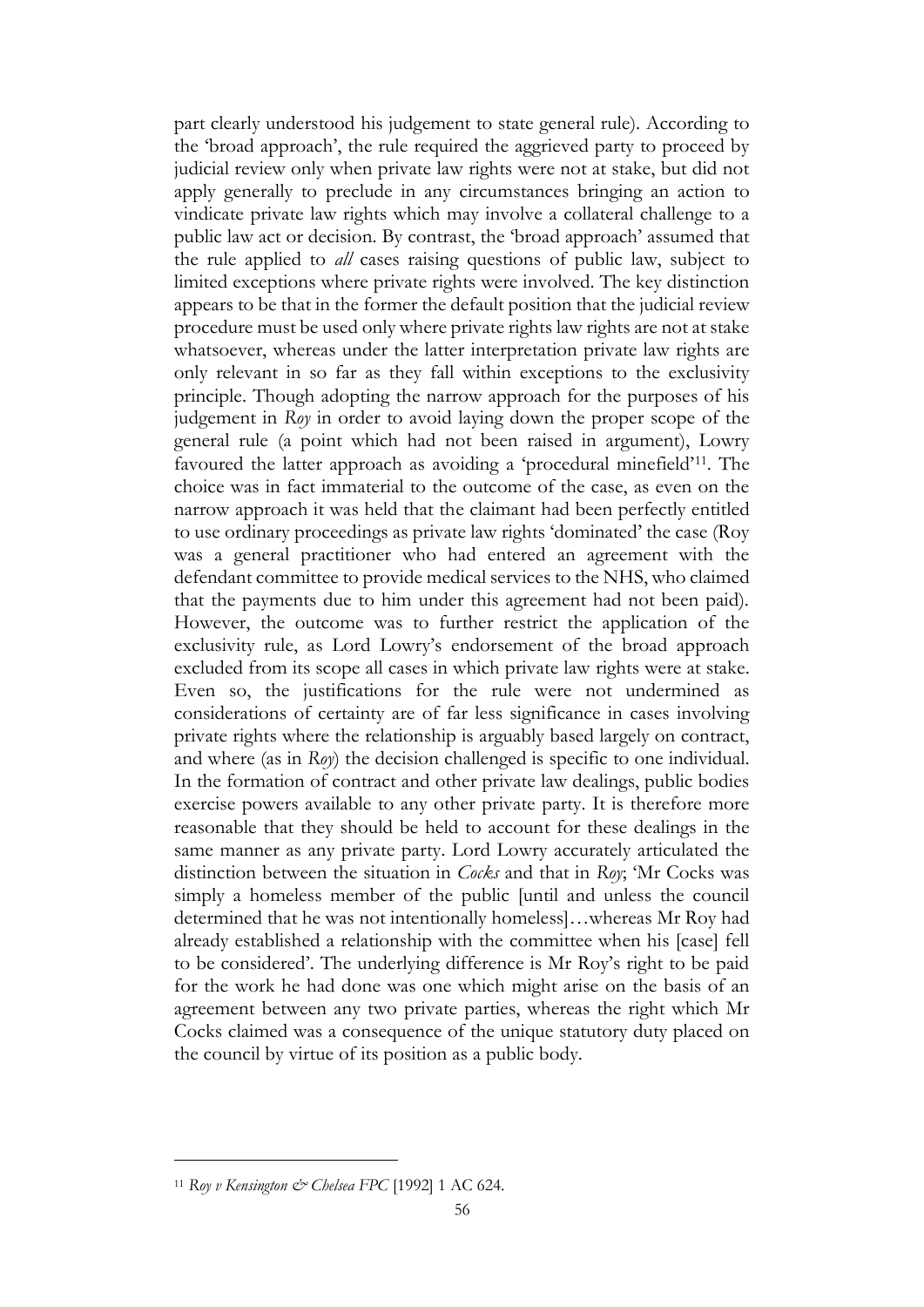*Mercury v Director General of Telecommunications<sup>12</sup>* then went further along the path started down by *Roy*, as the House of Lords held that the exclusivity principle gives way not only when private law rights are at stake as between two parties to the case, but also when the defendant's decision is capable of affecting the claimant's relations in private law with others13. Mercury was granted a declaration by way of originating summons against the decision of the Director General of Telecommunications on the basis that the Ord. 53 protections had not been flouted, there was no abuse of the court's process, and that therefore his bringing the proceedings by way of ordinary action was not unsuitable.

The turning point arguably came in *Clark v University of Lincolnshire and Humberside*14, in which Lord Woolf explicitly recognised that the emphasis had changed since *O'Reilly*. The significant consideration was not to be whether the 'right' procedure had been adopted, but whether the protection provided by the judicial review process had been flouted in circumstances inconsistent with the conduct of proceedings justly and in accordance with the general principles contained in the Civil Procedure Rules. Woolf suggested that these principles should be central to determining what is due process and what constitutes an abuse, rather than wasting time and money by discontinuing an action where these principles have not been violated but on a strict application of the *O'Reilly* rule the case has been brought in the wrong form. This is step forward in terms of explicitly recognising that the interests of justice are not served by striking out an action purely on the basis of technicality, although it should be noted that this does not appear to have in fact occurred even in the immediate aftermath of *O'Reilly*. The implication of *Clark* is that, irrespective of whether a case is brought by judicial review or by ordinary proceedings, the court will in substance apply the same test in order to determine whether it should be allowed to continue – for example in judicial review a delay might have the effect of invalidating a claim under the judicial review procedure, whereas in ordinary proceedings the same delay might lead the court to conclude that bringing the claim under such proceedings where it would not have been permitted under judicial review constituted an abuse of process. In this way, questions similar to those relevant at the permission stage of judicial review can be considered at the summary judgement stage of the ordinary procedure, affording comparable protection to the public body. This more flexible approach should not be understood as undermining the exclusivity principle, but rather as adapting it in response to the entry into force of the new Civil Procedure Rules in 1998 and the greater powers of case management which these entailed<sup>15</sup>. Particularly, as Lord Woolf noted, under the CPR 'delay can…be taken into account on an application for summary

<sup>12</sup> [1996] 1 WLR 48.

<sup>13</sup> *Mercury Communications v. Director General of Telecommunications* [1996] 1 WLR 48.

<sup>14</sup> [2000] 1 WLR 1988.

<sup>15</sup> For an alternative view see Hickman, above at n 7.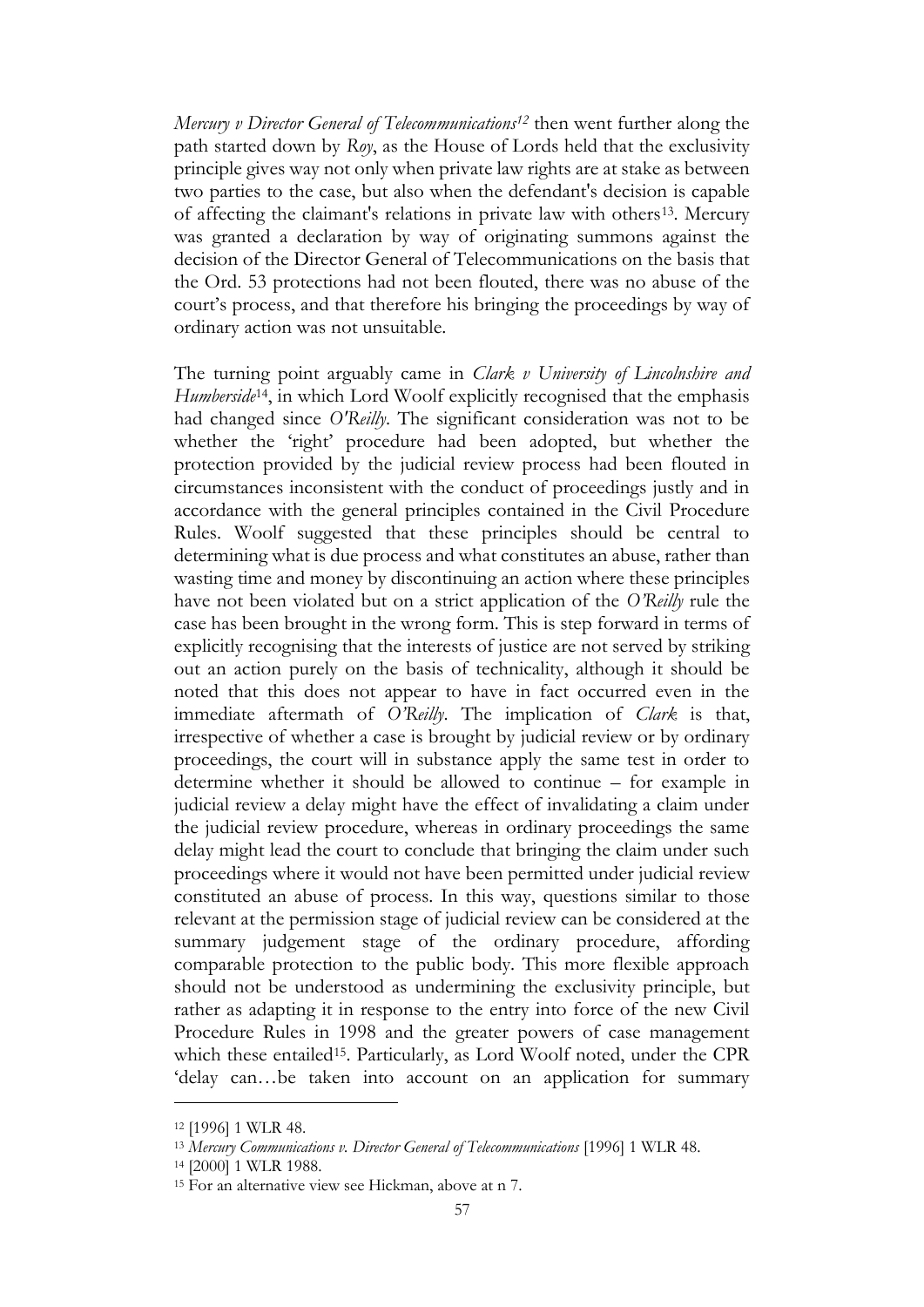judgement under…Part 24 if its effect means that the claim has no real prospect of success'. The CPR was intended to harmonise the two procedures, yet without going so far as to unify them. A more flexible approach to procedural exclusivity is appropriate in view of these changes, but given that two separate systems remain intact it would be going too far to abandon the principle entirely.

A demonstration of the exclusionary rule upheld on this 'flexible approach' to procedure can be found in *Trim v North Dorset District Council*16. This case highlights ongoing importance of the exclusivity principle, and indicates clearly that the courts still view the policy justifications for the rule as valid. Where there is in fact an abuse of process, the rule will still apply. In the case of *Trim,* the court questioned why Trim had waited so long to bring his claim given that the Council had made it clear that they did not plan to revoke the breach of condition notice. In the absence of a satisfactory explanation for this, there was no good reason to allow Trim to evade the protections of the judicial review process by bringing his claim in the ordinary form.

## **CONCLUSION**

To conclude, the policy justifications at the heart of *O'Reilly v Mackman*  principle were sound, and arguably the continued existence of two alternative procedures for bringing claims in public and private law is evidence that the exclusivity corresponds to some extent with legislative intent. It is also misleading to suggest that subsequent jurisprudence has detracted from the principles underpinning procedural exclusivity; in fact, subsequent cases have been careful to respect the policies behind the exclusivity rule and this article has demonstrated that the weight accorded to these has shaped the nature and extent of the exceptions created. However, if the exclusionary rule as formulated by Lord Diplock is interpreted strictly, *O'Reilly* went further than was necessary to protect or justified on the basis of the considerations of avoiding abuse of process. Consequently, numerous exceptions to the supposedly 'general rule' have been created, to such an extent that it has become more accurate to describe the general rule as having changed and cases in which the exclusionary rule applied as 'exceptional'. This is a desirable development as it requires the court to ask whether there is any reason to believe that the bringing of the public law action by ordinary proceedings constitutes an abuse of process, rather than starting from the assumption that there is an abuse of process and requiring this to be rebutted. There are sound practical reasons to view this shift in the underlying assumption as desirable; particularly, in the majority of cases there will not be an abuse of process and it is to the advantage of both parties and the court to limit the

<sup>16</sup> [2010] EWCA Civ 1446.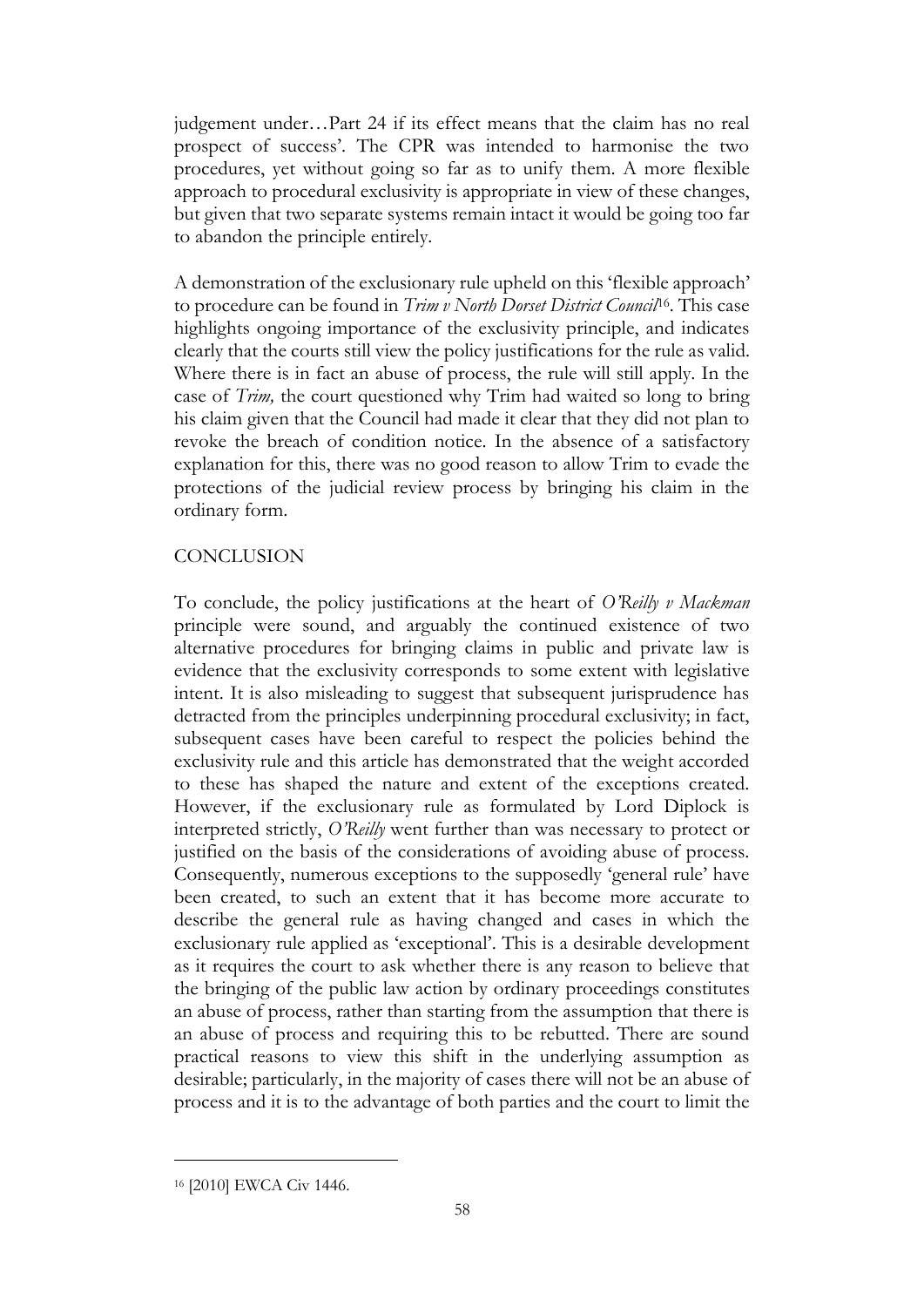time and resources expended on the litigation by allowing the action to continue.

On the other hand, it does not follow from this that procedural exclusivity should be struck out as a concept of English administrative law. This article has shown how the rule continues to serve a useful purpose in providing judges with a framework within which to analyse and balance the policy issues at stake. Further, courts have demonstrated that they are increasingly adept at using the rule and its exceptions in this manner. Procedural exclusivity may be criticised as conceptually slack, but in terms of delivering practical justice on real-world facts, procedural exclusivity and its caravan of exceptions is difficult to fault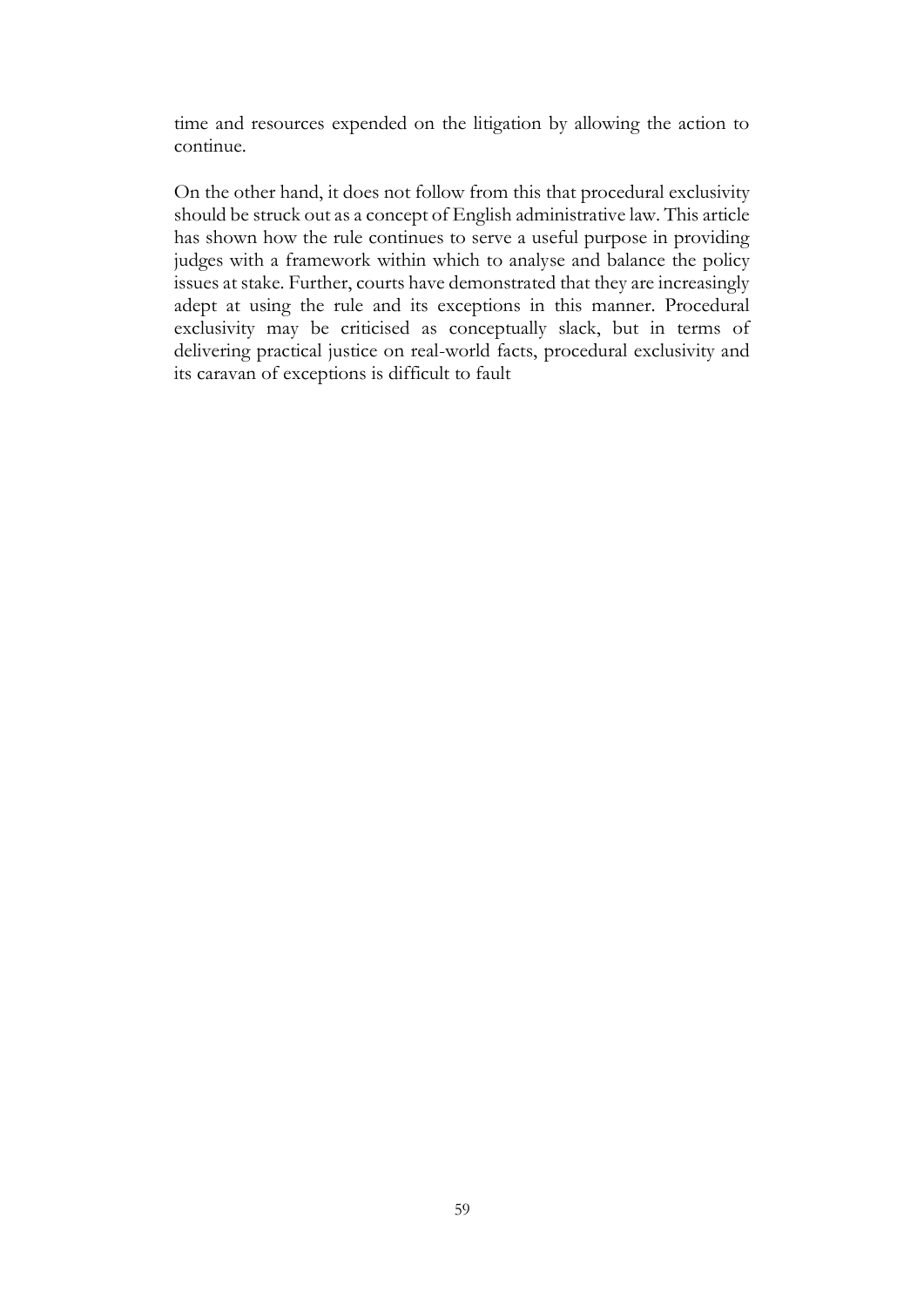# **PRESUMED CONSENT: THE HUMAN TRANSPLANTATION (WALES) ACT 2013**

## Michael O'Reilly

## INTRODUCTION

The Human Transplantation (Wales) Act 2013 (HTWA) is a major legislative change, making Wales the first UK nation to introduce an 'optout' or 'deemed consent' system for organ donation.

This paper examines the new opt-out model; associated ethical issues; relevant legislation that is operating concurrently; relevant facts that are likely to raise difficulties and concludes by making several recommendations.

## BACKGROUND

For over a decade there has been a UK wide drive to increase the number of organs available for donation. The Human Tissue Act 2004 consolidated existing legislation in England and Wales and established the Human Tissue Authority to regulate the removal, storage, use and disposal of human bodies, organs and tissue. This legislative framework utilises an optin system (currently in operation), and presumes that an individual does *not* wish to donate his organs unless he is registered on the Organ Donation Register (ODR). There are various opt-in and opt-out consent systems in use, shown in Appendix 1. Thus the Welsh approach for deemed consent is a major shift in the realm of organ donation and appears to override the basis of traditional medical ethics.

In a report, 'The potential for an opt out system for Organ Donation in the UK, the Organ Donation Taskforce (ODTF) rejected the opt-out system stating: 'The Taskforce concluded that such a system has the potential to undermine the concept of donation as a gift, to erode trust in NHS professionals and the government, and negatively impact on organ donation numbers.'

Despite the ODTF rejection, lobbying on the introduction of a presumed consent system continued in Wales and a public consultation ensued<sup>1</sup>. Welsh Government pledged to increase Welsh transplant rates by 25% and produced a White Paper in 2011 proposing a soft opt-out system;

<sup>1</sup> *Options for changes to the organ donation system in Wales* (Welsh Government Consultation Paper, May 2009).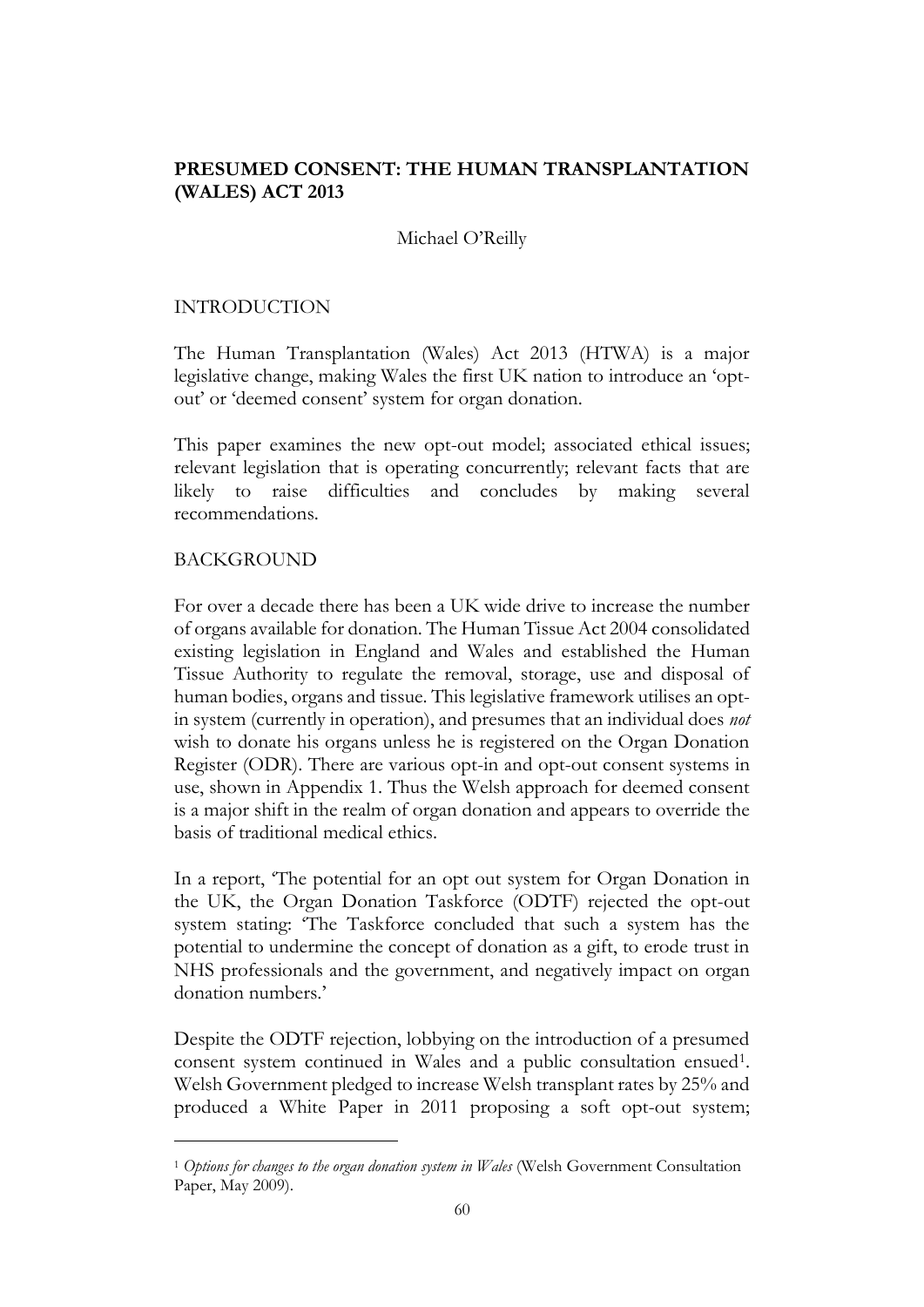explaining that the current opt-in system was preventing organs from being used because potential donors were not registered on the ODR.<sup>2</sup>

The Human Transplantation (Wales) Act was overwhelmingly passed by the National Assembly for Wales on the 10th September 2013: 43 Assembly Members in favour, 8 against and 2 abstentions<sup>3</sup>. It comes into force on 1 December 2015.

THE WELSH OPT-OUT MODEL

At the heart of the Act is a deemed consent system (also known as presumed consent). In Wales a subtype of deemed consent known as *soft opt-out* will be used.

According to the White Paper: The soft opt-out system that is being proposed for Wales is one in which the removal and use of organs and tissues is permissible unless the deceased objected to it during his or her lifetime. Individuals will have a formal mechanism for registering that objection. After death relatives will be involved in the decision making process around donation.<sup>4</sup>

Adults living in Wales for more than twelve months will be faced with a complicated new regime in which they will have three choices:

a) Join the Organ Donor Register to opt-in;

b) Inform the Organ Donor Register to opt-out;

c) Do nothing, which will be understood to mean that one does not have an objection to becoming an organ donor (deemed consent).<sup>5</sup>

The claim for the new legislation is based on a view that more organs will become available, however, there are limitations to the opt-out system being able to significantly increase the number of donor organs available in Wales. These limitations are as follows:

# TISSUE MATCHING: EFFECT ON GEOGRAPHIC DISTRIBUTION OF ORGANS

<sup>2</sup> *Welsh Government Consultation Document Proposals for legislation on Organ and Tissue Donation* (Welsh Government White Paper, 8 November 2011).

<sup>3</sup> Boseley, 'Opt-out Organ Donation Scheme Given Go-ahead in Wales' *The Guardian* (2 July 2013).

<sup>4</sup> *Welsh Government Consultation Document Proposals for legislation on Organ and Tissue Donation* (n 2).

<sup>5</sup> Welsh Government Television Advertisement on Organ Donation

http://organdonationwales.org/Organ-Donation-is-changing-in-Wales/watch-our-tvadvert/?lang=en, at 00:18.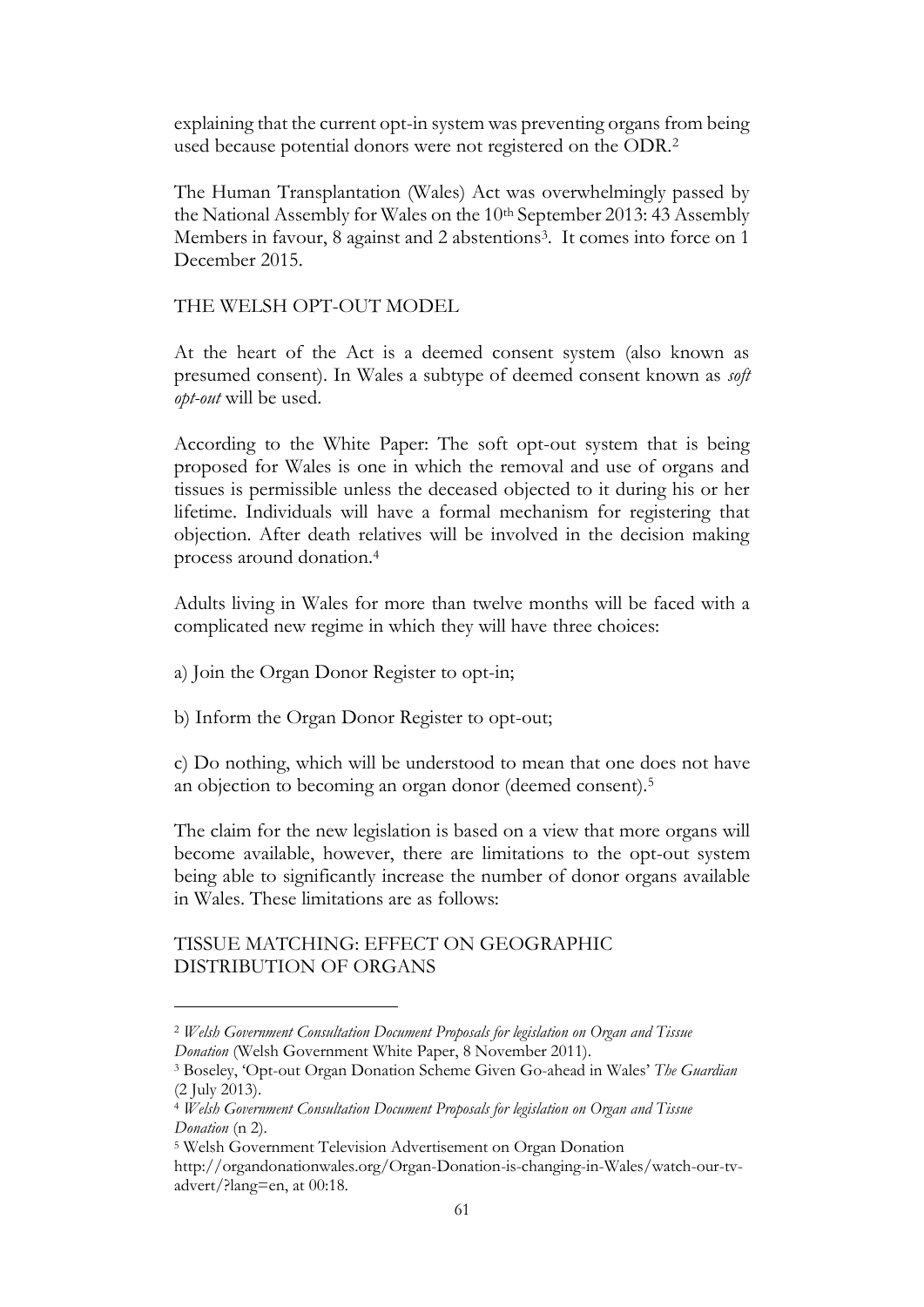The organisation that controls organ donation is a UK wide agency (National Health Service Blood and Transplant). Donors and recipients are matched based on tissue typing. Welsh donors are not specifically matched with Welsh recipients. Depending on tissue typing and suitability, any organ harvested in Wales may be received by a non-Welsh person outside Wales. This inter-nation transfer is reciprocated for kidney and pancreas transplantation only. Table 1, clearly shows that most of the organs transplanted in Wales (kidney and pancreas) originate outside Wales.<sup>6</sup>

Table 1: *Origin of (deceased donor) organs transplanted in Wales: 2013 and 2014 (a two year period):*

| Organ    | Wales | England Scotland | NI | Overseas | Total |
|----------|-------|------------------|----|----------|-------|
| Kidney   | 48    | 120              |    |          | 171   |
| Pancreas |       | 19               |    |          | 26    |
| Total    | 54    | 139              |    |          | 197   |

Table 2 confirms that only kidneys and pancreata harvested in Wales are transplanted in Wales. All other organs are sent out of Wales.

| Organ          | Wales          | Not Wales    | Total          |
|----------------|----------------|--------------|----------------|
| Kidney         | 52             | 157          | 209            |
| Pancreas       | 6              | 24           | 30             |
| Islets         | $\overline{0}$ | 12           | 12             |
| Heart          | $\overline{0}$ | 9            | 9              |
| Lung           | $\overline{0}$ | 35           | 35             |
| Liver          | $\overline{0}$ | 92           | 92             |
| Bowel          | $\overline{0}$ | $\mathbf{1}$ | $\overline{1}$ |
| Abdominal Wall | $\theta$       | $\mathbf{1}$ | $\mathbf{1}$   |
| Colon          | $\overline{0}$ | $\mathbf{1}$ | $\mathbf{1}$   |
| Stomach        | $\overline{0}$ | $\mathbf{1}$ | $\mathbf{1}$   |
| Total          | 58             | 333          | 391            |

Table 2: *Destination of (deceased donor) organs retrieved in Wales 2013 and 2014:*

<sup>6</sup> Statistics provided by Mr Phil Pocock, Senior Statistician, NHSBT.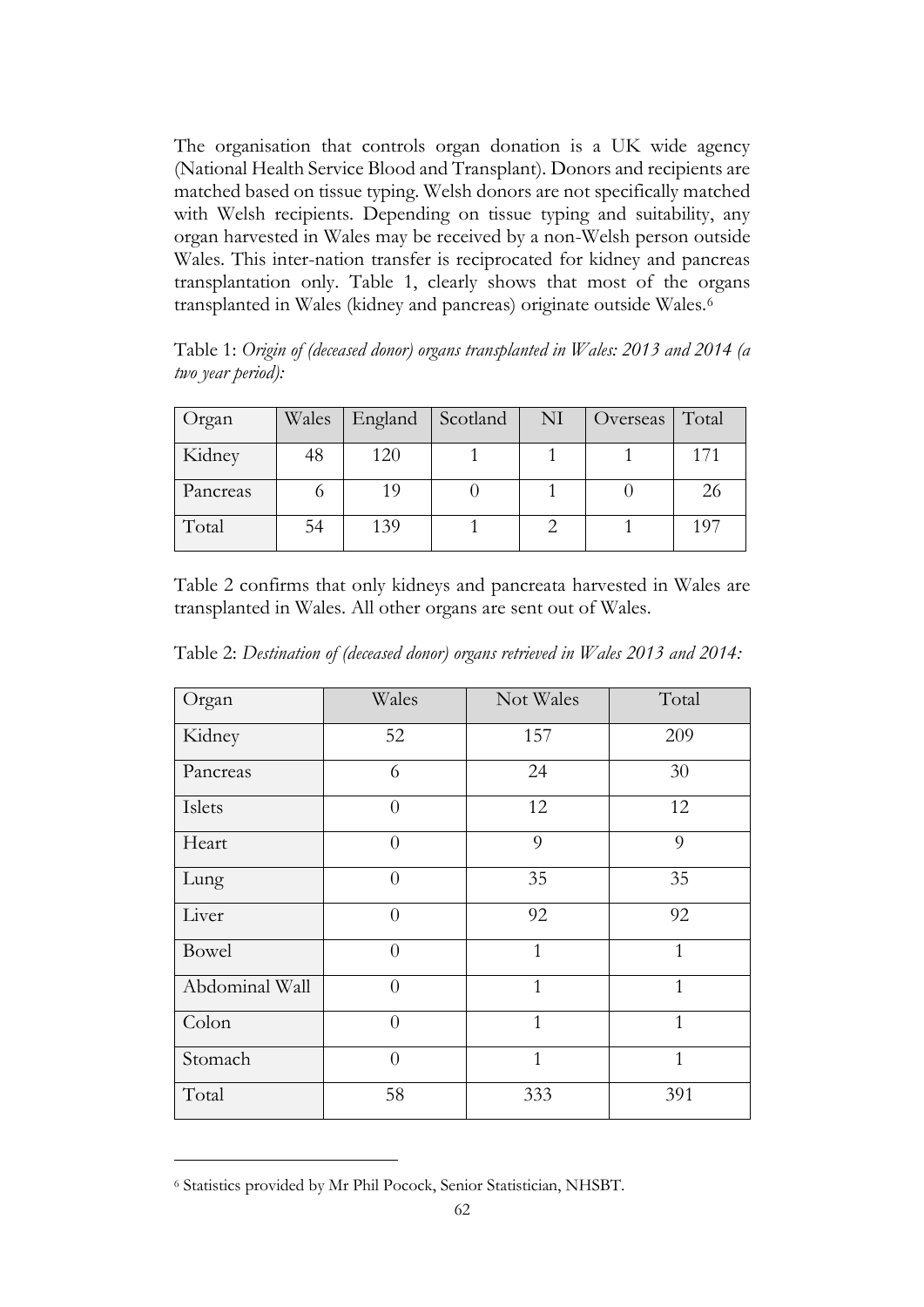#### TRANSPLANT CENTRES

The University Hospital of Wales is the only authorised transplant centre in Wales and it is licensed to perform only kidney and pancreas transplantation<sup>7</sup> . It is clear that in order for overall transplant rates to increase in Wales, and for it to be possible to perform transplantation of other organs, such as liver and heart, there would need to be significant investment in transplant facilities. This is not part of the current South Wales Programme which involves a radical restructuring of the current hospital provision in South Wales.<sup>8</sup>

### INTENSIVE CARE UNITS (ICU)

The UK has the fewest ICU beds of all developed western countries (0.35 ICU beds and 16.4 donors per million population), and is frequently compared with Spain (0.82 beds and 32 donors) and the USA (2 beds and 25.6 donors). Intensive care is often perceived as the pinch-point for delivering viable donors; if the ratio of organ donors to ICU beds were a valid metric, UK intensive care would be the most efficient of the three.<sup>9</sup>

Difficulties surrounding the relatively low number of ICU beds have been highlighted in various reports.<sup>10</sup> The Abertawe Bro Morgannwg University Local Health Board Action Plan states: A limiting factor to donation from patients that could potentially be admitted from ED<sup>11</sup> purely for the purpose of donation is the lack of critical care beds – Wales has the lowest number of beds per head of population in Europe. In the financial climate it is unlikely there will be a significant expansion in the number of critical care beds and so plans to optimise their use need to be in place.<sup>12</sup>

Keeping patients alive solely for the purpose of organ donation poses serious ethical, legal and professional accountability issues which would need to be examined. Such practice was deemed unlawful by the Department of Health in 1994 following the use of elective ventilation.

<sup>7</sup> UK Transplant Centres.

<sup>&</sup>lt;http://www.organdonation.nhs.uk/about\_transplants/transplant\_units/>.

<sup>8</sup> The South Wales Programme: Securing the future of hospital services in South Wales and South Powys (15 April 2014).

<sup>9</sup> Bion et al, 'Will the UK Ever Reach International Levels of Organ Donation?' (2012) 109 British Journal of Anaesthetists 10–13.

<sup>10</sup> Donnelly, 'Warnings over Shortages of Intensive Care Beds' *The Telegraph* (26 January 2014).

<sup>11</sup> ED: Emergency Department.

<sup>12</sup> *Taking Organ Transplantation to 2020* (Abertawe Bro Morgannwg University Local Health Board Action Plan 2014).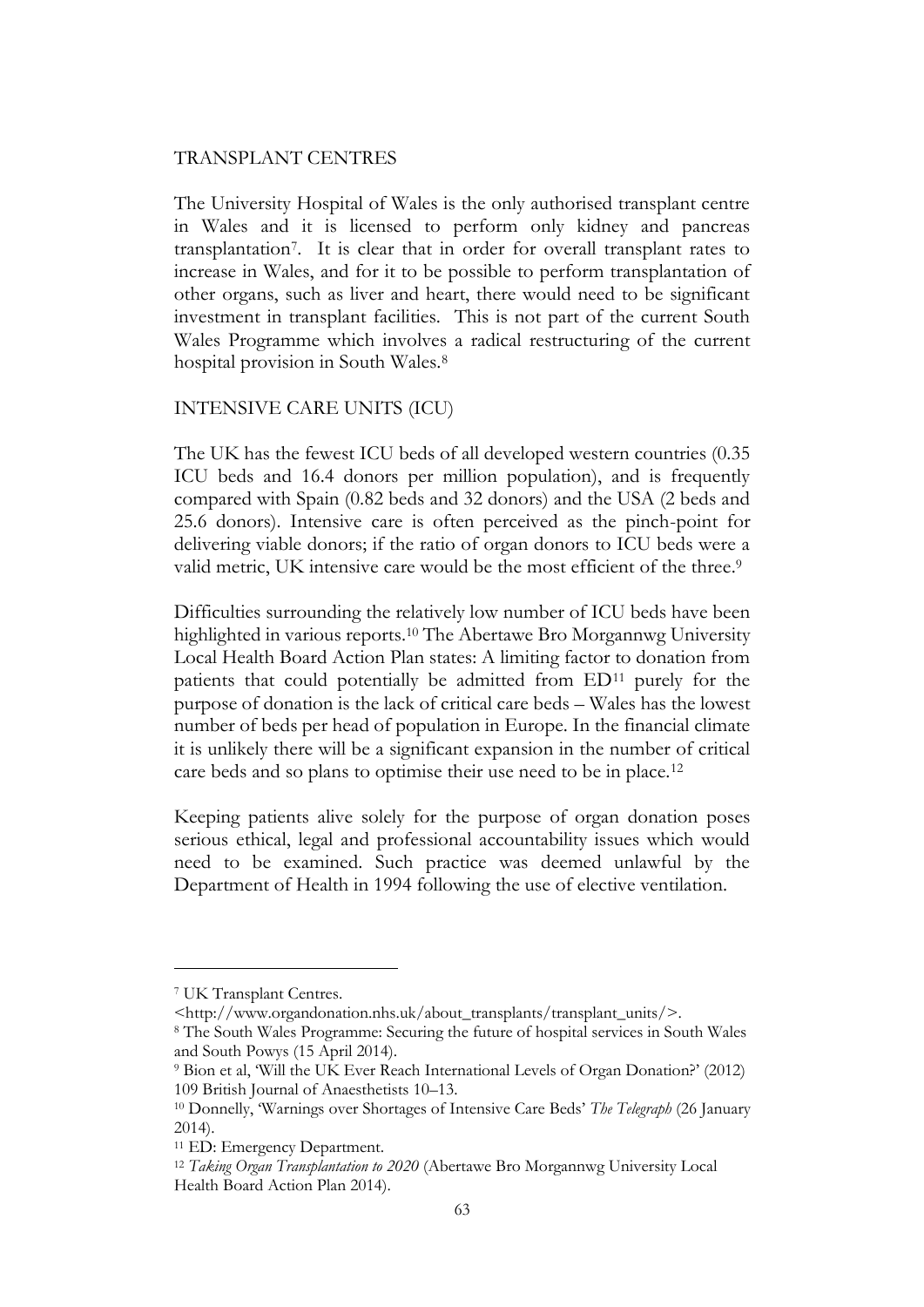Despite the practical issues in retrieving organs suitable for transplantation, the main concern centres around the issue of consent amongst other things. The legislation in itself is controversial to the extent that it is not clear how this legislation will work given that clinicians will be expected to make those decisions quickly in an emotionally charged context.

The current requirements for consent to be valid are: voluntariness in a person with capacity who understands what it is for. It may be express, implicit or implied. This approach is supported in the numerous judicial decisions on consent. The Mental Capacity Act 2005 further supports the notion of informed consent.

The MCA is directly relevant to the new Act – 'It is important to note that interventions before death are governed by the s 5 Mental Capacity Act 2005, rather than the Human Transplantation (Wales) Act'.<sup>13</sup> This is a point that the general public are not be aware of.

The Law Society Wales raised concerns 'It is not considered in the paper whether a lack of capacity would require an assumption that the person did not have an opportunity to opt-out. Clinicians will identify those people who lacked capacity to make a decision ….. the paper fails to provide a comprehensive consideration of capacity as it would apply to a soft optout system'. 14

Importantly, the BMA in its submission to the pre-Act consultation stated: 'It is particularly important to make clear that, in relation to the deceased wishes; any deemed consent will have legal precedence." and "that families do not have a legal veto over the donation itself'. 15

In the UK, decisions on the treatment of incapacitated patients and the subsequent diagnosis of death are made by physicians. Now in Wales decisions on treatment, the diagnosis of death as well as organ donation in some cases will be made by physicians. It appears that the family are in effect powerless.

Consent was raised again in a recent consultation which closed on 15 January 2015 on *The Human Transplantation (Persons who Lack Capacity to Consent) (Wales) Regulations 2015*<sup>16</sup> which will implement s3(2)(c) and (d) of

<sup>13</sup> Human Tissue Authority, *Draft Regulations on the Human Transplantation (Wales) Act 2013* (2014) 46, 141.

<sup>14</sup> Law Society of Wales, *Response to Proposals for Legislation on organ and tissue donation*, page  $4\{2$ ).

<sup>15</sup> British Medical Association Wales, *Draft Human Transplantation (Wales) Bill and Explanatory Memorandum: Consent to Organ and Tissue Donation in Wales*, page 3(2).

<sup>16</sup> Consultation Document: Draft Regulations under the Human Transplantation (Wales) Act 2013 No: WG23278 (closed 15 January 2015).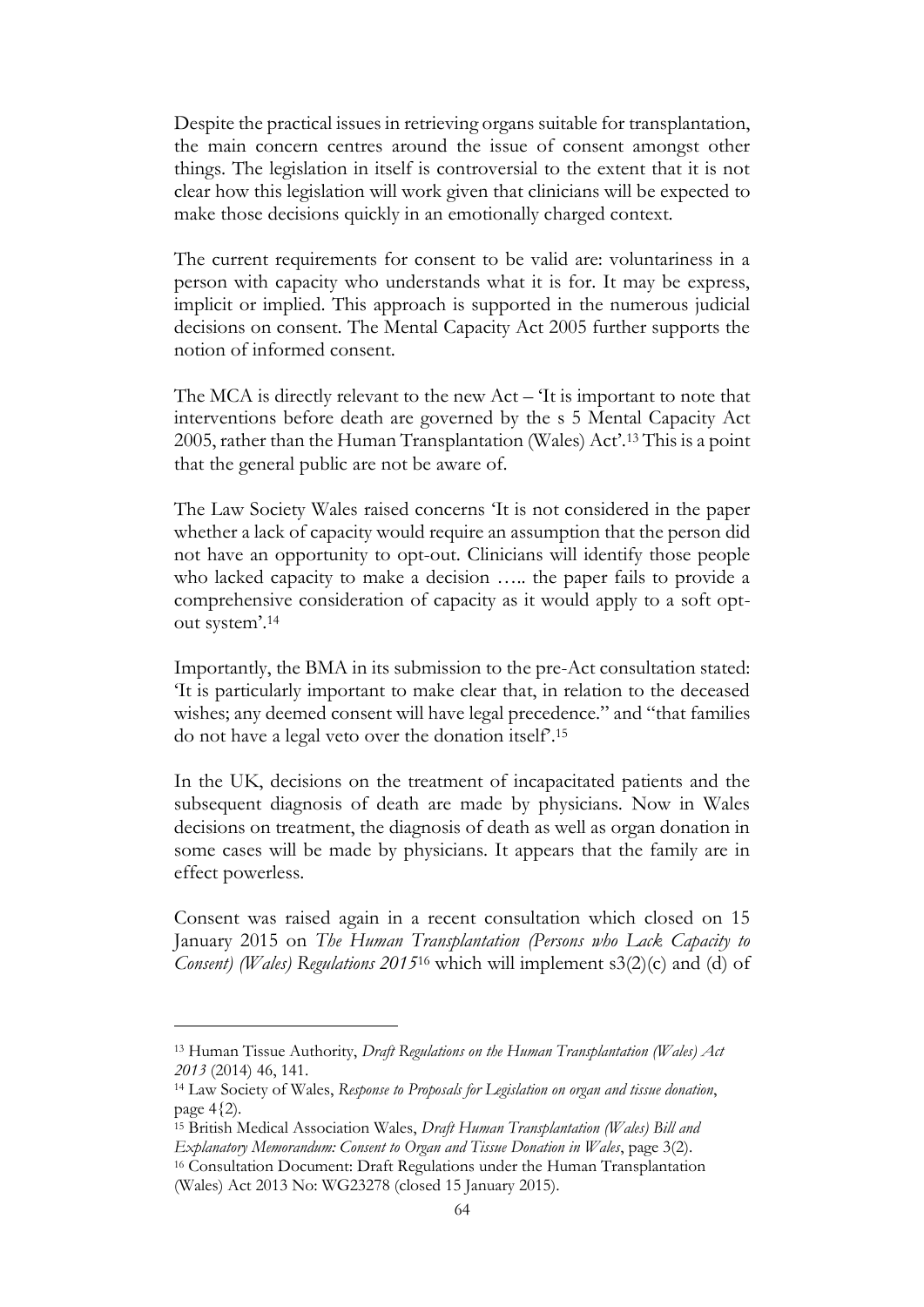the HTWA on deemed consent and  $s9(1)(a)$  and (b) on adults who lack capacity.<sup>17</sup>

The new Act has presumed consent at its core but '... presumed consent is a fiction. Without the actual consent of the individual, there is no consent.'<sup>18</sup>

## MENTAL CAPACITY ACT 2005 AND THE HTWA 2013

As noted above, the Mental Capacity Act is central to medical practice in the intensive care setting. When adult patients are unable to make decisions themselves the MCA allows doctors to make treatment decisions on their behalf. Families will be consulted but best interest treatment decisions are made by medical practitioners.

Section 5 MCA states that general legal authority exists if D takes reasonable steps to establish whether P lacks capacity, and, reasonably believes (i) that P lacks capacity in relation to the matter and (ii) that it will be in P's best interests for the act to be done.

A two-stage test is used to assess capacity, described by the BMA as a functional test. 19

The BMA consultation response to the HTWA points out 'more detail is needed about the role of clinicians in determining consent and talking to relatives'<sup>20</sup> and 'There is some confusion regarding the situation of adults who lack capacity which needs to be clarified'<sup>21</sup>. These are important comments because of the role of clinicians in consent, decision making and the transplant process, and, also as noted above, the BMA understanding is that deemed consent takes legal priority.

The consultation paper on the proposed Human Transplantation (Persons who Lack Capacity to Consent) (Wales) Regulations 2015 states: 'these regulations do not set out any form of test of mental capacity and a broad description, such as that set out at section 3 of the Mental Capacity Act

<sup>17</sup> The Human Transplantation (Persons who Lack Capacity to Consent) (Wales) Regulations 2015 (Draft Welsh Statutory Instrument).

<sup>18</sup> Erin and Harris, 'Presumed Consent or Contracting Out' (1999) 25 Journal of Medical Ethics 363–6.

<sup>19</sup> British Medical Association, *Mental Capacity Act tool kit – Card 4, Assessing Capacity*, page 10.

<sup>20</sup> British Medical Association Wales, *Draft Human Transplantation (Wales) Bill and Explanatory Memorandum: Consent to Organ and Tissue Donation in Wales*, page 3(1). <sup>21</sup> ibid, para 5.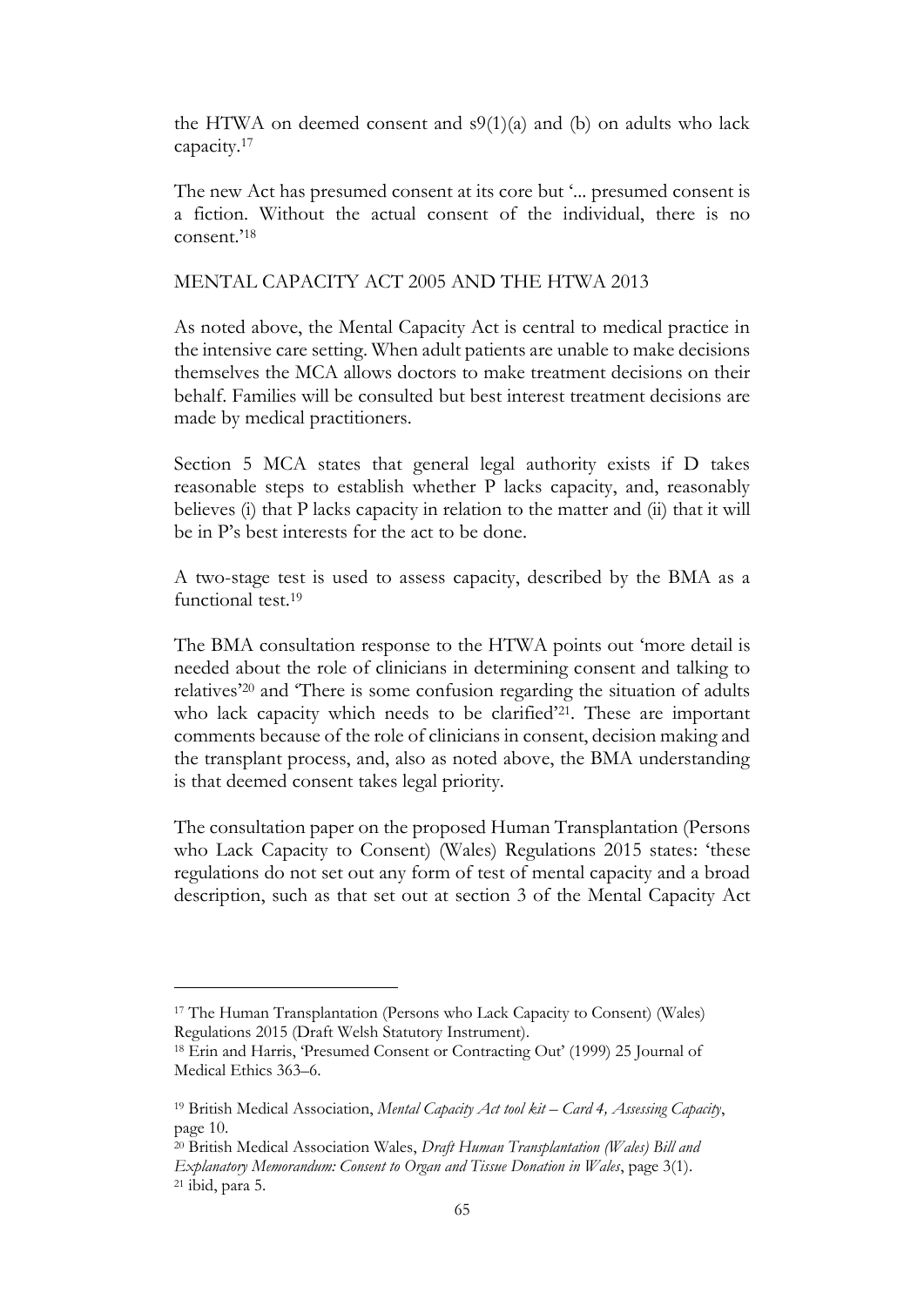2005, will be relied upon.'<sup>22</sup> The MCA is therefore operative with the HTWA.

A further important issue is best interest in the context of the acute setting. As it is clinicians who make pre-death treatment decisions, and these decisions must be in the patient's best interest, there would appear to be a conflict if a clinician decides that a patient should receive on-going treatment for the purposes of donation, as noted above. It is difficult to reconcile how this is in that patient's best interest.

# HOUSE OF LORDS SELECT COMMITTEE ENQUIRY INTO THE MENTAL CAPACITY ACT

This enquiry dealt with deprivation of liberty under the MCA.<sup>23</sup> It raises significant points about healthcare and the HTWA, and, it points out that there are major deficiencies in the workings of the MCA in practice. As the MCA is integral to the functioning of the new Welsh Act this enquiry raises further significant concerns which are relevant. The main conclusions of the enquiry were:

Under 'Overall Findings':<sup>24</sup> 'the overwhelming theme of the evidence was that the Act [MCA] was not well implemented. The principles of the Act which govern the empowering ethos, are not widely embedded, how a best interests decision is to be made – are not widely known, and not adequately or consistently followed. In general, the evidence suggested that these problems were greater in health care than in social care settings'.

'Poor implementation appeared to be a function of low awareness combined with poor understanding of the Act: this was a consistent theme identified across professions, families, carers and the wider public. Health and social care professionals continue to struggle with how to apply the core principles in practice.' 25

'The presumption of capacity as set out in the Act ... is widely misunderstood' and 'The present arrangements are unsatisfactory'.<sup>26</sup> 'The evidence suggests that tens of thousands of people are being deprived of their liberty without the protection of the law, and without the protection that Parliament intended.'

### DEEMED CONSENT

- <sup>22</sup> *Draft Regulations under the Human Transplantation (Wales) Act 2013* (Welsh Government Consultation Document Number WG23278, 23 October 2014).
- <sup>23</sup> House of Lords, *Report of the Select Committee on the Mental Capacity Act 2005* (2013- 2014).

<sup>24</sup> ibid, page 23 para 13.

<sup>25</sup> ibid, para 14.

<sup>26</sup> ibid page 24, paras 16–18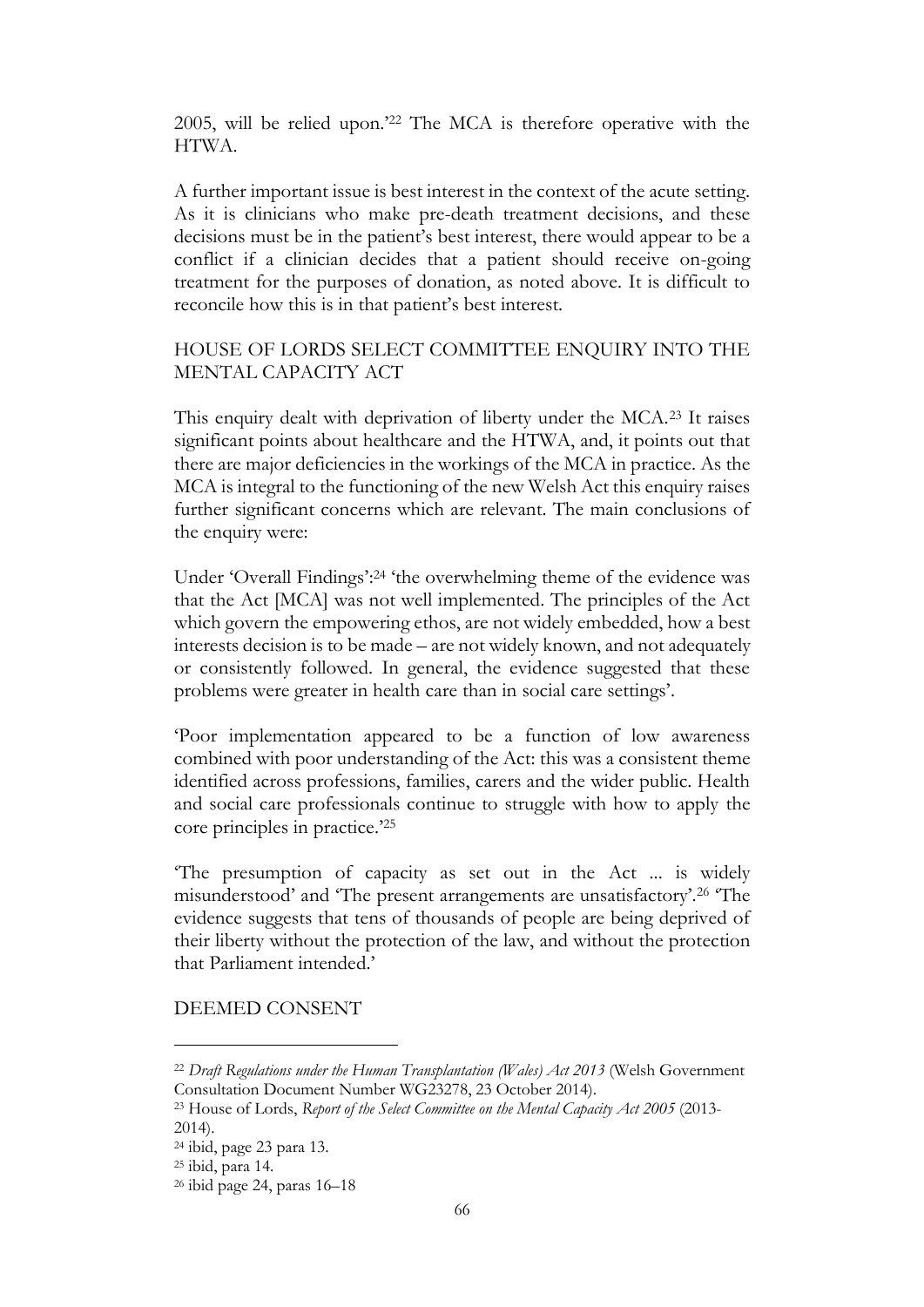The Human Transplant (Wales) Act 2013 (HTWA) permits transplantation in Wales with express consent or, otherwise with deemed consent.

The term 'deemed consent' is not defined in s19, Interpretation of the Act, but the scope of its meaning is given at s 4.

Under section 4 consent is deemed to be given to the activity *unless:*

a) the person is an excepted adult;

b) a child;

c) has already given express consent or opted out;

d) has appointed a representative and if this person is not available then a person in a qualifying relationship will "consent" as summarised in Table 1 of the Act.

In addition to the above exemptions, under s 4(4), deemed consent will not be given where a relative or friend of long standing of the deceased objects on the basis of views held by the deceased objecting to organ donation, and, a reasonable person would conclude that the relative or friend knows that the most recent view of the deceased before death on consent for transplantation activities was that the deceased was opposed to consent being given.

It is important to note that this subsection of the Act permits a clinician to go ahead with retrieving organs if the relatives did not know that the deceased objected *or* if he is not reasonably convinced that they did.

The White Paper states that 'after death relatives will be involved in the decision making process around donation.' The Health Minister, Mark Drakeford, has said that families will have a 'clear right of objection.'<sup>27</sup> This is the case, but only if families can convince the clinician that they knew the deceased objected to donation. There is no provision in the Act for families who *themselves* object to the donation to have their views considered. *Relatives have no legal veto*. "In soft opt-out consent countries donation cannot take place without the permission of family members."<sup>28</sup> i.e. relatives can veto.

<sup>27</sup> Roderick, 'Bigger Role for Families in Deemed Consent Law' *BBC News*, 16 April 2013.

<sup>28</sup> Shepherd et al, 'An International Comparison of Deceased and Living Organ

Donation / Transplant Rates in opt-in and opt-out Systems: A Panel Study' (2014) 12 Journal of Biomedical Semantics 131.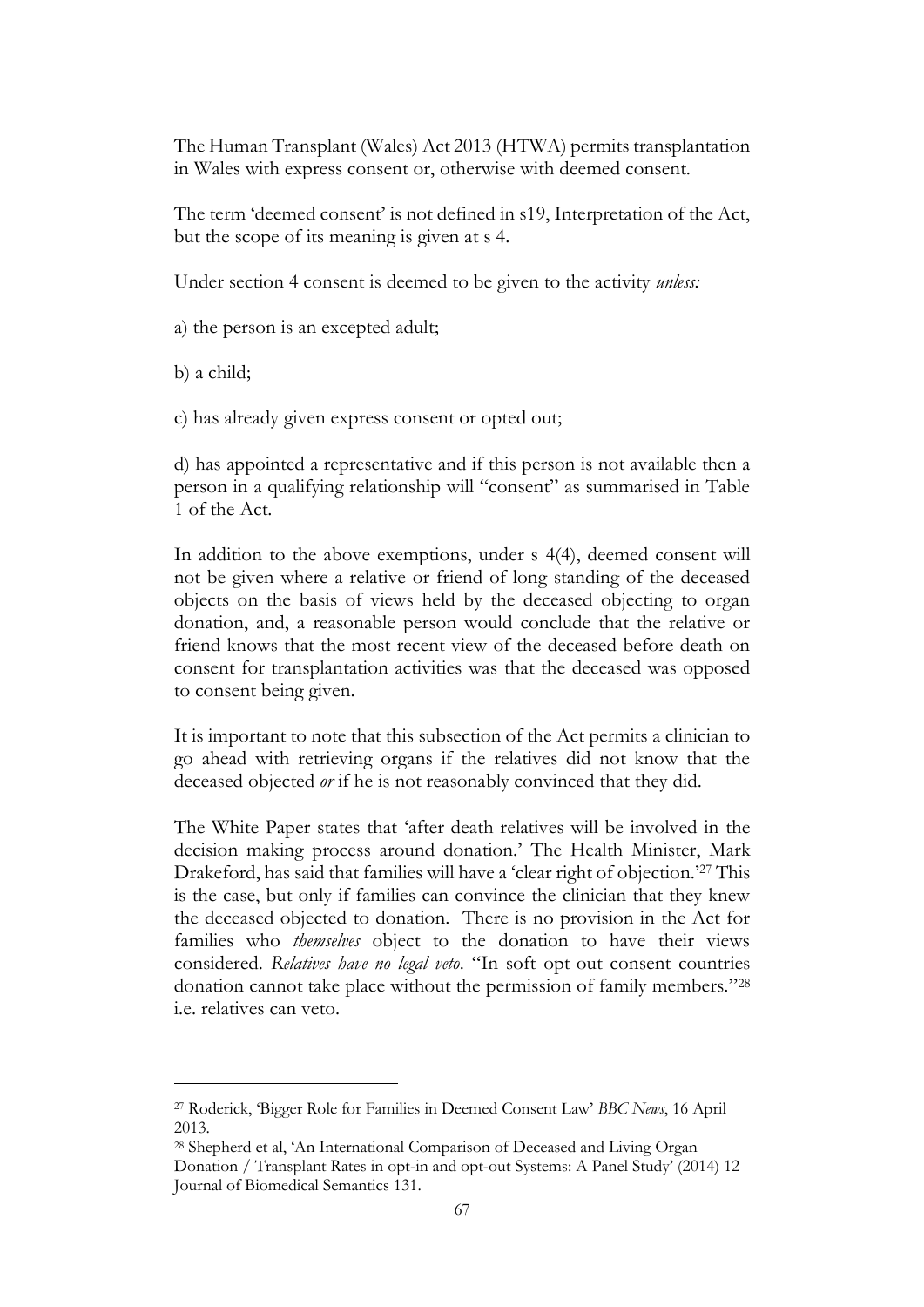Neither the Act nor the Regulations refer to a soft opt-out system, nor do they refer to relatives being allowed to negative consent or to stop donation. The new Welsh system does not appear to be a soft opt-out system at all.

If a strict legal approach is taken and the wishes of families are ignored, even if only on rare occasions, this may bring the system into disrepute and make more people opt-out which would clearly be a retrograde step.

In view of the House of Lords enquiry into the working of the MCA the question must arise about how wise it is to introduce deemed consent on top of the loss of pre-death consents on the part of families who appear to be sidelined with no effective legal protections.

# CONSENT – EXCEPTED ADULTS

s 5(3)(b) refers to an adult who has died and who for a significant period before dying lacked capacity to understand the notion that consent to transplantation activities can be deemed to be given. There is no guidance on the meaning of significant period other than that it means what a reasonable person would deem to be inappropriate for consent to be deemed.

This section raises issues regarding the care of certain categories of patients who lose capacity by virtue of illnesses such as severe brain injury or dementia. Some patients with long term illness that has affected their capacity may be suitable to donate but if it is decided that they have lost the ability to understand that consent may be deemed they will be excluded from donating.

It is not clear what is to be deemed a significant period in relation to consent for transplantation in this situation. The BMA comment on this point is 'many patients lose capacity shortly before death – for example following a road traffic accident. These people, who previously had capacity, should not be treated as lacking capacity for the sake of this legislation'. 29

There are categories of long term medical conditions in which it is clear that there is an inability to understand that consent may be deemed. These would include life-long conditions such as severe learning difficulties. However, a person with a neurological condition such as Alzheimer's disease may be able to give consent prior to the onset of the illness.

There will be a reduction in the number of organs available for transplantation under this section because relatives themselves will not be able to consent, as they can under the current system.

<sup>29</sup> BMA, *HTWA Pre-Act Consultation*, page 3.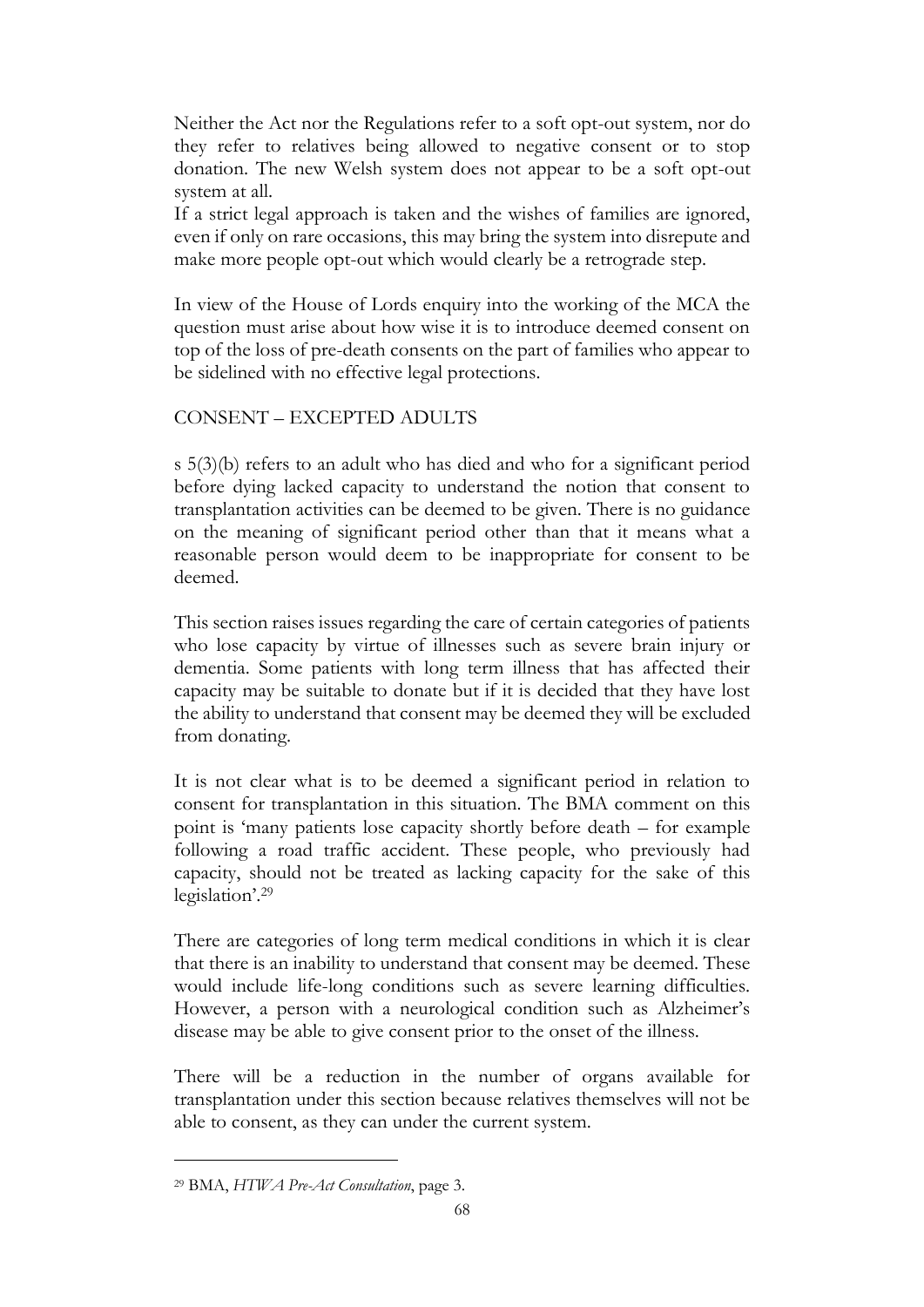# EU DIRECTIVE 2010/45/EU ON STANDARDS OF QUALITY AND SAFETY OF HUMAN ORGANS INTENDED FOR TRANSPLANTATION

Preamble: Paragraph 19: Altruism is an important factor in organ donations. To ensure quality and safety of organs, organ transplantation programmes should be founded on the principles of voluntary and unpaid donation. This is essential because the violation of these principles might be associated with unacceptable risks. Where donation is not voluntary and / or is undertaken with a view to financial gain, the quality of the process of donation could be jeopardised because improving the quality of life or saving of life of a person is not the main or the unique objective.

Article 13: Member States shall ensure that donations of organs from deceased and living donors are voluntary and unpaid.

Article 14: Consent Requirements: The procurement of organs shall be carried out only after all requirements relating to consent, authorisation or absence of any objection in force in the Member State concerned have been met.

It is difficult to reconcile deemed consent with voluntary donation. Deemed consent is not a true form of consent, and it is impossible to know whether a person's failure to join the opt-out register was intentional; a mere oversight; confusion over register options; due to the embarrassment and shame of appearing not to want to help people requiring donor organs or even complete ignorance of the opt-out system. Despite campaigns people frequently don't do what a government thinks they should do e.g. get vaccinated, screened for disease or vote.

The government has introduced a target (25% increase in transplantation); the directive states that where donation is not voluntary (deemed) the process of donation could be jeopardised because improving quality of life and saving of life is not now the main or unique objective. In the current NHS environment targets directly influence medical treatment and doctor behaviour, and, satisfying this target may become the main objective for harvesting organs. This would mean that the emphasis on acquiring organs changes from altruistic reasoning to satisfying the NHS target set by government.

The legislation may be in breach of the directive because: deemed consent cannot be described as voluntary; relatives have been sidelined and cannot object and the main objective is possibly not to save life but to satisfy a target.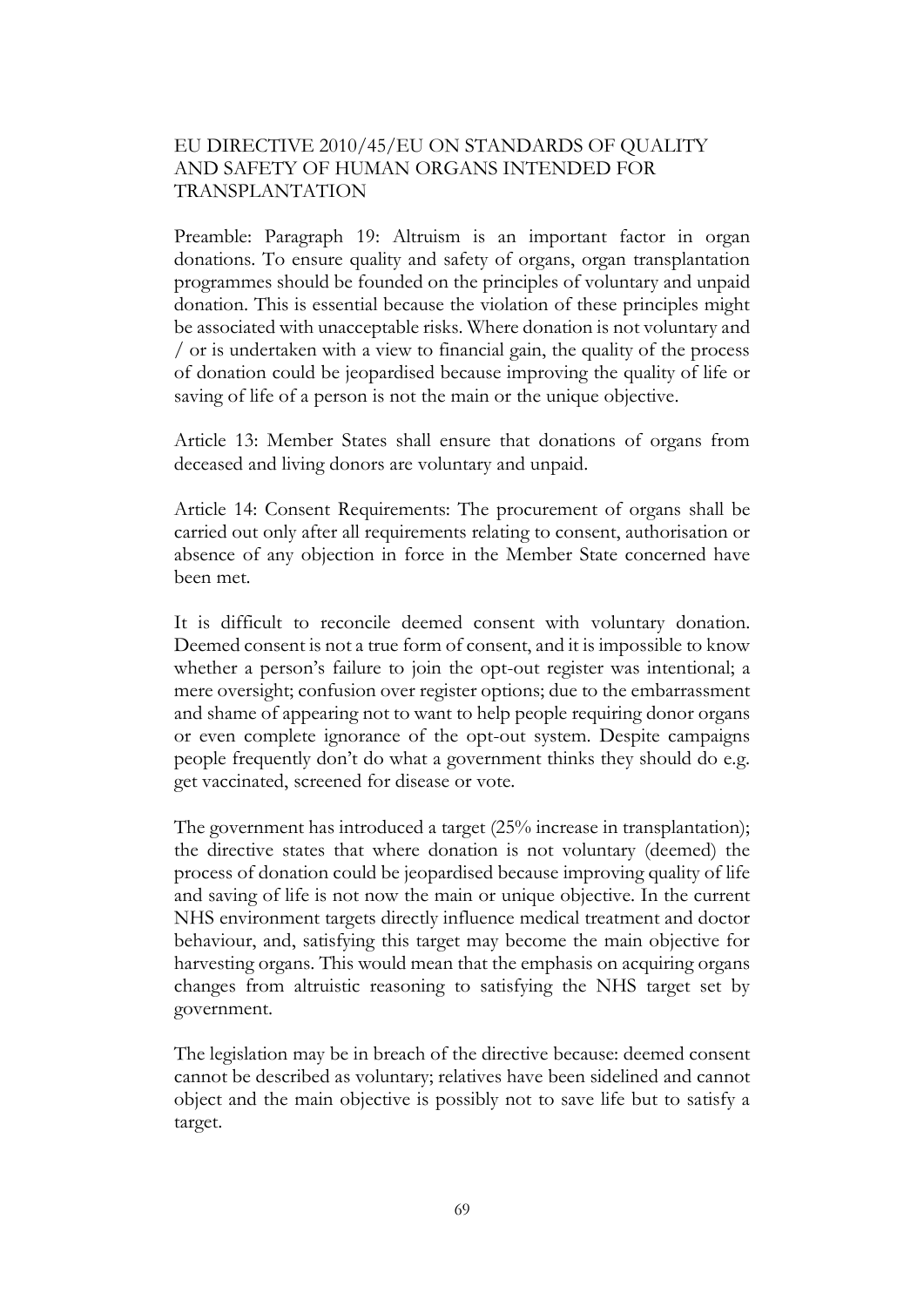The directive also refers, in Article 14, to the absence of any objection in force. The Welsh Act does not recognise objection by the family.

#### ANCILLARY ISSUES

Internal Stressors: The intensive care environment is highly charged with constant pressure on staff and resources because of large volumes of clinical work, management requirements and financial shortages. Added to this are External Stressors such as, ever changing policy, targets, legislation and political interference. Doctors are also subject to Professional Stressors such as annual appraisal and a five yearly revalidation cycle which is mandatory in order to maintain their licence to practice.<sup>30</sup>

There is clearly a risk, that in the face of such organisational changes and pressure on budgets, valuable systemic improvements that have led in recent years to significant increases in the number of organs made available for transplantation might be lost.<sup>31</sup>

The reasons for performing kidney transplant operations on two men at the same hospital using kidneys taken from a donor who died from an unidentified form of meningitis have not been revealed at this point. However, unless shown otherwise it may be reasonable to assume that the pressures noted above were a contributory factor.<sup>32</sup>

Another issue to note in view of its relevance to the Mental Capacity Act is the outcome of the review into the *Liverpool Care Pathway* (end of life care). 'The review panel strongly recommends that the use of the Liverpool Care Pathway be replaced.'<sup>33</sup>

#### SAFEGUARDS FOR RELATIVES

As noted above, it has been repeatedly stated that the family will be consulted on whether they know that the deceased was opposed to donation. The clinician must be satisfied that the relative does know these wishes and if he is not convinced that the relatives' know that the deceased objected to donation he may make a decision in favour of donation, thereby deeming consent. This will be based on a reasonableness test.

<sup>30</sup> General Medical Council, *An Introduction to Revalidation* <http://www.gmcuk.org/doctors/revalidation/9627.asp>.

<sup>31</sup> Nuffield Council on Bioethics, *Human Bodies: Donation for Medicine and Research* (October 2011) page 19, para 81.

<sup>32</sup> BBC Wales News, 18th November 2014, on the inquest into the deaths of Robert Stuart and Darren Hughes: "Dawn Chapman, a specialist transplant nurse at UHW, told the inquest that five transplant centres had declined the donor's kidneys before they were offered to them under a fast-track scheme which happens when five or more centres reject an organ, or it has been out of the body for more than six hours." <sup>33</sup> Department of Health, *Independent review of the Liverpool Care Pathway: More Care, Less Pathway* (15 July 2013), *Conclusion: Guidance for Care For The Dying*, page 47(3.3).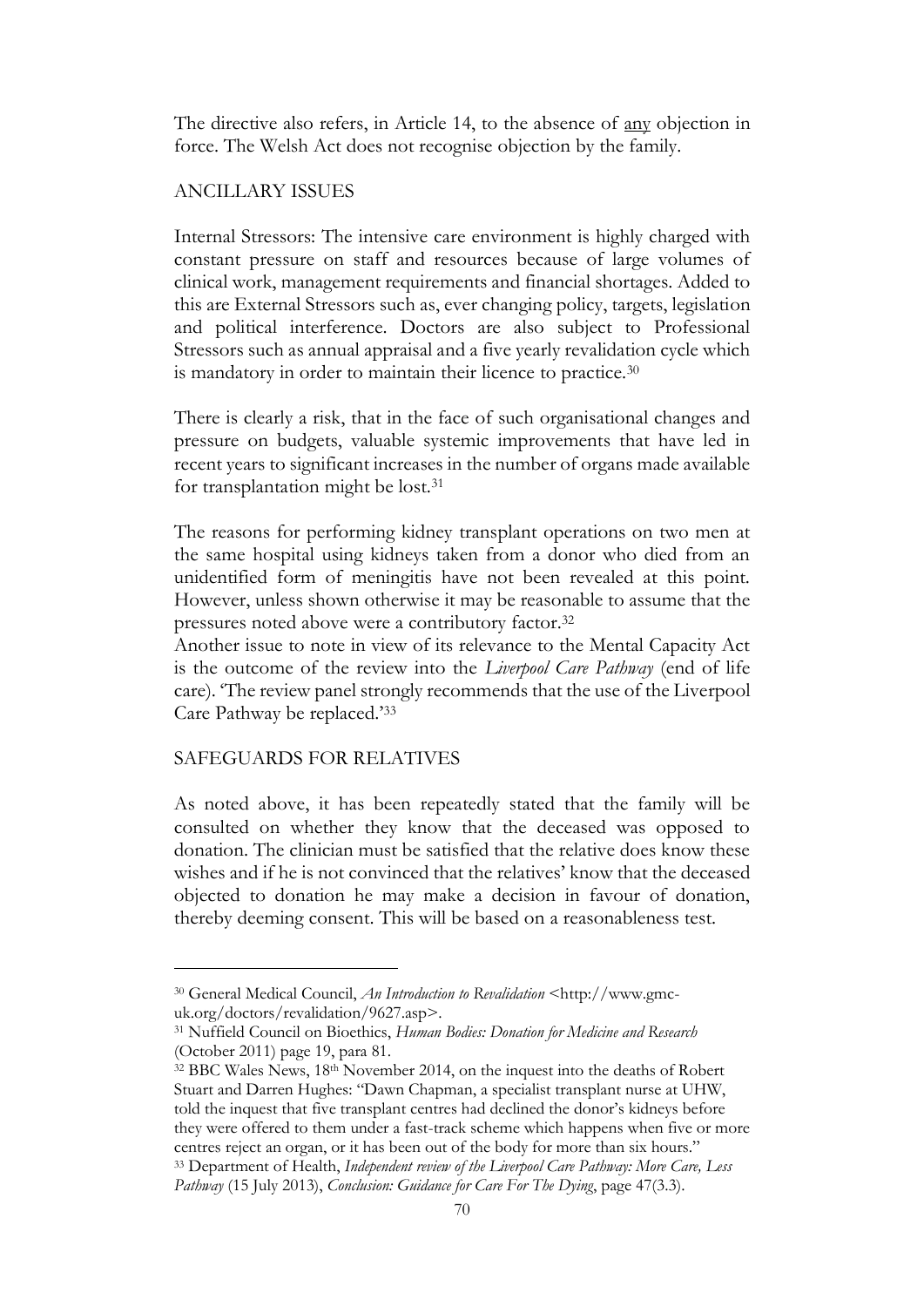If a dispute between a family member and a clinician arises there is no arbitration or appeal process described in the Act.

The question arises about the new system being a soft opt-out system at all.

### RELIGIOUS BELIEFS

The Act makes no allowance for religious affiliation and belief and it is clear that this omission may lead to great distress and disagreement in the pre-death period in any relatives with a religious affiliation that opposes transplantation. It is not inconceivable that some religious affiliations may advice their members to opt-out *en masse*. If organs are donated using deemed consent from any individual whose religious conviction is opposed to organ donation it would bring the system into disrepute.

### EXPERIENCE IN OTHER COUNTRIES

During the consultation comparisons were made to donation rates in other countries in justification for introducing an opt-out system. Much of this 'evidence' was at odds and nothing presented indicated that opt-out systems alone increased donation rates.

A Royal College of Surgeons comment helps to address this: 'A number of countries have a system of presumed consent, including Spain, but very few use the system in practice. In Spain presumed consent has been part of statute for 10 years prior to the organisational changes without any effect on rates of donation. The US does not have presumed consent legislation. Both have impressive rates of organ donation and both have seen a rapid increase in a relatively short period of time. Sweden switched to a presumed consent system in 1996 but continues to have very poor rates of organ donation (10 pmp)<sup>34</sup> and attempts to introduce presumed consent legislation in Brazil and France led to a backlash against organ donation. …… And it seems a little unfair to blame the low rates of organ donation in the UK on the families of the recently deceased when the evidence suggests that there are fundamental problems within the medical profession in the UK.'<sup>35</sup>

Two important issues should be noted with regard to Spain which has a very successful transplantation system; firstly, Spanish doctors did not overrule the wishes of families when the opt-out legislation was introduced and, they still don't; secondly, their success is attributed to organisational and hospital system changes as opposed to changes in the law.

<sup>34</sup> DMP: Donors Per Million Population.

<sup>35</sup> Bramhall, *Presumed Consent for Organ Donation: A Case Against* (2011) 93 Annals of the Royal College of Surgeons England 270–2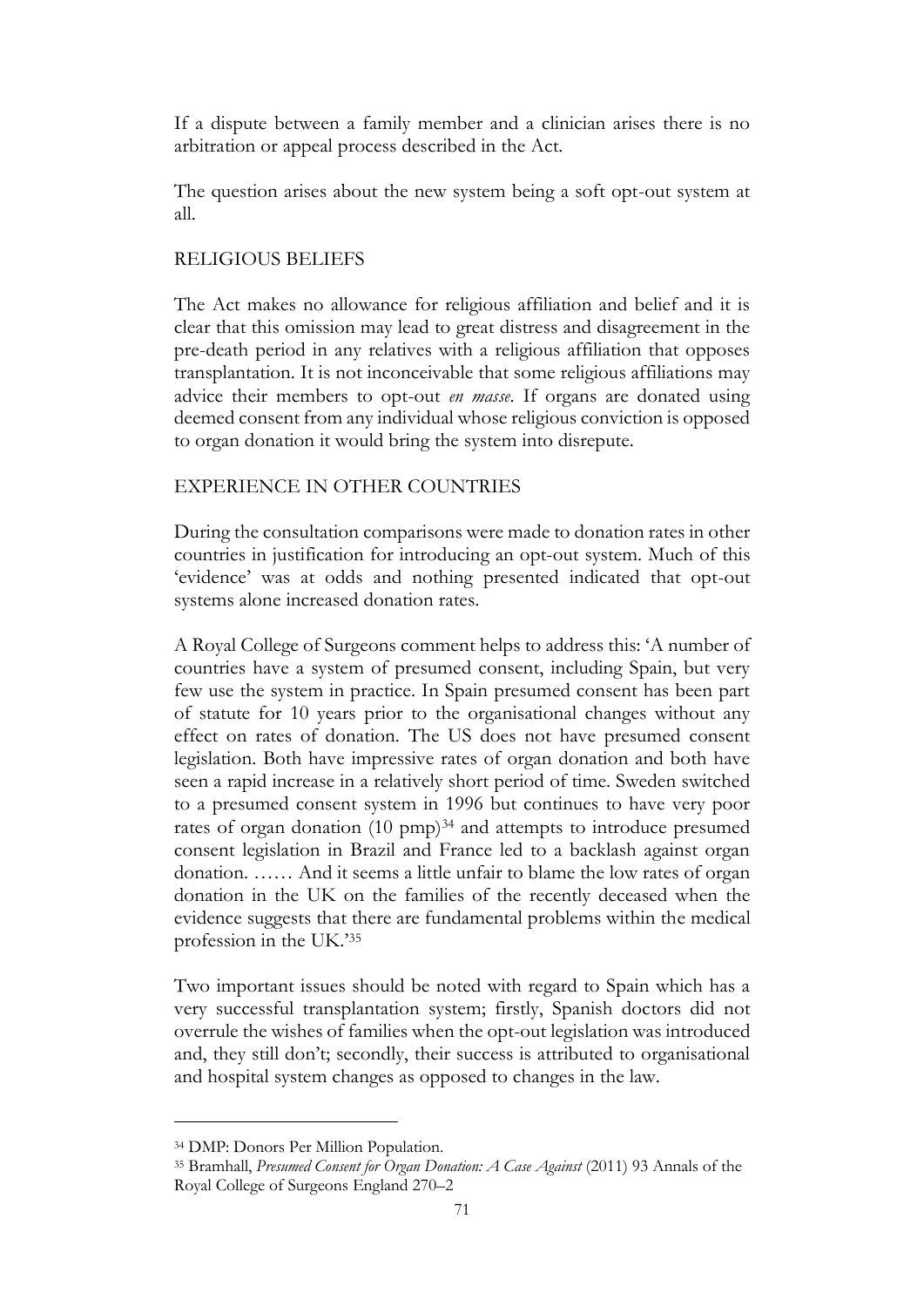The issue of the limited number of ICU beds has been raised above and, it has been noted that Spain has twice the number of ICU beds that the UK has but Wales has the lowest number in the UK. Those that are available at the Welsh transplant centre (University Hospital of Wales, Cardiff) are under increasing pressure due to organisation change (The South Wales programme).

# TARGET AREAS FOR INCREASING DONATION

Nearly a quarter of people waiting for a kidney transplant are from the BAME community and they comprise less than 2% of people on the organ donor register. The figures in Table 4 reflect this and the reasons given are cultural and religious belief based.<sup>36</sup>

Table 4: *Black, Asian and Minority Ethnic Community [BAME]:*

Year: 2012–13

| I HK BAME.        | 53 | UK: Total Donors | 1156 |
|-------------------|----|------------------|------|
| donors            |    |                  |      |
| <b>Wales BAME</b> |    | Wales: Total     |      |
| donors            |    | Donors           |      |

The Organ Donation Taskforce made a point that this section of the community should be made more aware of donation issues and encouraged to join the ODR. A further potential difficulty for some may be that they will not accept an organ that has been harvested without explicit consent.

# CONCLUSION

There are many issues surrounding the introduction of this legislation; the main one relating to consent.

The legislation is flawed in relation to consent. The term *'*deemed consent' is misleading because it is not actual consent; it is a fiction.

Deemed consent is otherwise known as presumed consent. To presume, is to suppose something is the case on the basis of probability.<sup>37</sup> The probability that a person chose not to opt-out intentionally is impossible to calculate, and, without this knowledge it is impossible to state that the harvesting of a person's organs is a voluntary donation or a gift.

<sup>36</sup> NHSBT, 'Campaign: Tackling Shortage of Organ Donors from BMA Groups on Target' (29 November 2011).

<sup>37</sup> New Oxford Dictionary, 1998.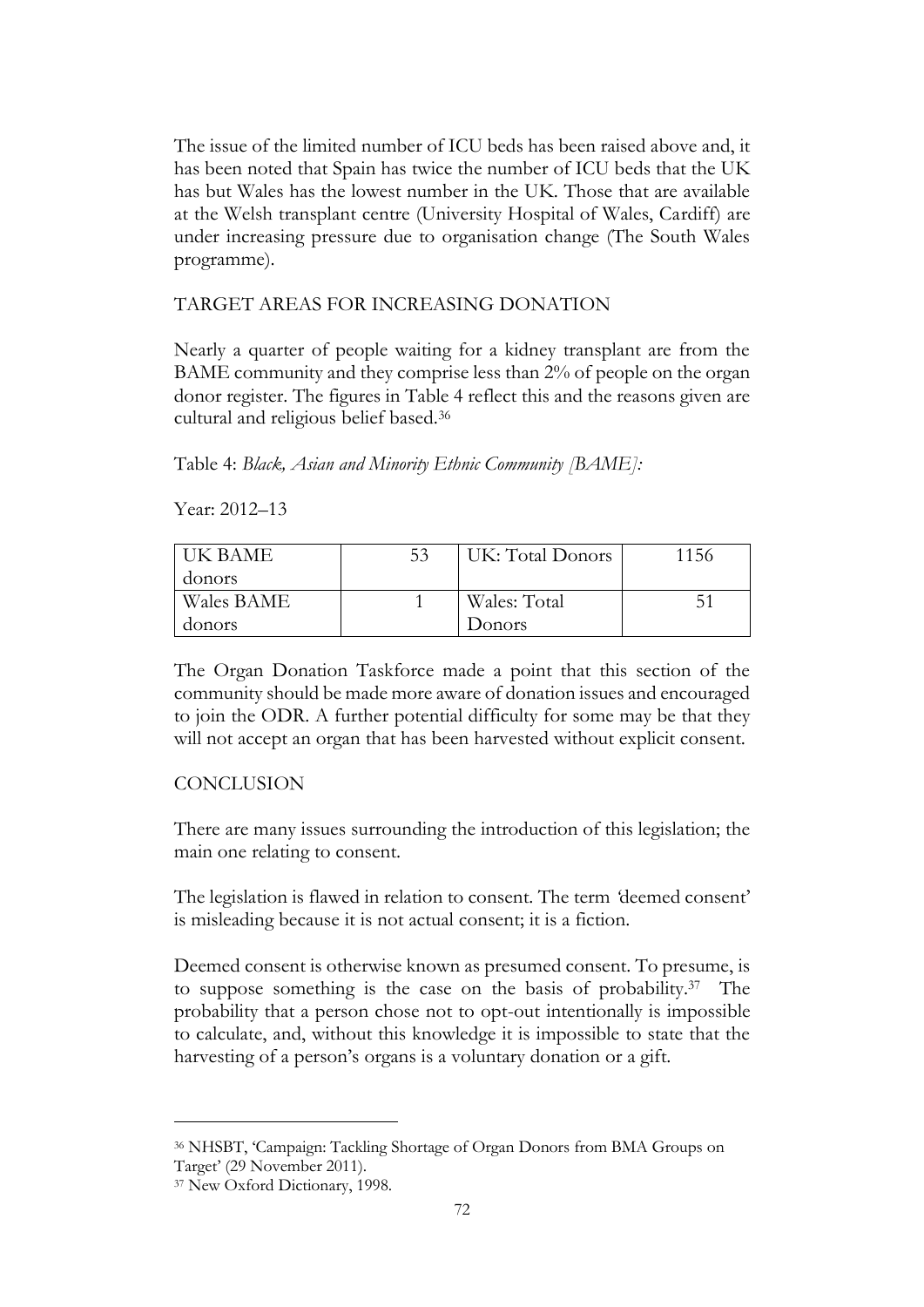The probability that consent can be presumed falls further when the other issues involving the NHS environment; targets, mental capacity; religion and other issues outlined above are added into the mix. In this regard it is possible that there is conflict with the transplant Directive (2010/45/EU).

Potential effects of this involuntariness have been pointed out and 'it is questionable whether families (whose decision-making role has been marginalised under the new legislation) will be as content to see their relatives' organs and tissue removed on a deemed consent basis, (where there is no way of knowing whether the patient's silence was intentional or a mere oversight) as they would be with evidence of express consent.'<sup>38</sup>

The use of deemed consent also poses a danger as to whether there is potential that this approach will be used in other clinical contexts and, we may be at risk of diminishing the concept of consent in healthcare.

The Mental Capacity Act is integral to the operation of the new Act and it would have been helpful if this relationship had been given more precise detail in the body of the Act itself. In view of the House of Lords enquiry there is a clear and urgent need for more education about and awareness of the Mental Capacity Act on the part of healthcare workers and the general public.

It seems that those with long term reduced capacity because of illness who did want to be donors, or whose family would have consented, will be unable to donate and these organs will be lost.

It is likely that there will be confusion about the three options available: opt-in, opt-out or do nothing and, it is difficult to see how every adult in Wales will understand the options.

As now, under deemed consent, organs harvested in Wales will not be used exclusively for Welsh patients. They will be transplanted according to the best tissue match and nationality is not relevant to this system. If there is an increase in the organ harvest the whole population of the UK would benefit. At the moment it is impossible to give accurate figures but it seems impossible that any donation increase in Wales alone would meet the Welsh Government target of a 25% increase for Welsh recipients. On this point it seems odd that Wales would choose this system in isolation of the other home countries, in particular, England.

There is no protection for families whose wishes are contrary to those of the medical team, and, I believe that if this legislation goes ahead there

<sup>38</sup> Hayes, 'Deemed Consent for Organ Donation in Wales' (2013) Cardiff Law School Blog.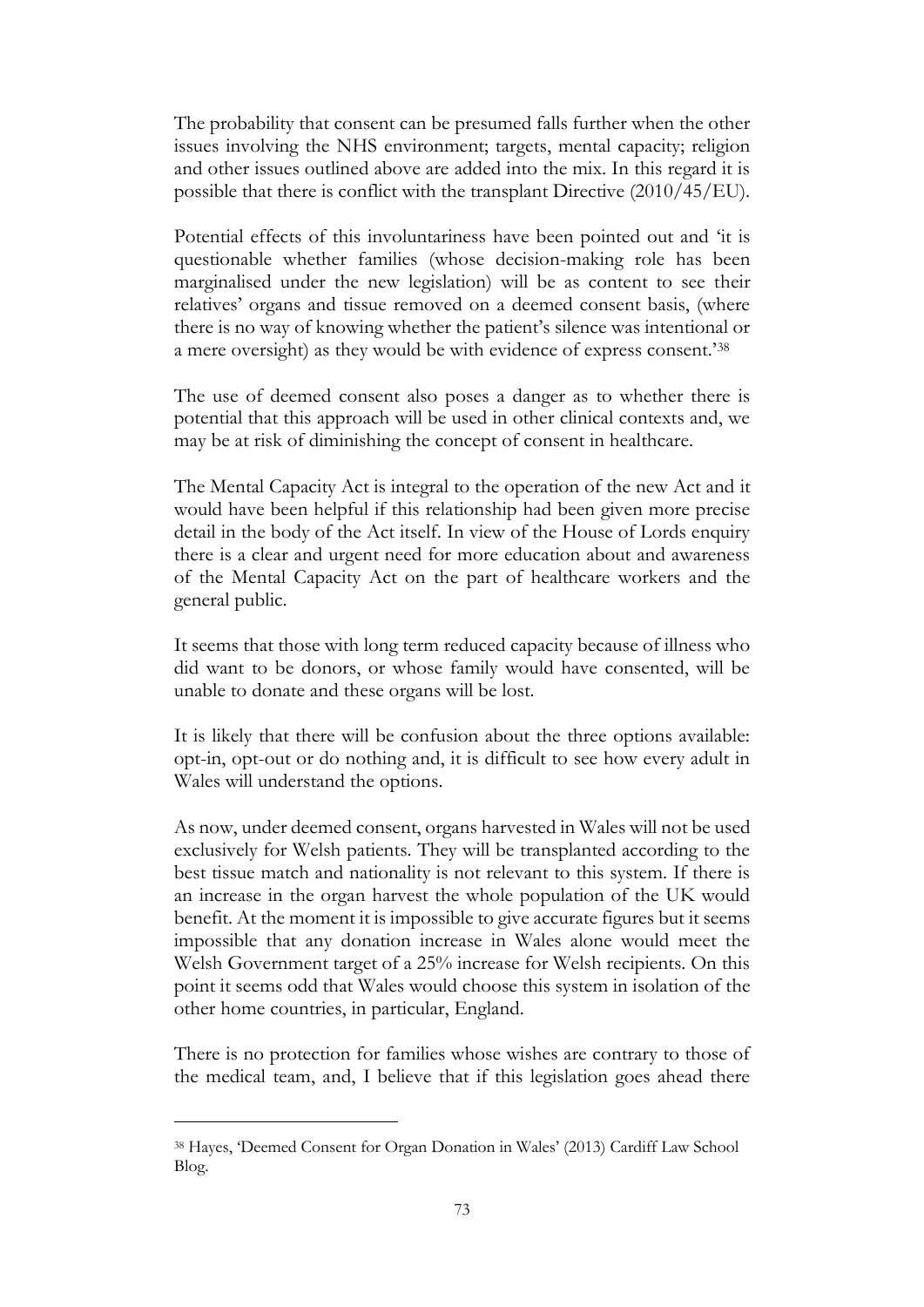should be a system in place that supports concerned families and to enable court protection or intervention if needed. This may be of particular importance if there is a divergence of views between family members.

The Act makes no allowance for religious belief and it is clear that this omission may lead to great distress in relatives whose religious belief opposes donation and transplantation. It is not inconceivable that some religious groups may advise their members to opt-out en masse. If organs are donated using deemed consent from any individual whose religious belief is opposed to organ donation it would bring the system into disrepute.

Donation rates have generally been increasing and the need for such radical legislation seems unjustified on this ground. It is recognised that opt-out donation systems alone do not increase transplantation rates (such as: Sweden and Brazil, and, in Spain the increase only came after major structural reform). There are major structural deficiencies in Wales (such as low ICU bed availability) which ought to be addressed in the first instance.

The Law Society Wales submission to the consultation process raises significant concerns: 'The Welsh Government must satisfy itself that the legislation it proposes is compatible with current criminal and human rights legislation.'<sup>39</sup> In view of these concerns and the difficulties outlined in this paper it is clear that an independent body should be established to monitor organ donation in Wales.

In light of the foregoing the Welsh Government's wisdom in introducing this radical, complex legislation must be questioned.

<sup>39</sup> Law Society Wales, Response to Proposals for Legislation on organ and tissue donation: 'Capacity', page 4.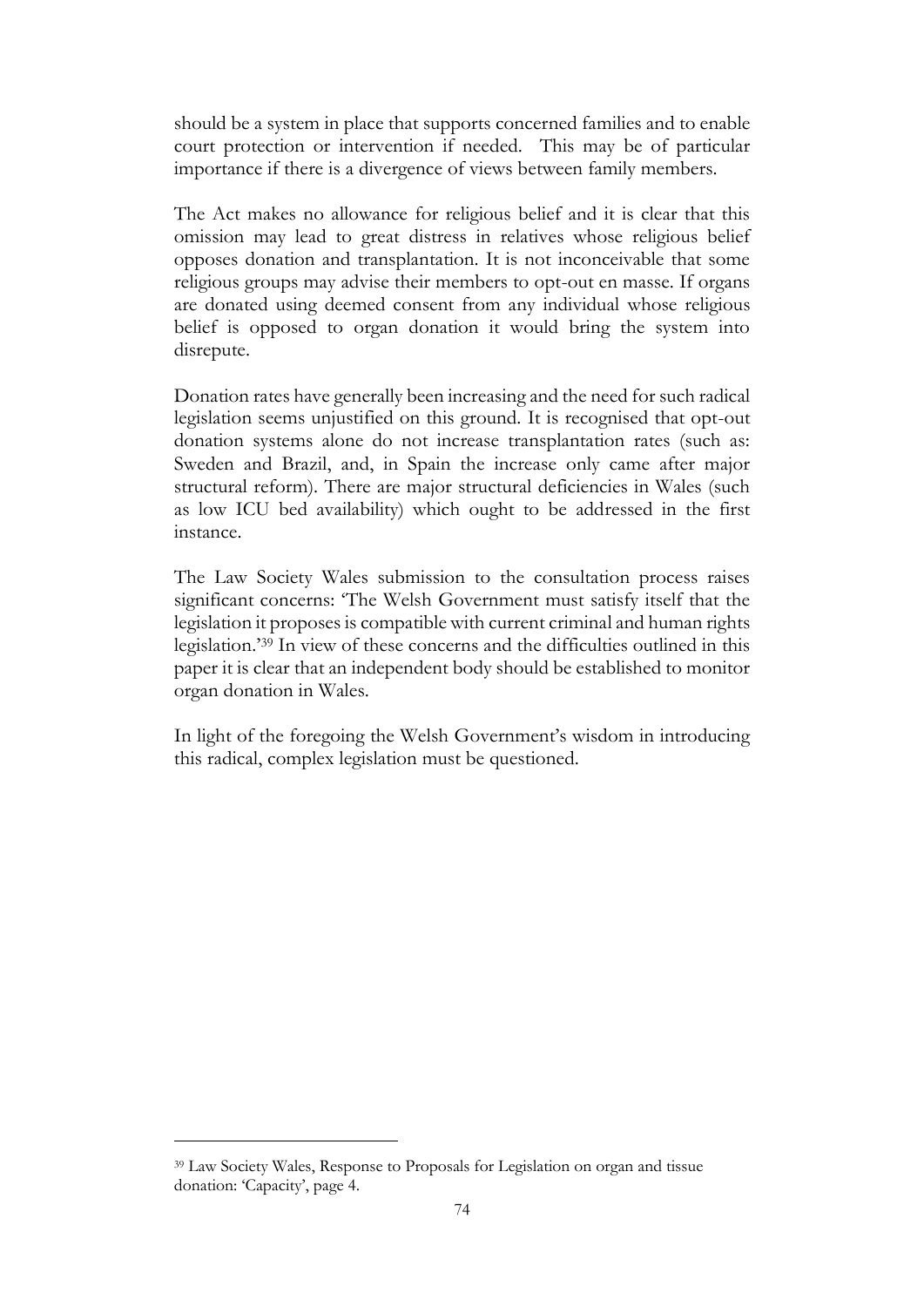## **A PRINCIPLED REFORM OF THE LORD CHANCELLORSHIP**

Fraser Peh

### INTRODUCTION

Prior to the Constitutional Reform Act (CRA) 2005, the anomalous crossinstitutional nature of the office of Lord Chancellor had for decades been well documented and frequently questioned, for it was obvious that such a role was incongruous in a modern democracy, making its position difficult to defend.<sup>1</sup> But perhaps due to the relative obscurity of its incongruity within the present constitutional arrangements, the plight of the modern post-CRA office, namely the overlap of constitutional and executive roles vested in one person holding jointly the offices of Lord Chancellor and Secretary of State for Justice, has scarcely been highlighted.

This article argues that the overlap has had a severe impact on the exercise of the Lord Chancellor's constitutional functions, producing a dire outcome: the diminution of the Lord Chancellorship. Hence, the case for reform is stated as not just desirable, but necessary. In order to rectify the existing difficulties, this article proposes a principled approach towards reforming the office of Lord Chancellor. It will be contended that the present constitutional arrangements must be reconfigured such that the office of Lord Chancellor is preserved, but separated from the office of Justice Secretary. Only by doing so can the Lord Chancellor adequately fulfil his appropriate role within the constitution.

#### THE LORD CHANCELLOR'S CONSTITUTIONAL FUNCTIONS

Section 1 of the CRA seeks to preserve the Lord Chancellor's 'existing constitutional role' in relation to the 'existing constitutional principle' of the rule of law.<sup>2</sup> Primarily, it is the role of the judiciary to uphold and enforce the rule of law, since it is the rule of law which prevents the government from abusing its powers, and which ultimately stops a democracy from becoming into an elected dictatorship.<sup>3</sup> The Lord Chancellor's role in relation to upholding the rule of law is largely to ensure that judicial independence is observed, but also to ensure that the government decides and takes executive action in accordance with the rule

<sup>1</sup> Woodhouse, *The Office of Lord Chancellor* (Hart Publishing 2001) 12.

<sup>2</sup> ibid, s 1.

<sup>3</sup> Lord Woolf, 'The Rule of Law and a Change in the Constitution' (2004) 63(2) CLJ 317, 321.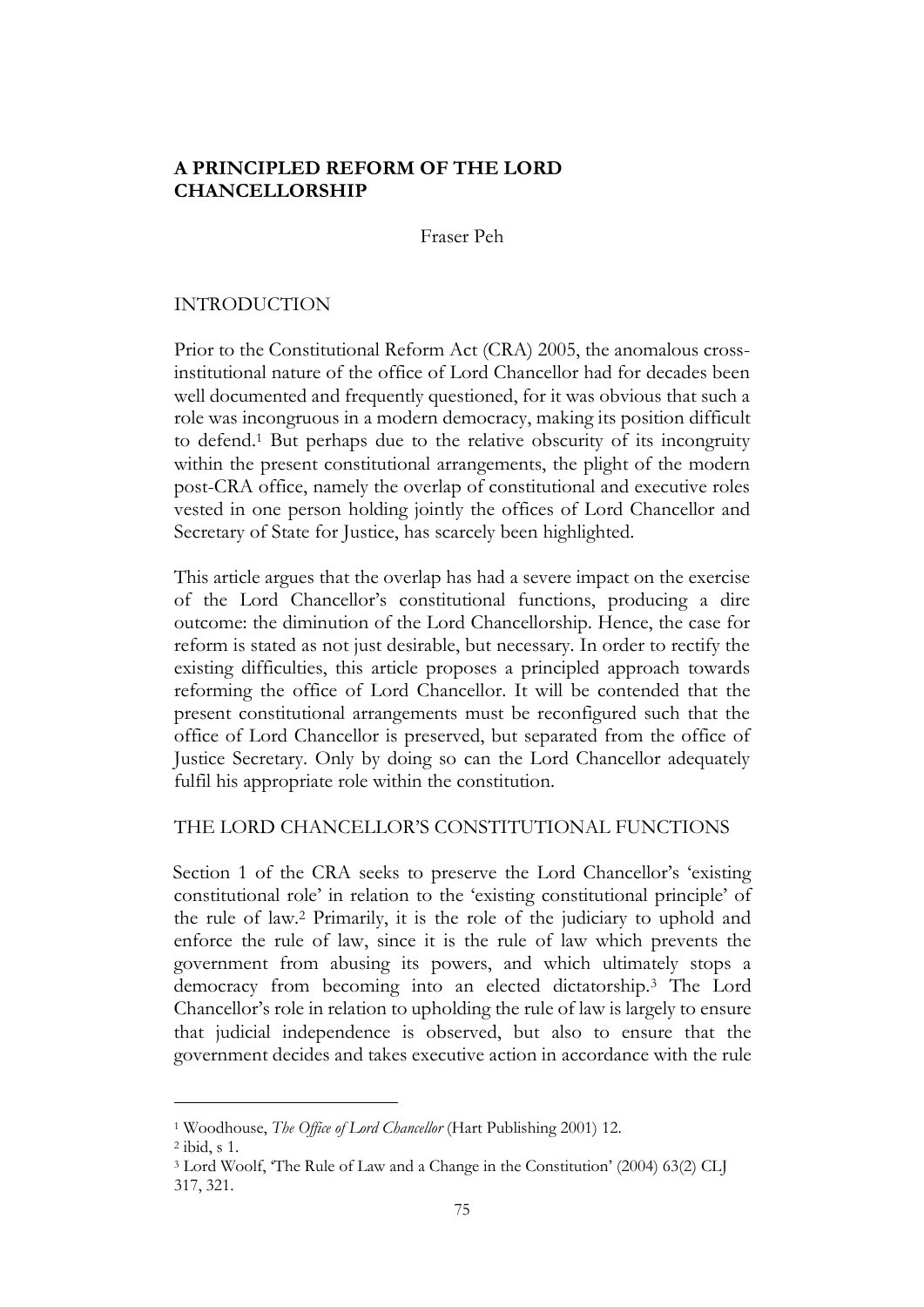of law.<sup>4</sup> In effect, the Lord Chancellor reinforces the principle of the rule of law by protecting judicial independence, thus making his commitment to the latter principle doubly important.

Section 3 of the CRA imposes a statutory duty on the Lord Chancellor and all ministers to uphold the independence of the judiciary.<sup>5</sup> The Lord Chancellor, unlike his ministerial colleagues, is additionally required to have regard to the need to defend that independence.<sup>6</sup> Given its complex and multi-faceted nature, judicial independence is suitably seen as a means firstly to uphold the rule of law and the separation of powers, and secondly to maintain public confidence in the justice system. Since any perceived encroachment on judicial independence could undermine the rule of law and interfere with the separation of powers, these two important constitutional principles support the need for judicial independence and provide it with a theoretical footing.<sup>7</sup> Judicial independence also underpins the requirement of judicial neutrality and is therefore crucial to the judiciary fulfilling its responsibility to the public and, equally importantly, for the public to gain confidence in the honesty and fairness of the decisions of the courts, and more widely in the system of government as a whole.<sup>8</sup> Given the fundamental importance of this principle, the Lord Chancellor's function of 'defending and preserving the independence and integrity of the judiciary' in the working of the constitution takes on an even greater significance.<sup>9</sup>

Finally, the Lord Chancellor is responsible for the court system and is under a duty to ensure that it is efficiently and effectively run.<sup>10</sup> In so doing, he must have regard to the need for the judiciary to have the support necessary to enable them to exercise their functions.<sup>11</sup> With the Lord Chief Justice (LCJ) responsible for the day-to-day decision-making concerning the judiciary and the courts, the Lord Chancellor's responsibilities are essentially systemic. <sup>12</sup> The Lord Chancellor establishes the framework for the organisation of the courts, provides and allocates resources and staff for the administration of justice, and sets the pay, pensions and terms and conditions of judicial service.<sup>13</sup> The Lord Chancellor's responsibility for supervising and adequately funding the court system thus establishes an

<sup>4</sup> Constitution Committee, *Relations between the executive, the judiciary and Parliament* (HL 2006-07, 151) para 26; Constitutional Reform Bill Committee, *Constitutional Reform Bill [HL]* (HL 2003-04, 125-I) para 67.

<sup>5</sup> CRA 2005, s 3(1).

<sup>6</sup> ibid, s 3(6).

<sup>7</sup> Woodhouse, *The Office of Lord Chancellor* (n 1) 16.

<sup>8</sup> Woolf, 'The Rule of Law and a Change in the Constitution' (n 4) 321, 324.

<sup>9</sup> Lord Hailsham, 'The Office of Lord Chancellor and the Separation of Powers' (1989)

<sup>8</sup> CJQ 308, 311.

<sup>10</sup> Courts Act 2003, s 1.

<sup>11</sup> CRA 2005, s 3(6).

<sup>12</sup> Gee, 'What are Lord Chancellors for?' [2014] PL 11, 14.

<sup>13</sup> Explanatory notes to the CRA 2005, para 37.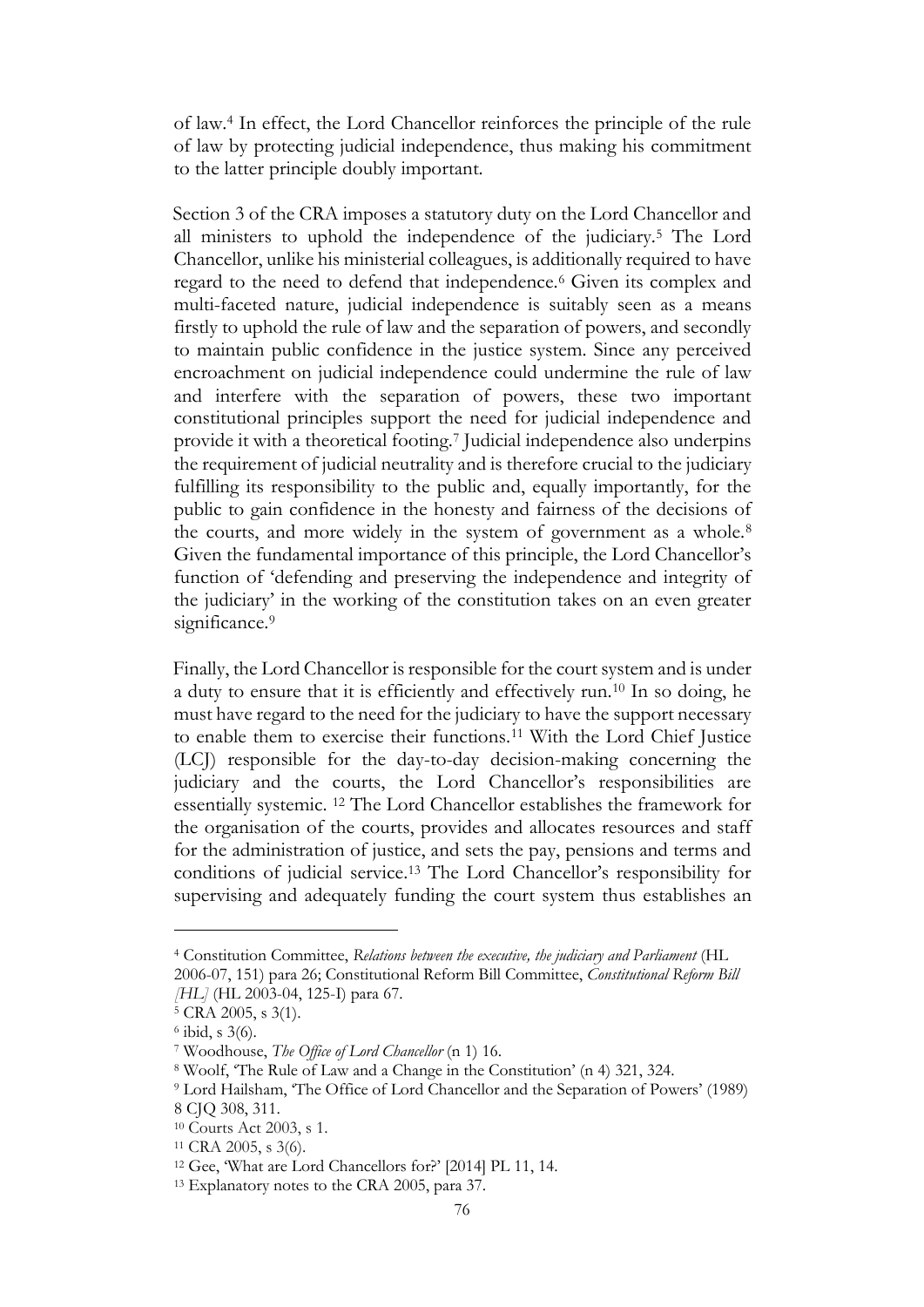institutional structure within which judges can work independently of government to perform their paramount responsibility of upholding the rule of law.

### DIMINUTION OF THE OFFICE OF LORD CHANCELLOR

Despite the Lord Chancellor now playing several vitally important roles in the constitution, the office has in fact been weakened as a result of significant changes in recent years, causing a wholly undesirable state of affairs.

### Bungled reforms 2003–07

On 12 June 2003, the then Prime Minister Tony Blair announced several constitutional reforms,<sup>14</sup> of which the abolition of the Lord Chancellor was regarded as the most contentious, controversial and widely criticised element.<sup>15</sup> There was no public consultation, let alone any advance warning of these changes to anyone outside government.<sup>16</sup>

Shortly after the announcement, it became clear that the elimination of the Lord Chancellor's office by press release was virtually impossible, since hundreds of statutes made reference to the Lord Chancellor.<sup>17</sup> In the interim, the new Secretary of State for Constitutional Affairs would simultaneously exercise the Lord Chancellor's constitutional functions.

Negotiations between the judiciary and the government soon commenced over the principles relating to the transfer of the Lord Chancellor's judiciary-related functions.<sup>18</sup> On 26 January 2004, Lord Falconer announced that an agreement had been reached with the Lord Chief Justice, Lord Woolf, and these provisions were set out in a joint document described as the concordat.<sup>19</sup>

The Constitutional Reform Bill was introduced into the Lords on 24 February 2004, and its proceedings are notable for the government's Uturn in eventually deciding to retain the office of Lord Chancellor despite its initial plan to abolish it. <sup>20</sup> This concession arose from the Lords' refusal

<sup>14</sup> UK Government, 'Modernising Government – Lord Falconer appointed Secretary of State for Constitutional Affairs' (10 Downing Street Press Notice, 12 June 2003).

<sup>15</sup> Bingham, 'The Old Order Changeth' (2006) 122 LQR 211.

<sup>16</sup> Beatson, 'Reforming an Unwritten Constitution' (2010) 126 LQR 48, 54.

<sup>17</sup> Kennedy, *Just Law* (Random House 2011) 133.

<sup>18</sup> See Lord Windlesham, 'The Constitutional Reform Act 2005: Ministers, Judges and Constitutional Change: Part 1' [2005] PL 806, 819–21.

<sup>19</sup> Department for Constitutional Affairs, *The Lord Chancellor's Judicially-Related functions: Proposals* (January 2004).

 $20$  For a comprehensive summary of the parliamentary proceedings, see Gay and Kelly, Research Paper 05/05 'The Constitutional Reform Bill [HL] – the office of Lord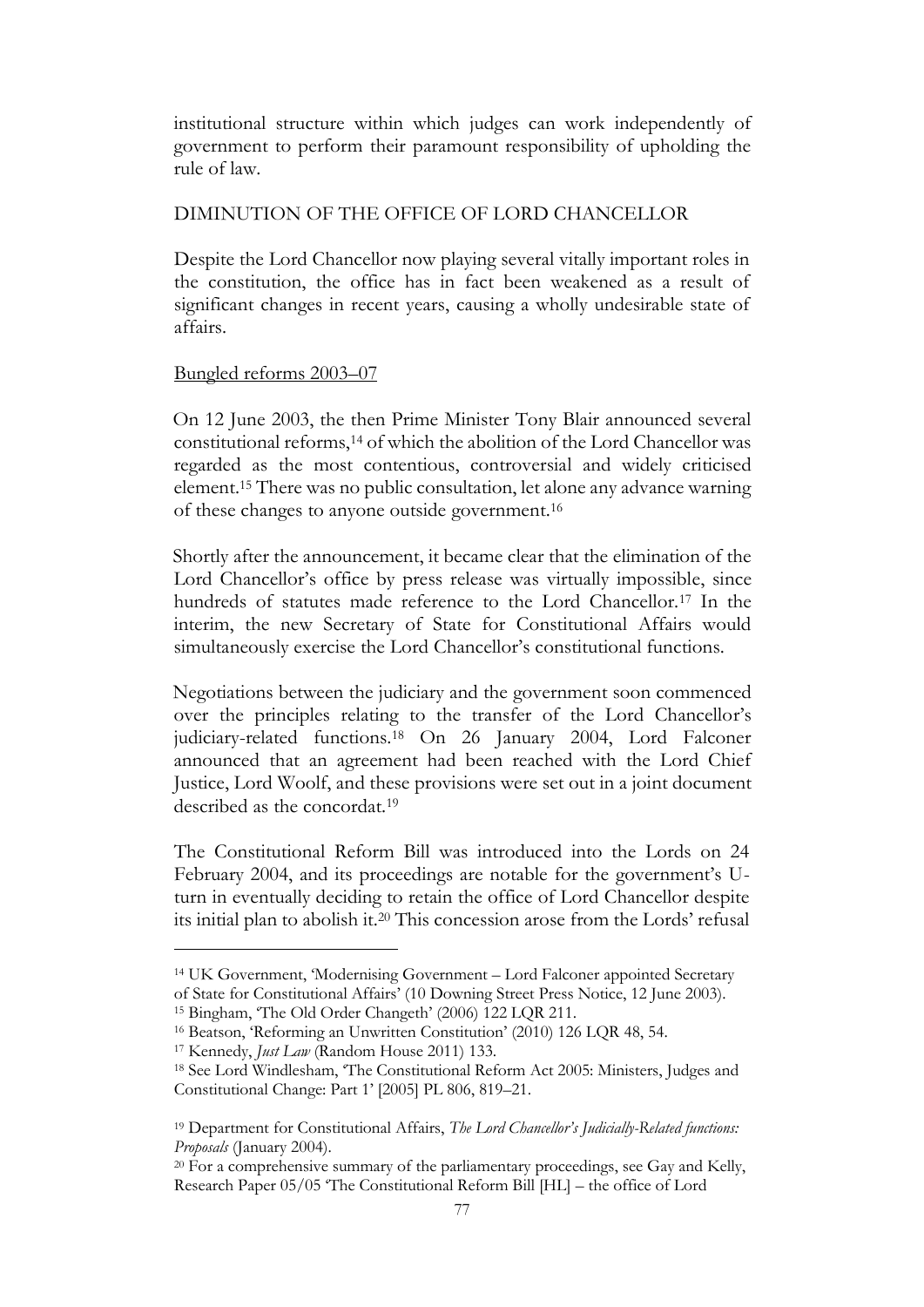to budge on the issue of at least keeping the Lord Chancellor's title, even if the role had changed so drastically. The Bill received Royal Assent on 24 March 2005, nearly two years after Blair's initial announcement.

On 29 March 2007, Blair abolished the Department of Constitutional Affairs (DCA) and announced the creation of a Ministry of Justice (MoJ). The government again viewed this as merely a change in the machinery of government, without any constitutional significance, and again did not consult the judiciary before making their decision.<sup>21</sup> As part of restructuring the Home Office, the new MoJ took on not only the responsibilities of the DCA, but also the criminal justice functions of the old Home Office, such that it had responsibility for the justice system, courts and legal aid, as well as prison and probation services, and criminal law and sentencing policy.<sup>22</sup>

Consequently, the Lord Chancellor's responsibilities as Secretary of State were significantly modified. The combined role led to concerns over the exercise of the Lord Chancellor's core statutory function of guarding judicial independence, since the competition amongst all the various financial and resource demands within a single budget could lead to the interference with the independent administration and adequate funding of the court and legal aid systems, due to the overwhelming requirements of the politically controversial and resource-intensive prison and probation services.<sup>23</sup> The amalgamation of responsibilities concentrated in one individual thus raises questions about the potential conflict and incompatibility between the Lord Chancellor's statutory duties for the judiciary and the Justice Secretary's responsibility for criminal justice policy. But it goes further than that. It also indicates the domination of the latter over the former  $-$  a concern of great constitutional importance leading possibly to disastrous ramifications.

#### Consequent decline of the Lord Chancellorship

Chief among the unfortunate consequences of these reforms is the thorough institutional undermining of the office of Lord Chancellor, with the Justice Secretary's executive functions threatening the Lord Chancellor's constitutional responsibilities. Although the traditional Lord

Chancellor' (House of Commons Library, 12 January 2005) 22-42; Le Sueur, 'From Appellate Committee to Supreme Court: A Narrative' in Blom-Cooper et al (eds), *The* 

*Judicial House of Lords 1876-2009* (OUP 2009) 76–90; Lord Windlesham, 'The

Constitutional Reform Act 2005: The Politics of Constitutional Reform: Part 2' [2006] PL 35, 3957.

<sup>21</sup> Beatson (n 16) 55.

<sup>22</sup> See Appendix 7 to Constitutional Committee, Relations between the executive, the judiciary and Parliament (HL 2006-07, 151).

<sup>23</sup> Constitutional Affairs Committee, *The creation of the Ministry of Justice* (HC 2006-07, 466) paras 11, 15; Beatson (n 16) 55.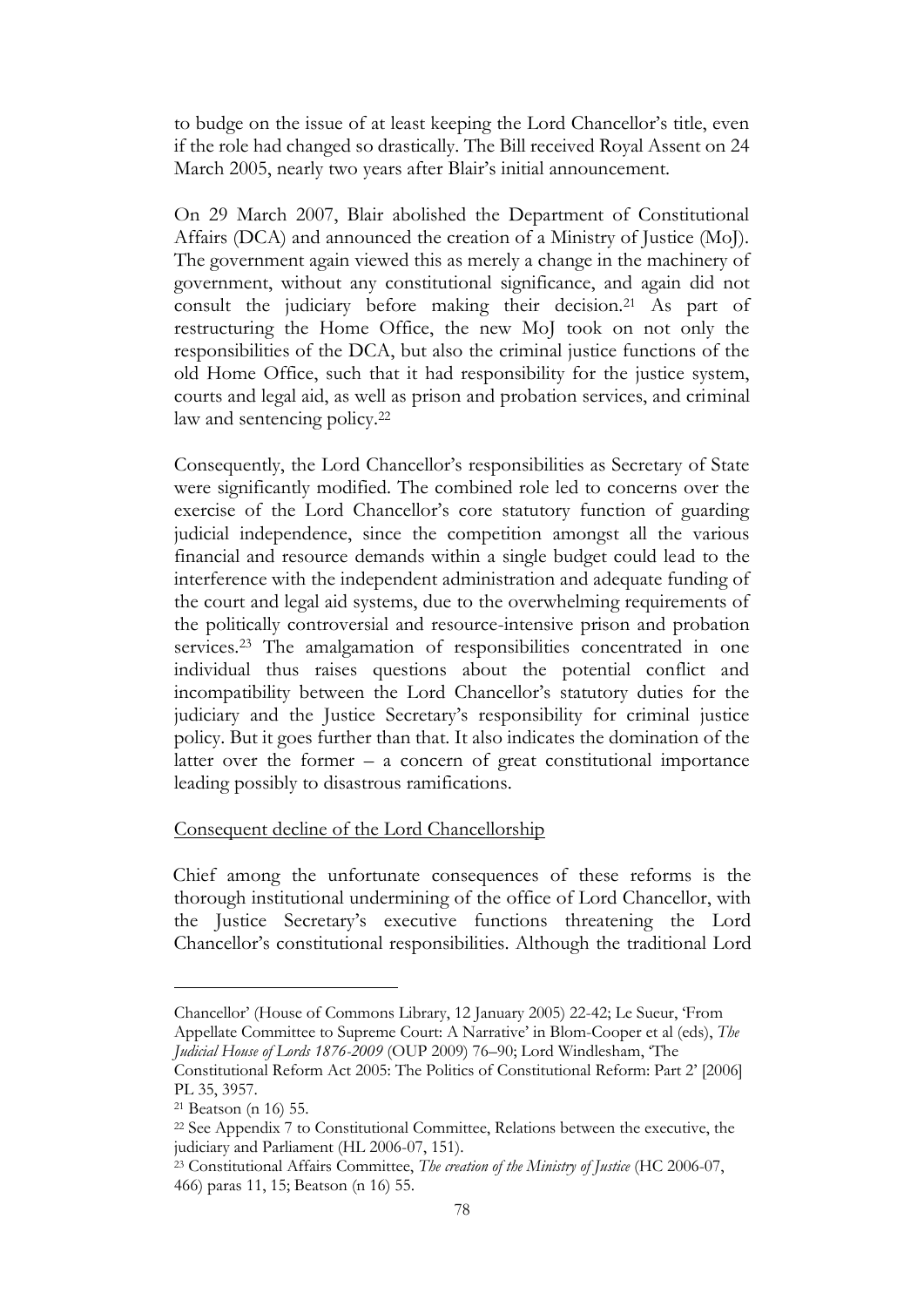Chancellor's executive role had gradually over many years come to dominate his constitutional role,<sup>24</sup> these recent changes have made the imbalance even more conspicuous. Since the 1970s, the Lord Chancellor's Department had gradually accumulated additional responsibilities, resulting in the reorientation of its officials towards the executive.<sup>25</sup> However, it was only with the creation of the MoJ that the Lord Chancellor became in charge of a department responsible for, among other things, criminal justice policy. Although the increasing policy orientation of the Lord Chancellor's office preceded its combination with that of Justice Secretary,<sup>26</sup> the overt manner in which the Justice Secretary's executive policy-related responsibilities and the Lord Chancellor's constitutional judiciary-related functions are vested in the same person has had the effect of marginalising the latter. Because ministerial policy is accorded priority over less politically pressing issues, there is a real risk that important constitutional matters will not be articulated.

In 1978, Underhill observed that the gradual erosion of the Lord Chancellor's office was not a cause for concern in a then politically and constitutionally stable Britain, but presciently warned that that trend might prove to be a dangerous development in less fortunate times.<sup>27</sup> It is a matter of regret that such fears have since materialised.

First, the decline of the Lord Chancellor's office has resulted in judicial independence being imperilled. The imprudent merger of constitutional and executive functions to be exercised by one person has resulted in the Lord Chancellor's new additional duties replacing the judiciary and the administration of justice as his most important responsibilities.<sup>28</sup> Regardless of the individual office-holder's support or sympathy, his role has been structurally diminished, reducing his influence on judiciary-related issues.<sup>29</sup> The traditional Lord Chancellor was only responsible for representing the judiciary in cabinet and protecting its independence and the interests of justice. By contrast, the modern Lord Chancellor's additional executive responsibilities 'makes political interference with the judiciary almost inevitable and removes a critical safeguard against unchecked political power'.<sup>30</sup>

630.

<sup>24</sup> Woodhouse, 'The Office of Lord Chancellor' [1998] PL 617,

<sup>25</sup> Gee (n 12) 19.

<sup>26</sup> ibid, 20.

<sup>27</sup> Underhill, *The Lord Chancellor* (Terence Dalton 1978) 201.

<sup>28</sup> Lord Judge, 'Constitutional Change: Unfinished Business' (London, 4 December 2013) <http://www.ucl.ac.uk/constitution-unit/constitution-unit-

news/constitutionunit/research/judicial-independence/lordjudgelecture041213/> accessed 16 March 2014.

<sup>29</sup> ibid.

<sup>30</sup> Hoar, 'Why we need a Lord Chancellor' (20 May 2010)

<sup>&</sup>lt;http://francishoar.wordpress.com/2010/05/20/why-we-need-a-lord-chancellor/> accessed 16 March 2014.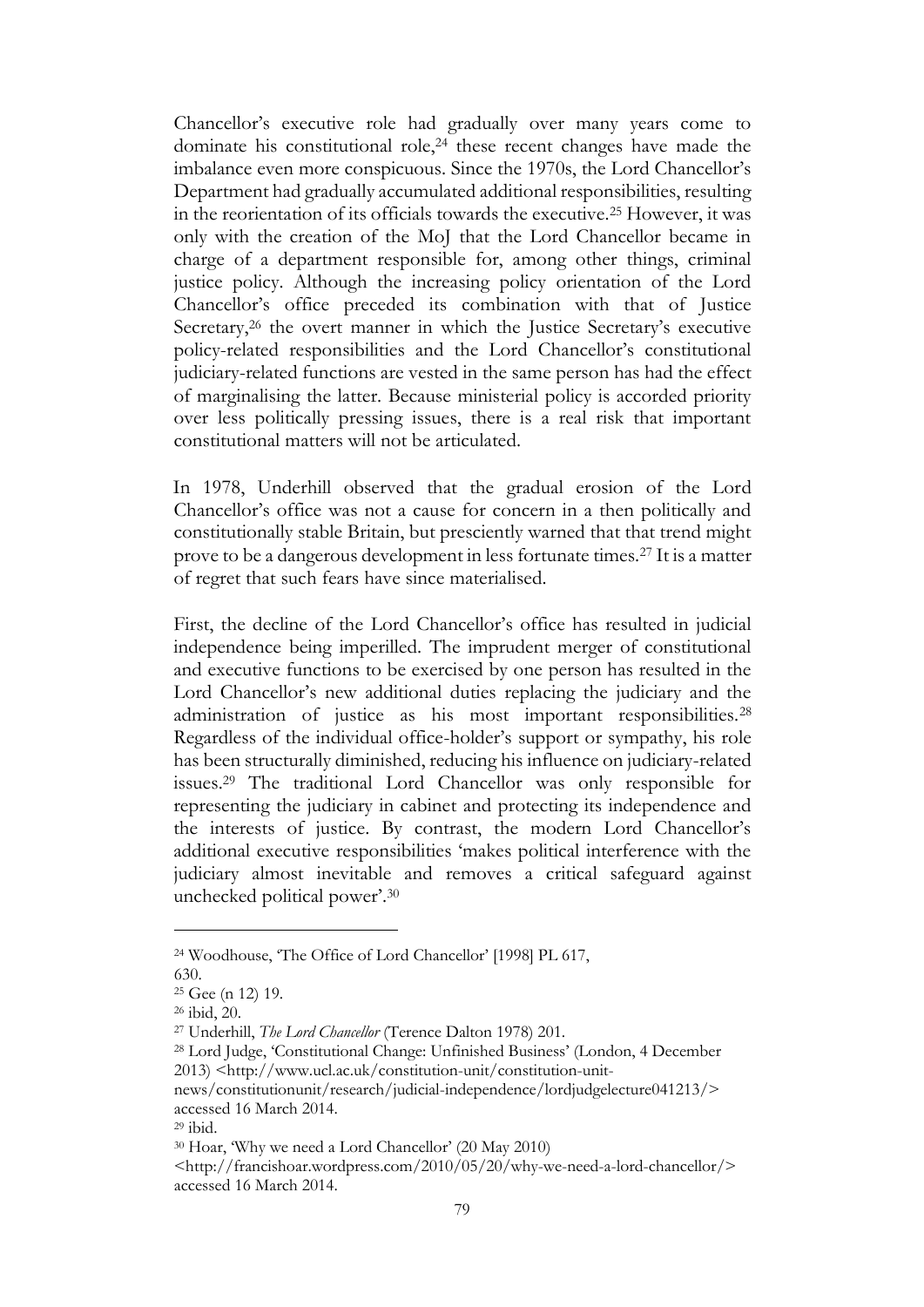The shrunken Lord Chancellorship has effectively been absorbed into the Justice Secretary's extensive ministerial portfolio, such that the Lord Chancellor is no more than a 'secondary occupation' to the Justice Secretary.<sup>31</sup> The burden of these extra, overtly political, responsibilities thus entrenches the office within the executive camp. This also has the effect of silencing the concerns of the judiciary. With the judiciary not having a voice in cabinet, the legal system becomes vulnerable to the 'vagaries of politics and policy'.<sup>32</sup>

Second, the occlusion of the Lord Chancellor's constitutional functions threatens to infringe the concept of the separation of powers. This doctrine, as it applies under the British constitution, must be examined carefully. While it is comparatively weak as between the legislature and the executive,<sup>33</sup> there is a complete separation between the exercise of judicial powers on the one hand and legislative and executive powers on the other hand.<sup>34</sup> The separation of powers protecting judicial independence exists solely 'to prevent the rise of arbitrary executive power'.<sup>35</sup>

At present, the Lord Chancellor's statutory duty of preserving the interests of justice and the integrity and impartiality of the justice system stands in direct conflict with the Justice Secretary's ministerial responsibilities for criminal law and sentencing policy. The concurrent appointment of the Lord Chancellor and the Justice Secretary thus offends the separation of powers to the extent that it incorporates within the executive important constitutional judiciary-related duties. Since the office-holder's ability to fulfil those duties is inhibited, thereby resulting in increased executive power. This problem is further complicated by the difficulty of disentangling the responsibilities attaching to one office from the other.<sup>36</sup>

The existing constitutional landscape is blotted with many far-reaching implications. Blair's reforms, while solving some problems, have created other – arguably more damaging – ones, the most significant being the demotion of the Lord Chancellor's office from prominence to obscurity. The traditional Lord Chancellor, although occupying an unconventional position, was largely able to maintain judicial independence and preserve

<sup>31</sup> Sedley, 'Beware Kite-Flyers' (2013) 35(17) London Review of Books 13

<sup>&</sup>lt;http://www.lrb.co.uk/v35/n17/stephen-sedley/beware-kite-flyers> accessed 16 March 2014.

<sup>32</sup> ibid.

<sup>33</sup> In this regard, Bagehot's description of the nearly complete fusion of executive and legislative powers holds true.

<sup>34</sup> Lord Steyn, 'Democracy, the Rule of Law and the Role of Judges' (Attlee Foundation Lecture, 11 April 2006) <http://www.attlee.org.uk/wpcontent/uploads/Transcript-Steyn.doc> accessed 16 March 2014.

<sup>35</sup> ibid.

<sup>36</sup> Gee (n 12) 20.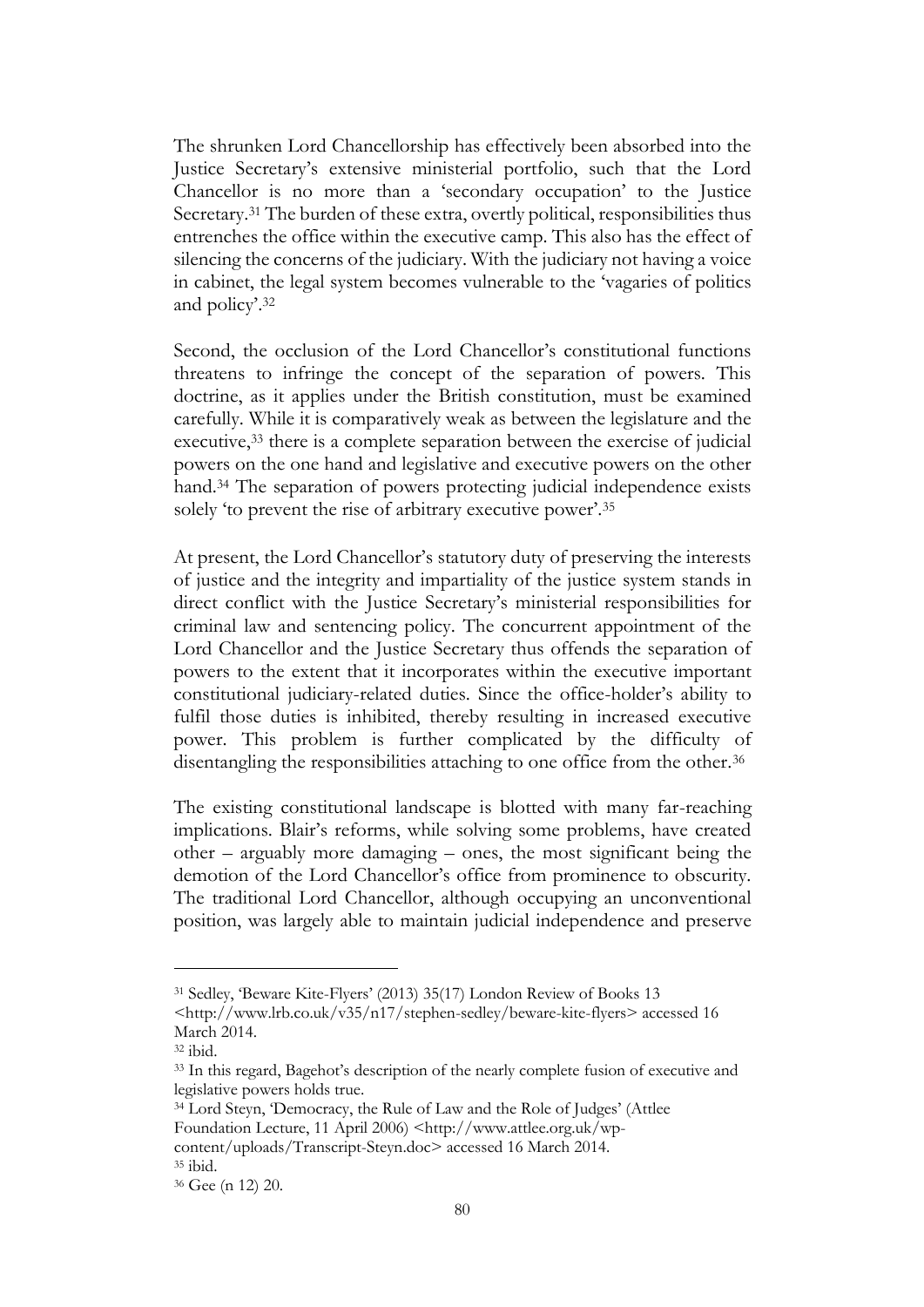the interests of justice. By contrast, the modern Lord Chancellor is placed in a constitutionally inappropriate spot, hidden and neglected at the expense of the Justice Secretary, and rendered unable to fulfil his proper constitutional functions. It would not be a stretch to say that the office of Lord Chancellor has descended from an anomaly to anonymity.

### REFORMING THE LORD CHANCELLORSHIP

#### Retention of the office

The diminution of the Lord Chancellor's office has led some to suggest that it should be abolished, since the role barely subsists in the modern constitutional settlement. Many of the Lord Chancellor's constitutional functions are not actually exclusive, so the argument runs, but are also imposed on other figures in government, Parliament and the civil service; consequently, there is no longer a need for a Lord Chancellor, since ostensibly his constitutional duties can be collectively exercised by those other officials.<sup>37</sup> This line of reasoning is unconvincing, for it fails to appreciate the Lord Chancellor's unique and valuable constitutional roles both as a link between the executive and the judiciary, and as a buffer protecting the judiciary from executive interference.<sup>38</sup> Hence, it is suggested that the Lord Chancellor's office should be retained because the values of the traditional office essentially enable the modern Lord Chancellor to successfully carry out his proper constitutional duties, in particular defending judicial independence, within government.

Variously described in terms of a link, bridge, buckle or hinge, <sup>39</sup> the Lord Chancellor plays a central coordinating role by providing a channel of communication between the executive and the judiciary. The Lord Chancellor is the judiciary's advocate and representative in relation to politicians, and speaks for the judiciary in cabinet.<sup>40</sup> But it works both ways. He also acts on behalf of the government in explaining to the judiciary resource constraints and political realities.<sup>41</sup> Thus he is well placed to

<sup>37</sup> O'Brien, 'Does the Lord Chancellor really exist?' (*UK Constitutional Law Blog*, 26 June 2013) <http://ukconstitutionallaw.org/2013/06/26/patrick-obrien-does-the-lordchancellorreally-exist/> accessed 16 March 2014.

<sup>38</sup> See Stevens, *The Independence of the Judiciary: The View from the Lord Chancellor's Office* (Clarendon Press 1993) 3.

<sup>39</sup> See Oliver, 'Constitutionalism and the Abolition of the Office of Lord Chancellor' (2004) 4 Parliamentary Affairs 754, 760; Malleson, 'The Effect of the Constitutional Reform Act on the Relationship between the Judiciary, the Executive and Parliament', Appendix 3 to Constitution Committee, *Relations between the executive, the judiciary and Parliament* (HL 2006-07, 151) 62.

<sup>40</sup> Hailsham (n 9) 314; Dawn Oliver, 'The Lord Chancellor as Head of the Judiciary' in Blom-Cooper et al (eds), *The Judicial House of Lords 1876-2009* (OUP 2009) 105.

<sup>41</sup> Lord Woolf, 'Judicial Review – The Tensions between the Executive and the Judiciary' (1998) 114 LQR 579, 582.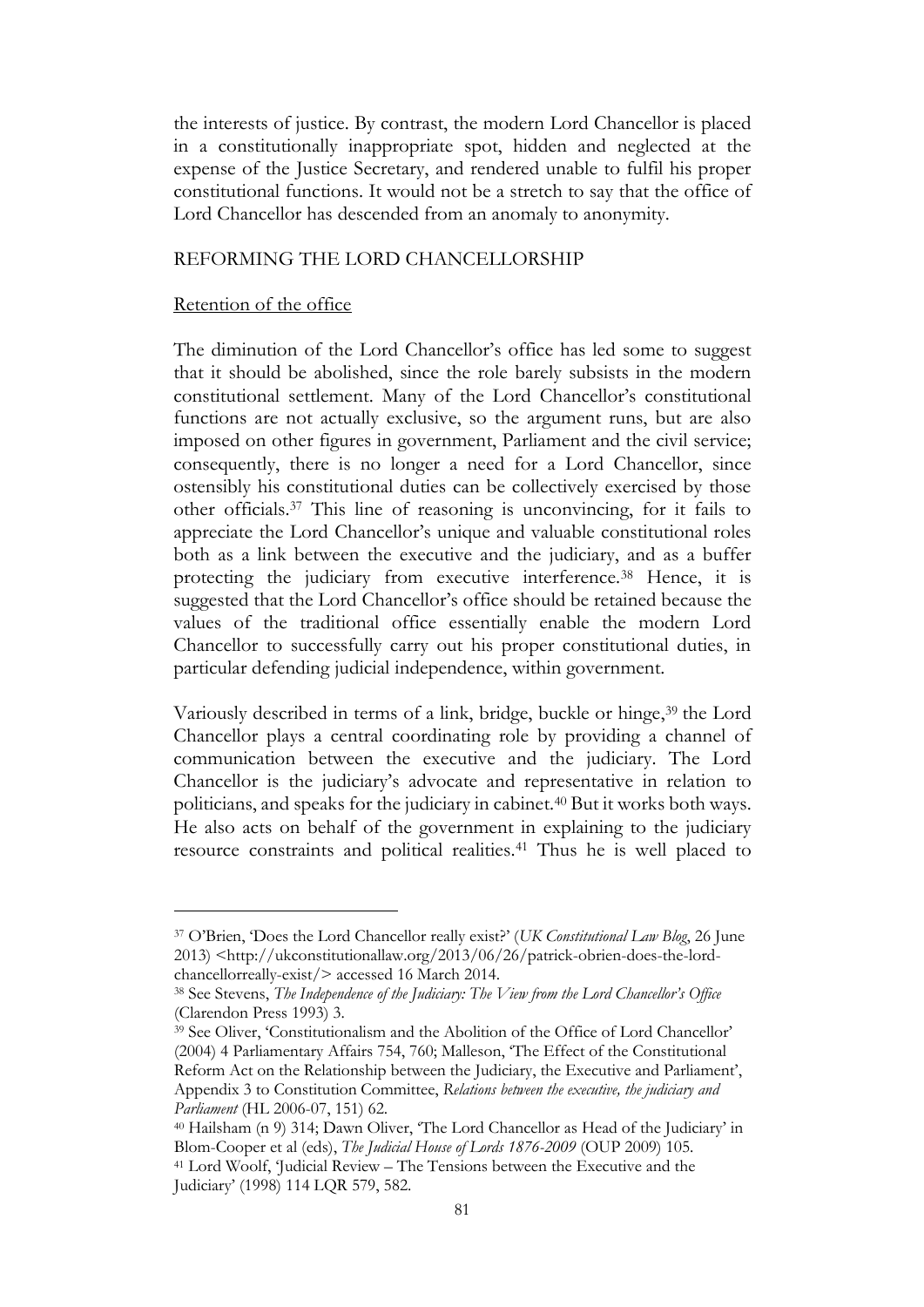facilitate mutual understanding between the two sides, as well as relay any concerns from one side to the other.

The Lord Chancellor's connective role enables him to ensure that the judiciary's views are heard, while simultaneously preventing any political encroachment on their independence. Being the device by which the executive and the judiciary are joined together, the Lord Chancellor is in a position to separate the politics from the interests of justice, and keeps each within their proper sphere. In this way he promotes communication between the two branches whilst maintaining judicial independence.

It is possible to argue further that in order for the Lord Chancellor to be able to defend judicial independence within government, he *must* act as a link between the judges and the executive, since improper external pressure by the latter poses a significant threat to the exercise of the judicial function of standing between the executive and the citizen.<sup>42</sup> The Lord Chancellor's statutory obligation would be rendered effectively meaningless if he was unable, for whatever reason, to speak for the judiciary in cabinet. Safeguarding that independence within government demands the Lord Chancellorship to bridge the gap between the two branches.

The Lord Chancellor's duty to defend judicial independence is additionally facilitated by his function as a constitutional buffer protecting the judiciary from interference by the executive.<sup>43</sup> By operating as a 'lightning conductor',<sup>44</sup> the Lord Chancellor prevents open collisions, alleviating conflicts and easing tensions between the judiciary and the executive.<sup>45</sup> In this role, the Lord Chancellor is seen as a bulwark against political intervention in the judicial process, keeping the government at an appropriate distance from the judges. This allows the judiciary to defend its corner without having to engage itself directly, thus preserving judicial independence.<sup>46</sup>

The sword and shield metaphor accurately describes the Lord Chancellor's utility in this capacity. As a barrier he protects the judiciary from inappropriate political intrusion. He also fends off improper political attacks and holds the executive at arm's length from the judiciary.<sup>47</sup> Only when the Lord Chancellor occupies this intermediary role is he able to effectively safeguard judicial independence. The ability to simultaneously bring together and keep apart the different branches of government

<sup>42</sup> Lord Steyn, 'The Case for a Supreme Court' (2002) 118 LQR 382, 394.

<sup>43</sup> Woodhouse, 'The Office of Lord Chancellor' (n 25) 621-22.

<sup>44</sup> Woolf, 'The Rule of Law and a Change in the Constitution' (n 4) 320.

<sup>45</sup> Oliver, 'The Lord Chancellor as Head of the Judiciary' (n 41) 107-108.

<sup>46</sup> Stevens, 'Should the Lord Chancellor have a political as well as judicial role?' (Hailsham Memorial Essay Prize 2002).

<sup>47</sup> Malleson (n 39) 61.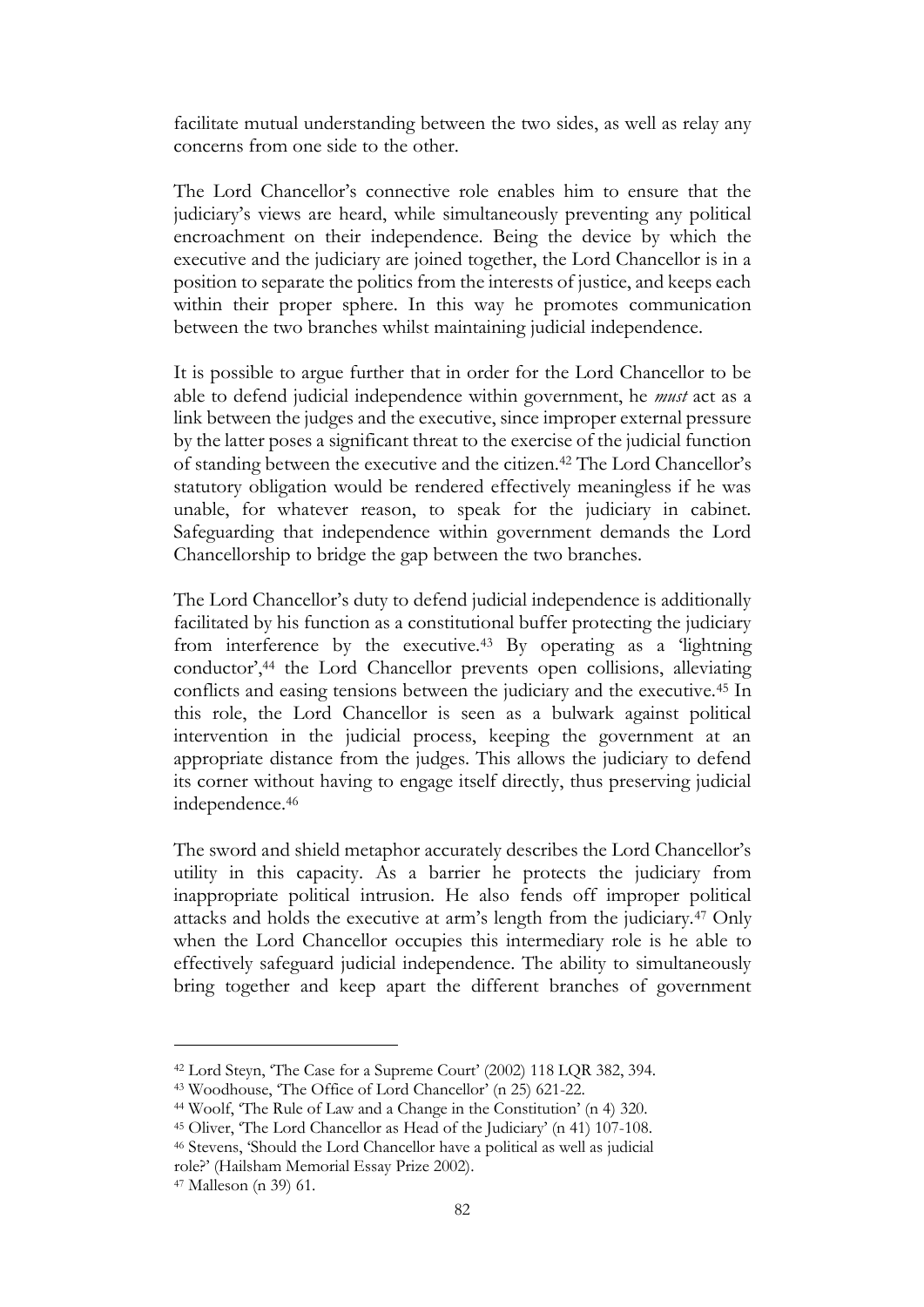encapsulates the value of the Lord Chancellor's office.<sup>48</sup> This in turn facilitates the execution of the Lord Chancellor's constitutional duty to safeguard judicial independence, upon which the rule of law and the interests of justice depend.

It is true that in acting as a link and buffer between the executive and the judiciary, it was not always easy to determine whether the traditional Lord Chancellor was exercising his role as head of the judiciary or as a member of the cabinet or even both, because the lines of separation between these two roles were particularly indistinct.<sup>49</sup> The better view is that the link and buffer roles are neither judicial nor executive roles, but are in fact part of a separate, constitutional, role. It bears noting that the traditional Lord Chancellor's office was a unique one remarkable for its adaptability, such that it comprised several independent institutions, each with its distinct rationale and importance, but which faded into one another.<sup>50</sup> While the traditional Lord Chancellor had roles in the three branches of government, it does not necessarily follow that he only had those three roles. Rather, the old Lord Chancellor's office encompassed executive, legislative, judicial and constitutional responsibilities.<sup>51</sup> In attempting to compartmentalise and separate the various functions, the CRA inadvertently overlooked the constitutional role and, by lumping it with the executive role, failed to place it satisfactorily within the new settlement. We have already seen the consequences.

### Modification of the office

The importance of the modern Lord Chancellor's statutory duties and the values of the traditional Lord Chancellor's constitutional role support the retention of the Lord Chancellor's office. However, the constitutionally inappropriate arrangements of the status quo mean that the Lord Chancellorship cannot be kept in its present form. The fundamental constitutional complications currently facing the Lord Chancellorship mean that it is imperative that it be adapted to remain relevant and effective going into the future, so that the interests of justice are not compromised. In this respect, this article rejects Gee's contention that modern Lord Chancellors are effective 'political guardians' who at once develop and deliver government policy on the administration of justice, *and* protect judicial independence within government.<sup>52</sup> This article also disagrees with the recent House of Lords Constitution Committee Report that combining the two offices gives the Lord Chancellorship additional authority.<sup>53</sup> Their

<sup>48</sup> ibid.

<sup>49</sup> Oliver, 'The Lord Chancellor as Head of the Judiciary' (n 41) 98, 100, 108–109.

<sup>50</sup> Underhill (n 27) xiii; Woodhouse, *The Office of Lord Chancellor* (n 1) 13.

<sup>51</sup> Woodhouse, ibid. In the constitutional scheme of things, hence excluding ceremonial, ecclesiastical and other functions.

<sup>52</sup> Gee (n 12) 13, 26.

<sup>53</sup> Constitution Committee, *The office of Lord Chancellor* (HL 2014-15, 75) para 133.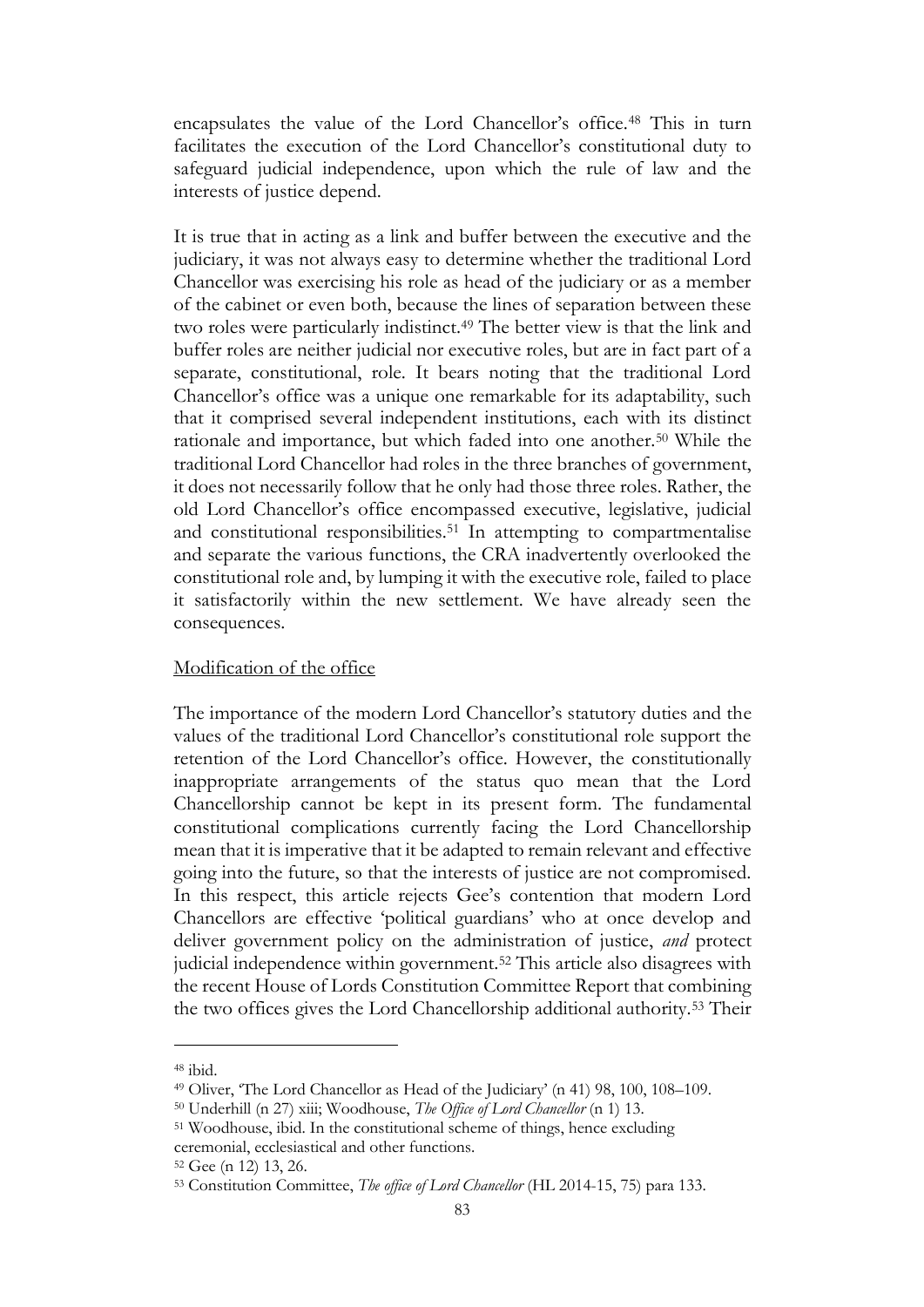recommendations do not address institutional difficulties and are therefore unsatisfactory. Instead, coherent and systematic reform of the office of Lord Chancellor calls for separate roles for the Lord Chancellor and the Justice Secretary.

Notwithstanding any advantages in combining the two roles,<sup>54</sup> there is a grave danger in conflating the responsibilities of each office-holder and lumping them into one. In suppressing the supervision of the rule of law and judicial independence under the guise of practicality and supposed greater political influence, the Lords Constitution Committee Report fails to tackle the issue directly. If important constitutional principles are to be protected and prevented from further erosion, combining the roles is simply not conceivable.

Moreover, the political views of the particular Lord Chancellor/Justice Secretary in office are not to be underestimated. Since 2007, the division of responsibilities between the Home Office and the MoJ has been described as a 'good cop, bad cop' situation with the incumbent Home Secretary adopting a tough approach towards crime and the incumbent Justice Secretary espousing a more conciliatory outlook emphasising the rule of law.<sup>55</sup> The Lord Chancellor, tasked with upholding the value of justice in cabinet, acts as a counter-balance to the role of the Home Secretary who is responsible for public security interests.<sup>56</sup> The appointment of Chris Grayling in 2012 arguably disturbed the hitherto workable, if at times uneasy, equilibrium. Known for being a 'political enforcer'<sup>57</sup> and picked for his experience as shadow Home Secretary, it is unsurprising that he is favourably disposed to the 'hawkish' Home Office position as opposed to the traditionally 'dovish' Lord Chancellor's position.<sup>58</sup> This has been borne out by his plans to reduce the legal aid budget, curtail judicial review and radically reform human rights laws, all of which have been criticised on the grounds that they will undeniably have a profound and damaging impact on the justice system and the rule of law.<sup>59</sup>

<sup>54</sup> Constitution Committee, *The office of Lord Chancellor* (HL 2014-15, 75) paras 131-32.

<sup>55</sup> O'Brien, 'The Blunkett Test' (*Constitution Unit Blog*, 5 September 2012)

<sup>&</sup>lt;http://constitution-unit.com/2012/09/05/the-blunkett-test/> accessed 16 March 2014.

<sup>56</sup> Memorandum by the Working Party chaired by Lord Alexander of Weedon, Written Evidence, Constitutional Reform Bill Committee, *Constitutional Reform Bill [HL]* (HL 2003-04, 125-II) para 56.

<sup>57</sup> Sedley, 'Beware Kite-Flyers' (2013) 35(17) London Review of Books 13

<sup>&</sup>lt;http://www.lrb.co.uk/v35/n17/stephen-sedley/beware-kite-flyers> accessed 16 March 2014.

<sup>58</sup> O'Brien, 'Does the Lord Chancellor really exist?' (*UK Constitutional Law Blog*, 26 June 2013) <http://ukconstitutionallaw.org/2013/06/26/patrick-obrien-does-the-lordchancellorreally-exist/> accessed 16 March 2014.

<sup>59</sup> See Gibb, 'Angry barristers to strike as 'significant' legal aid cuts are confirmed' *The Times* (London, 28 February 2014)

<sup>&</sup>lt;http://www.thetimes.co.uk/tto/law/article4019180.ece> accessed 16 March 2014.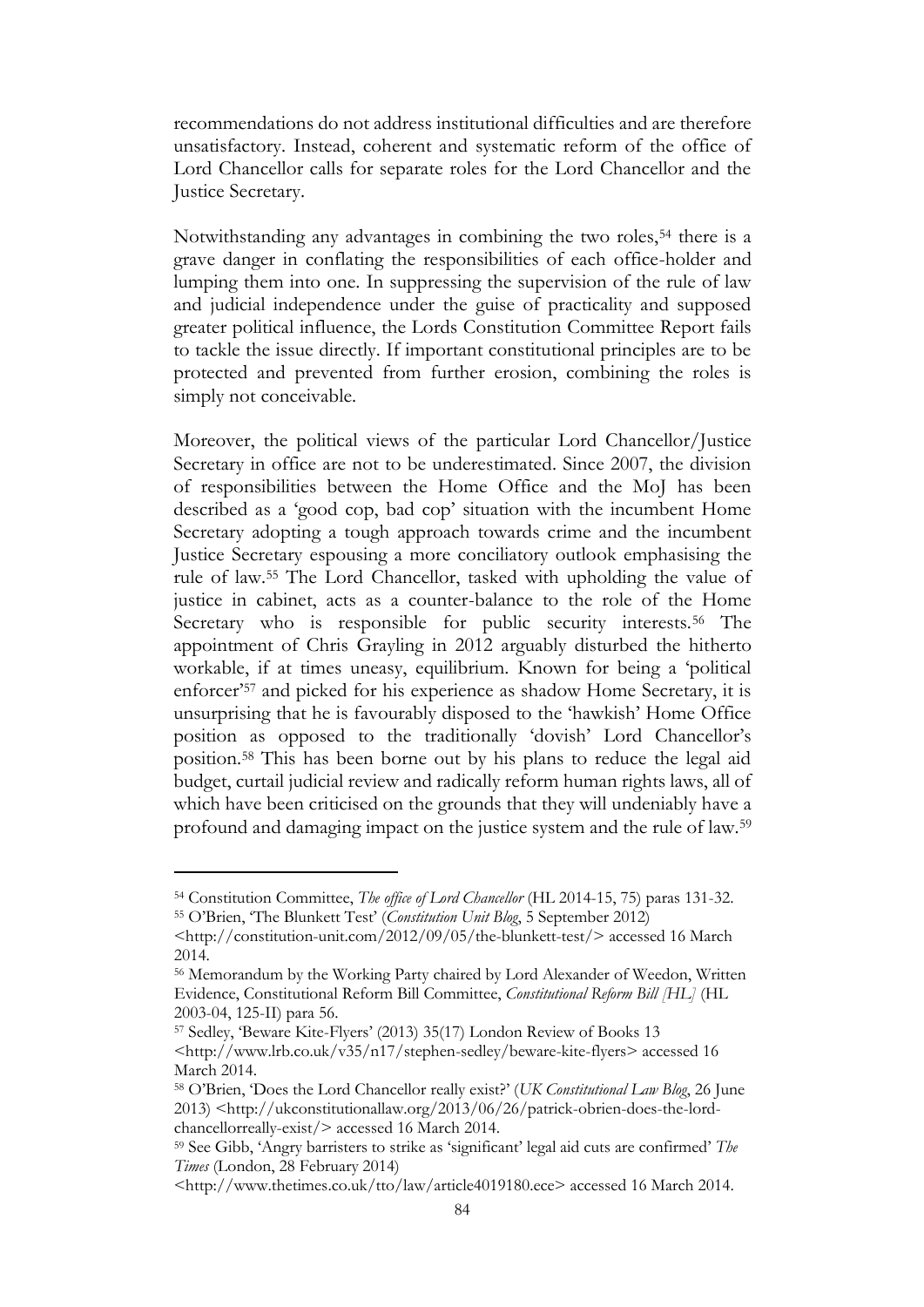Accordingly, it is quite plausible that an individual's political views might skew the balance away from the interests of justice and the rule of law, contributing to one's inappropriateness to hold the very office meant to uphold those values.

In order to remedy the existing difficulties, it is proposed that the office be retained in a modified form by separating it from the office of Justice Secretary, such that the two offices are held by different individuals. This involves a reconfiguration of the present constitutional settlement, in which the person who is appointed Lord Chancellor will not exercise any executive functions. This is a necessary reform which will do much to ameliorate the questionable prevailing arrangements. The Justice Secretary will continue as the political head of the Ministry of Justice, with his portfolio being no different from any other ministerial post.<sup>60</sup> Accordingly, there will be no need for a corresponding statutory provision stipulating any specific experience required of the Secretary of State. The Lord Chancellor will continue to play a vital constitutional role in the new settlement, fulfilling his statutory duties by facilitating communication across branches of government while keeping them separate.

Further, it is suggested that future Lord Chancellors shall be statutorily required to be legally qualified. In a new constitutional settlement where the Lord Chancellor would not also be another ordinary minister with executive responsibilities, there is no reason for the person who is appointed Lord Chancellor to suffer from the actual and potential pitfalls that beset a non-legally qualified individual. However, an institutional change in itself is insufficient, because the existing requirements do not prevent a non-legally qualified person being appointed. It is inconceivable that an individual without any practical legal experience will be able to act in the link and buffer roles and ensure the integrity of the justice system. The importance of the specific and distinct constitutional role should therefore be effectuated by amending the CRA to make more stringent the qualifications required of the office-holder. Thus it is additionally proposed that the new Lord Chancellor must appear to the Prime Minister to be qualified by 'substantial legal experience'. Although this revised requirement still leaves the Prime Minister with some measure of discretion, it at least rectifies the existing blanket provision.<sup>61</sup> It is undesirable to specify too precisely the experience required, for doing so might unduly restrict the pool of potential candidates. The purpose of this suggestion is merely to make considerable experience in the law a requisite condition to hold office; enumerating particular legislative details are beyond the scope of this article.

<sup>60</sup> It is acknowledged that there may be difficulties concerning the division of responsibilities between the MoJ and the Home Office. However, this reform is only concerned with separating the constitutional and executive roles, and not the apportionment of ministerial duties within government.

<sup>61</sup> CRA 2005, s 2(2).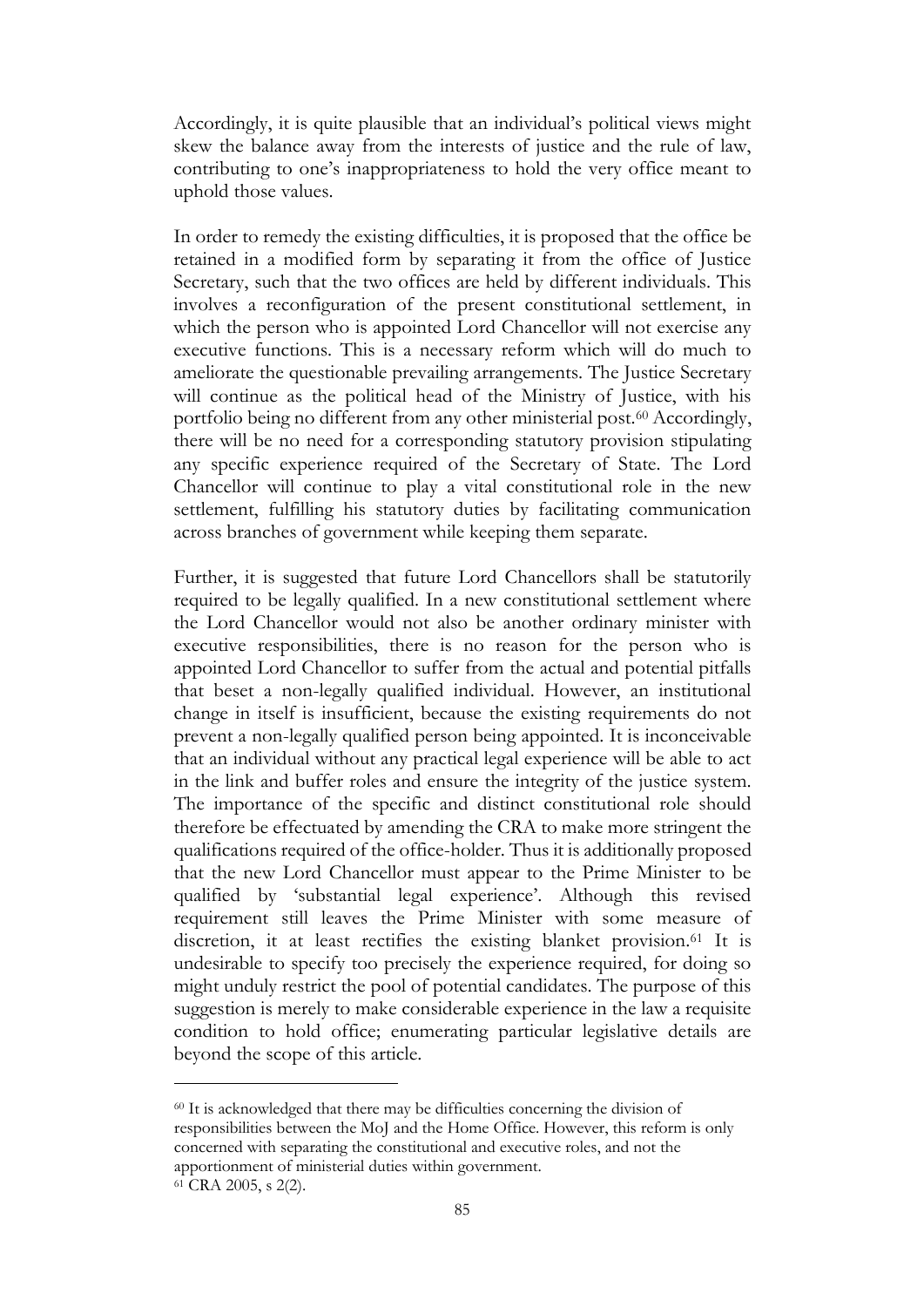Although the Lords Constitution Committee recognised the advantages of a legal or constitutional background, the reason they did not consider it essential was largely because of perceived practical and political drawbacks.<sup>62</sup> Consequently, their recommendation that the benefits of such a background nevertheless 'should be given due consideration'<sup>63</sup> rings hollow and appears to be redundant. The better view is that the difficulties faced by a non-lawyer Lord Chancellor far outweigh any apparent positives. First, a professional politician with no legal background or experience in the courts will necessarily have a limited association with the legal system, and might therefore have a less intuitive understanding of the judiciary's role within it. Consequently, such an individual might not be so willing to step in when the judiciary's interests are infringed, compared to previous Lord Chancellors steeped in the law.<sup>64</sup> Second, the successful execution of the Lord Chancellor's custodial role in maintaining the court system and his protective role of the judiciary requires a close link with the judiciary, and specifically necessitates an effective working relationship with the LCJ. Particularly in matters where they have joint responsibility, there is potential 'scope for mischief' if the Lord Chancellor is guided by the LCJ, in effect becoming no more than a rubber stamp.<sup>65</sup> The lack of a legal background thus directly impacts on the Lord Chancellor's ability to properly carry out his important responsibilities.

#### **CONCLUSION**

This article has established the inappropriate nature of the existing constitutional arrangements, where the office of Lord Chancellor is combined with the office of Justice Secretary, such that the two offices are held jointly by one individual. Having had its origins in the ill-conceived reforms of 2003-2005, in which the government retreated from its initial proposal to abolish the Lord Chancellor and combined it with the Secretary of State, the situation was exacerbated in 2007 with the creation of the MoJ, which effectively gave the Lord Chancellor responsibility for criminal justice policy. The result is the dominance of the executive role over the constitutional role, undermining the latter and causing the diminution of the office of Lord Chancellor. Consequently, the office-holder's ability to fulfil the Lord Chancellor's constitutional role is institutionally impaired in what is a thoroughly disagreeable situation.

<sup>62</sup> Constitution Committee, *The office of Lord Chancellor* (HL 2014-15, 75) paras 107–109.

<sup>63</sup> ibid, para 109.

<sup>64</sup> Gee notes that Kenneth Clarke rebuked the Home Secretary and the Prime Minister after they were felt to have been excessively critical of a judicial decision: see (n 12) 23. <sup>65</sup> Rozenberg, 'Chris Grayling, justice secretary: non-lawyer and 'on the up' politician' *The Guardian* (London, 4 September 2012)

<sup>&</sup>lt;http://www.theguardian.com/law/2012/sep/04/chrisgrayling-justice-secretary-nonlawyer> accessed 16 March 2014.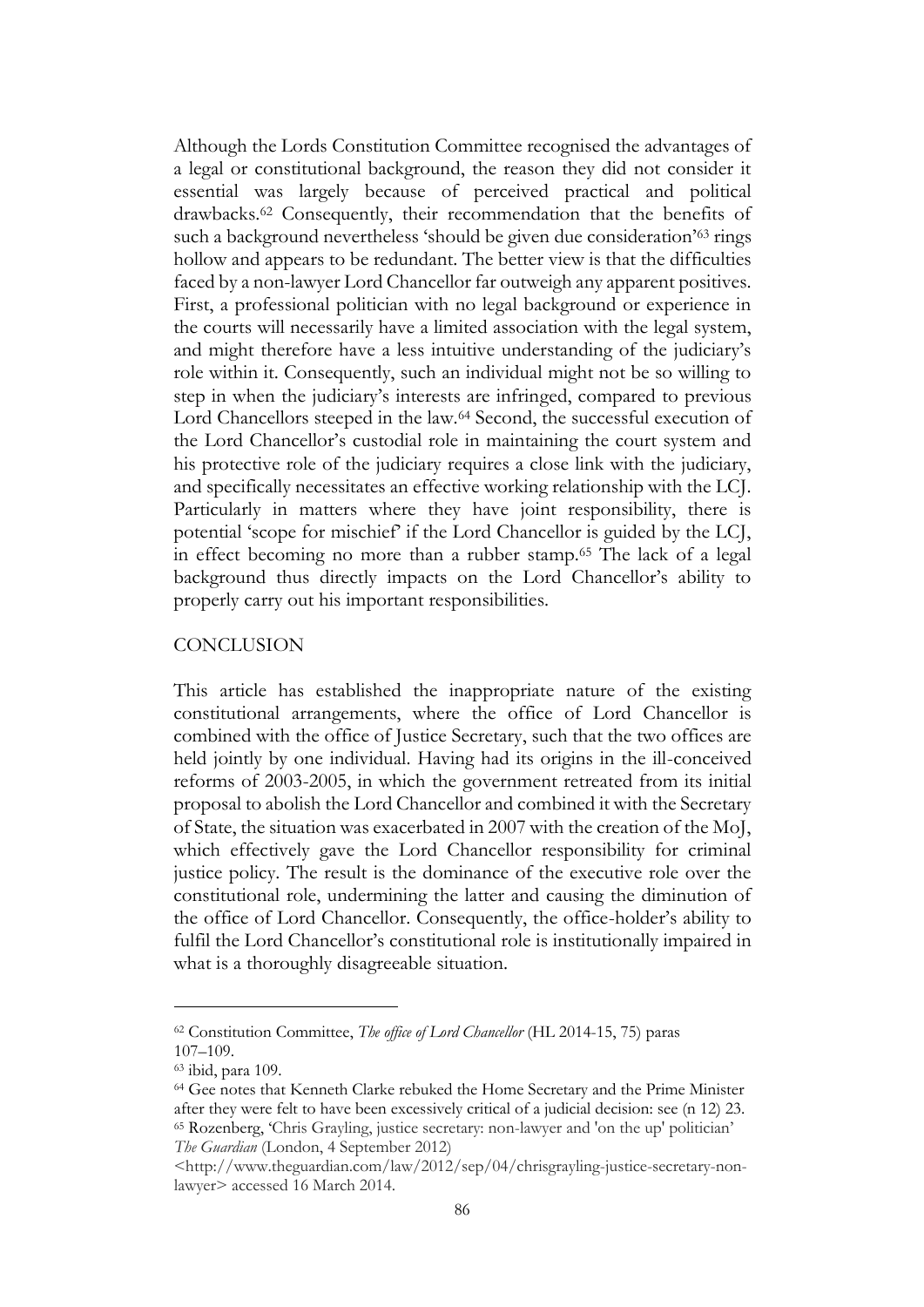In response to the existing constitutional predicament, this article has propounded a cogent and rational solution, and suggested that the office of Lord Chancellor should be retained, albeit modified, by separating it from the office of Justice Secretary. Retaining the office would preserve the traditional Lord Chancellor's valuable link and buffer roles; separating it from the Justice Secretary would free the Lord Chancellor from its executive shackles, allowing the Lord Chancellor to defend judicial independence within government, as a member of cabinet. Ensuring that an individual with a legal background held office would also considerably alleviate the difficulties faced at present. It is to be hoped that these proposed reforms would herald a move towards a new constitutional settlement in which the office of Lord Chancellor rightfully regains a prominent place in law and government.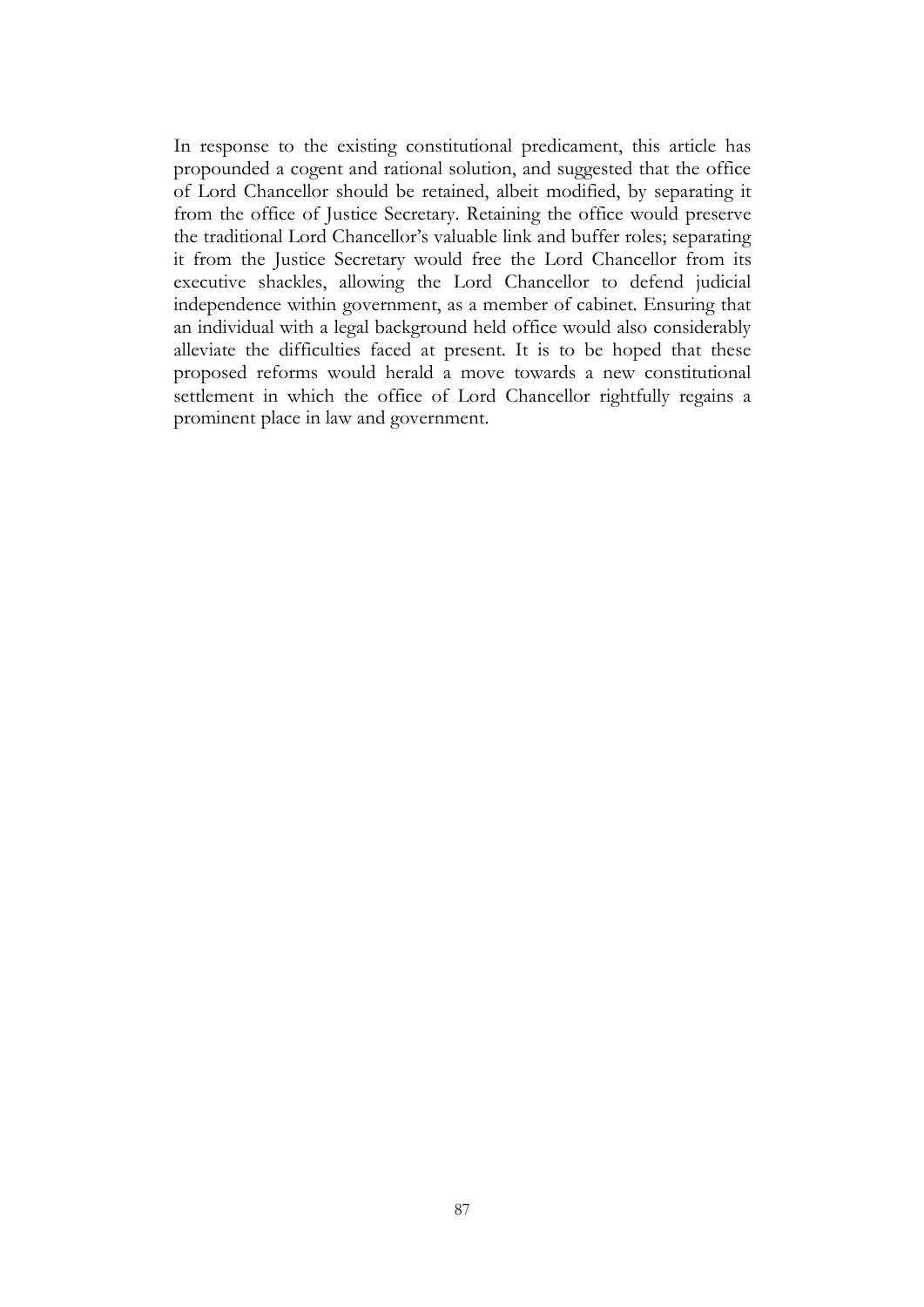# **THE DEMINSE OF 'DOCTOR KNOWS BEST': DEVELOPMENT OF THE LAW ON CONSENT FROM SIDAWAY TO MONTGOMERY**

#### Charley Turton

Lord Templeman's judgment in *Sidaway v Bethlem Royal Hospital* implies that the process of obtaining consent is unavoidably collaborative, treading the middle ground between two unacceptable extremes:

I do not subscribe to the theory that the patient is entitled to know everything nor to the theory that the doctor is entitled to decide everything.<sup>1</sup>

A critical review of the law of consent to medical treatment in the 20th and 21<sup>st</sup> centuries reveals why neither position is acceptable: case law highlights the potential difficulties in both. This essay will assess shifting attitudes to the doctor-patient relationship through the eyes of the court: from 'doctorknows-best' deference in *Bolam v Friern Hospital Management Committee* (1957)<sup>2</sup> to a modern collaborative approach in *Montgomery v Lanarkshire*  Health Board (2015)<sup>3</sup>, with particular emphasis on a doctor's duty to disclose information at the decision-making stage of medical care.

THE 'REASONABLE DOCTOR' STANDARD CULMINATING IN *SIDAWAY*

The patient's consent to treatment is required by law in England and Wales as a defence to trespass to the person<sup>4</sup> . This was confirmed in *Chatteron v*  Gerson,<sup>5</sup> the first reported case to consider the doctor's advisory role in the context of obtaining legal consent. Bristow J, however, stated that a doctor's failure to advise of risk falls under his general duty of care and therefore, once the patient is informed 'in broad terms of the nature of the procedure which is intended, and gives her consent,'<sup>6</sup> the cause of action lies in negligence rather than trespass to the person. This categorisation of the duty to advise as an aspect of a doctor's general duty to his patient was

<sup>1</sup> *Sidaway v Board of Governors of the Bethlem Royal Hospital and the Maudsley Hospital* [1985] AC 871 (HL) 904.

<sup>2</sup> *Bolam v Friern Hospital Management Committee* [1957] 1 WLR 582 (QB).

<sup>3</sup> *Montgomery v Lanarkshire Health Board (General Medical Council intervening)* [2015] UKSC 11, [2015] 2 WLR 768.

<sup>4</sup> *Re F (Mental Patient: Sterilisation)* [1990] 2 AC 1 (HL) 72; *Re T (Adult: Refusal of* 

*Treatment)* [1993] Fam. 95, [1992] 3 WLR 782 (CA) 102.

<sup>5</sup> *Chatterton v Gerson* [1981] QB 432, [1980] 3 WLR 1003 (QB).

<sup>6</sup> ibid, 443.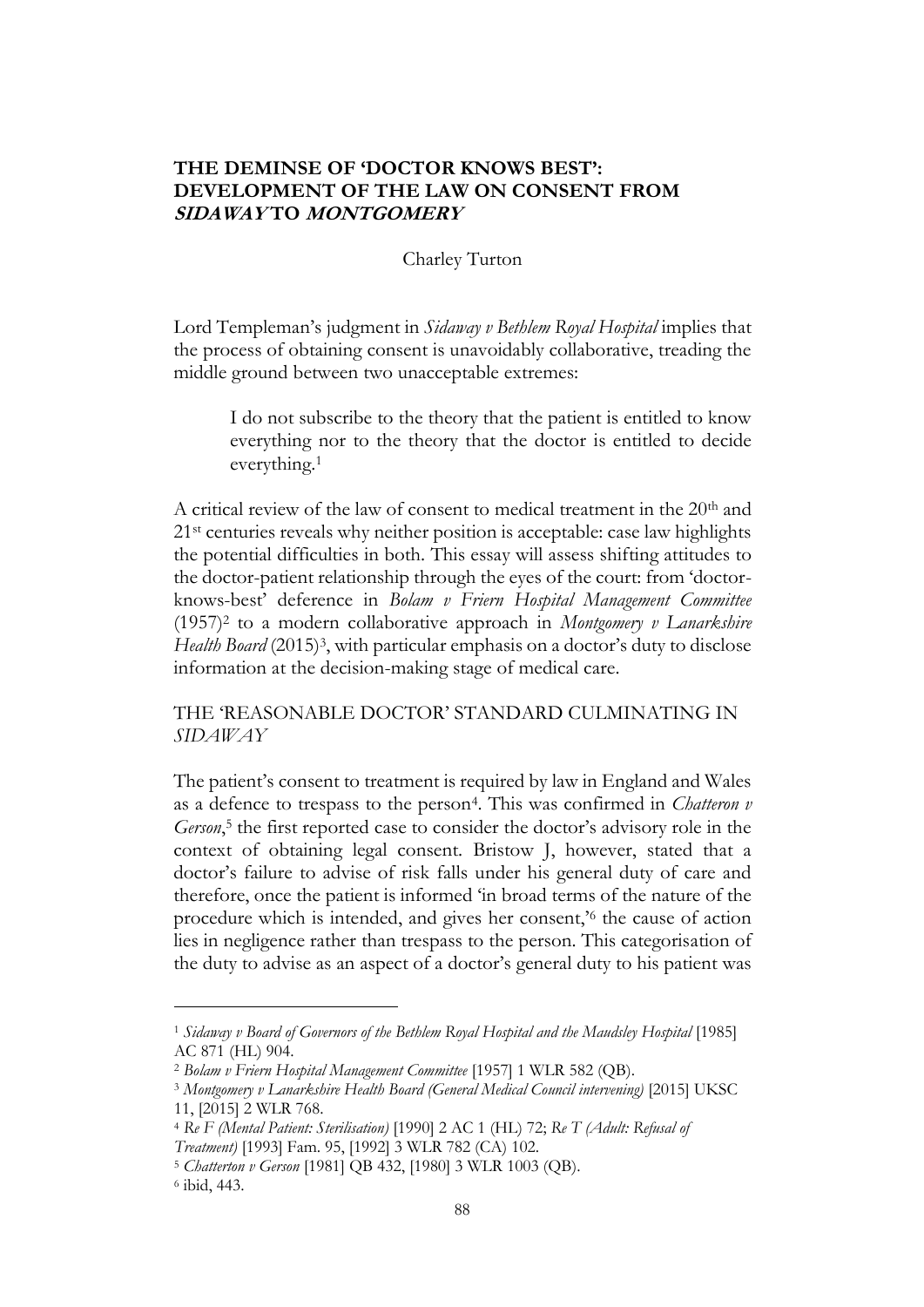confirmed by Hirst J in *Hills v Potter*<sup>7</sup> who doubted whether the distinction 'between advice on the one hand and diagnosis and treatment on the other' was a practical distinction worth making. <sup>8</sup> There is a fundamental flaw in this approach which was recognised by the United States Court of Appeal<sup>9</sup> and the Supreme Court of Canada<sup>10</sup> in 1972 and 1978 respectively and led to the adoption of a doctrine of 'informed consent', which the House of Lords declined to follow in the case of *Sidaway*. The reasoning behind their Lordships' rejection of 'informed consent' lies in contemporary attitudes to the patient-doctor relationship.

At this point it should be noted that adult patients with capacity have an absolute right to choose whether or not to give consent. *Re T (Adult: Refusal of Treatment)*<sup>11</sup> confirmed that this right exists 'notwithstanding that the reasons for making the choice are rational, irrational, unknown or even non-existent'. <sup>12</sup> This absolute right is difficult to reconcile with *Sidaway*, in which the majority held that the degree of disclosure required to enable the patient to decide whether to give consent to treatment must 'primarily be a matter of clinical judgment'. <sup>13</sup> Their Lordships rejected the arguments made in *Canterbury v Spence*<sup>14</sup> and *Reibl v Hughes*<sup>15</sup> for a more patient-centric system of joint decision-making between doctor and patient.

*Canterbury* found that all patients have the right to be informed of 'material risks' before giving consent. A risk was held to be material 'when a reasonable person, in what the physician knows or should know to be the patient's position, would be likely to attach significance to the risk'. <sup>16</sup> *Reibl* emphasised that the individual patient may have subjective beliefs, opinions and priorities which affect their decision to consent. Without knowledge of these subjective factors, the physician's use of 'clinical judgement' in disclosing information is flawed.<sup>17</sup> Lord Diplock rejected this argument on the basis that it would be 'flying in the face of reality' to expect a doctor to disclose to his patient all the possible risks of a procedure or else to discern which risks the particular patient would attach significance to. Instead he advocated the traditional test devised in *Bolam*, namely that a doctor will not be in breach of his duty of care 'if he has acted in accordance with a practice accepted as proper by a responsible body of medical men skilled in that particular art.'<sup>18</sup> The standard is therefore that of the 'reasonable

<sup>7</sup> *Hills v Potter* [1984] 1 WLR 641 (QB).

<sup>8</sup> ibid, 652.

<sup>9</sup> *Canterbury v Spence* (1972) 464 F 2d 772 (United States Court of Appeal).

<sup>10</sup> *Reibl v Hughes* [1980] 2 SCR 880, 114 DLR (3d) I (Supreme Court of Canada).

<sup>11</sup> *Re T (Adult: Refusal of Treatment)* [1993] Fam. 95, [1992] 3 W.L.R. 782 (CA).

<sup>12</sup> ibid, 102.

<sup>13</sup> *Sidaway*, 900.

<sup>14</sup> *Canterbury v Spence*.

<sup>15</sup> *Reibl v Hughes*.

<sup>16</sup> *Canterbury v Spence*, 787.

<sup>17</sup> *Reibl v Hughes*, 13.

<sup>18</sup> *Bolam,* 587.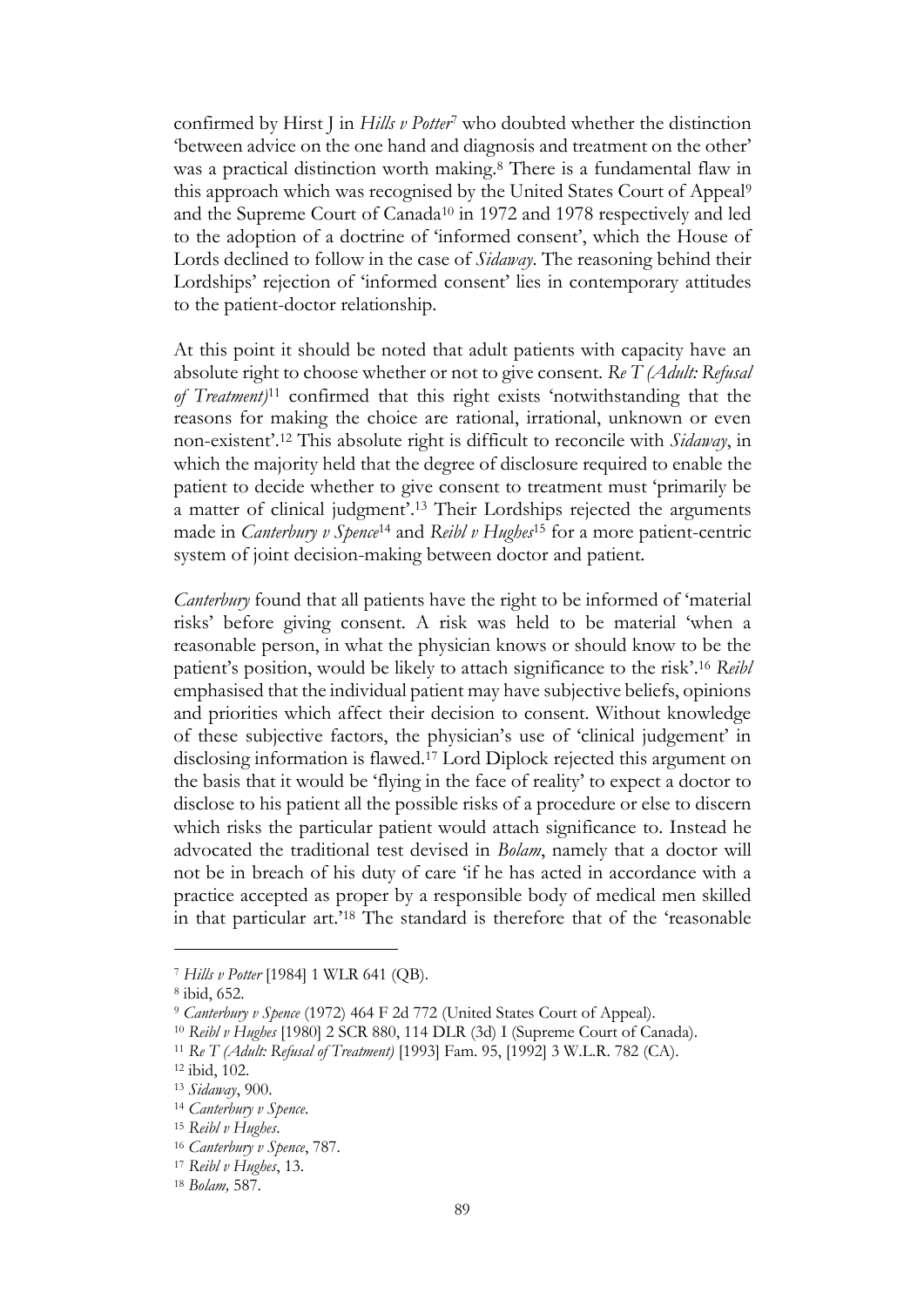doctor'. As Lord Diplock noted, the *Bolam* test has the advantage of selfrenewal, since the standard updates itself in accordance with contemporary medical opinion. The test prioritises the 'objective of restoring the patient's health'<sup>19</sup> above the patient's subjective individuality.

### THERAPEUTIC PRIVILEGE AND 'INFORMED CONSENT'

*Chatterton<sup>20</sup>* shows some awareness of the idiosyncrasies of the particular patient but only in the context of 'therapeutic privilege':

In what he says any good doctor has to take into account the personality of the patient, the likelihood of the misfortune, and what in the way of warning is for the particular patient's welfare.<sup>21</sup>

The patient's 'welfare' in this judgment is framed in terms of medical beneficence – adopting the improvement of the patient's health as the overriding objective – and not within the context of individual rights.

The doctor's therapeutic privilege is fundamentally incompatible with 'informed consent', since it justifies the withholding of information, yet it has been consistently accepted by the courts from *Sidaway* to *Montgomery* and even in *Canterbury*: why is this? The answer lies in patient autonomy. The doctor's therapeutic privilege allows her to withhold information when, 'in the reasonable exercise of medical judgment she considers that it would be detrimental to the health of her patient to do so'.<sup>22</sup> The approach is one of nonmaleficence: that doctors should in the first instance refrain from harming the patient. Contrast this with the positive doctrine of beneficence and the limits of therapeutic privilege reveal themselves: information can only be withheld where there is potential for it to cause direct harm *in itself* and never with the indirect purpose of preventing the patient from making the 'wrong' decision. Analysis of therapeutic privilege reveals how finely balanced are the doctor's duty to promote the medical interests of the patient and the patient's right to make informed decisions.

# THE PROBLEM WITH *BOLAM*: EXPERT OPINION VS PATIENT AUTONOMY

Patient autonomy is something which Lord Diplock's judgment in *Sidaway* seems to overlook. He argues that:

The only effect that mention of risks can have on the patient's mind, if it has any at all, can be in … deterring the patient from undergoing

<sup>19</sup> As identified by Lord Templeman in *Sidaway*, 904.

<sup>20</sup> *Chatterton v Gerson*.

<sup>21</sup> *Chatterton v Gerson*, 444.

<sup>22</sup> *Montgomery*, 792 (Lord Kerr).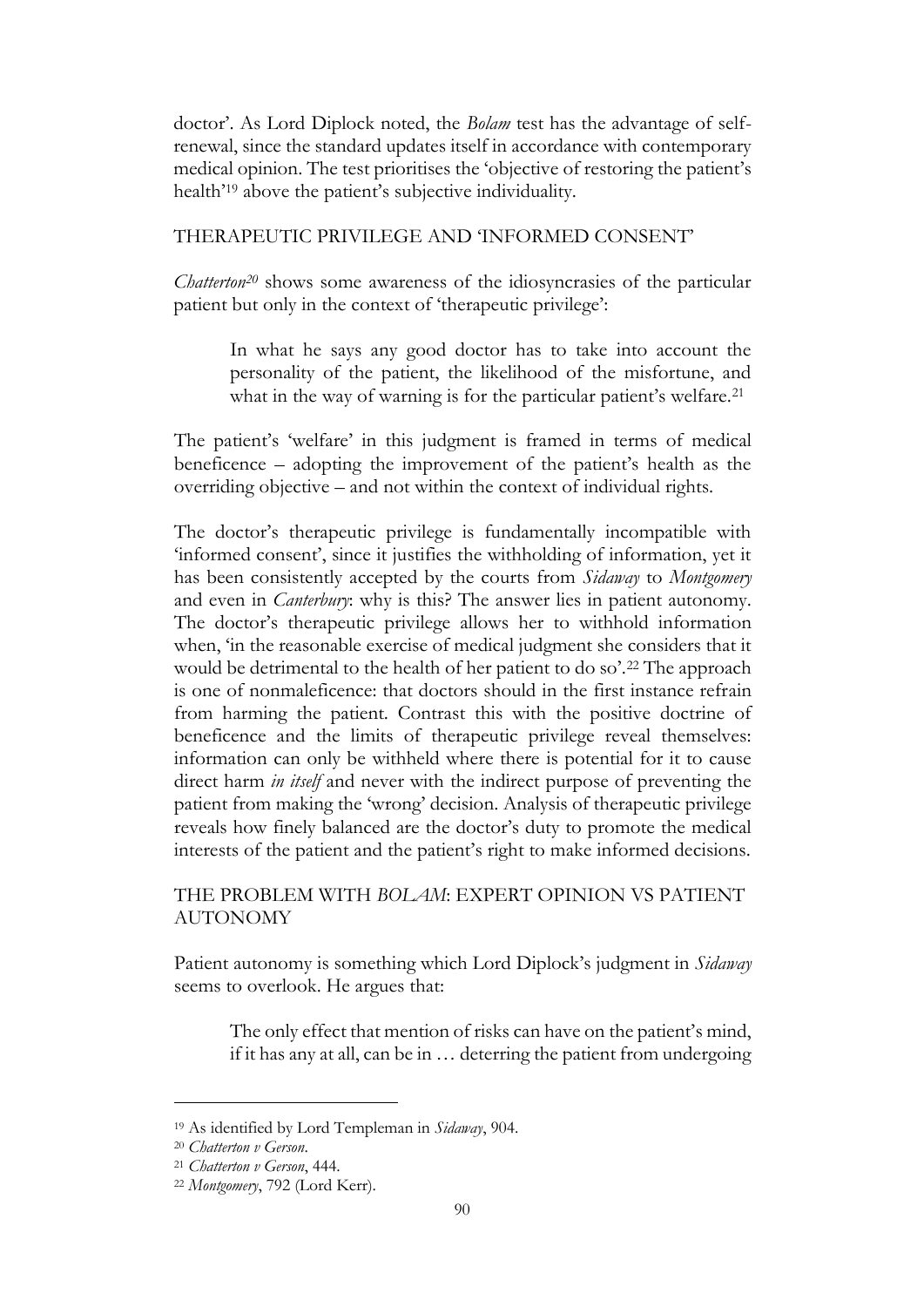the treatment which in the expert opinion of the doctor it is in the patient's interest to undergo.<sup>23</sup>

This deference to the 'expert opinion' of the doctor is the underlying flaw in the law of consent in England and Wales as it stood in 1985. A common theme of medical paternalism runs through the case law of the period from *Bolam* to *Sidaway*. Simply put by Bristow J in *Chatterton*: 'The fundamental assumption is that [a doctor] knows his job and will do it properly.'<sup>24</sup> The paradox of applying the *Bolam* test is that medical negligence litigation has the fundamental aim of rebutting this presumption of competency, yet the test places an implicit trust in the medical profession as a whole. Laskin CJC found in *Reibl* that to apply the *Bolam* standard to the doctor's advisory duty would be 'to hand over to the medical profession the entire question of the scope of the duty of disclosure.'<sup>25</sup> The tenor of this comment is judicial nervousness about allowing doctors to wholly self-regulate, but Lord Bridge dismissed these fears in *Sidaway*, arguing that the principle in *Bolitho v City and Hackney*<sup>26</sup> (see below) would allow the courts to intervene where disclosure of a risk was so obviously necessary to the patient's decision that no prudent medical man would fail to make it.<sup>27</sup>

Attitudes towards the 'prudent medical man' have undergone a major overhaul in the thirty-one years since *Sidaway* and this is reflected in subsequent case law. *Bolitho,* cited above, made an important qualification of the *Bolam* test by confirming the court's discretion to find negligence even where the defendant acts in accordance with a contemporary body of medical opinion *if* 'the professional opinion was incapable of withstanding logical analysis'. <sup>28</sup> In the wider social context, the unquestioning confidence and implicit trust patients once placed in doctors is no longer commonplace, explaining why the *Bolam* test sits uncomfortably alongside modern conceptions of patient rights. The Bristol Royal Infirmary Inquiry29, announced in 1997, had widespread implications both for good medical practice and the law. The public inquiry found that abnormally high death rates in infant recipients of open heart surgery had been due to a culture among doctors 'characterised by a type of professional arrogance - an arrogance born of indifference…The medical profession acted with good intentions as they saw it.'<sup>30</sup> Professor Ian Kennedy's Final Report found a lack of respect and honesty within the doctor-patient relationship

<sup>23</sup> *Sidaway*, 895.

<sup>24</sup> *Chatterton v Gerson*, 444.

<sup>25</sup> *Reibl v Hughes*, 13.

<sup>26</sup> *Bolitho v City and Hackney Health Authority* [1998] AC 232, [1997] 3 WLR 1151 (HL).

<sup>27</sup> *Sidaway*, 900.

<sup>28</sup> *Bolitho*, 243.

<sup>29</sup> Public inquiry into children's heart surgery at the Royal Bristol Infirmary 1984-1995 <sup>30</sup> Kennedy, quoted in *Doctors 'arrogant' over organ stripping*, BBC News, Health Section (Wednesday 10 May 2000) <http://news.bbc.co.uk/1/hi/health/743221.stm> accessed 19 February 2016.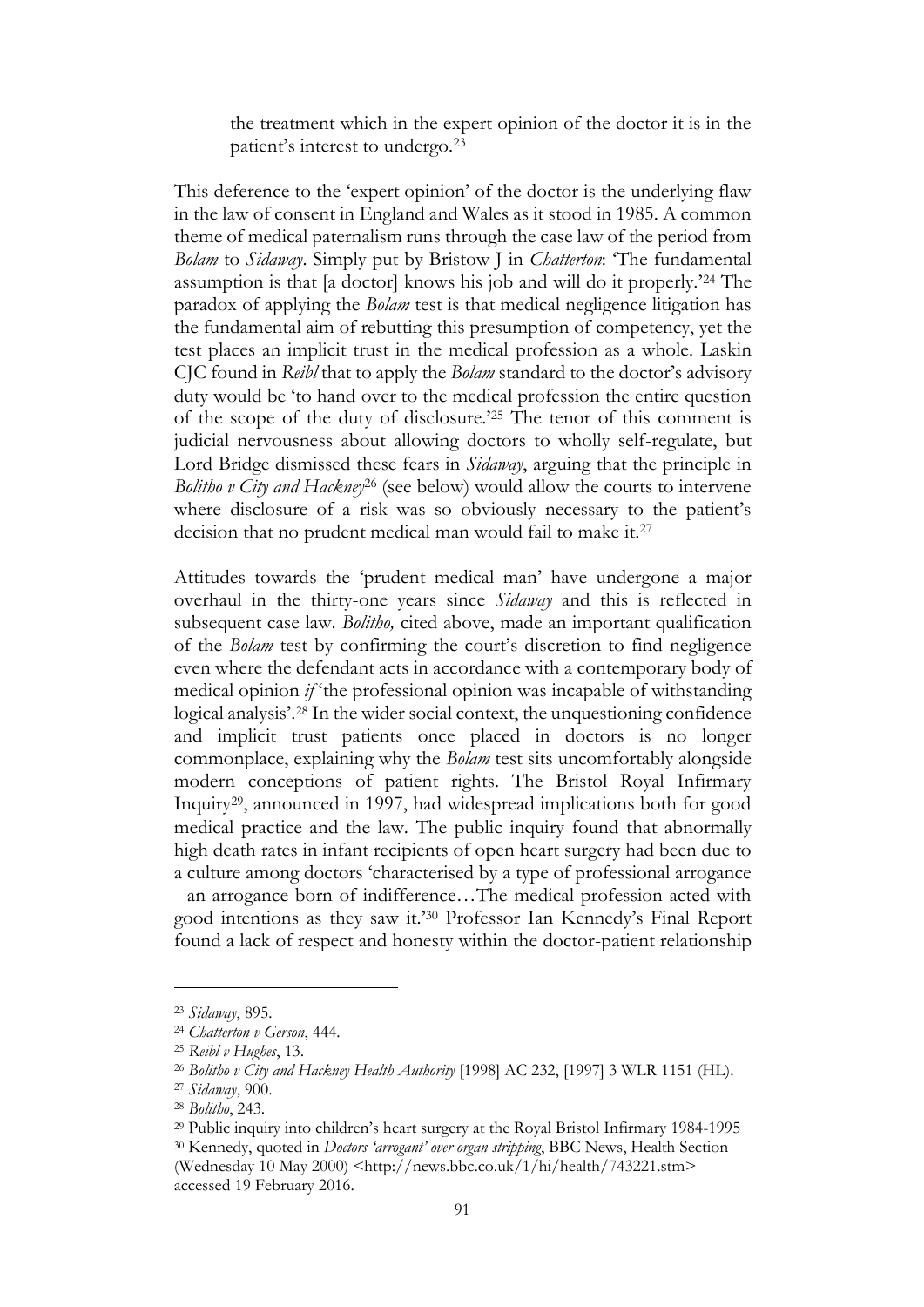and called for a system 'whereby the patient and the professional meet as equals with different expertise.'<sup>31</sup> The report prompted enactment of the NHS Reform and Health Care Act 2002, which aimed to redress the imbalance of power between the medical profession and the public. The Act subjected regulatory bodies including the General Medical Council to the scrutiny of the Council for the Regulation of Health Care Professionals, which had power to refer 'unduly lenient' decisions to the High Court<sup>32</sup>. The traditional attitude of 'doctor-knows-best' eroded and emphasis on patients' rights grew to take its place.

# *MONTGOMERY*: INTRODUCING 'INFORMED CONSENT' TO ENGLISH LAW

In 2015 the case of *Montgomery* recognised that the doctor's duty to disclose information to a patient at the decision-making stage of care is not amenable to the *Bolam* test: 'The doctor's advisory role cannot be regarded as solely an exercise of medical skill'. <sup>33</sup> There are two reasons for this. The first is practical: the patient has beliefs and priorities of which the doctor may be unaware, which are just as instrumental to the decision-making process as the doctor's objective weighing of medical factors: the 'reasonable doctor' cannot account for the informational needs of a unique individual. The second is more conceptual: since 1985 the meaning of the patient's 'best interests' has aligned itself with the patient's right of autonomy as opposed to the patient's 'physical or mental condition' as Lord Diplock stated in *Sidaway*. Arguably the 'objective of restoring the patient's health'<sup>34</sup> is no longer paramount.

Diagnosis and treatment require the weighing of factors which are known to the doctor: the process is primarily an objective application of scientific principles with the ultimate objective of restoring the patient's health. There is no reference to obtaining consent in the original Hippocratic Oath: 'I will devise and order for them the best diet, according to my judgment and means; and I will take care that they suffer no hurt or damage.'<sup>35</sup> Compare this doctor-centric approach to the modern oath, which puts the patient in context: 'I will remember that I do not treat a fever chart, a cancerous growth, but a sick human being, whose illness may

<sup>31</sup> Kennedy, *Learning From Bristol: The Report of the Public Inquiry into Children's Heart Surgery at the Royal Bristol Infirmary 1984-995*, presented to Parliament by the Secretary of State for Health by command of Her Majesty July 2001

<sup>&</sup>lt;http://webarchive.nationalarchives.gov.uk/20090811143745/http:/www.bristolinquiry.org.uk/final\_report/the\_report.pdf> accessed 5 February 2016, 438.

<sup>32</sup> NHS Reform and Health Care Act 2002, ss 25–29.

<sup>33</sup> *Montgomery*, 792.

<sup>34</sup> *Sidaway*, 904.

<sup>35</sup> Hippocrates, trans. by Ludwig Edelstein, *The Hippocratic Oath: Text, Translation, and Interpretation* (Baltimore: Johns Hopkins Press, 1943) quoted at

<sup>&</sup>lt;http://www.pbs.org/wgbh/nova/body/hippocratic-oath-today.html> accessed 21 March 2016.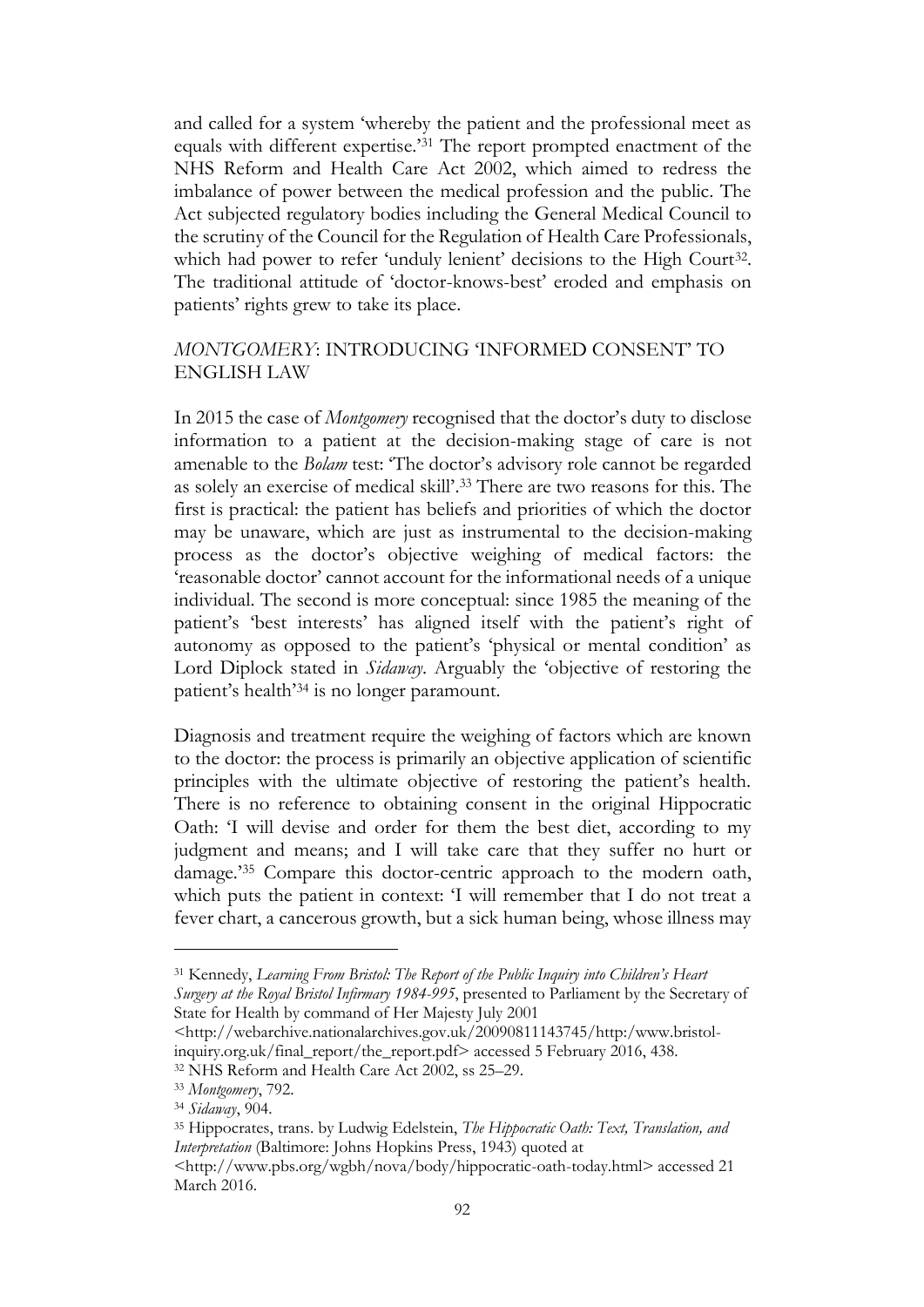affect the person's family and economic stability.'<sup>36</sup> *Montgomery* reflects this modern awareness of patients as subjective beings, recognising social and economic change:

…patients are now widely regarded as persons holding rights, rather than as the passive recipients of the care of the medical profession. They are also widely treated as consumers exercising choices.<sup>37</sup>

In 2015 such observations appear trite. Patients' rights came to the fore long before *Montgomery*: the NHS Plan 2000 placed increased emphasis on patient choice and created the NHS Patient Advice and Liaison Service with the intention of putting doctors and patients on a more equal footing. The influence of the Human Rights Act 1998 prioritised individual patient autonomy. As early as 1985 the General Medical Council amended its guidelines to include 'features of the standard of medical care *which the public are entitled to expect* from a registered medical practitioner'<sup>38</sup> (emphasis added). It was not until *Montgomery* in 2015 that the courts officially acknowledged its existence in English law and yet 'informed consent' has featured in GMC guidance since 2008. *Consent: Doctors and Patients Making Decisions Together*<sup>39</sup> anticipates Lord Kerr's judgment in *Montgomery* by cautioning doctors, 'You should not make assumptions about the clinical *or other factors* a patient may consider significant, or a patient's level of knowledge or understanding of what is proposed'<sup>40</sup> (emphasis added). Taking *Montgomery* in isolation, therefore, we might be inclined to agree with Justice Windeyer's indictment in 1970 of 'Law, marching with medicine, but in the rear and limping a little.'<sup>41</sup> Is this a fair assessment of the development of the law of consent post-*Sidaway*?

### *PEARCE* AND *CHESTER*: THE TRUE TURNING POINT?

Arguably there are two important earlier cases which together made more of an impact on the law of consent than *Montgomery*. *Pearce v United Bristol* (1999)<sup>42</sup> and *Chester v Afshar* (2005)<sup>43</sup> cast significant doubt on the doctorcentric standard set in *Sidaway* and may even have imported 'informed consent' into English courts via the back door.

<sup>36</sup> Lasagna, 1964, quoted at <http://www.pbs.org/wgbh/nova/body/hippocraticoath-today.html> accessed 21 March 2016.

<sup>37</sup> *Montgomery*, 789.

<sup>38</sup> Walton, 'Foreword by the President', *General Medical Council Guidance: Professional Conduct and Discipline: Fitness to Practice*, 1985 <http://www.gmc-

uk.org/guidance/archive.asp> accessed 29 January 2016.

<sup>39</sup> General Medical Council, *Consent: Doctors and Patients Making Decisions Together* (2008) <http://www.gmc-uk.org/Consent\_\_\_English\_1015.pdf\_48903482.pdf> accessed 10 January 2016.

<sup>40</sup> ibid, 11.

<sup>41</sup> *Mount Isa Mines v Pusey* [1970] HCA 60, 125 CLR 383 (High Court of Australia).

<sup>42</sup> *Pearce v United Bristol Healthcare NHS Trust* [1999] PIQR P53 (CA).

<sup>43</sup> *Chester v Afshar* [2004] UKHL 41, [2005] 1 AC 134 (HL)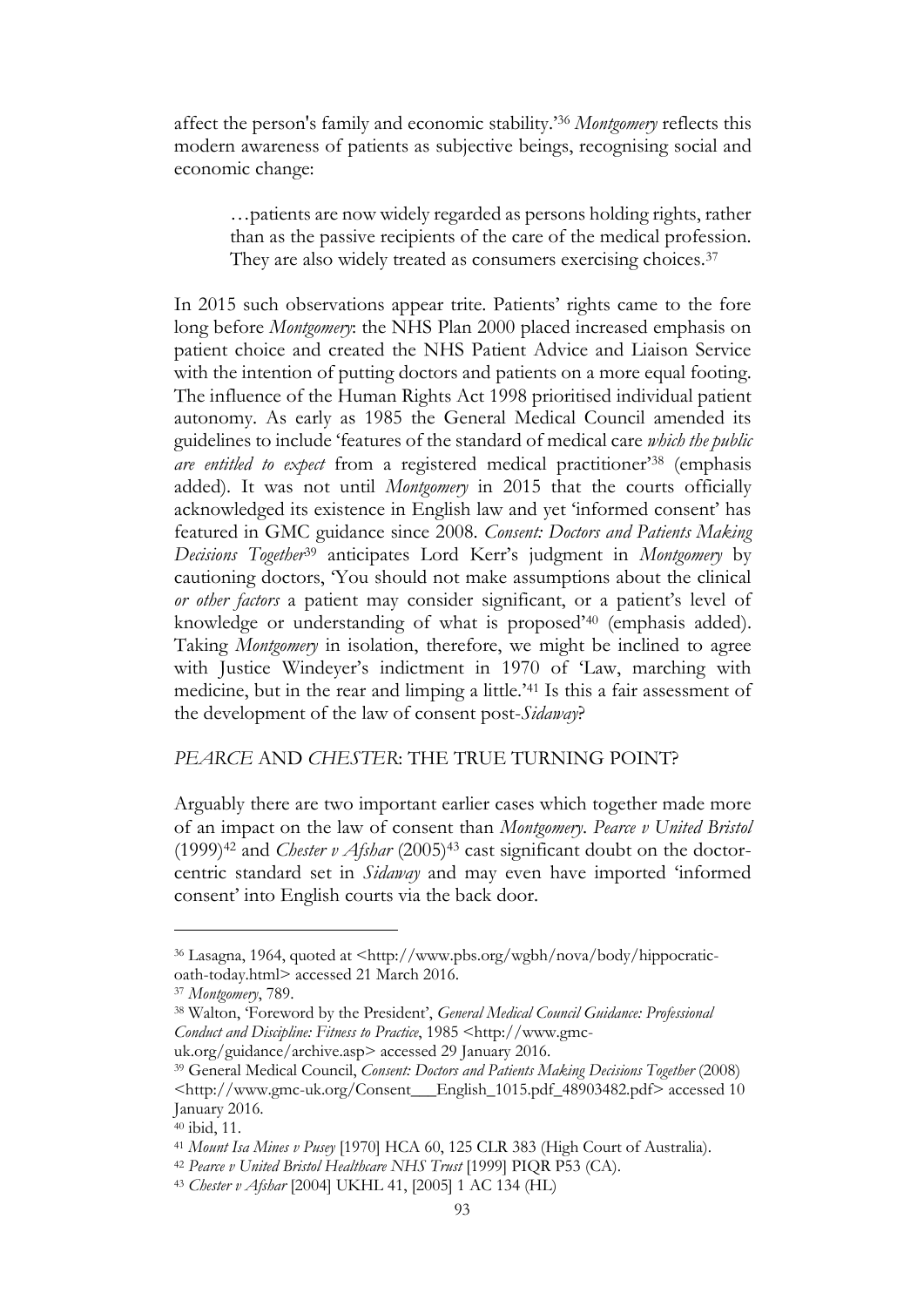Lord Woolf MR stated in *Pearce* that the responsible doctor will inform the patient of any risk 'which would affect the judgment of a reasonable patient' so that he or she 'can determine for him or herself as to what course he or she should adopt'44. He continued:

Obviously the doctor, in determining what to tell a patient, has to take into account all the relevant considerations, which include the ability of the patient to comprehend what he has to say to him or her and the state of the patient at the particular time, both from the physical point of view and an emotional point of view.<sup>45</sup>

Many have argued that Lord Woolf inadvertently created a new test: that of the 'reasonable person in the patient's position' as opposed to the 'reasonable doctor', thereby departing from *Sidaway*. The focus certainly seems to be more patient-orientated than that of *Sidaway*. However, the Court of Session in its 2013 decision in *Montgomery* doubted whether, 'if it were the intention of the Master of the Rolls [in *Pearce*] to refine or qualify what was decided in *Sidaway*, that this would be done otherwise than in a reserved judgment.'<sup>46</sup> The fact that Lord Woolf gave his judgment *ex tempore* in *Pearce* perhaps indicates that he had no intention of disagreeing with the test in *Sidaway*, but the way he emphasises the patient's right to choose is significant: *Pearce* demonstrates that even when judges purport to be applying the *Bolam* test, in reality they must apply the 'reasonable patient' test alongside it, because the 'reasonable doctor' does not withhold information which the 'reasonable patient' would consider significant. Lord Woolf essentially confirms Lord Scarman's dissenting viewpoint in *Sidaway*, which stated: 'The doctor's duty arises from his patient's rights.'<sup>47</sup> Far from being at odds, the former flows from the latter.

*Pearce* therefore anticipates *Montgomery*. Arguably the law did not move very far at all in the intervening years between the 'reasonable person in the patient's position', as identified in *Pearce* in 1999, and the 'particular patient' whose right to informed consent is officially recognised in 2015. *Montgomery* is significant in so far as it clarifies the position once and for all, and confirms the standard of informed consent in the law of England and Wales.

Another important turning point was that of *Chester v Afshar* in which the House of Lords found that the claimant, Mrs Chester, could not satisfy the test of causation in relation to Dr Afshar's failure to warn of the risk of *cauda equine* syndrome, yet allowed her claim to succeed on the basis that the doctor's negligence was so closely connected to the claimant's right to

<sup>44</sup> *Pearce*, 59.

<sup>45</sup> ibid.

<sup>46</sup> *NM v Lanarkshire Health Board* [2013] CSIH 3, 2013 SC 245 [26].

<sup>47</sup> *Sidaway*, 888.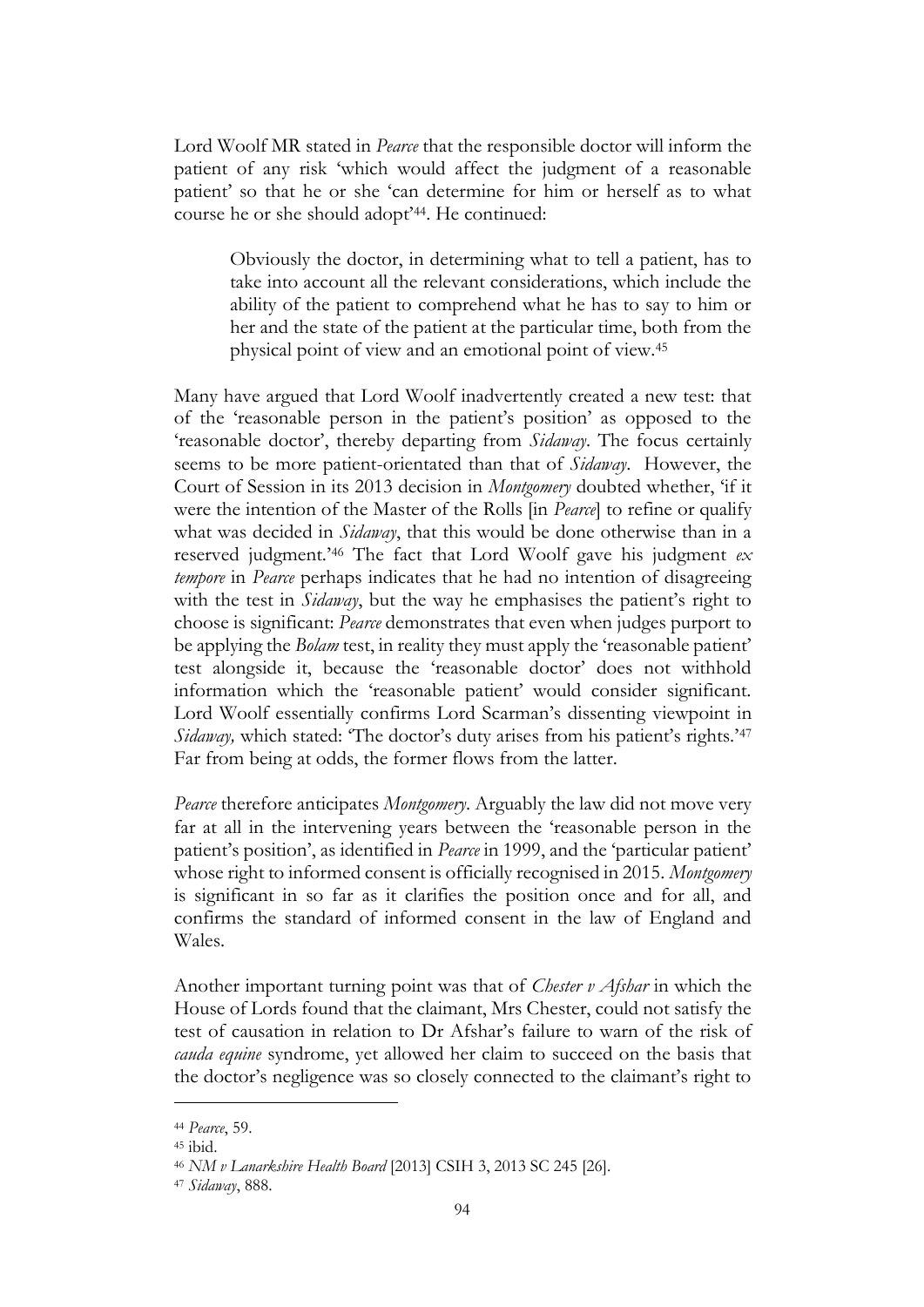give informed consent. This judgment has since come under considerable criticism48, but the case cemented the patient's right to information when giving consent. Lord Steyn declared: 'in modern law medical paternalism no longer rules and a patient has a *prima facie* right to be informed by a surgeon of a small, but well established risk.' Arguably, *Chester* introduced the standard of informed consent without expressly overruling *Sidaway*. The fact that their Lordships felt able to overlook the general principle of causation in order to find for Mrs Chester indicates that the duty to disclose information such as risk is distinct from the doctor's general duty of care.

# THE IMPACT OF STRASBOURG: ENSHRINING PATIENT RIGHTS

The patient's 'interests' in Strasbourg case law extend beyond the purely medical. In *Glass v United Kingdom*<sup>49</sup> and *Tysiac v Poland*, <sup>50</sup> the involvement of the patient in the decision-making process was not treated as part of the doctor's legal duty of care, but simply something that *must* be present in order to protect the patient's right to physical and moral integrity under Article 8 of the ECHR. In *Tysiac*, a breach of Article 8 was found on the basis that Polish procedures did not provide the patient with sufficient protection in the event of a disagreement between doctor and patient over what constituted 'exceptional circumstances' justifying abortion. The court asked whether 'an individual has been involved in the decision-making process, seen as a whole, to a degree sufficient to provide her or him with the requisite protection of their interests'51. The patient's human rights are clearly designated as a matter for the individual and the court, not as a matter for the medical professional. In the case of *Glass* the court was particularly influenced by the fact that doctors had recognised the potential need to obtain a court order, yet had failed to do so.

Strasbourg case law in this area highlights a particular advantage of prioritising patients' rights over the 'reasonable doctor' standard: that of clarity. According to Rebecca Bailey-Harris, 'The autonomy approach, by virtue of its very absolutism, has the advantage of certainty…the moral judgement has already been made.'<sup>52</sup> Giving patients all the relevant information they need to come to an informed and balanced judgment essentially puts doctors in the clear. It is for the patient to decide whether to give consent based on their own subjective criteria and any decision left to the court will be a finding of fact as to whether or not that right of autonomy has been infringed.

<sup>48</sup> See for example, Tamsyn Clark and Donal Nolan, 'A Critique of *Chester v Afshar'* (2014) 34 OJLS 659–92.

<sup>49</sup> *Glass v United Kingdom* (App no 61827/00) 39 EHRR 341.

<sup>50</sup> *Tysiac v Poland* (App no 5410/03) (2007) 45 EHRR 947.

<sup>51</sup> *Tysiac,* [115].

<sup>52</sup> Bailey-Harris, 'Patient Autonomy – A Turn in the Tide?' in Michael Freeman and Andrew Lewis (eds), *Law and Medicine: Current Legal Issues Volume 3* (OUP 2000).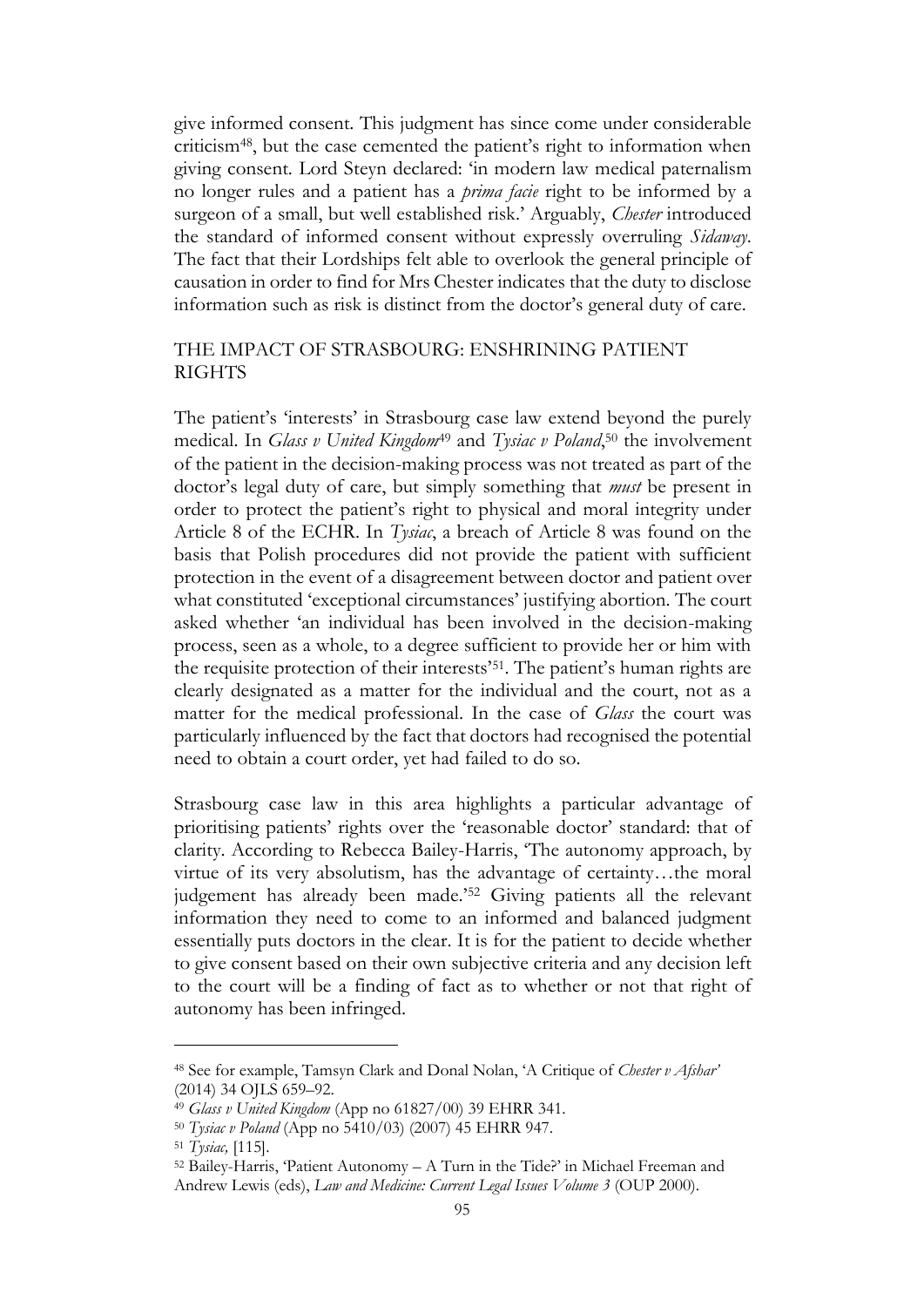The potential conflict between a patient's medical interests on one hand and their right to autonomy on the other is thrown into relief by so-called 'end of life' cases. When the doctor's overriding objective of restoring the patient's health is no longer attainable, the requirement for consent takes on paramount importance. In 1993 Airedale NHS Trust sought a declaration from the courts that it might lawfully withdraw life-sustaining treatment from Tony Bland, a victim of the Hillsborough disaster in a persistent vegetative state. The issue was whether any other person, even a doctor, has the right to violate the physical integrity of another human being without their consent. It is necessary for the court to decide what is in the patient's best interest, with input from the medical profession and the relative's family. Individual autonomy is a matter in which the court must be the final arbiter, not the medical profession: it is sacrosanct and no doctor can take it away.

The Human Rights Act 1998 directed the minds of the medical profession to essential priorities by underlining the inviolability of human life by an outsider. In *Airedale*<sup>53</sup> Lord Hoffman highlighted the potential for tragedy when, 'the duty to act with kindness and humanity comes into conflict with the absolute prohibition on the violation of the person', but suggested that 'English law unequivocally resolves this conflict by giving priority to the latter principle'. <sup>54</sup> Following *R (Nicklinson) v Ministry of Justice*<sup>55</sup> it is still the case that the law prohibits assisted suicide. The HRA is therefore helpful in so far as it enables the medical profession to anticipate how their actions might be legally construed, yet at the time of its enactment it essentially codified general principles that already formed part of good medical practice. The British Medical Association published this report on the impact of the HRA in 2000:

The main difference is the language which should be used to describe the decision making process, with terms such as "rights" and "proportionality" gradually being introduced into the medical lexicon. Decision-making also needs to be approached and documented in an increasingly formal way so that doctors not only take account of the human rights aspects of the decisions they make but are also seen to have done so.<sup>56</sup>

The Act was treated as an incentive to document decision-making process more carefully: formalising rather than radicalising medical practice.

<sup>53</sup> *Airedale NHS v Bland* [1993] AC 789, [1993] 2 WLR 316 (HL).

<sup>54</sup> ibid, 832.

<sup>55</sup> *R (on the application of Nicklinson and another) v Ministry of Justice* [2014] UKSC 38.

<sup>56</sup> Committee on Medical Ethics, British Medical Association, *The impact of the Human Rights Act 1998 on medical decision making* (2000)

<sup>&</sup>lt;http://www.cirp.org/library/legal/BMA-human-rights> accessed 12 March 2016.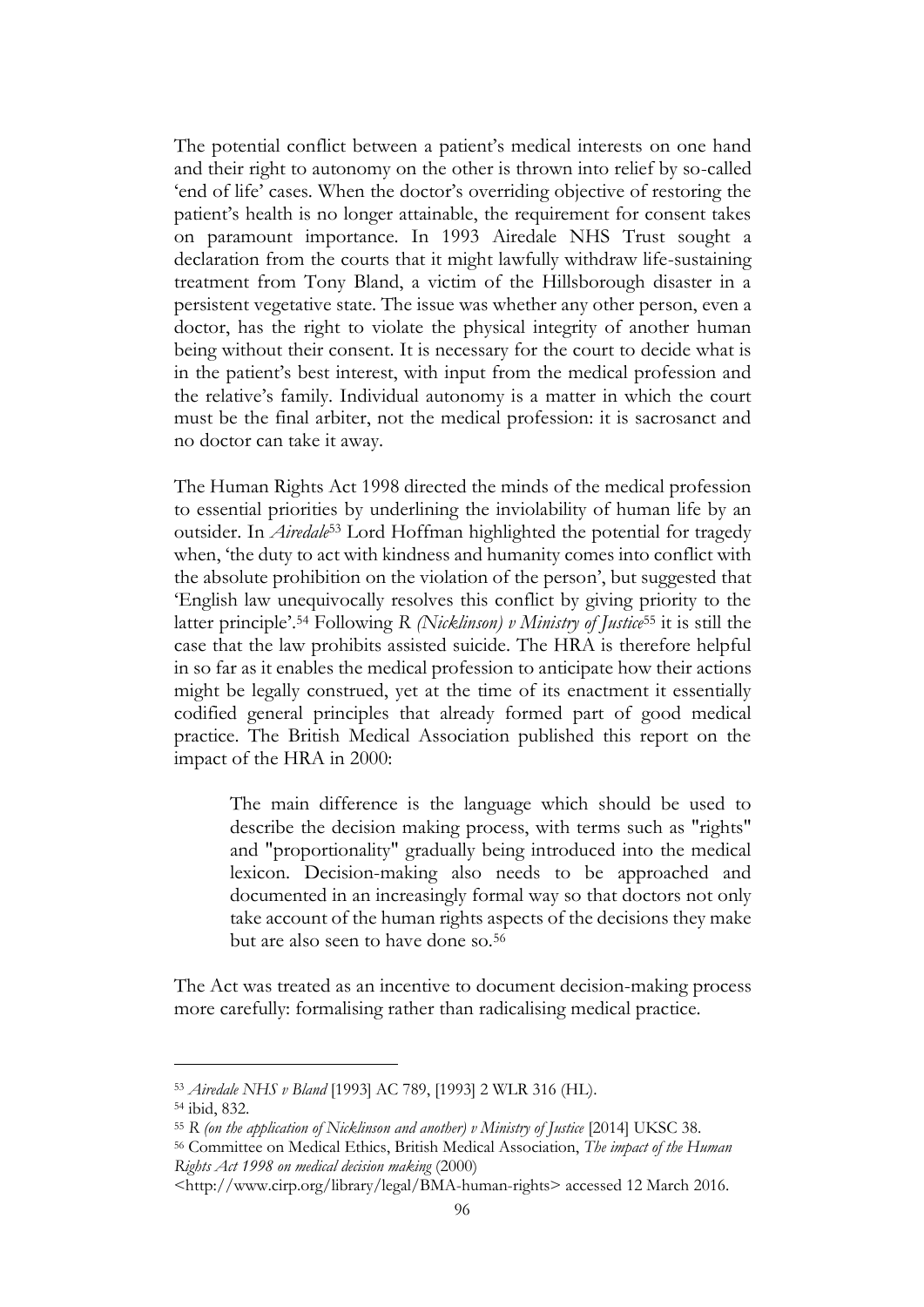#### THE ROLE OF THE LAW IN GOOD MEDICAL PRACTICE

The function of the law is not to prescribe what constitutes good medical practice. Such an approach produces conflicts of a political nature between the legal and medical professions<sup>57</sup> in which the courts are wary of allowing doctors to wholly self-regulate and doctors feel persecuted. Michael A Jones argues that *Sidaway* encouraged physicians to treat 'consent' as a strict medico-legal requirement rather than a collaborative process doctors and patients go through together. <sup>58</sup> The Bristol Inquiry reported the effect of this in practice:

'We were saddened to hear a recently-qualified doctor describe … how, as part of his training, he was sent 'to consent' patients.'<sup>59</sup>

The danger of prescribing a standard of 'consent' too rigidly at law is that it becomes an isolated box-ticking exercise rather than a fundamental of good medical care. Alasdair MacLean suggests that there is no need for the legal standard of a doctor's duty to disclose information to surpass, or even equal, that of his ethical duty: the law sets a 'minimally acceptable' standard which is superseded by the **'**higher standards of professional ethics and the aspirational duty of the ethical ideal'. <sup>60</sup> MacLean's comments are appealing in the abstract: they follow the recommendations of the Bristol Inquiry which found that the duty to involve patients in a dialogue of information when seeking consent is 'an ethical, as well as a legal, principle ….We do not advocate more forms. We advocate more communication.'<sup>61</sup> However it is extremely doubtful whether an 'ethical ideal' could thrive in the shadow of modern medical negligence litigation and the mutual distrust it fosters between doctor and patient. Lord Woolf's *Access to Justice Report* (1996) bemoaned 'the climate of mutual suspicion and defensiveness which is all too prevalent in this area of litigation.'<sup>62</sup> One positive aspect of *Montgomery* is its potential to effect the 'de-mechanising'<sup>63</sup> of patient consent. The law as it stands now seems to recognise the point made by Lord Woolf, that 'the doctor/patient relationship is a uniquely personal and sensitive one'<sup>64</sup> and is therefore not amenable to the same legal standards as diagnosis or treatment.

 $57 S v S$  [1970] 3 All ER 107 (HL) 111: We have too often seen freedom disappear in other countries not only by coups d'état but by gradual erosion: and often it is the first step that counts.' (Lord Reid).

<sup>58</sup> Jones, 'Informed Consent and Other Fairy Stories' (1999) 7 MLR 103.

<sup>59</sup> Kennedy (n 31), 295

<sup>60</sup> MacLean, 'From Sidaway to Pearce and Beyond: Is the Legal Regulation of Consent Any Better Following a Quarter of a Century of Judicial Scrutiny?' (2012) 20 MLR 108. <sup>61</sup> Kennedy (n 31), 296.

<sup>62</sup> Lord Woolf MR, *Access to Justice: Final Report to the Lord Chancellor on the Civil Justice System in England and Wales* (1996) [5].

<sup>63</sup> Forster, 'The Last Word on Consent' (2015) 165 NLJ 8.

<sup>64</sup> Woolf, ibid, [36].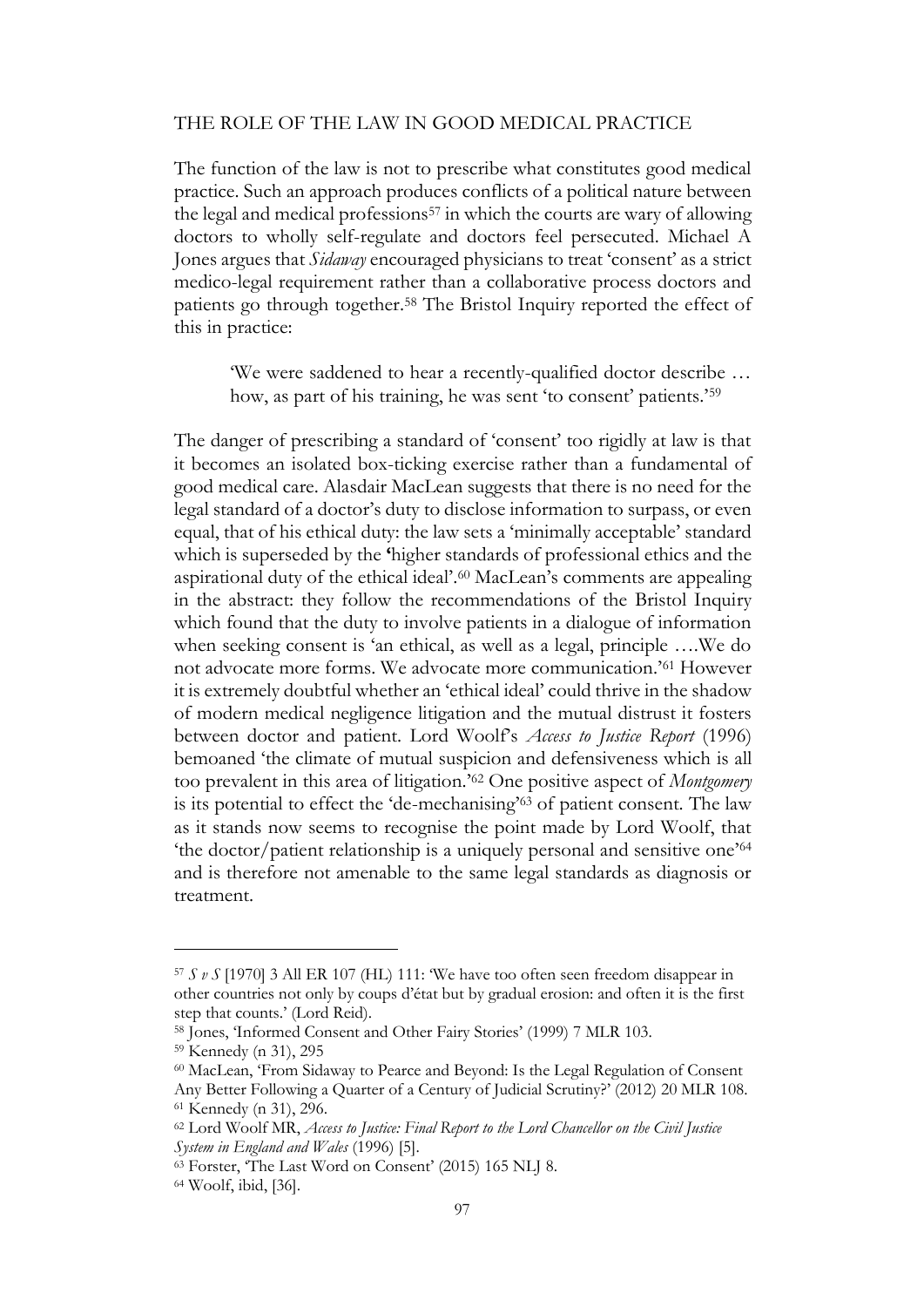#### THE FUTURE OF THE LAW OF 'INFORMED CONSENT'

Informed consent requires a balance to be struck between the patient's right to consent autonomously and the doctor's primary objective of restoring health. The law must tread a middle ground between two undesirable positions: one ethically unacceptable, in which the physician has all the power, and one fundamentally impractical, in which the patient's knowledge must match the doctor's in order to produce a totally transparent process of giving consent. This compromise will necessarily be fraught with difficulties. Carl E Schneider has rightly noted that a doctor cannot prevent patients from making 'snap decisions': sufficient knowledge does not necessarily result in 'informed' choices.<sup>65</sup> Informed consent is perhaps more of an ideal than an achievable reality, especially where resources are scarce and the NHS is subject to time constraints and financial limits: how far can we realistically expect doctors to engage in an onerous process of joint decision-making with patients?<sup>66</sup> In the future, medical negligence litigation is likely to be more nuanced, with claims focussing on the manner and the circumstances in which information is relayed. The *Montgomery* judgment still contains some leeway for doctors by retaining 'therapeutic privilege' and there is the potential for claims relating to misapplication or abuse of that privilege. The role of the law in relation to this particular aspect of patient care is to safeguard fundamental rights. In doing so it must recognise the uniqueness of both the individual *and* the doctor-patient relationship.

<sup>65</sup> Schneider and Farrell, 'Information, Decisions and the Limits of Informed Consent' in Freeman and Lewis (eds), *Law and Medicine: Current Legal Issues Volume 3* (OUP 2000). <sup>66</sup> See *Airedale NHS v Bland*: 'The resources of the National Health Service are not limitless and choices have to be made.'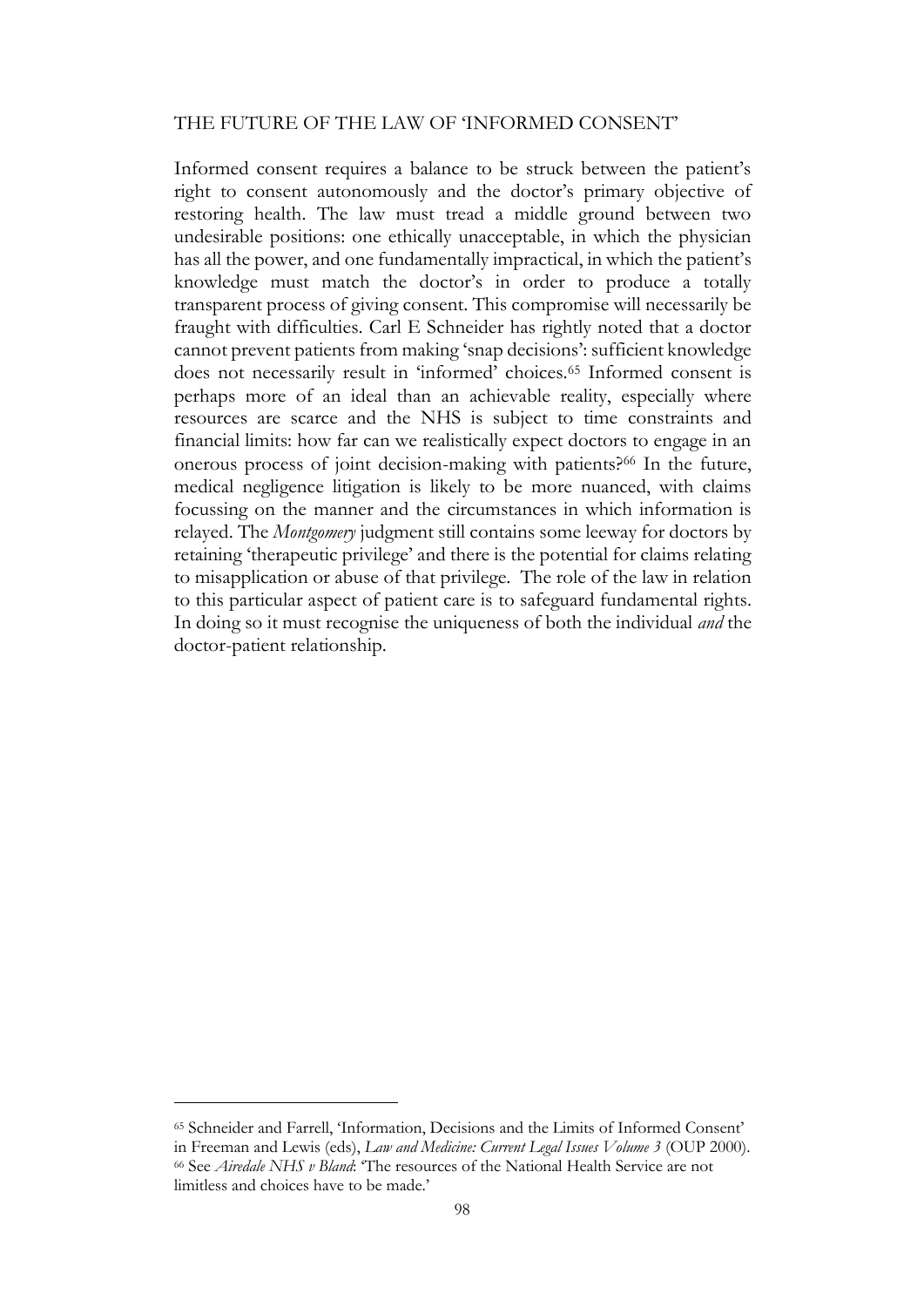### **SHOULD THE PENALTY RULE BE ABOLISHD?**

Phoebe Whitlock

'A blatant interference with freedom of contract' is how Clarke LJ described the penalty rule.<sup>1</sup> In English contract law, if a clause is a genuine pre-estimate of loss suffered by the innocent party on breach, then the court will uphold it as a liquidated damages clause.<sup>2</sup> Clauses that include an excessive sum which penalises the breaching party, however, can be deemed invalid as a penalty clause.<sup>3</sup> This is done through the court's use of its own discretion<sup>4</sup> to establish whether the specified sum is a genuine forecast of the probable loss.<sup>5</sup> Lord Dunedin provided a useful definition of the distinction between the two*:*

'The essence of a penalty is a payment of money stipulated as *in terrorem* of the offending party; the essence of liquidated damages is a genuine covenanted pre-estimate of damage.' 6

These differences have become crucial in the further development of the law and arguments for and against retaining the 'penalty rule'. These arguments will be set out below and a comparison will be made with Australia, another common law jurisdiction. Finally, I will reach the conclusion that the penalty rule is outdated and should be replaced, or at the very least, significantly reformed.

HISTORY OF THE PENALTY RULE

Common law contract theorists have placed a significant emphasis on the development of remedies, because the medieval writ system framed causes of action in terms of remedies sought.<sup>7</sup> The concept of a 'penalty clause' originally formed part of the court's equitable jurisdiction, but by the end of the 18th century it had become a common law rule.<sup>8</sup> This history is conveniently summarised by Lords Neuberger and Sumption:

<sup>1</sup> *Cavendish Square Holding BV v Talal El Makdessi* [2013] EWCA Civ 1539, [44].

<sup>2</sup> *Cellulose Acetate Silk Co. Ltd v Widnes Foundry (1952) Ltd* [1933] AC 20.

<sup>3</sup> *Jobson v Johnson* [1989] 1 WLR 1026.

<sup>4</sup> ibid, per Lord Nicholls LJ at 1040.

<sup>5</sup> *Dunlop Pneumatic Tyre Company v New Garage & Motor Co* [1915] AC 79, per Lord Dunedin at 86.

<sup>6</sup> ibid, citing *Clydebank Engineering and Shipbuilding Co v Don Jose Ramos Yzquierdo y Castaneda* [1905] AC 6, at 86.

<sup>7</sup> Ibbetson, *A Historical Introduction to the Law of Obligations* (OUP 1999) ch 1.

<sup>8</sup> De Waal, 'The Law on Penalties After ParkingEye v Beavis' (Hardwicke Chambers 2015) available <http://www.hardwicke.co.uk/insights/articles/the-law-on-penaltiesafter-parkingeye-v-beavis>.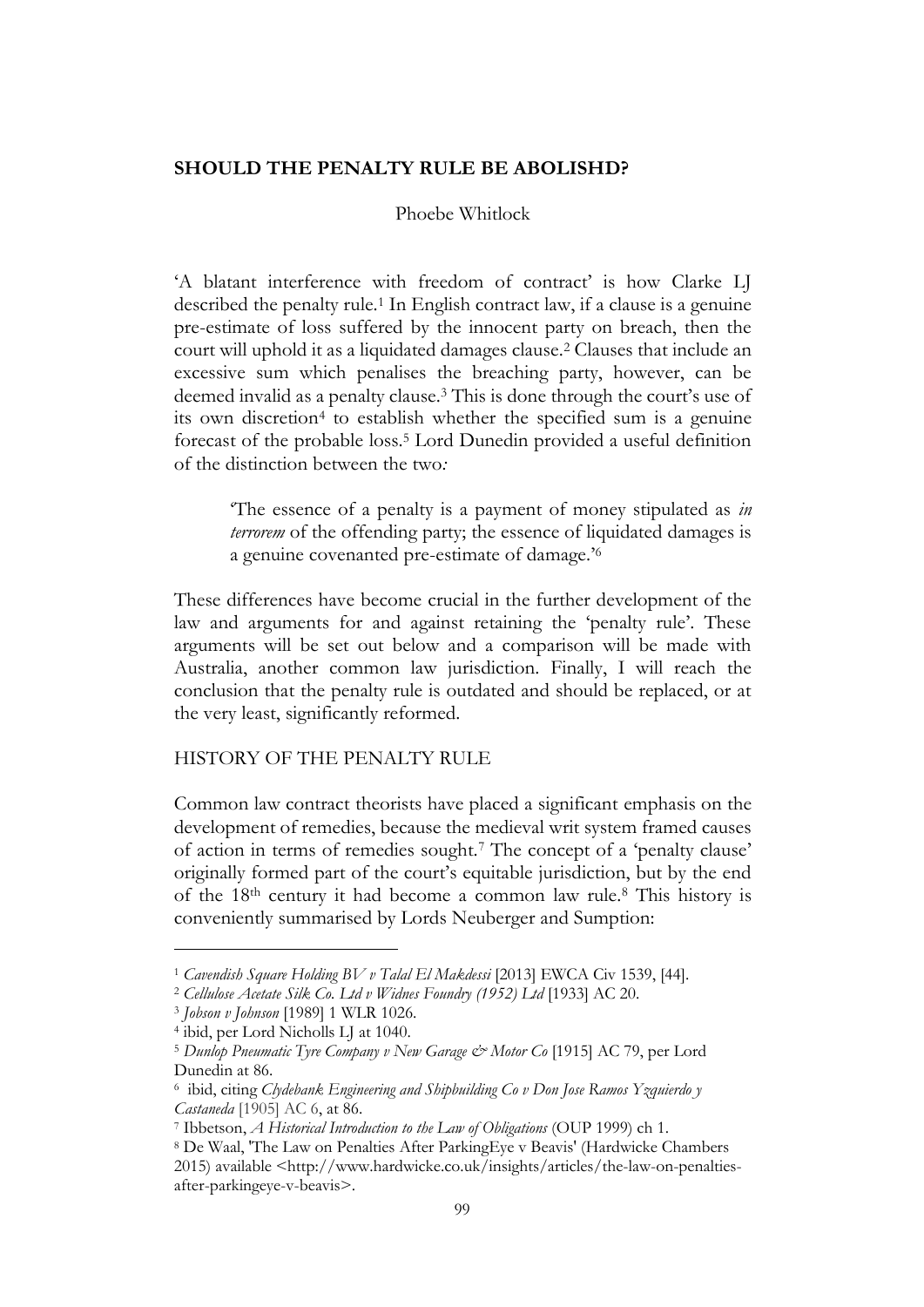The penalty rule in England is an ancient, haphazardly constructed edifice which has not weathered well, and which in the opinion of some should simply be demolished, and in the opinion of others should be reconstructed and extended.<sup>9</sup>

There is no need to go into that ancient history in any great detail here, as we are concerned with the law's current position and not the historical trends. It is enough to say that there is a long history of reported and unreported case law, including *Peachy v Duke of Somerset,*<sup>10</sup> where the court has used its equitable jurisdiction to provide relief against penalties. 11

### LORD DUNEDIN'S FOUR RULES OF CONSTRUCTION

In *Dunlop*, the House of Lords held that the disputed clause was not a penalty, but merely a genuine pre-estimate of the potential loss to be suffered by Dunlop upon breach. In order to assist in the future, Lord Dunedin laid down four rules of construction to help commercial entities distinguish between a penalty clause and a liquidated damages clause. This was later endorsed by the Privy Council<sup>12</sup>, has been regularly approved by the Court of Appeal<sup>13</sup> and was summarised in Cheshire, Fifoot and Furmston's Law of Contract: 14

- a. The conventional sum is a penalty if it is extravagant and unconscionable in amount in comparison with the greatest loss that could possible follow from the breach.
- b. If the obligation of the promisor under the contract is to pay a certain sum of money, and it is agreed that if he fails to do so he shall pay a larger sum, this larger sum is a penalty.
- c. Subject to the preceding rules, it is a canon of construction that, if there is only one event upon which the conventional sum is to be paid, the sum is liquidated damages.
- d. If a single lump sum is made payable upon the occurrence of one or more or all of several events, some of which may occasion serious and others mere trifling damage, there is a presumption (but no more) that it is a penalty.

<sup>9</sup> *Cavendish Square Holding BV v Talal El Makdessi* [\[2015\] UKSC 67,](http://www.bailii.org/uk/cases/UKSC/2015/67.html) per Lord Neuberger and Lord Sumption (with Lord Carnwath concurring) at [3].

<sup>10</sup> (1824) 1 Stra 447, reprinted in White and Tudor, *Leading cases in equity* (Sweet and Maxwell 1928) 255.

<sup>11</sup> Loyd, 'Penalties and Forfeitures: Before Peachy v The Duke of Somerset' [1915] 29 Harvard LR 117.

<sup>12</sup> *Phillips Hong Kong Ltd v Attorney-General of Hong Kong* (1993) 61 BLR 49.

<sup>13</sup> *Cenargo Ltd v Izar Construcciones Navales SA* [2002] EWCA Civ 524, *Murray v Leisureplay plc* [2005] EWCA Civ 963.

<sup>14</sup> Michael Furmston, *Cheshire, Fifoot and Furmston's Law of Contract* (OUP 2007) 787–8.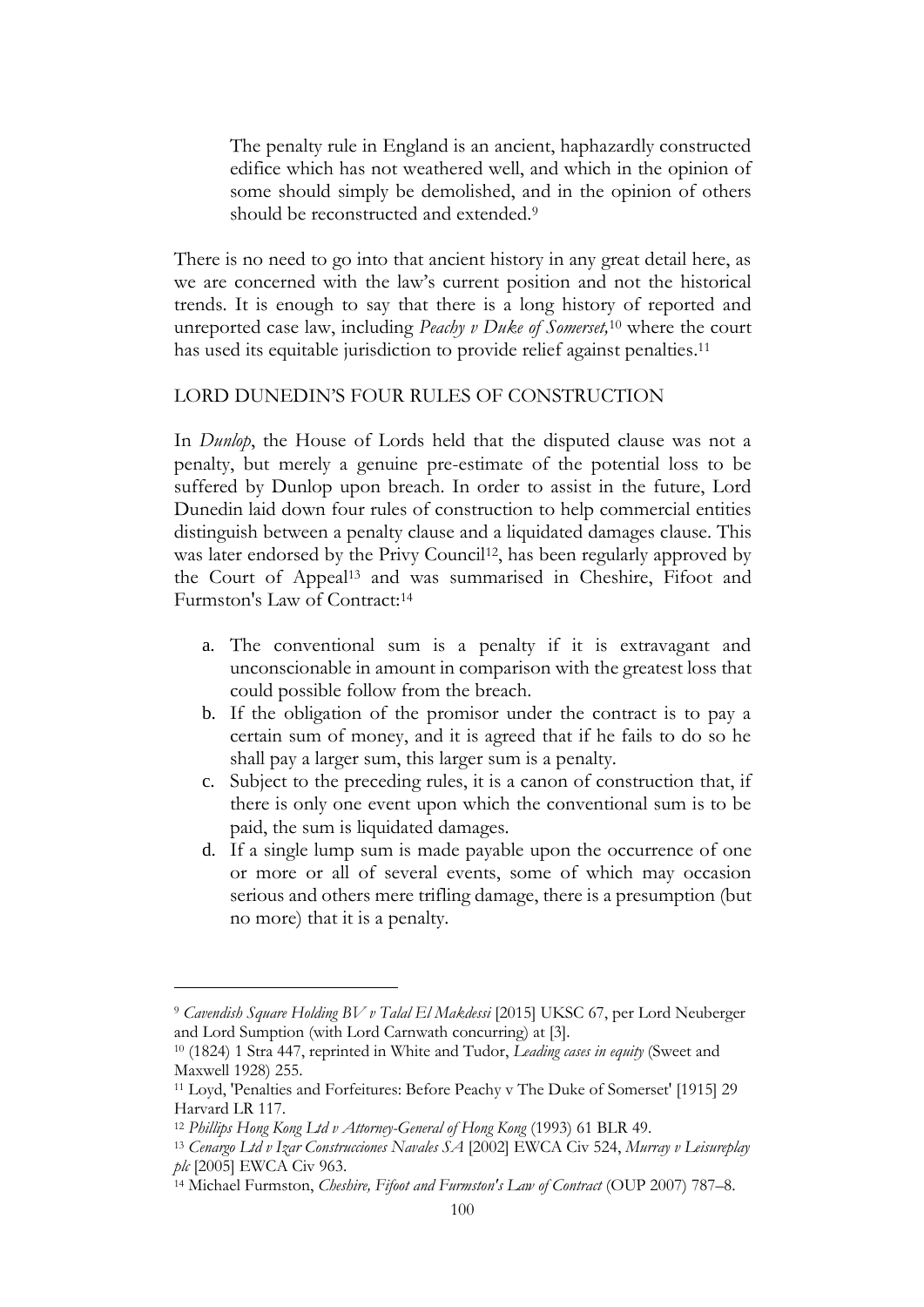Lord Dunedin's rules have 'achieved the status of a quasi-statutory code in the subsequent case-law'<sup>15</sup> but this does not mean that they cannot lead to ambiguous situations. The Supreme Court, in *Cavendish* and *ParkingEye*, said that Lord Dunedin's four-stage test was a useful tool for simple cases but could not be applied to more complex cases.<sup>16</sup> Further criticisms will be addressed below.

## CURRENT POSITION OF THE LAW: *CAVENDISH SQUARE HOLDING BV v TALAL EL MAKDESSI*

The current position of the law was recently restated and modified by the Supreme Court in *Cavendish Square Holding BV v Talal El Makdessi,* joined with *ParkingEye Limited v Beavis*. <sup>17</sup> In *Cavendish,* the respondent sold his advertising company to the appellant but retained a substantial shareholding. An additional clause contained a restrictive no-compete covenant with a stipulation that its breach would allow Cavendish to withhold future instalments of the purchase price and would also compel Makdessi to sell his shares to Cavendish at a discount. Makdessi accepted that he had breached the covenant and by extension his fiduciary duties, but argued that the withholding of the purchase price and forced sales were unenforceable penalty clauses.

By comparison, *ParkingEye* was a consumer contract and would now be governed now by the Consumer Rights Act 2015. At the time, however, it was governed by the Unfair Terms in Consumer Contracts Regulations 1999 (UTCCR 1999). In that case, Beavis appealed an  $f$ ,85 charge for contravening parking terms in a car park operated by ParkingEye. The appellant argued that this charge was an unenforceable penalty and, further or alternatively, that it was unfair and invalid under the UTCCR 1999.

The Supreme Court held by a majority that the provisions in the *Cavendish* case were not penalties as they were primary contractual obligations so the rule was not engaged. Moreover, in *ParkingEye*, the Court held that the charge was not an unlawful penalty (Lord Toulson dissenting), taking account of the amount due and the fact that ParkingEye had a legitimate interest in levying the charge on overstayers. The Court also reformulated the *Dunlop* test:

The true test is whether the impugned provision is a secondary obligation which imposes a detriment on the contract-breaker out of all proportion to any legitimate interest of the innocent party in the enforcement of the primary obligation.<sup>18</sup>

<sup>15</sup> *Cavendish*, per Lords Neuberger and Sumption at [22].

<sup>16</sup> De Waal, 'The Law on Penalties After ParkingEye v Beavis' (n 8).

<sup>17</sup> [\[2015\] UKSC 67.](http://www.bailii.org/uk/cases/UKSC/2015/67.html)

<sup>18</sup> *Cavendish*, per Lords Neuberger and Sumption at [32].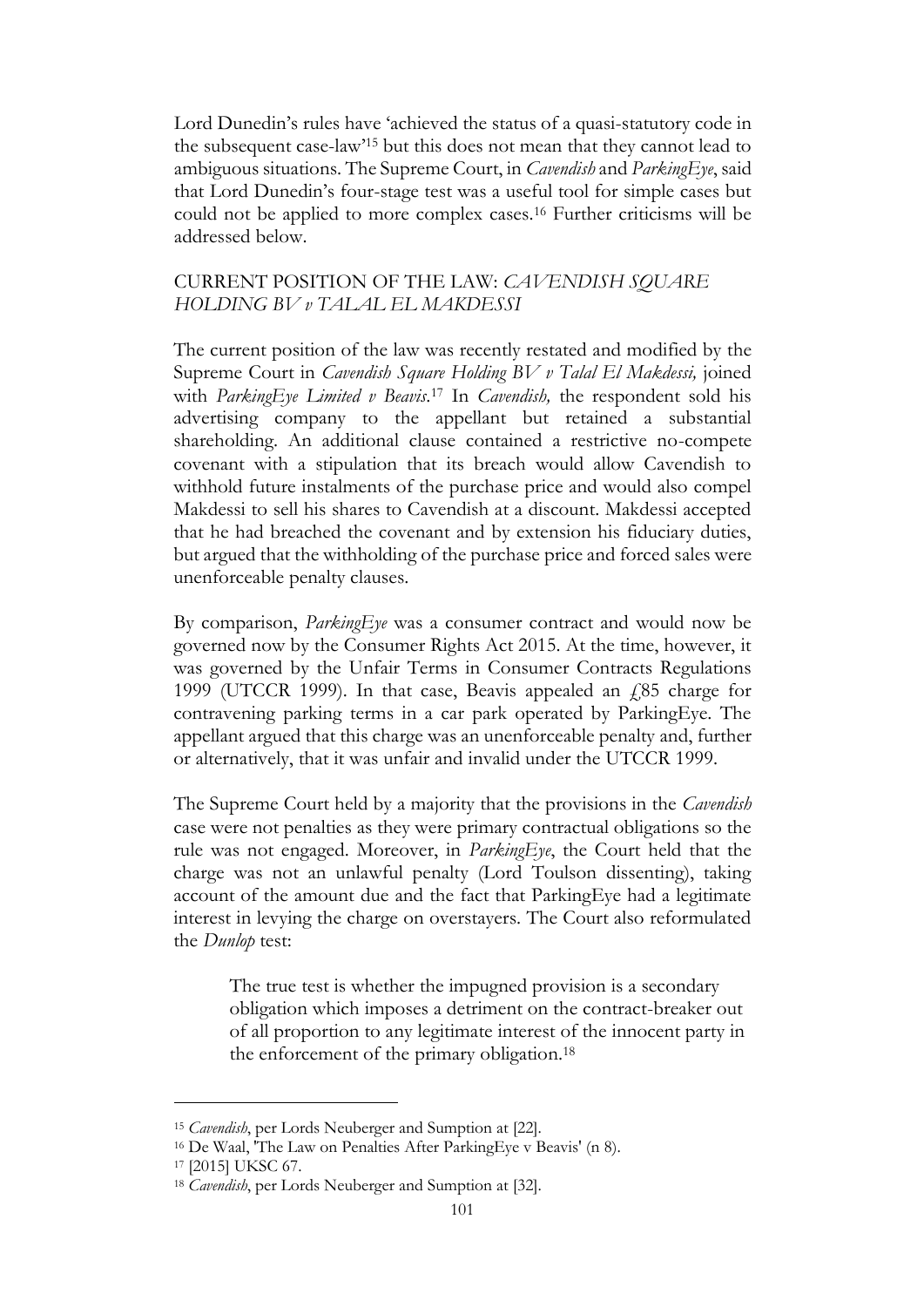The Court additionally held that the penalty rule only applies to secondary obligations and that the legitimate interest of the parties could extend beyond the damages they were entitled to. Finally, the Court held that the rule only applies to clauses which impose a sanction for breach. Consequently, the test can now be stated in three stages:

- 1. Does the clause engage the penalty rule? If yes,
- 2. Is any legitimate business-interest protected by the clause? and if so,
- 3. Is the provision made in the clause extravagant, exorbitant or unconscionable or is there some wider commercial or socioeconomic justification for the clause?

These new principles mean that the party in breach cannot argue that a secondary charge payable on breach of agreement is a penalty and unenforceable because it is not a genuine pre-estimate of loss. 19

# APPLICABLE STATUTORY PROVISIONS

The Unfair Contract Terms Act 1977 (UCTA 1977) applies only to liability arising in the course of a business and penalty clauses are beyond its remit. The other applicable statutory provisions are the CRA 2015 or the UTCCR 1999. The CRA 2015 places a duty on the court to consider the fairness of contractual terms even where neither party raises the issue, $20$  but the Act only applies to consumer contracts. The UTCCR 1999, however, based on an EU Directive, states that a standard term in a contract between a commercial supplier and a consumer will not be binding if it requires him 'to pay a disproportionately high sum in compensation'. <sup>21</sup> While helpful, this is also unsatisfactory, as there are few statutory provisions relating to penalty clauses between two commercial entities.

# THE CASE FOR RETENTION

The case for retaining the penalty clause rule can be broken down into three main categories according to the theory to which they subscribe: utilitarian, orthodox and efficient breach.

First, under utilitarian theories, the most basic and fundamental function of contract law is to facilitate the making of, and the reliance upon, contracts.<sup>22</sup> This is a function that penalty clauses are well placed to perform. The application of this principle to a real world situation is embodied by Lord Woolf in *Philips Hong Kong Ltd v Attorney-General of Hong* 

<sup>19</sup> De Waal, 'The Law on Penalties After ParkingEye v Beavis' (n 8).

<sup>20</sup> Section 71, CRA 2015

<sup>21</sup> UTCCR 1999, sch 2, para 1(e).

<sup>22</sup> Smith, *Contract Theory* (OUP 2004) 396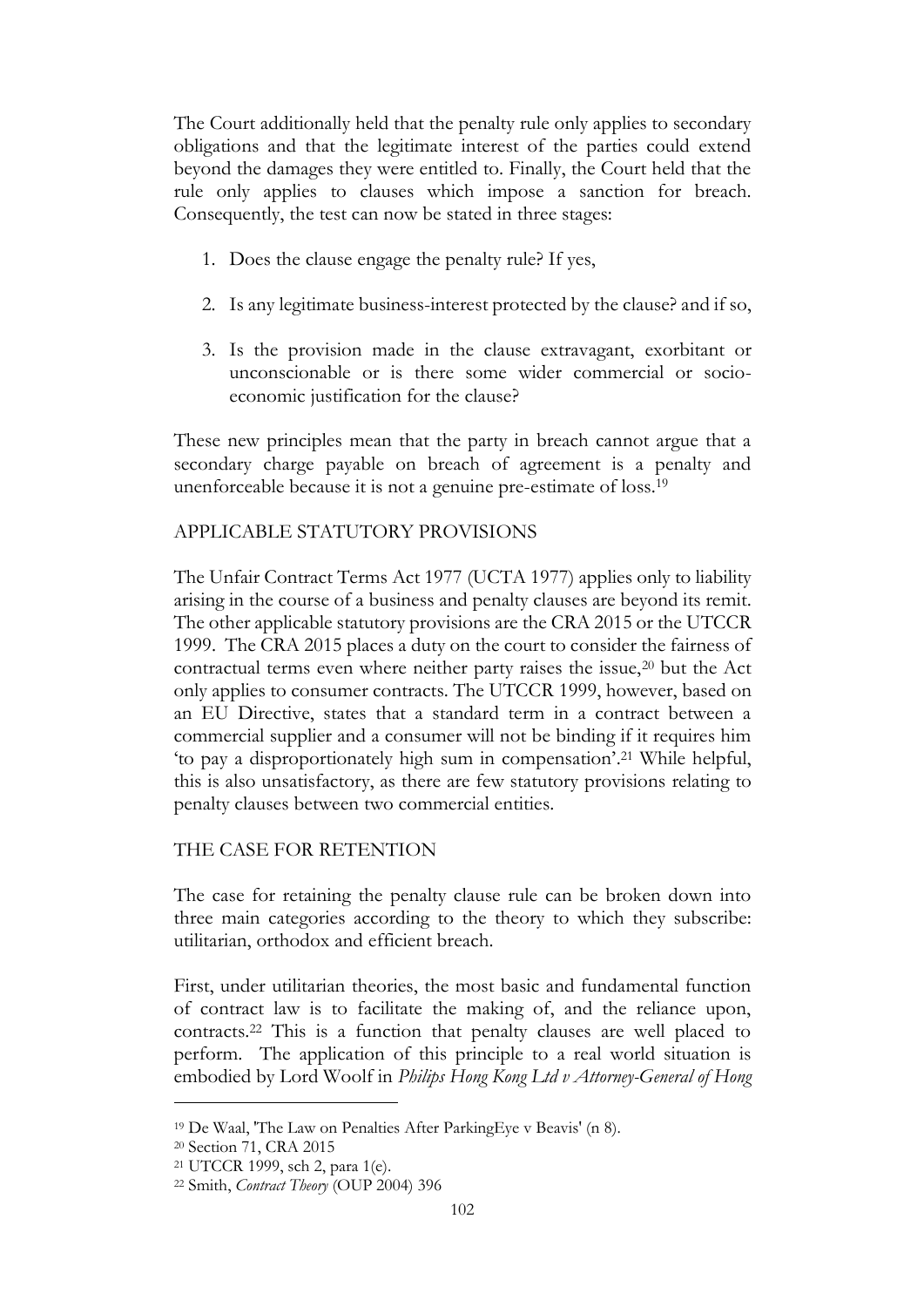*Kong*<sup>23</sup> when he stated that 'the court has to be careful not to set too stringent a standard and bear in mind that what the parties have agreed should normally be upheld', not least because 'any other approach will lead to undesirable uncertainty especially in commercial contracts'. <sup>24</sup> The penalty rule facilitates certainty by encouraging adherence to contractual obligations.

Second, the orthodox view, drawing on rights-based theories of contract, sees breach of contract as a wrong done to the other party.<sup>25</sup> Penalty clauses operate as a deterrent to ensure compliance with contracts; as Lord Dunedin said in *Dunlop,* 'The essence of a penalty is a payment of money stipulated as *in terrorem* of the offending party.'<sup>26</sup> As a deterrent, penalty clauses could be effective in preventing breach if the amount stipulated in the clause is greater than the cost of completion. Whilst this may only be effective in some cases, it is better than some unknown alternative options.

Finally, the efficient breach theory supposes that some breaches are economically efficient and others are not. The argument could therefore be put that a penalty payment made before the act of breach could also be efficient. At the moment, however, penalties are only payable on breach.<sup>27</sup> In practice, this is actually a semantic distinction.<sup>28</sup> The Law Commission has criticised this in its working paper 'Penalty Clauses and the Forfeiture of Monies Paid' <sup>29</sup> and recommended the abolition of this arbitrary distinction. This approach was not adopted, however, and the House of Lords, in *Export Credits Guarantee Department v Universal Oil Products Co*, 30 confirmed that the penalty rule only applies to breach.<sup>31</sup>

#### THE CASE FOR ABOLITION

In *Cavendish*, The Court of Appeal found the clauses to be penalties, but also created the impression that the process of evolution of the penalty rule might, and possibly should, lead to its abolition.<sup>32</sup> Some academics, such as Gullifer, have argued that there is no reason at all to retain the common

<sup>23</sup> (1993) 61 BLR 49.

<sup>24</sup> ibid, 59.

<sup>25</sup> *Contract Theory* (n 22) 389

<sup>26</sup> *Dunlop Pneumatic Tyre Company v New Garage & Motor Co* [1915] AC 79, citing

*Clydebank Engineering and Shipbuilding Co v Don Jose Ramos Yzquierdo y Castaneda* [1905] AC 6, at 86.

<sup>27</sup> Treitel, *An Outline of The Law of Contract* (OUP 2004) 402.

<sup>28</sup> *Alder v Moore* [1961] 2 QB 57.

<sup>29</sup> Law Com No 61 (1975) 26.

<sup>30</sup> [1983] 1 WLR 399.

<sup>31</sup> Poole, *Textbook on Contract Law* (OUP 2014) 392.

<sup>32</sup> Peel, 'Unjustified penalties or an unjustified rule against penalties?' (2014) 130 LQR 365.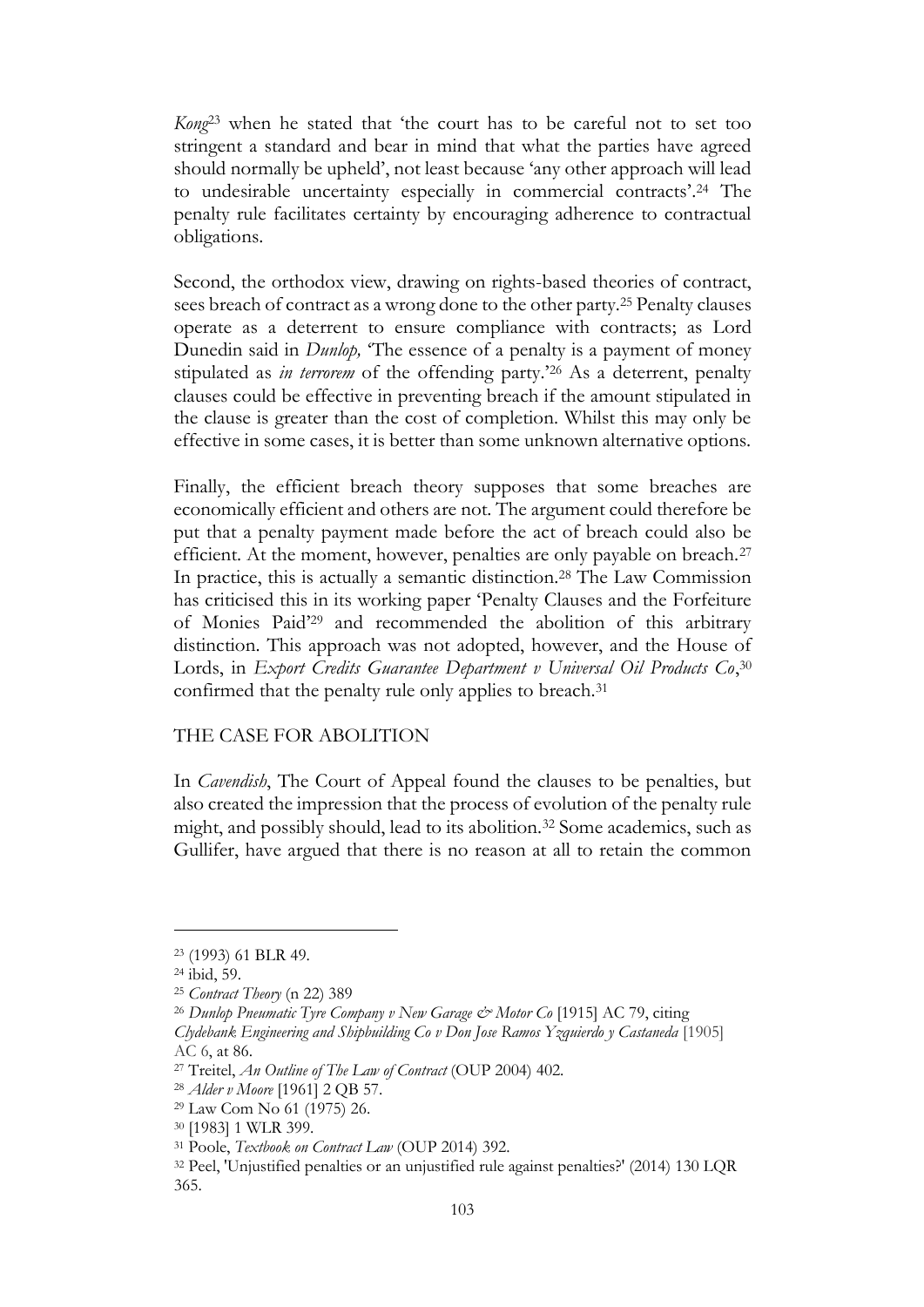law penalty clause doctrine33. I will set out three reasons below for its abolition: freedom of contract, concerns with the definition of a genuine pre-estimate of loss and public policy.

First, the main reason for the abolition of the rule is to protect freedom of contract; parties should be allowed to contract how and as they please. Hatzis says commercial parties must be assumed to have weighed the benefits and detriments of the clause and signed the contract anyway.<sup>34</sup> If a Court were to refuse to enforce a validly negotiated contract, then that would be a paternalistic course of action which infringes on their freedom of contract.

Second, there are concerns as to the definition of a genuine pre-estimate of loss. Lord Dunedin's judgment in *Dunlop***<sup>35</sup>** raises the issue of whether the clause is a genuine pre-estimate of loss. It should be an estimate made at the time of contracting and interpreted objectively by the court. The objective interpretation also takes account of reasonableness, in the sense that the more reasonable a clause, the more likely it is to be held as a genuine pre-estimate. This application is distinguished in *Cavendish Square Holding BV v Talal El Makdessi*<sup>36</sup> where the Supreme Court held that clauses in an extensive commercial contract may still be penalties.

Paradoxically, however, it has also been held that the sum that is reasonable is open to negotiation. In *Murray v Leisureplay Plc*<sup>37</sup> the Court of Appeal held that the clause was not a penalty. The sum may have been generous but was not unconscionable and may have taken into account the difficulty in obtaining alternative work of equal value. The onus of showing that the specified sum is a penalty lies upon the party who is sued for its recovery.<sup>38</sup> In my opinion, the onus lies in the wrong place; it should be the party who is claiming recovery under a potentially onerous and unenforceable clause who should prove that it is a valid liquidated damages claim. Accordingly, Harris argues that the Court should revise the terms to adjust the price paid on breach downwards.<sup>39</sup> The penalty rule should, therefore, be abolished, or at the very least significantly reformed, because of the potential that some cases may be decided wrongly through the court's attempts to define what is an objective pre-estimate of damages, made subjectively at the time of the contract being made.

<sup>33</sup> Gullifer, 'Agreed Remedies' in Burrows and Peel (eds), *Commercial Remedies: Current Issues and Problems* (OUP 2003).

<sup>34</sup> Hatzis, '*Having the Cake and Eating it Too: Efficient Penalty Clauses in Common and Civil Contract Law*' [2003] 22 Int Rev L and Economics 381.

<sup>35</sup> [1915] AC 79.

<sup>36</sup> [\[2015\] UKSC 67.](http://www.bailii.org/uk/cases/UKSC/2015/67.html)

<sup>37</sup> [2005] EWCA Civ 963.

<sup>38</sup> *Robophone Facilities Ltd v Blank* [1966] 1 WLR 1428, 1447.

<sup>39</sup> Harris et al , *Remedies in Contract and Tort* (CUP 2002) 147.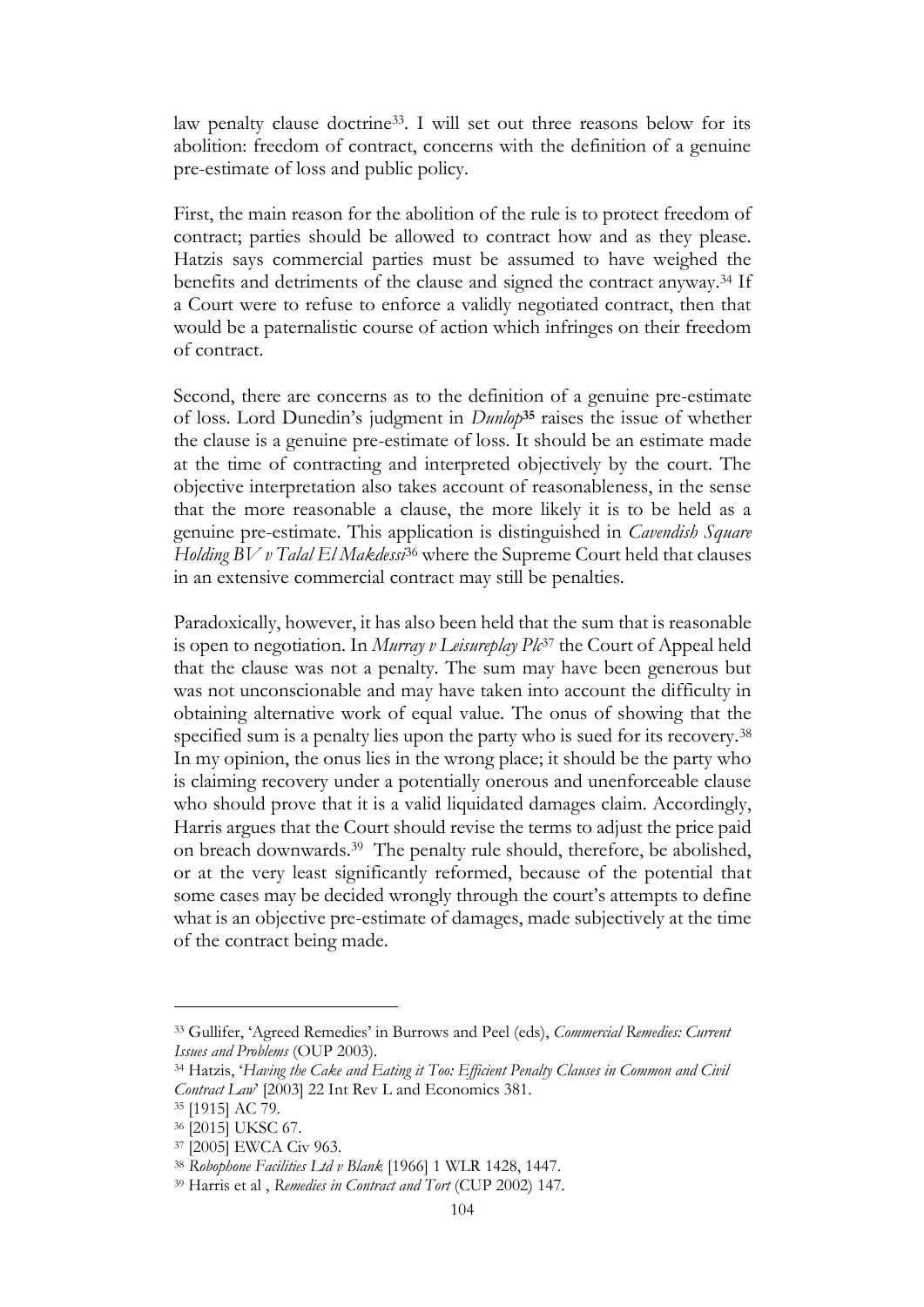Finally, the retention of the penalty rule is contrary to public policy, as the court cannot be seen to justify private punitive charges. Consumers are now protected by the CRA 2015 and Lord Toulson in *ParkingEye* said he would have allowed Beavis' appeal under this legislation. Commercial parties, however, do not enjoy the same statutory protection. In 2002, a Law Commission Report proposed that small businesses should have the same protections as consumers, but this was withdrawn after a critical response in 2005.<sup>40</sup> This is an issue, because the penalty rule assumes that:

In a negotiated contract between properly advised parties of comparable bargaining power, the strong initial presumption must be that the parties themselves are the best judges of what is legitimate in a provision dealing with the consequences of breach.<sup>41</sup>

This should be upheld by the courts. Peel broadly agrees and argues that if after *Cavendish*, the test is now commercial justification, then surely the fact that two large commercial entities have negotiated and agreed on the clause should be enough and therefore there is no need for a rule.<sup>42</sup> This is a paternalistic argument,<sup>43</sup> with economically rational contractors arguing that penalty clauses act as a deterrent where breach is desirable and lower the parties' costs<sup>44</sup> and rightly so; these clauses should not be enforced because they would hamper efficiency.<sup>45</sup>

### THE AUSTRALIAN POSITION

The principle of penal obligation also exists in the French and German civil codes; both also allow judicial discretion in setting penal damages<sup>46</sup> and, through British colonisation, the obligation also exists in many of the Commonwealth's legal systems. In Australia the position on penalty clauses is similar to that of the position of the Court in *Dunlop*. <sup>47</sup> The new law that has been set out in *Cavendish*, however, now advocates a more flexible test,

<sup>40</sup> Morgan, 'The penalty clause doctrine: unlovable but untouchable' [2016] 75 Cambridge LJ 11.

<sup>41</sup> *Cavendish*, per Lords Neuberger and Sumption at [35].

<sup>42</sup> Peel, 'Unjustified penalties or an unjustified rule against penalties?' (2014) 130 LQR 365, 370.

<sup>43</sup> Morgan, *Great Debates in Contract Law* (Palgrave Macmillan 2012) 22. <sup>44</sup> ibid, 226.

<sup>45</sup> Saprai, 'The Penalties Rule and the Promise Theory of Contract' (2013) 26 Canadian J Law and Jurisprudence 443, 444.

<sup>46</sup> Loyd, 'Penalties and Forfeitures: Before Peachy v The Duke of Somerset' [1915] 29 Harvard LR 117, 118.

<sup>47</sup> Macknay, 'Penalties and protecting legitimate interests: differences between the United Kingdom and Australia ' (Herbert Smith Freehills, 2015) available

<sup>&</sup>lt;http://www.herbertsmithfreehills.com/insights/legal-briefings/penalties-andprotecting-legitimate-interests>.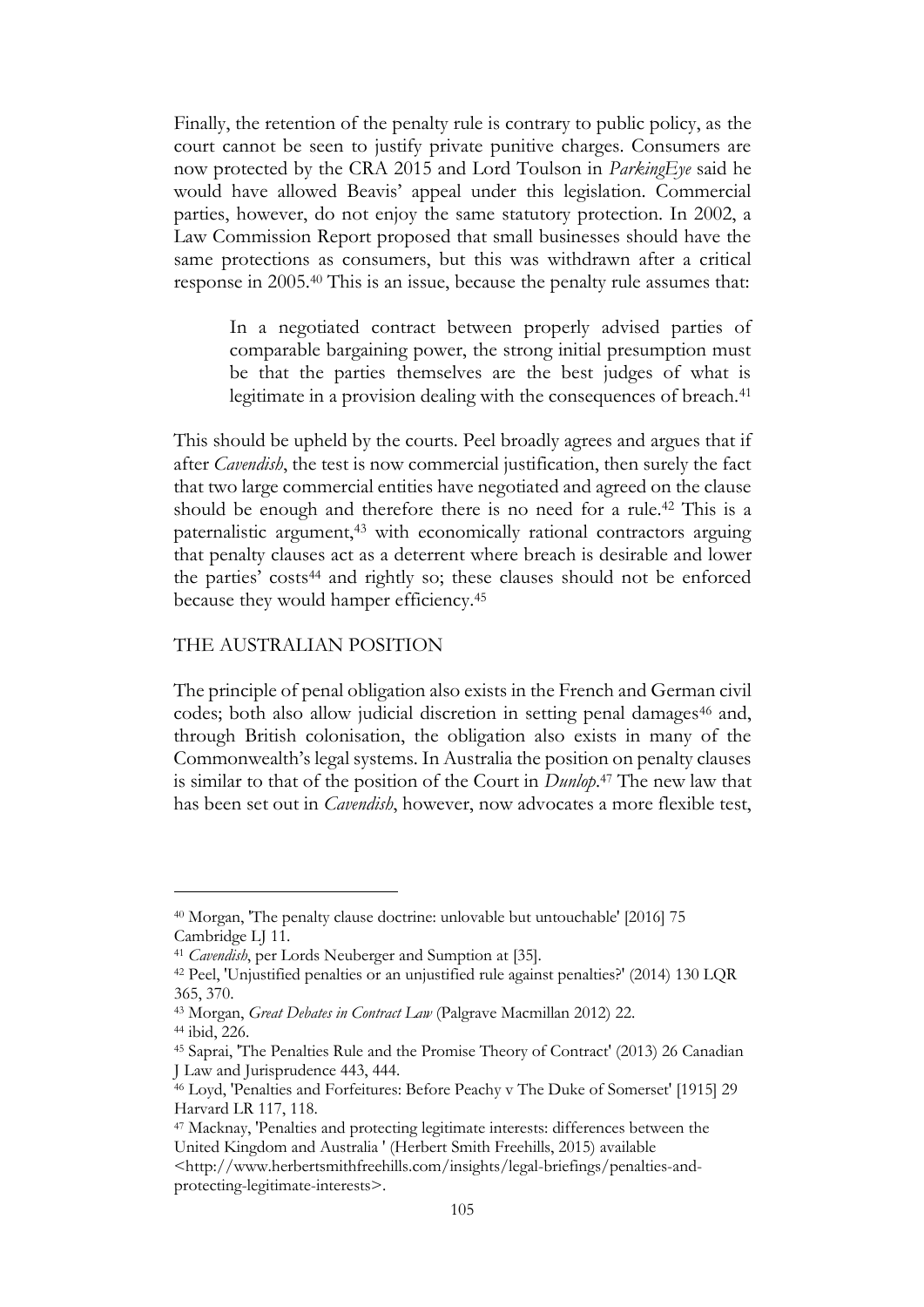even though the penalties rule in Australia applies more broadly and bites more frequently. 48

Nevertheless, the main difference is whether the penalty is payable on breach of contract or not. The Court of Appeal applied *Dunlop* in *Euro London Appointments Ltd v Claessens*<sup>49</sup> and held that, as the clause was not a penalty, it was not payable on breach of contract. By contrast, the penalty clause rule was attacked in the High Court of Australia in *Andrews v Australia and New Zealand Banking Group Ltd;*<sup>50</sup> the Court held that as a matter of Australian law, the penalty clause jurisdiction is not limited to cases where a sum of money is payable upon breach of contract.<sup>51</sup> In other words, a contractual clause which imposes an obligation to pay an agreed sum, even if there is no breach, may constitute a penalty<sup>52</sup>. Peel argues that this brings into 'sharper focus the lack of any clear rationale for this distinct common law rule of intervention.' 53

Although the root of the penalty clause rule is the same and the position *pre-Cavendish* nearly identical, the Australian position is not a desirable one and should not be adopted here. This is because it does not place the same emphasis on freedom of parties to contract as they wish and allow them to prioritise other interests over the avoidance of loss, as the English position does. For example, a company may contract knowing that the bargain is bad but may still prioritise fulfilling the bargain over the avoidance of loss; this may be for a number of reasons, including the fact that this bad bargain may lay the foundations for a more lucrative commercial relationship.

Morgan argues that the Supreme Court should have abolished the law on penalty clauses in *Cavendish*, or at the very least abolished it in commercial cases. He remains unconvinced by the arguments put forward by the Supreme Court that the doctrine is too well entrenched in English law, the Commonwealth and European legal systems for judges to sign its death warrant.<sup>54</sup> Their main argument for not doing so is that 'this is not the way in which English law develops'. <sup>55</sup> Ibbetson supports this with his observation that judicial law can never bring itself to abolish whole doctrines of its own creation,<sup>56</sup> irrespective of the position in other jurisdictions.

<sup>48</sup> ibid.

<sup>49</sup> [2006] EWCA Civ 385.

<sup>50</sup> [2013] BLR 111.

<sup>51</sup> Mckendrick, *Contract Law: texts, cases and materials* (OUP 2014) 912.

<sup>52</sup> *Andrews v Australia and New Zealand Banking Group Ltd* [2013] BLR 111.

<sup>53</sup> Peel, 'Unjustified penalties or an unjustified rule against penalties?' (2014) 130 LQR 365, 369.

<sup>54</sup> Morgan, 'The penalty clause doctrine: unlovable but untouchable' [2016] 75 Cambridge LJ 11, 13.

<sup>55</sup> *Cavendish,* per Lords Neuberger and Sumption at [36].

<sup>56</sup> Ibbetson, *A Historical Introduction to the Law of Obligations* (OUP 1999) 301.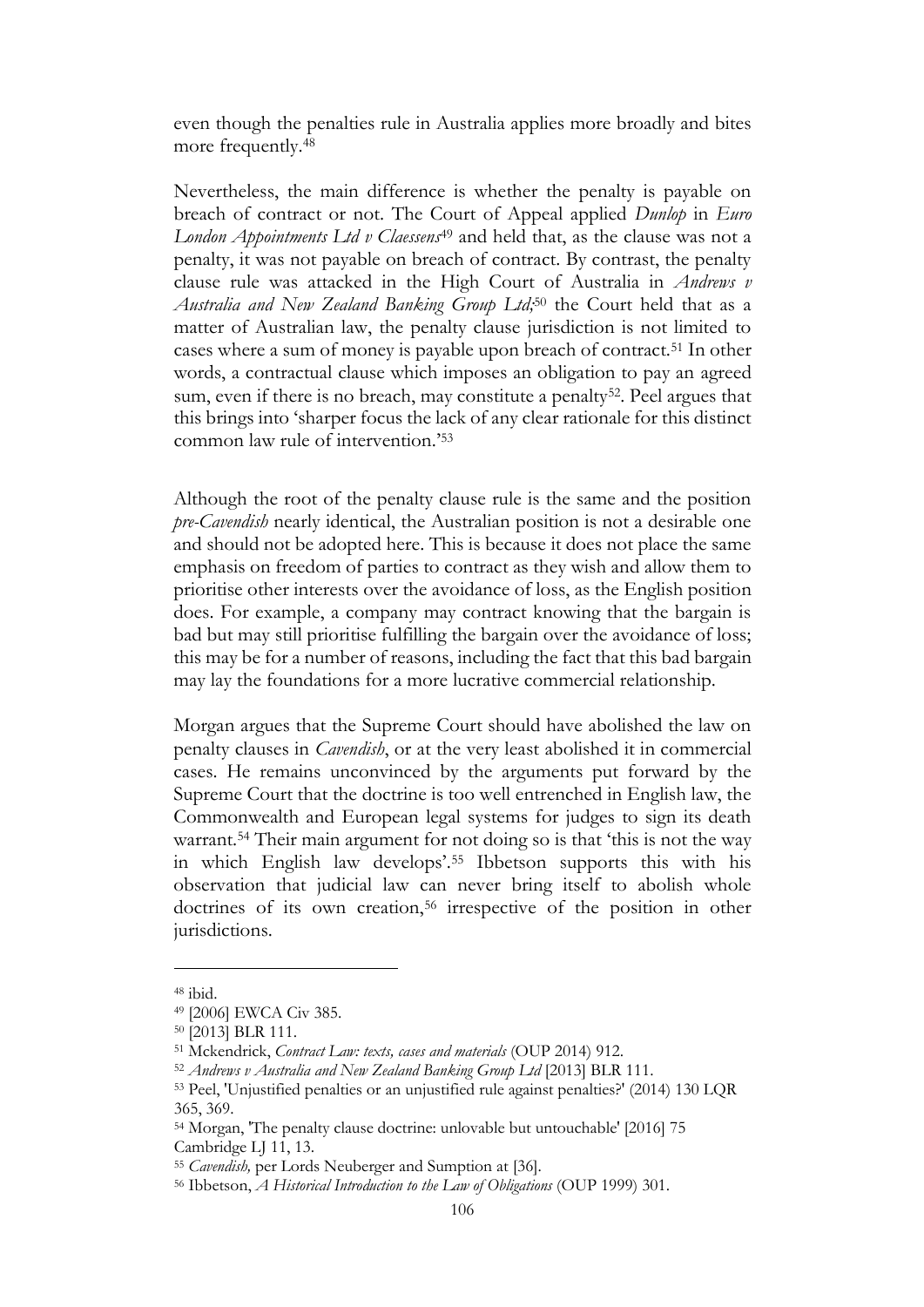## **CONCLUSION**

In *Cavendish* and *ParkingEye*, the Supreme Court concluded that it would be inappropriate for the judiciary to abolish the penalty clause rule. They did, however, make it looser and abolished the dichotomy between the penalty and genuine pre-estimate of loss that Beavis relied upon<sup>57</sup>. This essay has considered both sides of the argument and has firmly reached the conclusion that there is in fact no reason for retaining the penalty clause rule. This is for two reasons, which fall into line with a more orthodox view of contract law. First, the rule fails to take account of the parties' right to contract freely. Second, it does not allow for efficient breach. These are two significant flaws which cannot be ignored as they erode the parties' freedom.

Overall, the case for retention is based on the principle of commercial certainty and the rule could escape abolition by being significantly reformed and altered to improve its position. Unfortunately, abolition is not currently on the legal reform agenda and so there may be another century-long interlude before another significant penalty clause case emerges. The only appropriate course of action to maintain contractual freedoms, therefore, is to abolish the penalty clause rule forthwith.

<sup>57</sup> De Waal, 'The Law on Penalties After ParkingEye v Beavis' (n 8).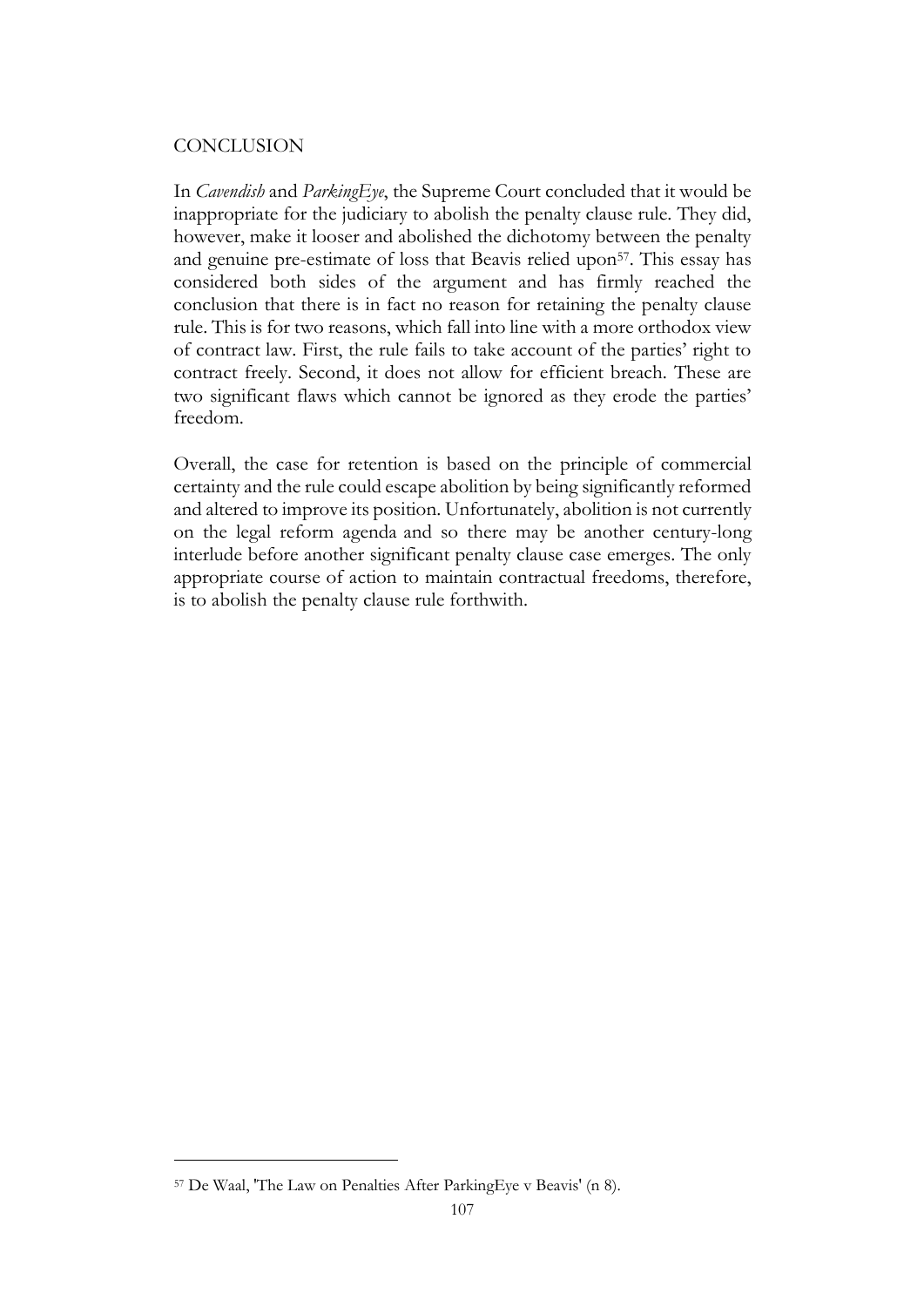# **A CRITICAL ASSESSMENT OF THE LAW ON ASSISTED REPRODUCTION AND LEGAL PARENTAGE**

Grace Wright

#### INTRODUCTION

The birth of the first IVF baby in 1978 prompted significant ethical and scientific debate, leading to the establishment of the Warnock Committee in 1982. The role of the Committee was to investigate 'recent and potential developments in medicine and science related to human fertilisation and embryology', and to 'consider what policies and safeguards should be applied.' <sup>1</sup> Since Louise Brown's birth, modern medicine has rapidly advanced in the field of fertility law, supporting the transformation of the traditional family unit. The publication of the Warnock Report in 1984 formed the basis behind the Human Fertilisation and Embryology Act 1990 ("the 1990 Act"). The 1990 Act was updated by Parliament by the Human Fertilisation and Embryology Act 2008 ("the 2008 Act"). The 2008 Act instigated an increased focus on recognising non-biological parentage, reforming the traditional understanding of 'family' as 'a group of persons related to each other by blood or marriage'. <sup>2</sup> The most significant change introduced is the extension of the definition of legal parentage to incorporate the non-birth partner in a lesbian couple under ss 42–48. Corresponding with this, a child's need for 'a father' as outlined in s 13(5) of the 1990 Act is amended to simply a need for 'supportive parenting' under s 14(2)(b) of the 2008 Act.

The 2008 Act, however, has been criticised for placing excessive weight on recognising alternative family forms at the expense of biological heritage. Andrew Bainham, for example, argues that whilst it is important to give lesbian partners responsibility towards a child, to award them legal parentage is 'to distort and misrepresent kinship'. <sup>3</sup> This paper will firstly discuss the rigidity of the definition of legal fatherhood under the 1990 Act and the implications this had in depriving men of legal fatherhood. It will then address the recognition of a second female parent in lesbian relationships and the resulting exclusion of the biological father under the 2008 Act. It will be argued that the 2008 Act strikes an appropriate balance between the biological and social understanding of what it means to be a

<sup>1</sup> Department of Health and Social Security, *Report of the Committee of Inquiry into Human Fertilisation and Embryology* (Cmnd 9314, 1984) available

<sup>&</sup>lt;http://www.hfea.gov.uk/docs/Warnock\_Report\_of\_the\_Committee\_of\_Inquiry\_in to\_Human\_Fertilisation\_and\_Embryology\_1984.pdf> 1.2 (The Warnock Report).

<sup>2</sup> Hale et al, *The Family, Law and Society: Cases and Materials* (OUP 2009) 1.

<sup>3</sup> Bainham, 'Arguments About Parentage' (2008) 67 Cambridge LJ 322.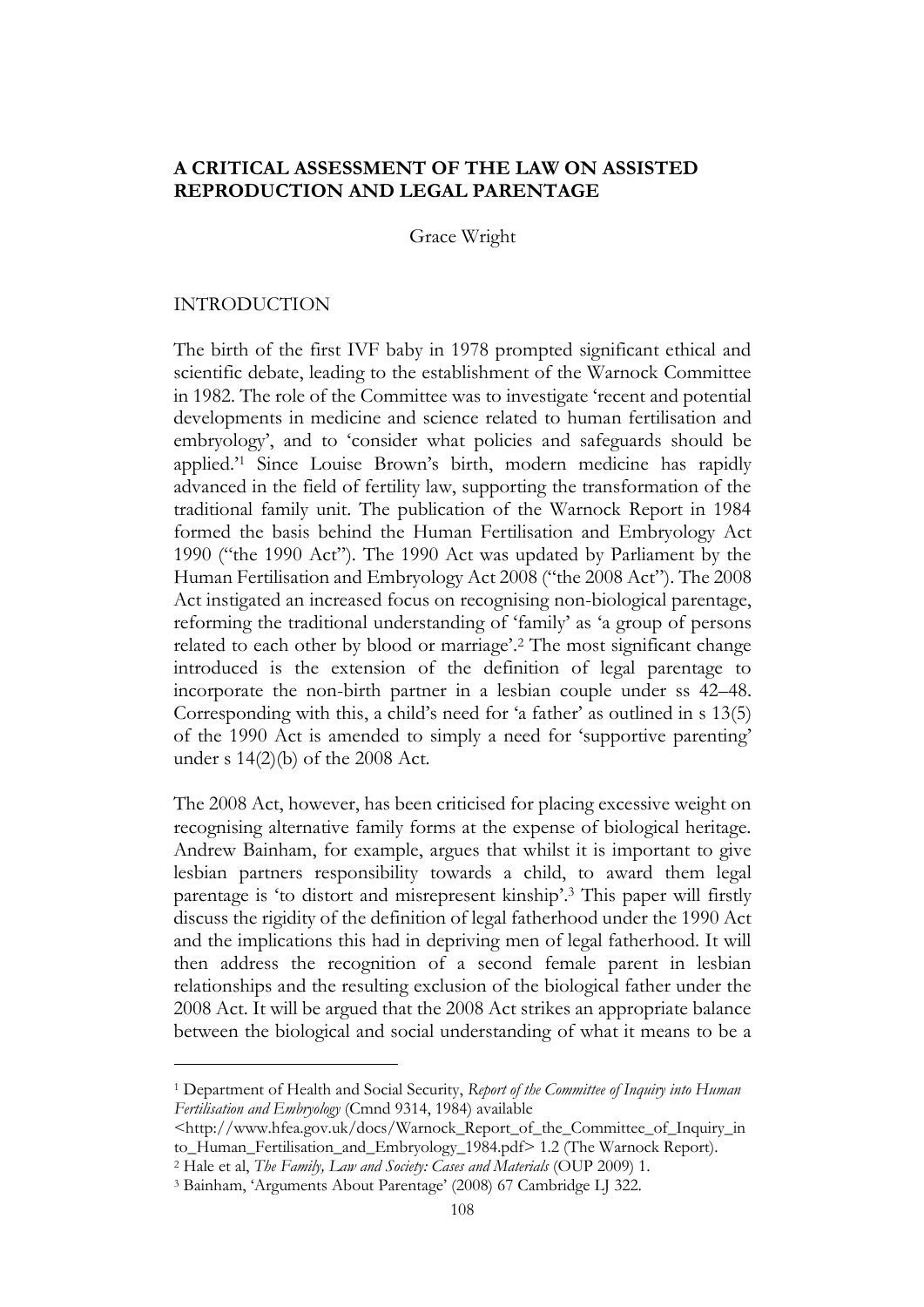parent. It will be suggested, however, that moving away from the traditional two-parent model to allow the legal recognition of a third parent in particular familial situations could be a way to ensure that all parties' interests are fully accommodated and a hierarchical structure of interests is avoided.

# THE CONFERRING OF LEGAL PARENTAGE

The traditional understanding of what it is that makes a person a parent is genetics, epitomised in the widely known proverb that 'blood is thicker than water'. There has, however, been a substantial shift away from this view in recent decades due to the changing sociological backdrop of the UK; a rise in divorce and step-families, adoption, surrogacy and infertility treatment using donor gametes has resulted in increasing numbers of children being 'parented' by those who are not their biological parent.

The conferring of legal parentage gives a person certain status in respect of the child: for example, entitlements of intestacy are determined in accordance with legal parentage and legal parents have financial obligations to maintain the child. However, it is only when granted 'parental responsibility' that a person acquires 'all the rights, duties, powers, responsibilities and authority which by law the parent of a child has in relation to the child and his property'. <sup>4</sup> The real significance of legal parentage is arguably the meaning that it holds for the parent – it provides formal recognition of the role they play in the child's life and cements their personal identity as a parent. The courts have repeatedly recognised the emotional value the status of legal parent holds for individuals, such as in the cases of *Re R ( A Child) (IVF: Paternity of Child)*<sup>5</sup> and *R v E and F.*<sup>6</sup>

The courts have, however, also recognised that modern day parentage is such a complex and multi-faceted concept that it is not possible to capture all the parental relationships a child may have in their life under the umbrella of 'legal parent'. Fertility law specialist Natalie Gamble argues that 'the different policy approaches driving fertility law and family law make them difficult bedfellows, and when they both come into play in court it can often feel like trying to mix oil and water'. <sup>7</sup> In fact, the effect is the opposite of Gamble's argument: the rigidity of the statutory scheme governing fertility law is balanced by the power of the courts to apply discretionary remedies from family law at a wider level to ensure that a party's interests are not unfairly compromised.

## LEGAL FATHERHOOD UNDER THE 1990 ACT

<sup>4</sup> Children Act 1989, s 3(1).

<sup>5</sup> [2003] EWCA 182, [5].

<sup>6</sup> [2013] EWHC 1418 (Fam), [3].

<sup>7</sup> Gamble, 'Lesbian Parents and Sperm Donors: *Re G and Re Z*' [2013] Fam Law 1429.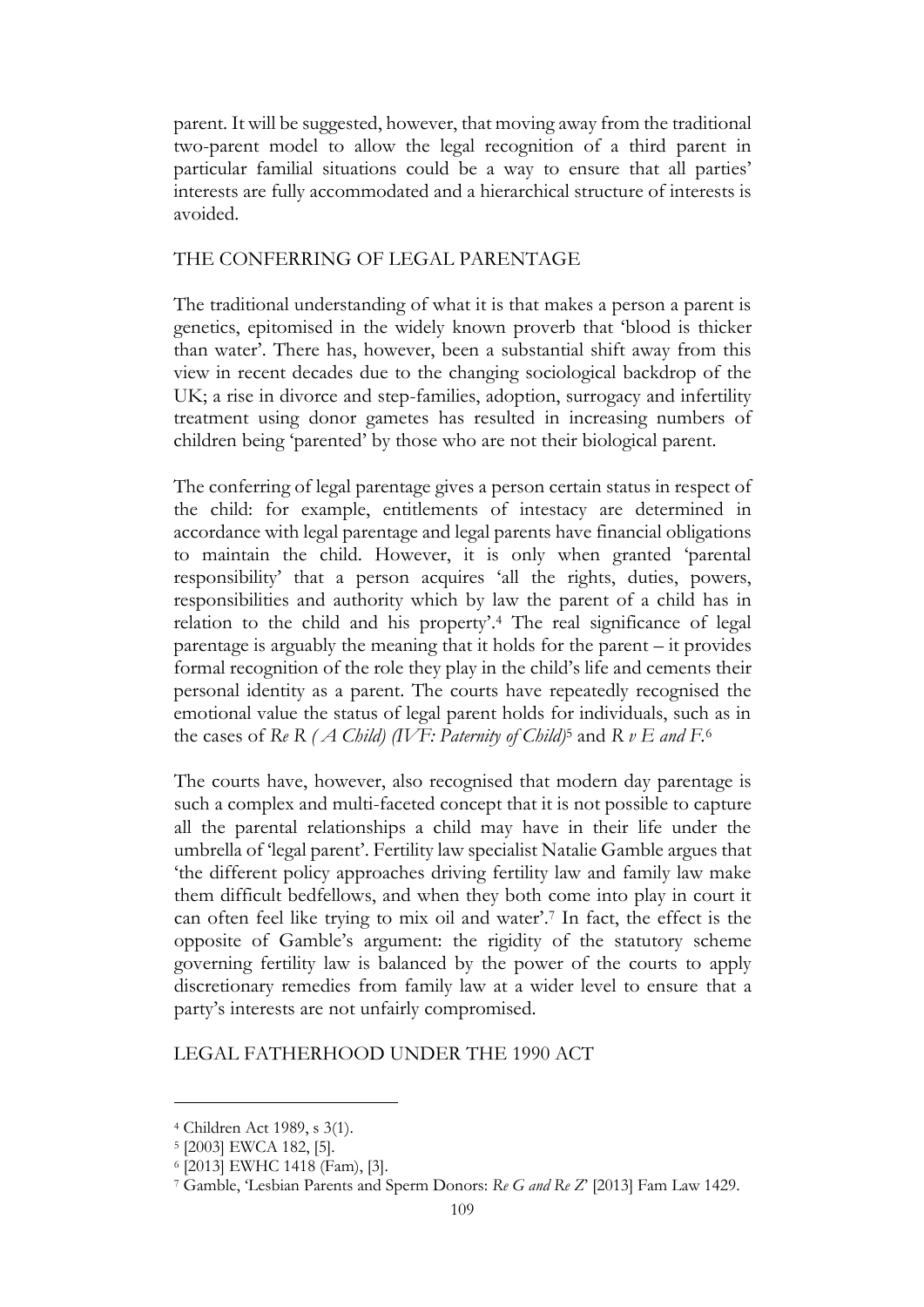s 28 of the 1990 Act sets out the definition of 'father' in relation to children conceived via artificial insemination. Under s 28(2), a woman's husband is the legal father of any child born as a result of fertility treatment using donated sperm. s 28(3) extends this provision to include unmarried couples as long as implantation or insemination occurs 'in the course of treatment services provided for [a woman who bears a child] and a man together'. In *Leeds Teaching Hospitals NHS Trust v Mr and Mrs A and Others,* a strictly literal interpretation of s 28 denied legal fatherhood to Mr A in favour of the biological father Mr B who was held to be the father at common law.<sup>8</sup> Mr and Mrs A were a white couple but Mrs A gave birth to mixed raced twins following a catastrophic clinical error by the fertility clinic in which her eggs were mistakenly fertilised with Mr B's sperm. Dame Elizabeth Butler-Sloss deemed that 'the present situation where the sperm of a man has been placed in the eggs of a woman by mistake was not…in Parliament's mind when it passed section 28'. <sup>9</sup> Despite recognising that the situation fell outside the ambit of the Act, however, she declined to allow any flexibility for this exceptional case, holding that Mr A could not be the legal father under the Act as he had not consented to the insemination of his wife's eggs by another man's sperm under the scope of s 28(2). The court declined to apply s 28(3), holding that this section was not intended to include husbands: if so, it would make s 28(3) cover a larger group of people than s 28(2) which would be contrary to usual Parliamentary drafting style. The key rationale behind the judgment was the importance of 'preserving the reality of [the twins'] paternal identity,<sup>10</sup> rather than opting to 'distort the truth'. <sup>11</sup> 'Truth' is seen as analogous with biological reality and the rights of the twins to know their genetic heritage is prioritised, even though this means failing to give the family unit in which they will be raised legal recognition.

*Re R (A Child) (IVF: Paternity of Child)* highlighted that s 28(3) of the 1990 Act was not drafted with sufficient precision: the lack of clarity in the section caused difficulty for the House of Lords in determining whether B was the legal father of R.<sup>12</sup> B and the legal mother D underwent fertility treatment as a couple using donor sperm. The relationship subsequently ended but D proceeded with treatment without informing the clinic of the change in her relationship status. Lord Walker identified two difficulties resulting from the 'rather compressed wording' of s 28(3).<sup>13</sup> First, the often lengthy duration of fertility treatment makes it difficult to fix the point at which 'togetherness' needs to apply. Second, in a situation involving IVF with donor sperm, the section's wording is not strictly accurate as 'the

<sup>8</sup> [2003] EWHC 259 (QB).

<sup>9</sup> ibid, [22].

<sup>10</sup> ibid*.*, [56].

<sup>11</sup> ibid, [57].

<sup>12</sup> [2003] EWCA 182.

<sup>13</sup> ibid, [23].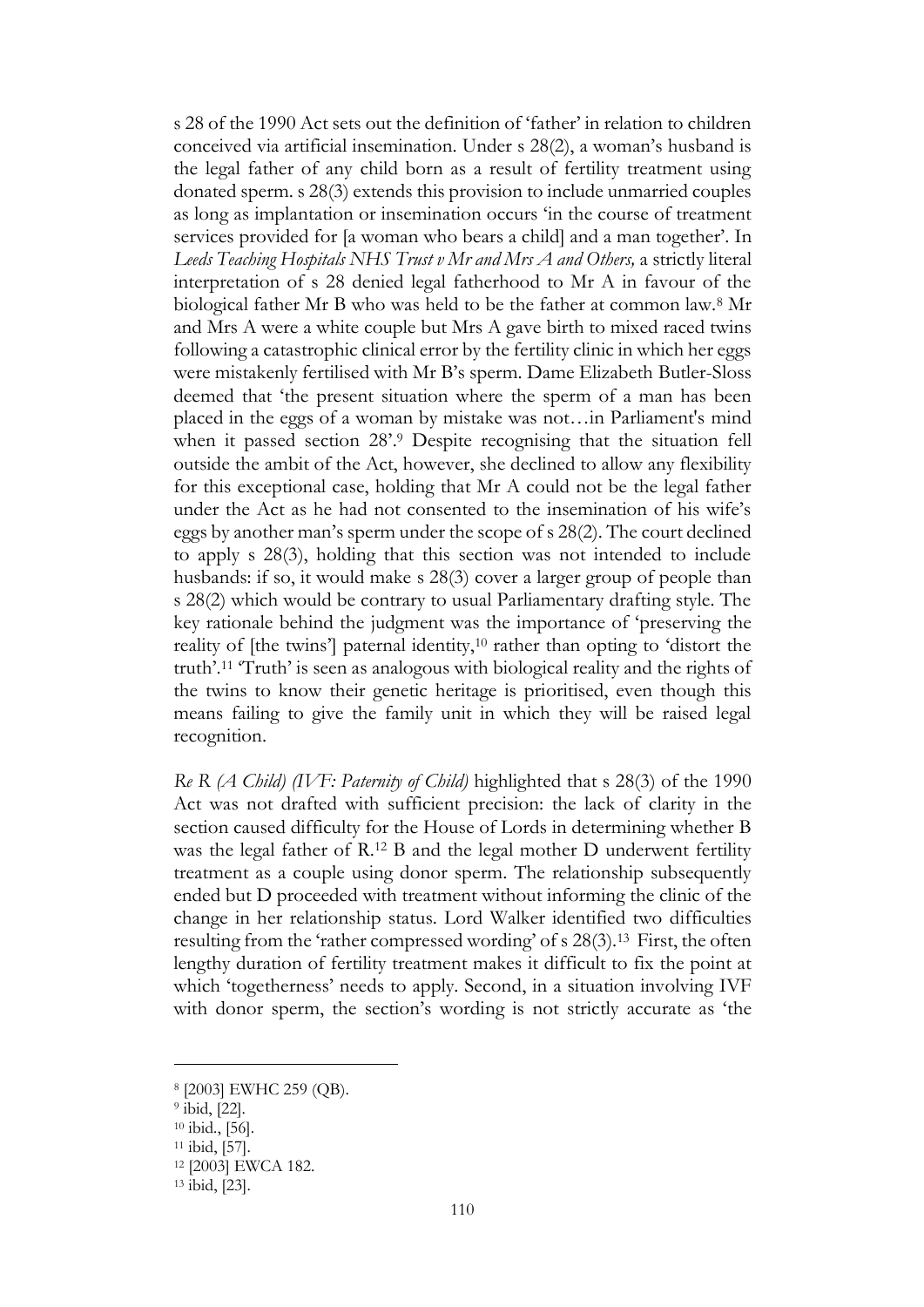infertile male partner does not receive any positive treatment of any kind'. 14 Lord Walker interpreted s 28(3) to mean that the male partner's conduct 'must be such as to make his partner's treatment something of a joint enterprise'. <sup>15</sup> The House of Lords therefore held that B was not the legal father of R, rendering her legally fatherless. The decision seems to conflict with earlier parts of Lord Walker's judgment in which he recognised that there are clear 'material and non-material benefits afforded to a child with a legally determined father as compared to one who is fatherless'. <sup>16</sup> The decision also does not sit comfortably with the 1990 Act itself given the emphasis on 'the recognised need for a father' in s 13(5). Interestingly, Lord Walker stated that a possible effect of s 28(3) was to 'discourage the unsuitable and irresponsible from embarking on such treatment'. <sup>17</sup> In rendering R legally fatherless, however, the court prioritised the rights of the legal mother who recklessly proceeded with implantation without notifying the clinic of the change in her position. Both *Re R* and *Leeds Teaching Hospitals* involved errors in the assisted reproduction process through no fault of the potential fathers'. Depriving both men of legal fatherhood through rigid interpretations of the 1990 Act thus allowed the lives of R and the twins to be underscored by the errors surrounding their conceptions rather than creating a secure basis for their futures.

The 2008 Act seeks to address the lack of clarity in s 28(3) by removing the test of treatment 'together' completely and replacing it with a need for 'agreed fatherhood conditions'.<sup>18</sup> The conditions prescribe a rigid contractual approach, requiring written notice of consent by both parties to the man being treated as the father of any resulting child. The change is an appropriate response to the difficulties faced by the courts in interpreting s 28(3) of the 1990 Act, providing a clearer framework which enables the courts to secure the interests of the child and the potential father more effectively. Paradoxically, the greater degree of certainty offered by s 37 makes the courts more willing to use discretion in order to ensure the fairest outcome for all parties: the courts can be confident that they are not departing excessively from the statutory scheme when implementing judicial discretion as Parliament's intentions are much more apparent. This approach was implemented in *X v Y & Bartholemew's Hospital Centre for Reproductive Medicine* in which the fertility clinic accepted full responsibility for losing the consent forms needed under s 37(1)(a) and (b) to make  $X$  the legal father of  $Z^{19}$  The court was able to conclude that  $X$ had signed the consent forms before commencing treatment and as such he was Z's father. The rigid fatherhood provisions allowed the court to be clear that Parliament's intentions were to make a man in X's position the

<sup>14</sup> ibid*,* [25].

<sup>15</sup> ibid, [26].

<sup>16</sup> ibid, [3].

<sup>17</sup> ibid, [2].

<sup>18</sup> Human Fertilisation and Embryology Act 2008, s 37.

<sup>19</sup> [2015] EWHC 13 (Fam).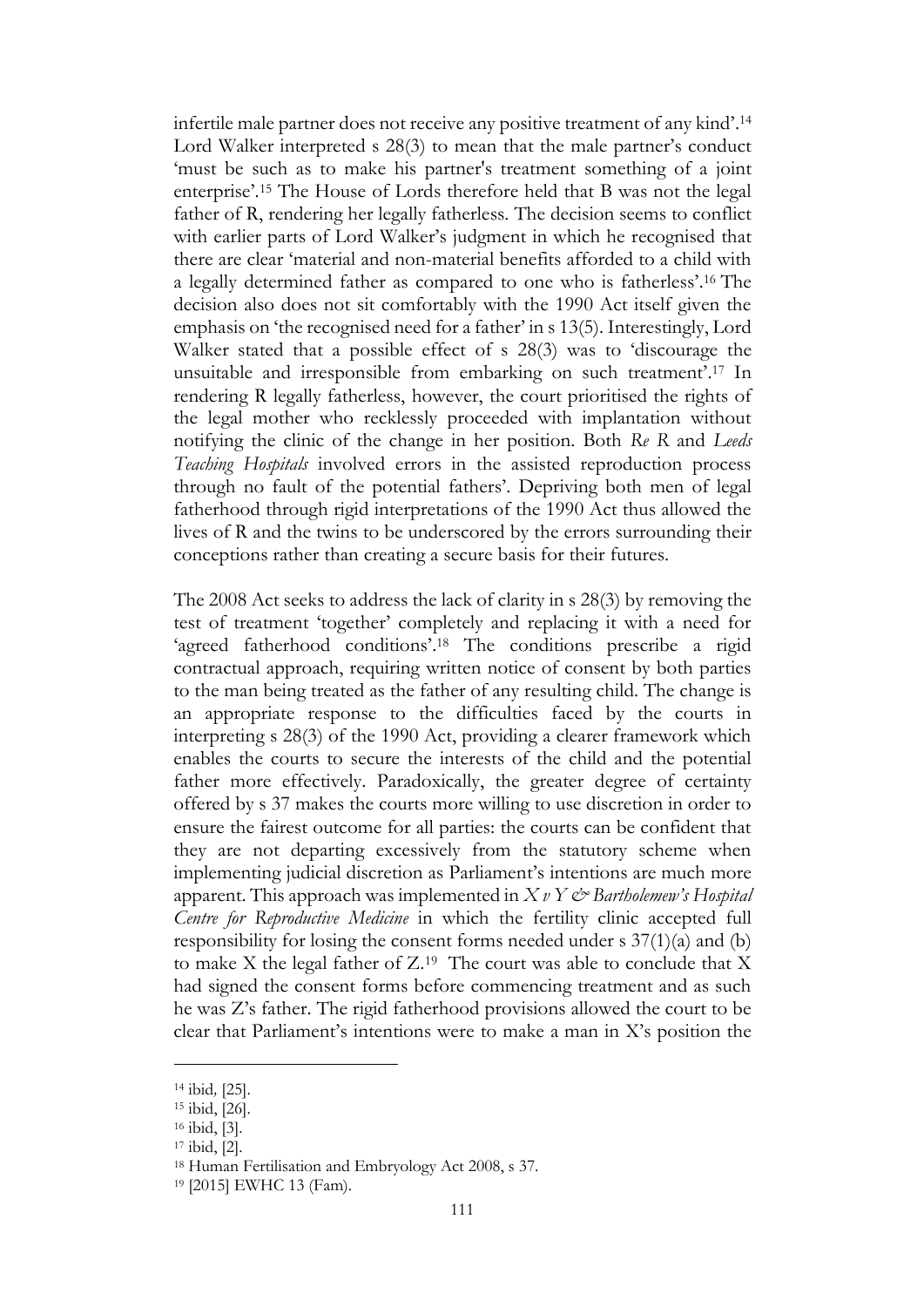legal father of any resulting child. As a result, the court could adopt a common sense approach to ensure that an administrative error did not affect Z's family unit for the rest of her life.

#### A SECOND FEMALE PARENT

The most significant change brought about by the 2008 Act is the recognition of legal parentage in relation to the second woman in a lesbian civil partnership or relationship under ss 42–44. This change is in line with other legislative changes giving increased recognition to gay couples.<sup>20</sup> Even before the legislative changes under the 2008 Act, the courts tried to ensure that the rights of the lesbian non-birth partner were accounted for. A clear example of this is in *Re G (Children) (Residence: Same-Sex Partner)* in which the respondent CW had acted as a 'social and psychological' parent to the children of her same-sex partner.<sup>21</sup> As the case falls under the 1990 Act, she was not their legal mother. Given that she was not biologically related to the children, the court granted a residential order in favour of the biological mother. Baroness Hale recognised 'the vulnerability of someone in CW's position', and this is clearly something that the 2008 Act seeks to address.<sup>22</sup> The court was, however, still able to take steps towards securing a balance of the parties' interests by allowing the children to reside with their biological mother whilst still benefiting from a contact order enabling them to maintain a relationship with their 'psychological' parent CW.

Similarly, in *Re E and F*, the court upheld the rigid requirements of the 2008 Act regarding the conferring of legal parentage on a second woman whilst still ensuring the rights of AB through alternative remedies.<sup>23</sup> AB was the ex-partner of the biological mother CD and had fulfilled a parental role for the first 17 months of E and F's lives. However, Mr Justice Cobb rejected AB's application to be declared a legal parent of the twins under s 42(1) of the 2008 Act, holding that the requirements for AB to become a parent were not satisfied because there had not been informed consent via signed and submitted parental consent forms pre-treatment as specified by s.44. However, as in *Re G*, he acknowledged that this was 'not the end of the story' for AB as she could still have a meaningful bond with the twins.<sup>24</sup> To enable this, he exercised his discretion to direct that 'AB's application for contact shall be listed before me for directions as a matter of urgency'. 25 Making effective use of alternative options outside of the Act ensures that the rigidity of the legislative framework does not lead to neglect of the nonbirth partner's interests.

<sup>20</sup> For example, the Adoption and Children Act 2002 and the Civil Partnerships Act 2004.

<sup>21</sup> [2006] UKHL 43, [35].

<sup>22</sup> ibid, [45].

<sup>23</sup> [2013] EWHC 1418 (Fam).

<sup>24</sup> ibid, [15].

<sup>25</sup> ibid, [100].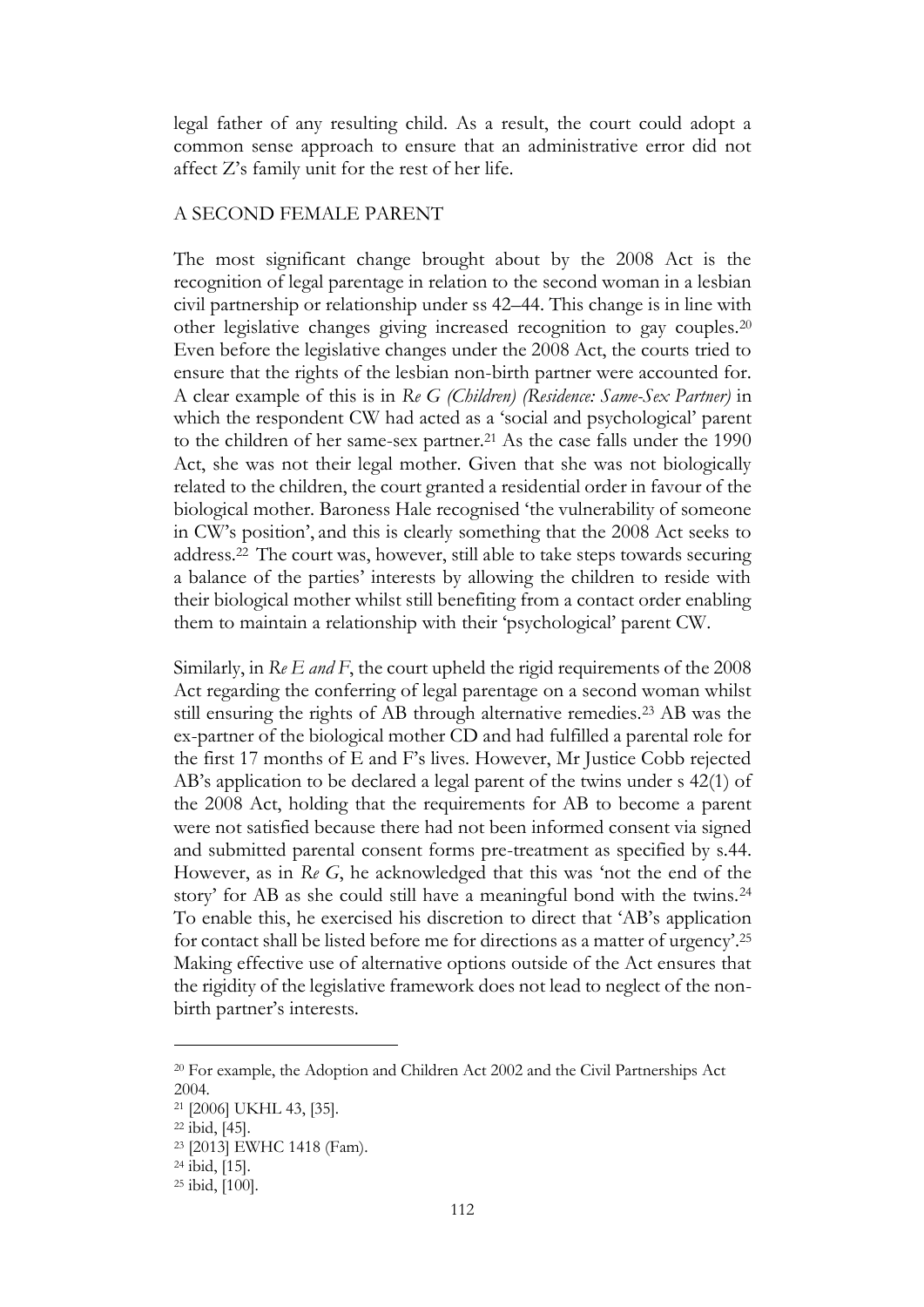## EXCLUSION OF THE BIOLOGICAL FATHER

Despite granting legal recognition to modern family forms, the 2008 Act remains traditional by enforcing the idea that a child should only have two parents. In order to uphold this idea alongside the new recognition for lesbian couples, the biological father is expressly excluded under s 45(1) if a second woman is to be treated as a parent under the Act. The 2008 Act does not, therefore, fit comfortably with Lord Nicholls' determination in *Re G* to 'decry' any tendency to depart from the prioritising of a biological parent.<sup>26</sup>

In *Re G and Re Z,* the applicants were a homosexual couple who had provided sperm for two lesbian couples.<sup>27</sup> Mr Justice Baker held that the policy underpinning the reforms in the 2008 Act was 'an acknowledgement that alternative family forms without fathers are sufficient to meet a child's need'. <sup>28</sup> The wording of s 45(1) leaves no room for judicial discretion: 'Where a woman is treated by virtue of section 42 or 43 as a parent of the child, no man is to be treated as the father of the child.'<sup>29</sup> As a result, the court held that S and T 'are not to be treated in law as the parents of, respectively, G and Z for any purpose'. <sup>30</sup> Natalie Gamble concurred with the court's understanding of Parliament's intention, arguing that the Act provides explicitly that 'men in such circumstances like these should not be treated as parents'. <sup>31</sup> Whilst the Act leaves little scope for interpretation regarding the exclusion of the father in such circumstances, it does not prevent the exercise of judicial discretion in order to secure the interests of biological fathers by looking for solutions elsewhere within family law. In this case, the court granted leave to S and T to apply for s 8 contact orders under the Children Act 1989.

Counsel for the respondents submitted that 'the legislation can and does achieve the goal of recognising that partners of the same sex can both be parents without as a consequence entirely shutting out the biological fathers'. <sup>32</sup> Certainly, this is a success of the 2008 Act. However, there remains a strong argument that the Act goes too far in recognising lesbian partners, prioritising the interests of the non-birth mother over that of the biological father and indeed, the interests of the child in knowing his or her biological heritage. Bainham identifies that in Baroness Hale's famous speech on different kinds of parenthood in *Re G*, two out of the three forms of parenthood centre on the child's conception and gestational care:

<sup>26</sup> *Re G*, [2].

<sup>27</sup> [2013] EWHC 134 (Fam).

<sup>28</sup> ibid, [71].

<sup>29</sup> Human Fertilisation and Embryology Act 2008, s 45(1).

<sup>30</sup> *Re G and Re Z*, [113].

<sup>31</sup> Gamble, 'Lesbian Parents', 1427.

<sup>32</sup> *Re G and Re Z*, [78].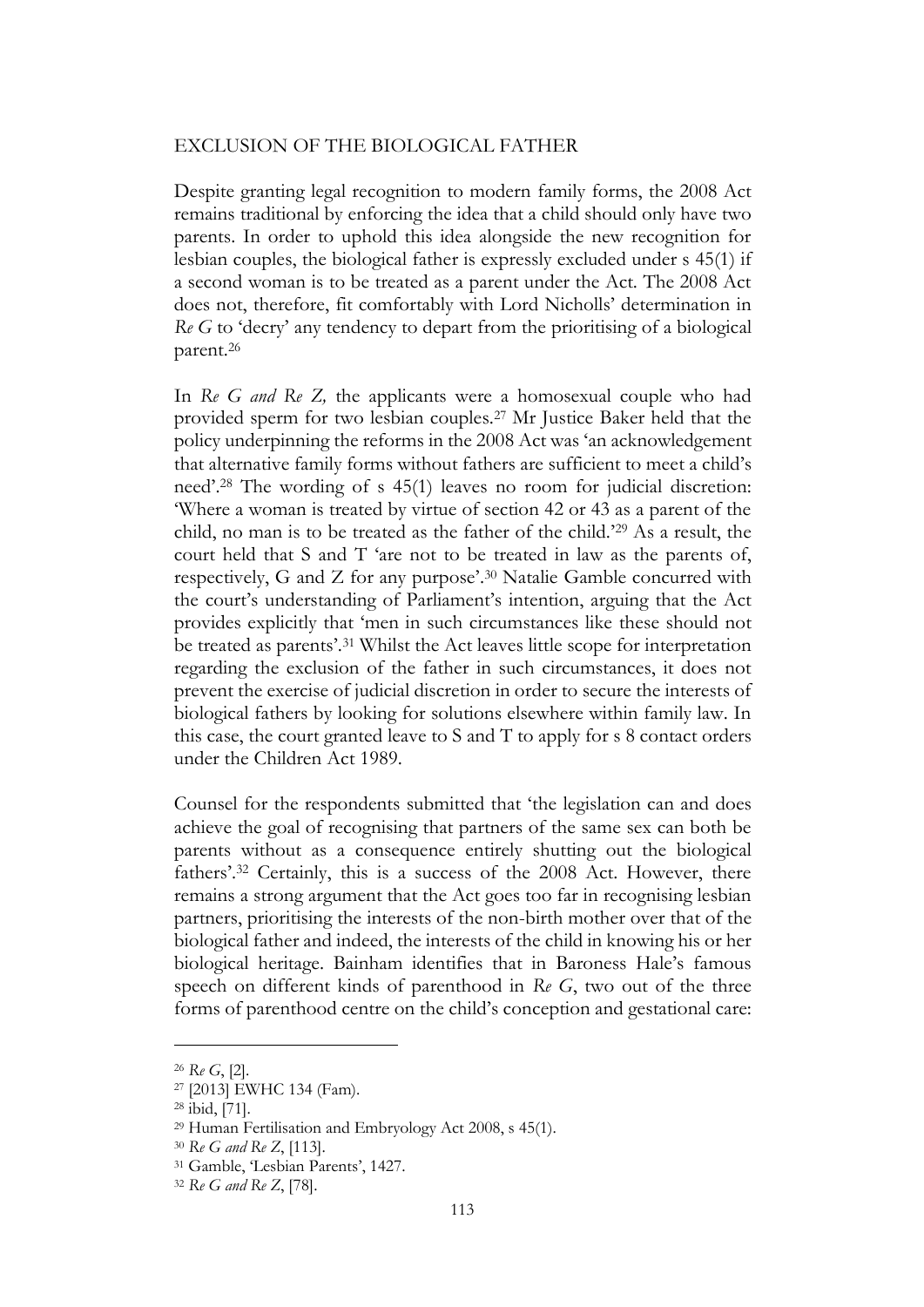'genetic parenthood' and 'gestational parenthood'. <sup>33</sup> Bainham concludes that although both social and biological parents are important, 'the mistake is to assume that they must be treated identically'. <sup>34</sup> With this conclusion, Bainham clearly supports the argument that the 2008 Act does go too far in treating a lesbian partner as equivalent to a biological parent.

Looking at *Re G Re Z* more closely enables a possible alternative conclusion to be drawn. One of the applicants, S, was also the biological and legal father of F as she was born under the 1990 Act. Both F and G therefore have the same biological parentage and are being raised in the same lesbian family unit. The effect of the 2008 Act is that F has a legal father whereas her brother G's second legal parent is his biological mother's civil partner. The distinction the 2008 Act draws between the legal parentage of the two siblings is thus rather artificial given that they will be brought up identically. As Baroness Hale observed in *Re G*, whilst the conferring of legal parentage grants an individual legal standing, 'it does not necessarily tell us much about the importance of that person to the child's welfare'. 35 Legal parentage might be valued enormously by an individual but the most significant factor is clearly whether they are able to play a parental role in the child's life. As was the case in *Re G Re Z*, this is something that the court retains a significant amount of discretion to control, balancing out the rigidity of the Act where appropriate to guarantee the interests of the biological father. However, despite the arbitrariness of the distinction in practice, no doubt for S on a personal level, the distinction drawn between his status as a legal father of his daughter F but not of his son G seemed frustrating and unfair.

## **CONCLUSION**

Parliament responded appropriately to the problems arising in respect of legal fatherhood under the 1990 Act, improving the clarity of the fatherhood provisions in the 2008 Act. The amendment clarified Parliament's intentions and thus making the courts more willing to exercise discretion to ensure fairness where necessary. The 2008 Act also offers newfound security to lesbian families. The courts have sufficient discretion to use alternative remedies within family law to acknowledge the interest of the biological father and the interest of the child in forming a relationship with his or her biological father. This ensures an adequate protection of parties' interests.

There is, however, a difference between being merely adequate and achieving a true balance of interests. A way forward could be the recognition of a third legal parent. Parental responsibility can be conferred

<sup>33</sup> Bainham, 8–9.

<sup>34</sup> ibid, 13.

<sup>35</sup> *Re G,* [32].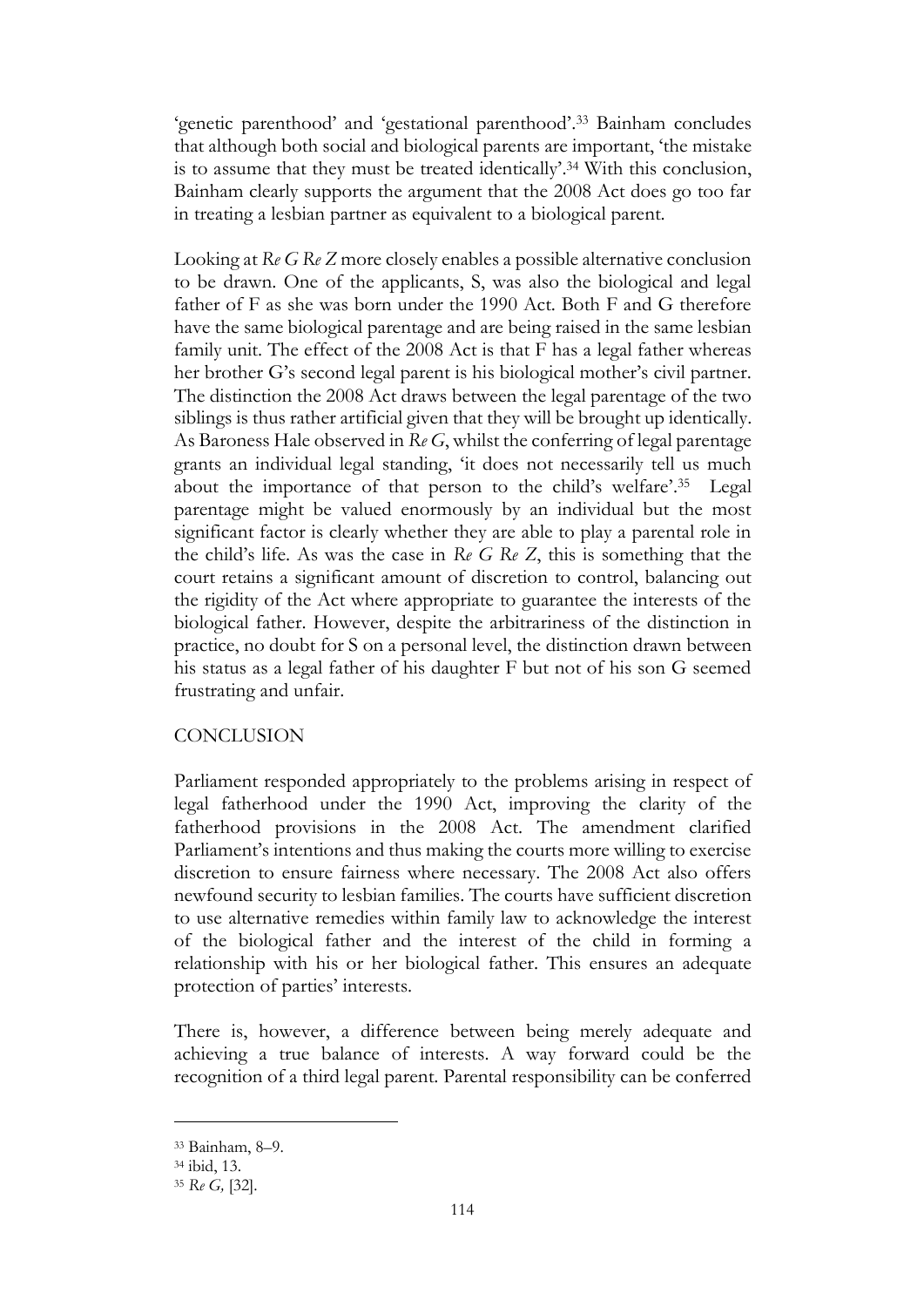on more than two individuals and so the idea of three parents is certainly not a novel concept. Even the biological understanding that a child can only have two genetic parents now has a gloss on it following the implementation of the Human Fertilisation and Embryology (Mitochondrial Donation) Regulations 2015.<sup>36</sup> The Regulations allow children to be born via the medical technique of mitochondrial donation. Whilst from a medical point of view the mitochondrial donor is not related to the child as all the genetic information remains stored in the nucleus of the birth mother's egg, the child could not have been created without the involvement of all three people. In the case of lesbian families, recognising the birth mother, the birth mother's female partner and the biological father as legal parents could provide a modern and fairer solution to parentage in such circumstances. Notably it remains far more difficult for same-sex male couples to be conferred with legal parentage than it does for lesbian parents as gay fathers must use a surrogate to have a genetic child, meaning that it is only possible for one partner to be the legal father. As Gamble acknowledges, 'the structures are now in place for lesbian parents conceiving together but gay dads often find it a lot more difficult'. <sup>37</sup> Given the limited practical impact legal parentage actually has on who a child considers to be his or her parent, the primary effect of such a reform would be to place all parties involved in such circumstances on an equal footing, cementing the parental bond between all parties and the child and drawing them closer together as a co-operative parenting unit.

<sup>&</sup>lt;sup>36</sup> The Regulations were approved by the House of Lords on 24<sup>th</sup> February 2015.

<sup>37</sup> Gamble, Same-Sex Parents (BBC Radio 4 2014) available

<sup>&</sup>lt;http://www.bbc.co.uk/programmes/b04htrnw>.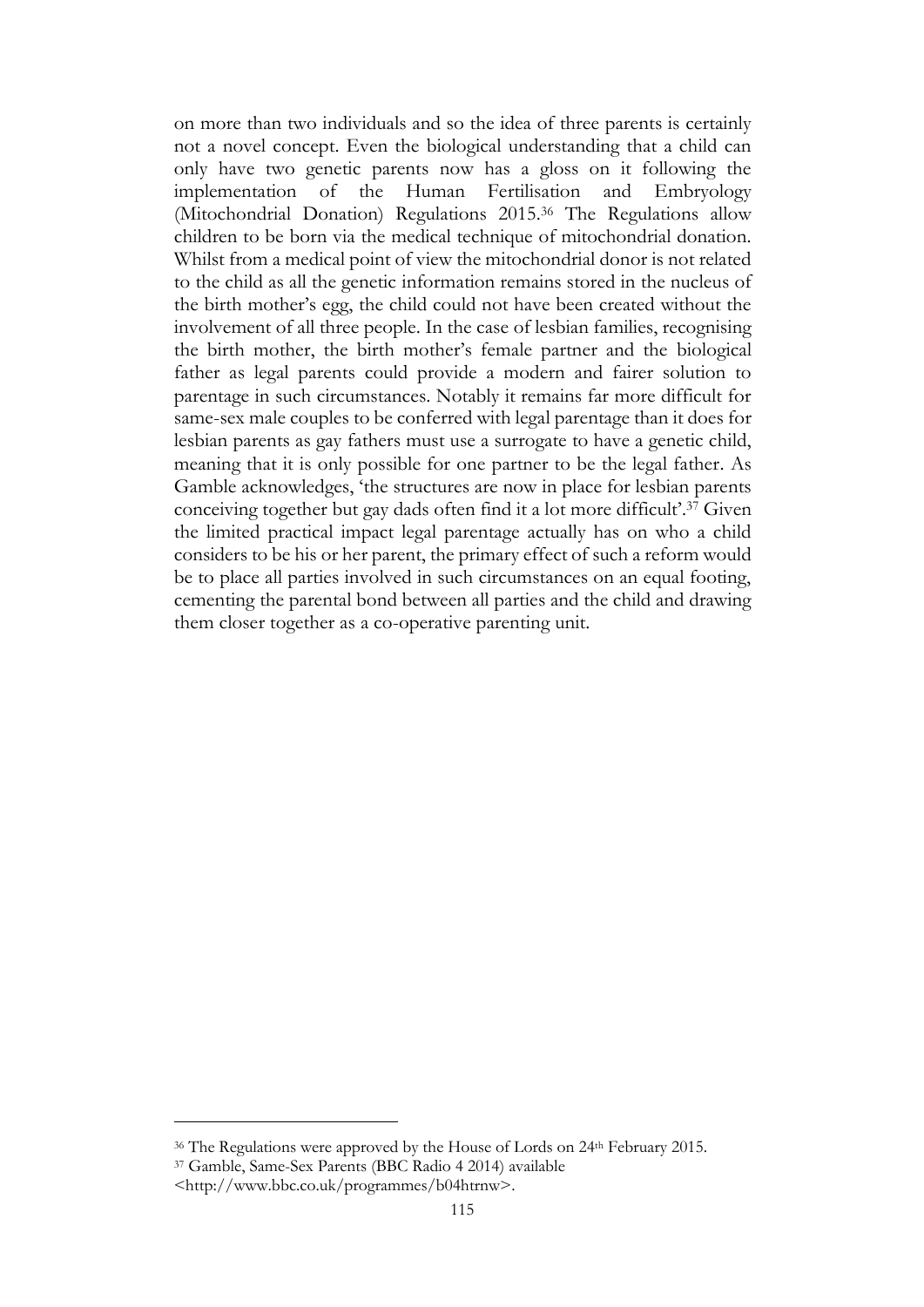# **SHOULD TORTURE BE PERMISSIBLE WHEN THERE IS A TICKING TIME BOMB?**

#### Dilan Yaslak

The international position on torture represents a central and defining feature of a liberal democracy. Characterised as a first generation right, the absolute prohibition against torture is a jus cogens norm, namely an agreement between all states in the international community that torture cannot be permitted under any circumstances, including ticking time bomb scenarios (TTBS). Yet, while these liberal democracies perceive the prohibition as a legal and cultural norm and publicly condemn states that torture, in recent years, torture has become endemic. In fact, it is those states with a reputation for justice, human rights, accountability and the rule of law that systematically practice torture behind a façade of democratic legality. After analysing the TTBS itself, this paper proceeds to scrutinise the utilitarian, Kantian and slippery slope arguments that consider the permissibility of torture in TTBS. An analysis of these justifications will demonstrate that the prohibition against torture is fundamental in determining the boundary between the values of a liberal democracy and state tyranny, and in particular in upholding human dignity. Consequently, it will be submitted that the absolute nature of the prohibition should be maintained.

Although, numerous treaties forbid torture,<sup>1</sup> the absolute right is importantly embedded into Article 1 of UNCAT<sup>2</sup> and Article 3 of the ECHR. <sup>3</sup> Signatories to both Conventions have an unqualified positive and negative duty to refrain from and prevent torture. However, problems have arisen under the articles as to the distinction between torture and cruel, inhuman or degrading treatment (CIDT). It has been argued that the latter is not the same as torture and in *Ireland v UK*, 4 the European Court of Human Rights (ECtHR), when considering the use of stress and duress tactics,<sup>5</sup> struggled with the definition. Such methods were categorised as CIDT within Article 3 ECHR as the ECtHR declared that there was a certain severity threshold to be met for an act to be described as torture.

<sup>1</sup> Geneva Conventions, art 3; Universal Declaration of Human Rights, art 5;

International Covenant on Civil and Political Rights, art 7; United States Constitution, Amendment 8; Canadian Charter, art 12; New Zealand Bill of Rights Act, s 9.

<sup>2</sup> UN Convention against Torture and other Cruel, Inhuman, Degrading Treatment or Punishment, art 1.

<sup>3</sup> European Convention on Human Rights, art 3.

<sup>4</sup> (1978) 2 EHRR 25.

<sup>5</sup> Also known as torture-lite and includes, inter alia, wall-standing, hooding, subjection to noise and deprivation of sleep, food and drink.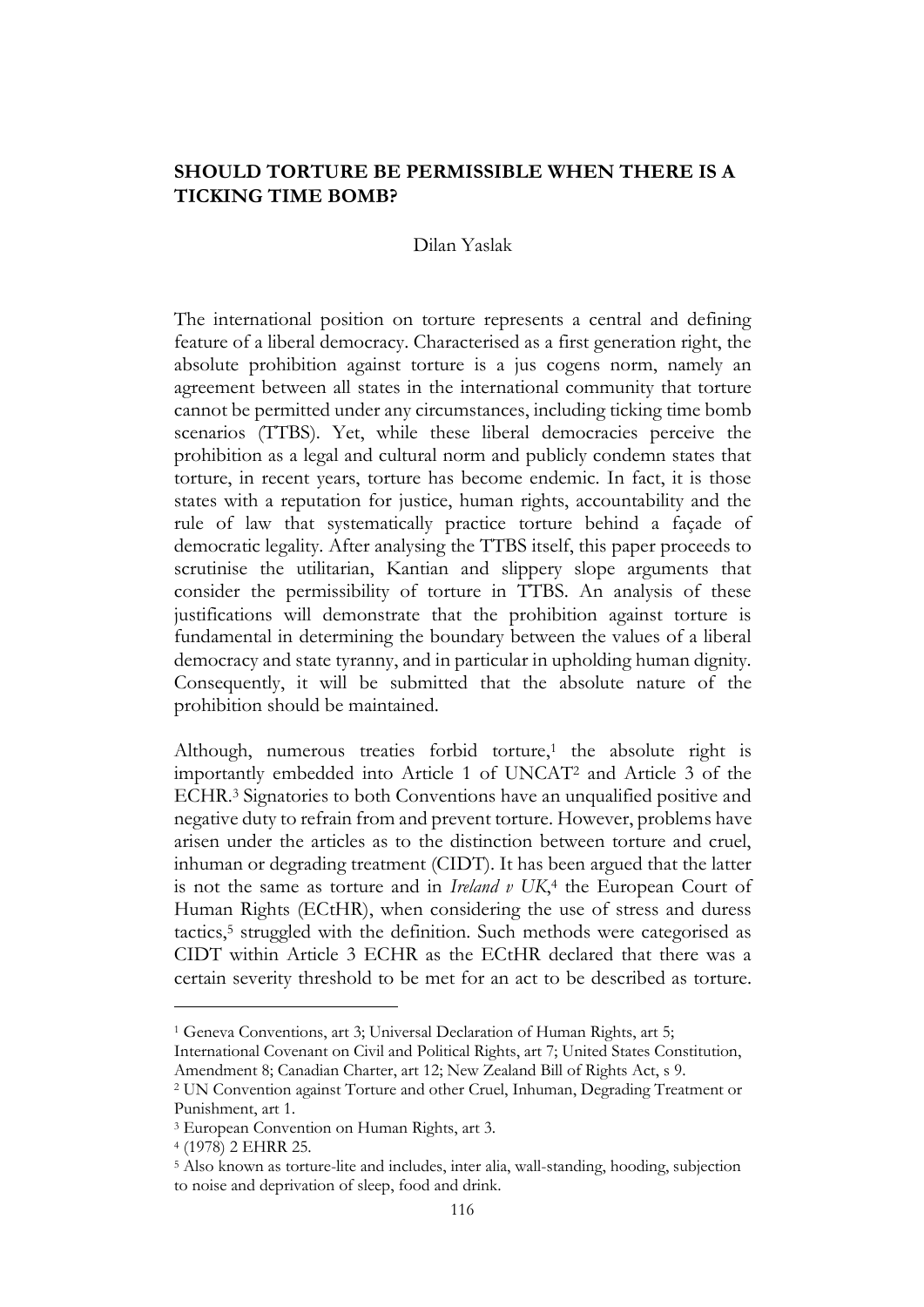Nevertheless, torture-lite methods clearly fall within Article 1 UNCAT and even under the ECHR; subsequent ECtHR cases<sup>6</sup> have weakened the distinction. Evidently, the severity threshold for torture is met when torture-lite methods are used for long periods of time and in combination with each other, for 'there is no...little torture without more torture.'7 Accordingly, *Ireland* would not be decided in the same way today and for present purposes, torture-lite is classified as torture. The discussion, moreover, will be confined solely to interrogational torture since this is where the current resurgence of interest lies. The 'War on Terror' has stimulated the international pace for interrogational torture and, while it will be acknowledged that the challenges faced by the world have changed, it is argued that human rights values must not.

In a world committed to national and transnational justice, the political mantra 'we never condone or co-operate in torture' has become meaningless. Yet, rather than making torture nationally or internationally legal, democracies have either narrowed the definition of torture through domestic legislation, <sup>8</sup> or have defended its use primarily on the basis of TTBS. The question arises, therefore, as to whether torture should be brought out of this hypocritical dark room and made permissible in TTBS, or whether its absolute nature of its prohibition should be maintained.

The TTBS has been advocated by many academics and there have been countless variants of the scenario proposed. One example is Shue's account, namely, '…a fanatic, willing to die rather than collaborate in the thwarting of his own scheme, has set a…device to explode in…Paris. There is no time to evacuate the innocent people…the only hope of preventing tragedy is to torture the perpetrator, find the device and deactivate it.' <sup>9</sup> Although, TTBS is the main focus, since those who have justified torture in demoralising the values of a liberal democracy have done so on this basis, it should be emphasised that the scenario contains many false assumptions. TTBS have been designed to represent a dilemma involving the dignity and security of an individual perceived as guilty and that of numerous victims. Yet, it attempts to persuade the supporter to

<sup>6</sup> *Selmouni v France* (2000) 29 EHRR 403, where the court held, at [101], that 'having regard to the fact that the Convention is a "living instrument which must be interpreted in light of the present day conditions", the court considers that certain acts which were classified in the past as "inhuman or degrading treatment" as opposed to torture could be classified differently in the future…' See also *Chitayev v Russia* (2008) 47 EHRR 1 and *Gafgen v Germany* (2011) 52 EHRR 1.

<sup>7</sup> Rejali, *Torture and Democracy* (Princeton University Press 2009) 453.

<sup>8</sup> States can define torture within their domestic legal system in terms they choose but have to abide by the internationally recognised definitions. For this reason, Talal Asad criticises international treaties for assuming definitions of torture as universal when they have actually emerged from a European liberal understanding – Asad, 'On Torture or Cruel, Inhuman and Degrading Treatment' in Das et al (eds), *In Social Suffering* (University of California Press 1997).

<sup>&</sup>lt;sup>9</sup> Shue, 'Torture' (1978) 7 Philosophy and Public Affairs 124.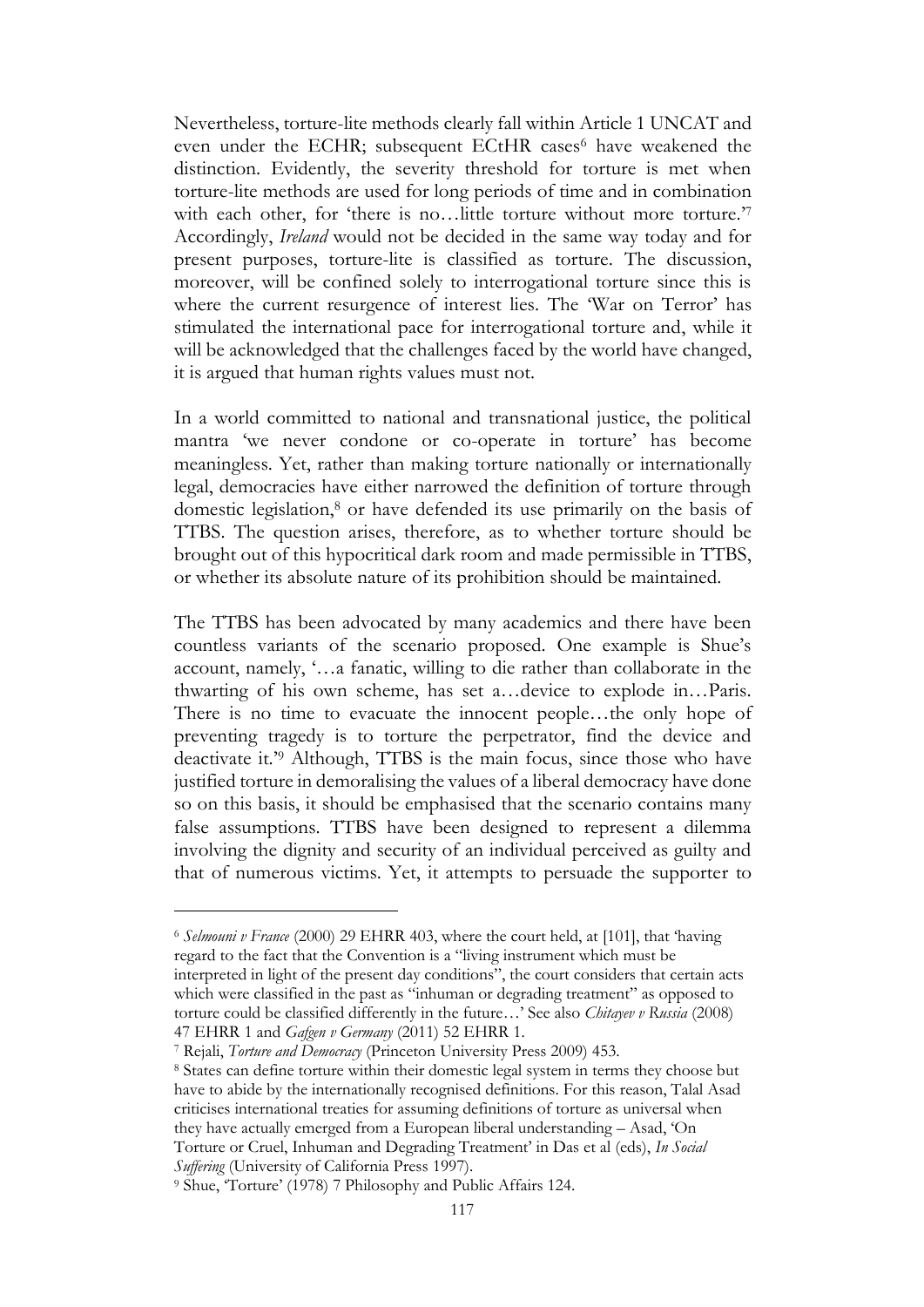violate a jus cogens norm and surrender essential dignities on the basis of uncertain risks. The scenario assumes that a guilty person<sup>10</sup> with the required information is arrested, that torture is the only solution and that torture will work in the time available to elicit accurate information. Noticeably, however, the time and effectiveness components run counter to each other, the likelihood of accurate information is low and, as Scarry accurately summarises, '…in a world where knowledge is…imperfect, we are suddenly granted the omniscience to know that the person…holds…crucial information about the bomb…' <sup>11</sup> Manifestly, the absolute nature of torture's prohibition should be maintained and should not succumb to a flawed scenario. Nevertheless, although TTBS are unlikely to arise, such cases still need to be evaluated in order to analyse the justifications for the permissibility of torture.

The acceptability of torture in TTBS was primarily discussed through utilitarianism. The theory understands torture as an economic exchange of costs and benefits and determines the boundary between the values of a liberal democracy and state tyranny on the basis of consequentialism. According to this perception, when benefits outweigh disadvantages, an action becomes morally justified. It follows that torture is permissible in TTBS for the benefits of torturing are high – countless innocent lives are saved – while the costs – violating one individual's human dignity – are low. Thus, on a utilitarian view, the absolute nature of torture's prohibition is valued only insofar as it promotes utility. As soon as the prohibition ceases to encourage maximum aggregate happiness, it becomes derogable. Such a view was adopted by the Israeli Landau Commission, which permitted torture in TTBS on the understanding that, 'everything depends on weighing the evils'.<sup>12</sup> On the utilitarian cost-benefit analysis, therefore, torture is the lesser of two evils.

The unacceptability, however, of allowing torture to become derogable is illustrated by the very theory that uses TTBS to justify its permissibility. Critically, utilitarianism lets a numbers game with no inherent limit determine whether a fundamental human right should be violated. Inevitably, the dangerous question arises as to where the line can be drawn to prevent state tyranny, if such a line can be drawn at all. As Luban accurately described, 'once you accept that only the numbers count, then

<sup>&</sup>lt;sup>10</sup> In the absence of full certainty, the risk of torturing an innocent person is morally unacceptable and yet the apprehended individual is assumed guilty before any legal process that establishes their guilt. This is most evident in the US treatment of detainees in Guantanamo Bay and clearly violates the right to a fair trial (an essential right in democratic countries respecting the rule of law (Article 10 UDHR).

<sup>11</sup> Scarry, 'Five Errors in the Reasoning of Alan Dershowitz' in Levinson (ed), *Torture: A Collection* (OUP 2004) 284.

<sup>12</sup> *Report of the Commission of Inquiry in the matter of Interrogation Methods of the General Security Service Regarding Hostile Terrorist Activity*, First Part (Jerusalem 1987) First Part, para 3.16.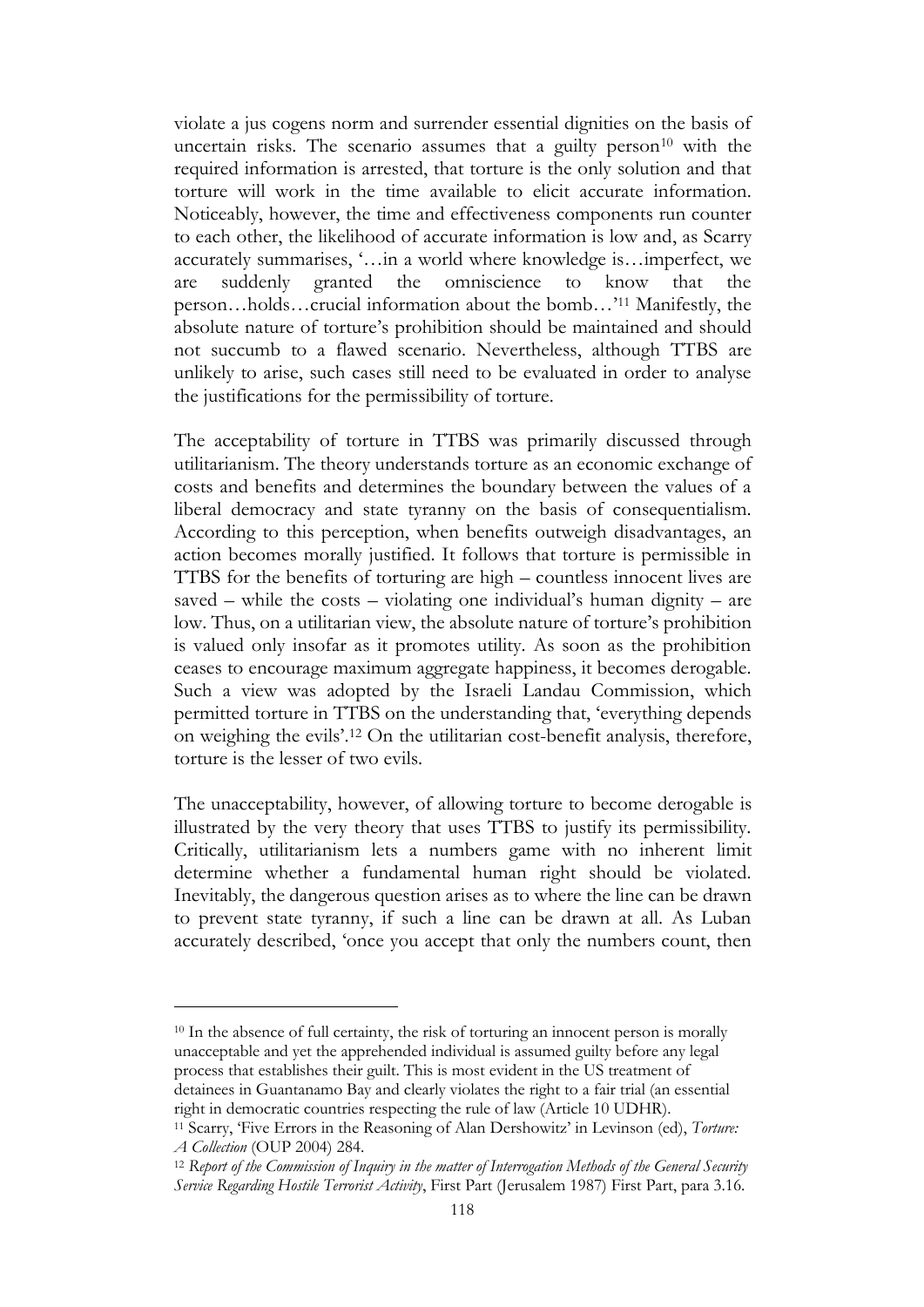anything…becomes possible.' <sup>13</sup> It would undoubtedly be acceptable for utilitarians to torture 699 suspects if 700 lives were saved. The question then becomes how many individuals would be too many to torture? It would also be permissible for utilitarians to torture innocent individuals, children and the mentally impaired as long as the consequences justified such action. Allhoff demonstrated this by stating, '…it is worse to torture a guilty person and an innocent one than to torture only a guilty one, but…this…could be justified if there are enough people at risk…' 14 Although Allhoff claims that torturing the innocent is worse, he overlooks the democratic value of the equality of human rights in protecting the dignity of all. An individual's status is irrelevant in the prohibition of torture and should also be immaterial in analysing its permissibility in TTBS. Nevertheless, utilitarianism ignores innocence not because of democratic values, but because it has no effect on maximum utility. Thus, as long as results are the only basis for public morality, it becomes possible to justify anything. Moreover, utilitarianism is indifferent to the fact that the state who tortures fails to be accountable, fails to respect the rule of law and most importantly fails to protect liberties, including respect for human dignity. The prohibition of torture and international human rights in general is rooted firmly in human dignity. Even one individual's dignity is something that cannot be counterbalanced in a cost-benefit analysis because the disadvantages of torture are incommensurable. To do so undermines the spirit of human rights. In order to uphold the values of a liberal democracy and prevent state tyranny, it is essential, therefore, to maintain the absolute nature of torture's prohibition.

Furthermore, even if torture's absoluteness was determined by a costbenefit analysis, the short-term utilitarian consequentialist view is impoverished once the long-term costs and benefits of torturing are considered. It is important in comparing short and long-term effects to distinguish between Act and Rule utilitarianism. Whereas the former thinks that short-term results excuse torture in TTBS, the latter believes that rules that lead to the greatest good will have better consequences than accepting exceptions in individual circumstances. Thus, the prohibition of torture is supported unless the greatest good is not achieved in the long-term. Nevertheless, Rule utilitarianism is not that different from Act utilitarianism. In the latter's assessment, a rule that allows torture in TTBS leads to the greatest good and consequently, no matter which view is taken (torture as an exception or as a rule), torture is permitted. Either way, however, the justification is undermined once it is acknowledged that torture dilutes democratic values and causes widespread repercussions of routine state brutality beyond TTBS. While torturing may save hundreds, every individual in a torturous state becomes vulnerable to having their

<sup>13</sup> Luban 'Liberalism, Torture and the Ticking Bomb (2005) 91 Virginia Law Review 1425, 1444.

<sup>14</sup> Allhoff, *Terrorism, Ticking Time-Bombs and Torture* (University of Chicago Press 2012) 141.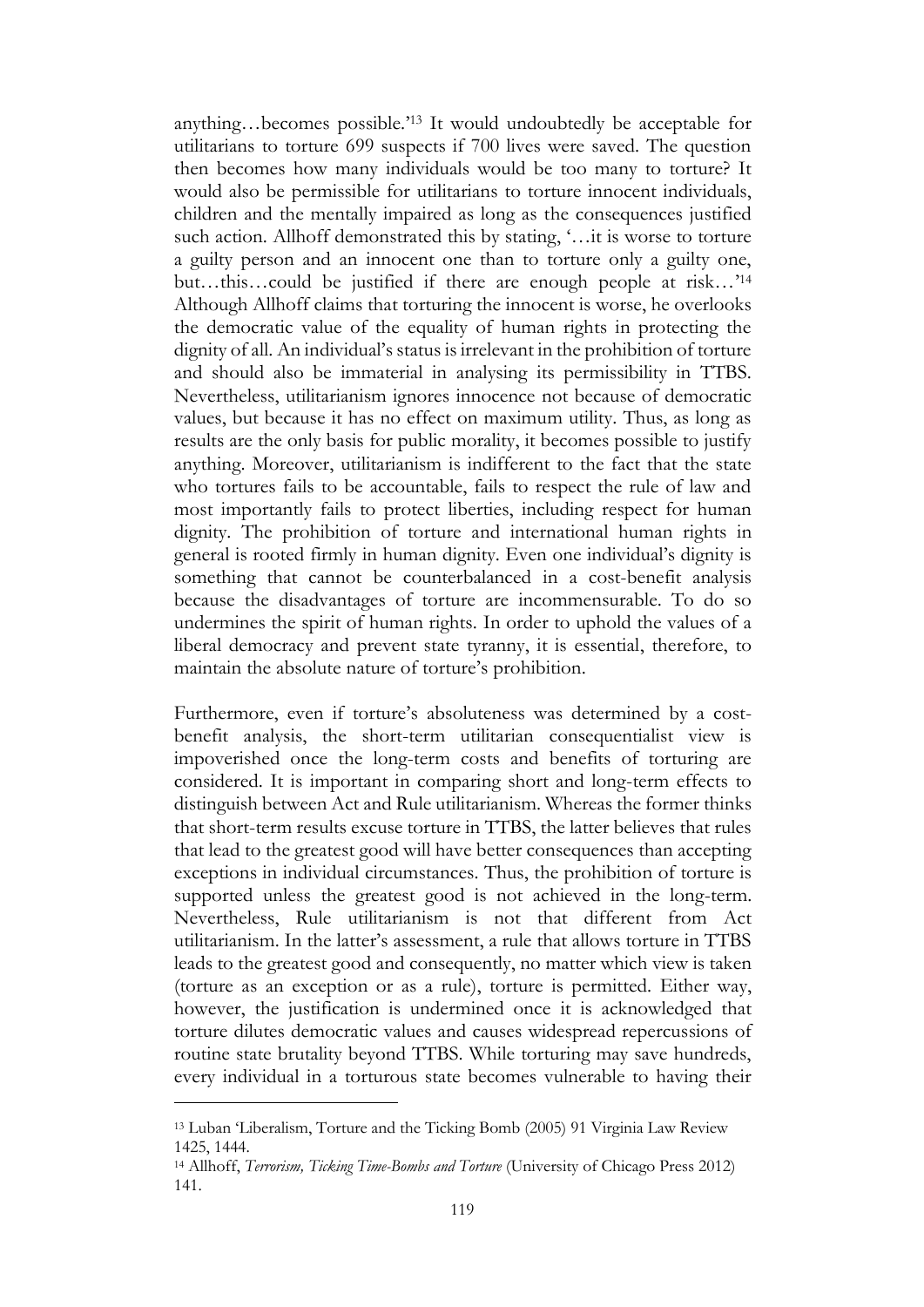human rights denied and the very torture used to enhance security can be used to terrorise them. Clearly, the benefits no longer outweigh the costs and maximum utility is not a possibility.

Conversely, the Kantian theory argues that individuals should not be treated as a means to an end but rather as ends in themselves. Kantianism takes the view that utilitarianism ignores the unqualified dignity that individuals deserve by permitting torture, for torture is the greatest form of disrespect and violates human autonomy simply to acquire information. Moreover, Kantians claim that states are to 'act only on that maxim whereby you can allow it to become universal law.'<sup>15</sup> Yet, as the jus cogens status of torture highlights, societies do not want torture to become universally employed and so Kantianism concludes that in determining the boundary between democratic values and state tyranny, the absolute nature of the prohibition on torture should be maintained. This appears to indicate that supporters of the Kantian theory and utilitarians are at opposite ends of the spectrum. If the arguments made are examined closely, however, it can be seen that when it comes to the question of the permissibility of torture in TTBS, some Kantians adhere to the Utilitarian outlook. In fact, as Ginbar illustrates<sup>16</sup>, the Kantian theory which opposes the consequentialist justification, appears to surrender when it comes to TTBS and takes the view that the tragedy justifies sacrificing other moral considerations. Arguably, this latter viewpoint is analogous to Act utilitarianism, in that treating the tortured as a 'thing' rather than a person with values, is defended (exceptionally) by an appeal to the common good. Yet, as previously emphasised, any appeal to the common good to violate an absolute right cannot be permissible under any circumstances and undermines the values of a liberal democracy. The common good lies not in torturing to save lives but in being protected from a state that tortures, even if only in TTBS. Evidently, it is clear that torture cannot be justified under the utilitarian or the latter Kantian stance, since upholding the prohibition has benefits far beyond those states can achieve by torturing, treats individuals as a means rather than an end and is fundamental in determining the boundaries of a liberal democracy and state tyranny. Rather, one should adopt the strict Kantian view which looks to the intrinsic worth of humans with all the rights and dignities that that moral worth entails.

Additionally, it follows from the strict Kantian position that torture should not be permissible in TTBS simply because it is morally reprehensible. The universal prohibition of torture rests primarily on the moral effects of torture on the tortured and the state. Moral integrity, autonomy and a person's inviolability are the key to human dignity and the equality of all.

<sup>15</sup> Kant, *Grounding for the Metaphysics of Morals* (Hackett Publishing Company 1993, translated by James Ellington) 30.

<sup>16</sup> Ginbar, *Why not torture terrorists?* (OUP 2008).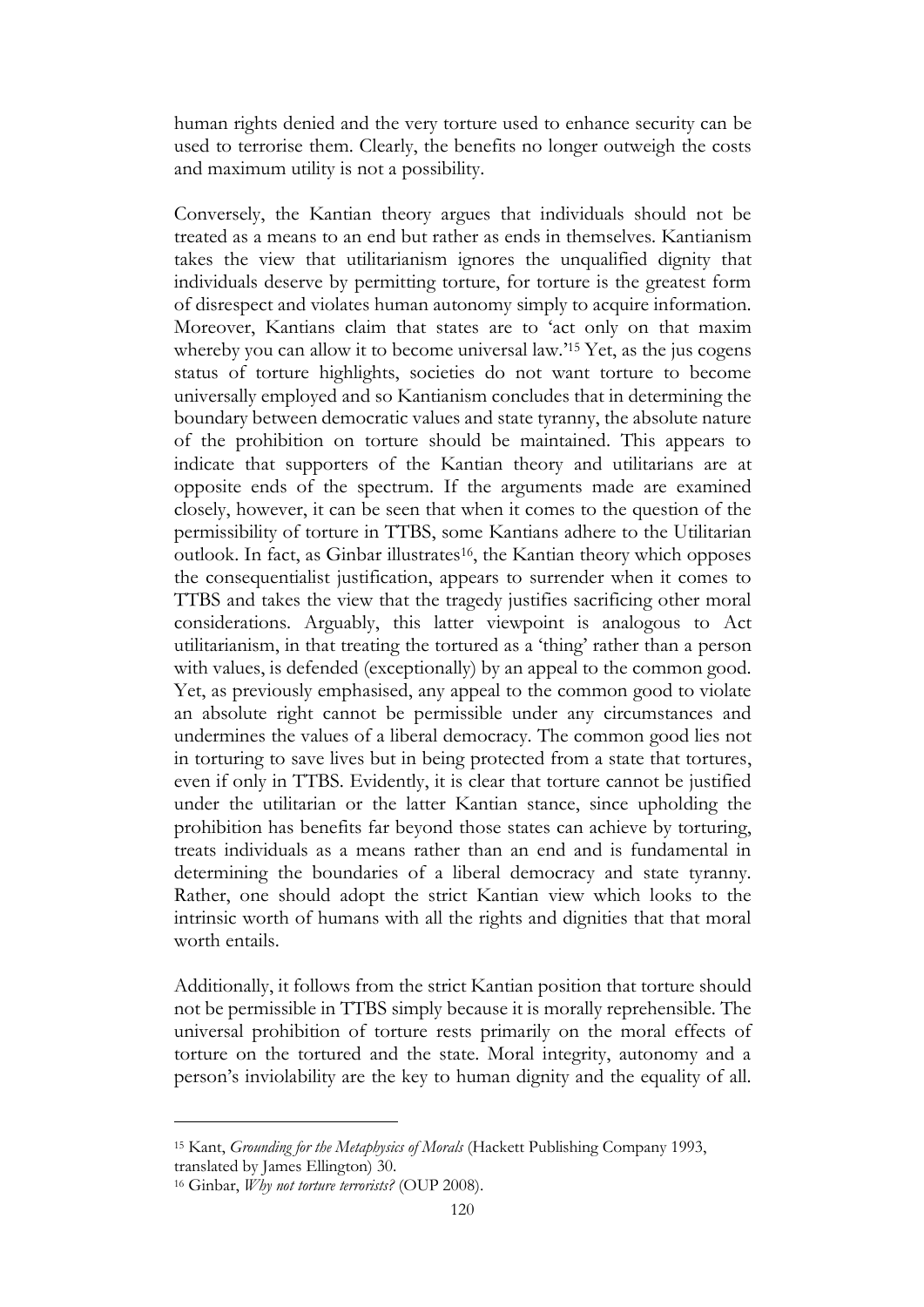Since it is the aim of torture to break down the individual, respect for dignity is the cornerstone of the prohibition. From the perspective of the tortured, torture is intrinsically wrong because it violates his physical and mental integrity, his right to security and negates his autonomy. The entire world of the tortured is destroyed and he becomes a mere puppet in the hands of the torturer, $17$  as is apparent from the torture survivor Amery, who explains that, 'twenty-two years later, I am still dangling over the ground by dislocated arms…' <sup>18</sup> One only has to remember Abu Ghraib to understand why the absolute prohibition of torture is fundamental in determining the boundary between the values of a liberal democracy and state tyranny. The sense of indignity and injustice that torture creates brutalises the societies individuals live in and leads it to hurtle into an abyss of amorality. It is therefore vital that the absolute prohibition is maintained.

On the other hand, supporters of torture in TTBS do not dispute or deny the immorality of torture but rather assert that it is the lesser of two evils, making it morally justifiable. The argument claims that failing to torture violates the human dignity of the civilians who will die and accordingly, some supporters' insist that the torture cease once the requisite information is obtained. Nevertheless, torture is once again placed on the balancing analysis that it has been urged that it should not be placed on. According to Allhoff, 'if we care about dignity, then we should care about maximally preserving it.' <sup>19</sup> However, if one were to adopt a utility analysis, then even on this perception torture is not the lesser of two evils, for the moral benefits still outweigh the costs. As Statman argues, 'the moral danger of torture is so great and the moral benefits so doubtful, that…torture should be considered as prohibited absolutely.' <sup>20</sup> Within this context, an issue of rights conflict arises, namely whether the freedom from torture or right to life should prevail. It appears that TTBS provide a sense of emergency that results in states reducing civil liberties to enhance the right to life. The point is clearly put by Gross who states that, '…when life is at stake, respect for dignity runs a poor second.' <sup>21</sup> Such arguments, moreover, disregard the inalienability of all the human rights provided for by multiple international conventions. Both the right to life and freedom from torture are absolute rights which cannot be derogated from and their worth cannot be determined by balancing it against the other. Such balancing exercises raise questions of whom international human rights are aimed at and neglects the democratic value of equality. While TTBS provide the dilemma of rights conflict, a state that chooses to torture unacceptably disregards the

<sup>&</sup>lt;sup>17</sup> Those supporting torture in TTBS do not care for the torturer either. Hence, from a Kantian perspective, the torturer's human dignity is also violated because they become a means to an end.

<sup>18</sup> Amery, *At the Mind's Limits* (Indiana University Press 1980) 33.

<sup>19</sup> Allhoff (n 14) 184.

<sup>20</sup> Statman, 'The Prohibition against Torture' (1997) 4 Mishpat u-Mimshal 161.

<sup>21</sup> Gross, 'Regulating Torture in a Democracy: Death and Indignity in Israel' (2004) 36 Polity 367, 386.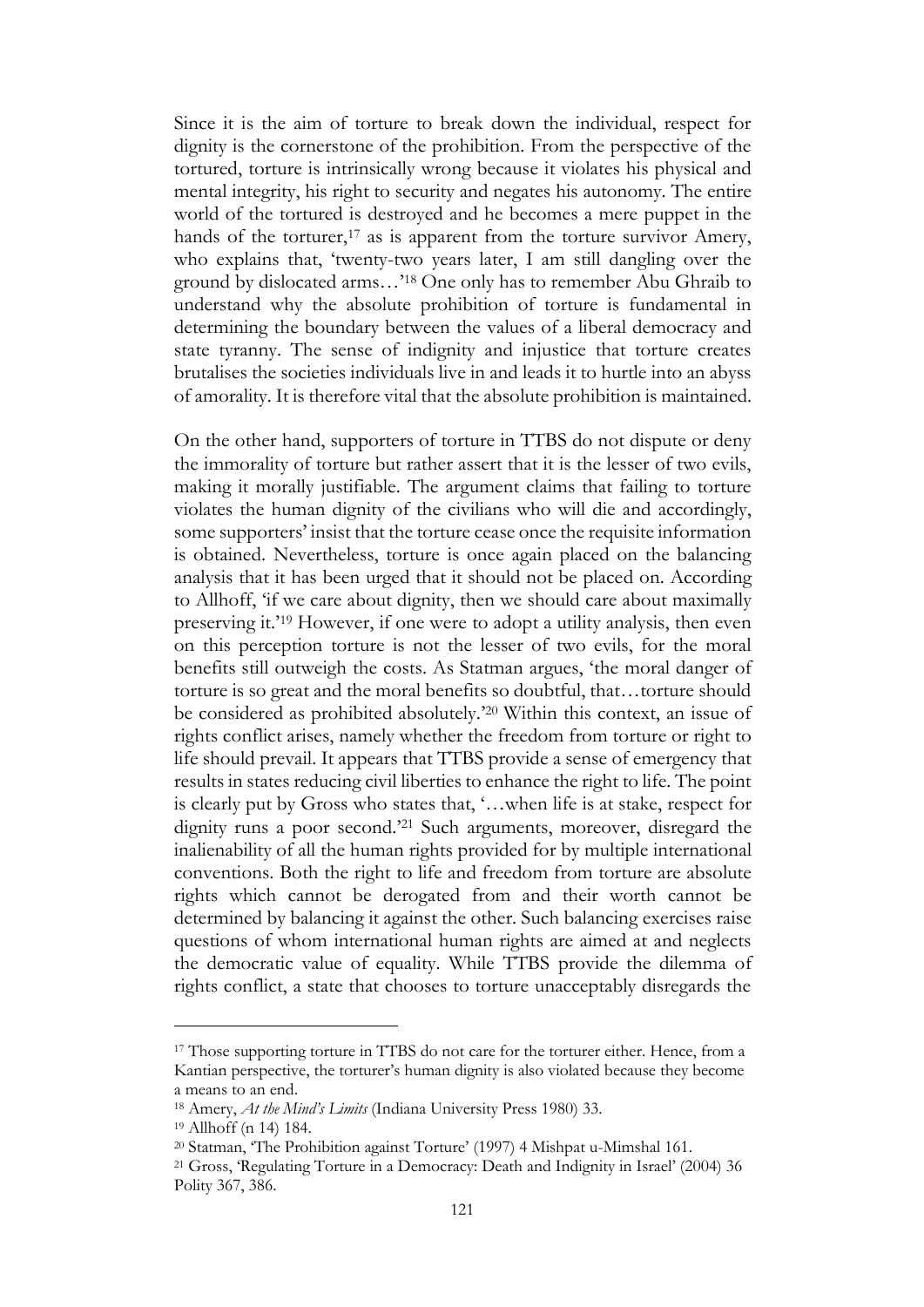rule of law and the protection of human dignity. It is this inherent morality that cannot be counterbalanced against other rights and is central in maintaining the absolute nature of torture. A democracy which prizes all the qualities of human dignity cannot subsequently undermine those democratic values in TTBS. Any failure to uphold the absolute prohibition will undermine the boundary between the values of a liberal democracy and state tyranny and should not be permitted.

It is crucial, moreover, that the absolute nature of torture is maintained in order to prevent its widespread use. Unsurprisingly, once permitted, torture in TTBS becomes a precedent for torture in non-TTBS and a tyrannical state emerges. The USA's war on terror began with this justification but has now developed into a scenario with no element of immediacy. As Mayerfeld pointed out, 'Guantanamo Bay is the hellish incarnation of the slow-fuse bomb justification of torture' <sup>22</sup> and the torture at Abu Ghraib had nothing to do with TTBS. Thus, it quickly becomes the case that a situation 'close enough' to TTBS is justified and torture 'soon becomes a well-traveled road', <sup>23</sup> where indefensible human rights abuses prevail. Both Israel<sup>24</sup> and the USA are strong examples of torturous states that have neglected the vital democratic values of accountability, the rule of law and the protection of civil liberties. Noticeably, the Israeli case of *Abd al-Rahman Ghaneimat*<sup>25</sup> exemplifies this point. In that case, the state admitted that Ghaneimat was subjected to prolonged sleep deprivation, shackling and hooding and yet the Supreme Court held that even after two months, torture was still necessary for the procurement of information. Additionally, the UK and US practice of extraordinary rendition and diplomatic assurances are further demonstrations of torture extending beyond the accepted parameters. <sup>26</sup> Extraordinary rendition is the process of deporting individuals to other states 'with the promise that they won't be tortured and the certainty that they will.' <sup>27</sup> It is in essence a process of cross-border torture that is not a TTBS and is antithetical to democratic values. Extraordinary rendition is a violation of international law and the ECtHR has made it clear that diplomatic assurances cannot be relied on to

<sup>22</sup> Mayerfeld, 'In defense of the absolute prohibition of torture' (2008) 22 Public Affairs Quarterly 110, 120.

<sup>23</sup> Rejali (n 7) 457.

<sup>24</sup> In *The Public Committee against Torture in Israel v Government of Israel et al* (1999)*,* the Israeli Supreme Court attempted to use the defence of necessity to limit torture to TTBS. An examination of the practice of torture in Israel reveals, however, that torture has gradually become routine.

<sup>25</sup> *Abd a-Rahman Ghaneimat and the Public Committee against Torture in Israel v Minister of Defence et al* (1996).

<sup>26</sup> Rendition programmes are found in the USA where torture is outsourced to various states such as Canada, Italy, Syria, Egypt, Jordan and Morocco. Likewise, the UK has consistently rendered individuals to Libya.

<sup>27</sup> [Chazelle,](http://www.cs.princeton.edu/~chazelle/politics/torture09.html) 'How to Argue Against Torture' (Princeton University 2009) available <http://www.cs.princeton.edu/~chazelle/politics/torture09.html>.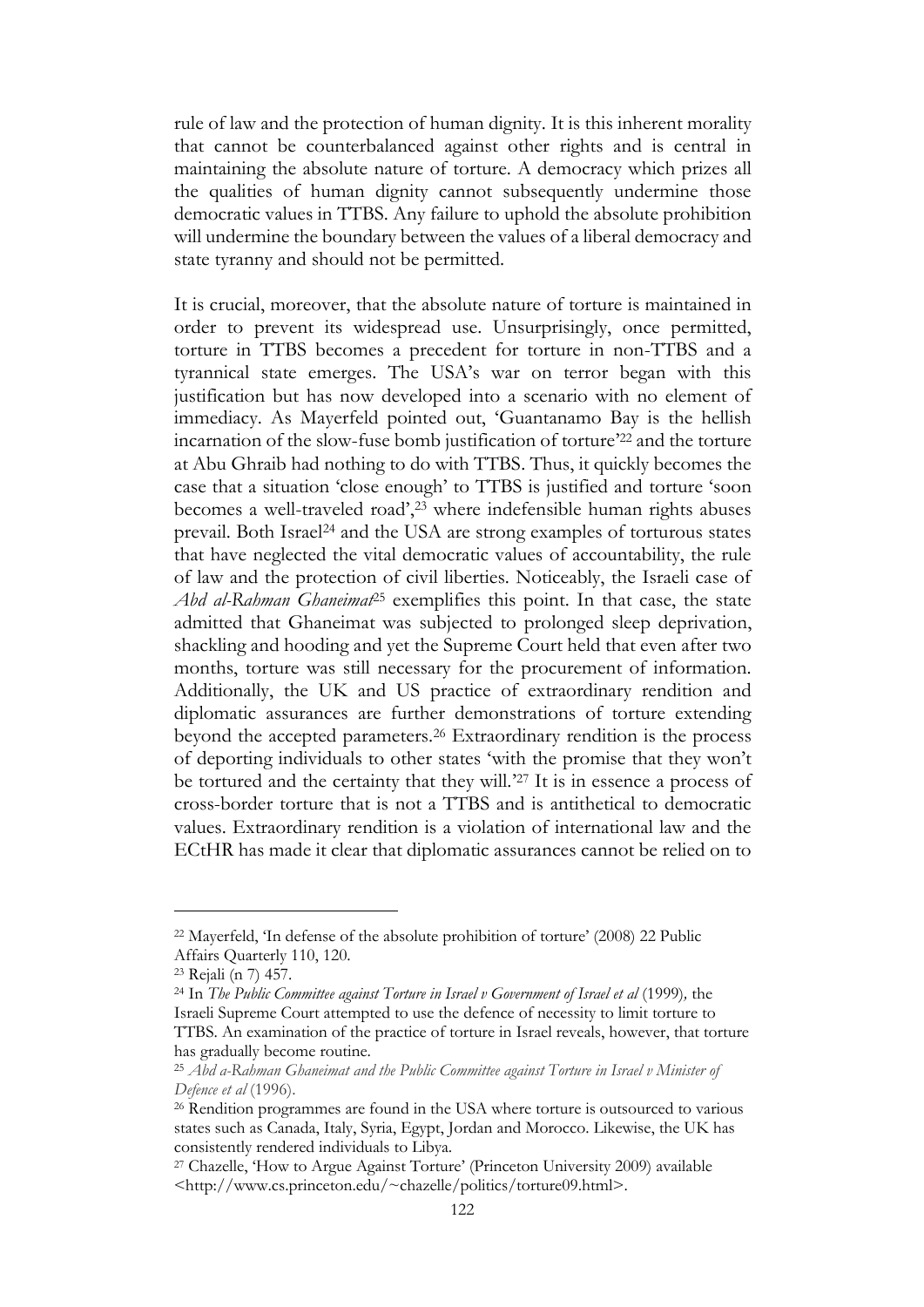overcome international obligations. <sup>28</sup> Therefore, contrary to what is claimed by utilitarians, maximum dignity is achieved not by torturing, but by states complying with their negative international duties.

A further illustration of the slippery slope argument is the justification of interrogational torture in preventing other crimes. If the device in Shue's example is replaced with drugs or a kidnapped child, keeping all the other factors in place, the justifications for torture in TTBS extend to these criminal activities. Luban crucially asks, 'why not torture in pursuit of any worthwhile goal?'29; the case of *Gafgen v Germany*<sup>30</sup> provides the answer. In Gafgen, an individual who had murdered a child was threatened<sup>31</sup> with the infliction of torture in the hope that he would disclose the child's whereabouts (the police were unaware that the child was dead). This was a clear TTBS in the kidnapping context and while a violation of Article 3 ECHR was found, the German courts in their own decision displayed a tolerance towards those who may not comply with the absolute prohibition. <sup>32</sup> It is a dangerous misconception to believe that torture can be limited and separated from tyranny. Evidently, permitting torture in TTBS leads to a cheapening of that rationale in various ways. Countless occasions of torture which have been justified by invoking TTBS have remained under that guise and have resulted in much wider damage to liberal democracies than was originally foreseen or considered acceptable. Hence, the use and acceptance of torture is fundamental in determining the boundary between the values of a liberal democracy and state tyranny.

It is not only the case that torture leads to undesirable consequences, but also that no line can be drawn in practice to prevent these effects. In dealing with the slippery slope argument, Dershowitz has argued that the floodgates are already open and that torture is used widely in democracies.<sup>33</sup> For this reason, Dershowitz contends that in order to determine the boundary between democratic values and state tyranny, torture in TTBS needs to be permitted and legalised through a system of judicial torture

<sup>28</sup> *Saadi v Italy* (2009) 49 EHRR 30. The ECtHR stated that whether a state had complied with its international legal obligations under Article 3 ECHR when receiving a diplomatic assurance will be determined on a case-by-case basis. Similarly, the UN has warned the UK about unreliable and ineffective diplomatic assurances.

<sup>29</sup> Luban (n 13) 1443. <sup>30</sup> (2011) 52 EHRR 1.

<sup>31</sup> In *Campbell and Cosans v UK* (1982) 4 EHRR 293 , the ECtHR found that a threat to torture constitutes CIDT under Article 3 ECHR if it is 'sufficiently real and immediate'. However, as has been submitted, *Gafgen* serves to highlight the point that the difference between CIDT and torture has been significantly weakened.

<sup>&</sup>lt;sup>32</sup> The German courts found Daschner guilty of instructing a subordinate to commit an offence and the subordinate police officer guilty of coercion. Nevertheless, the court refrained from imposing a punishment and illustrated an understanding in TTBS for violations of absolute human rights.

<sup>33</sup> Dershowitz, *Why Terrorism Works* (Yale University Press 2002).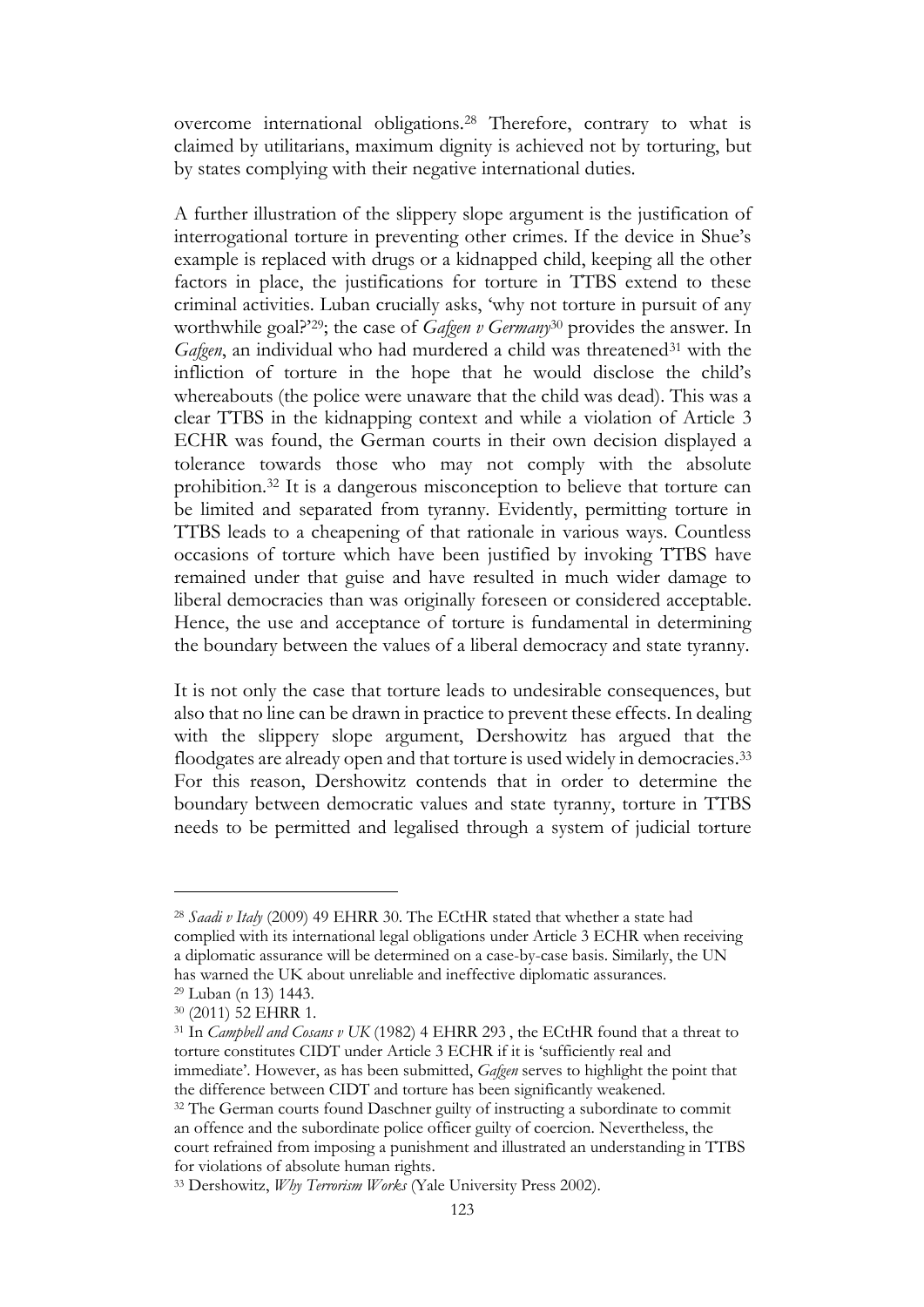warrants. <sup>34</sup> Such institutionalisation would, in his view, curtail the slippery slope and uphold accountability and the rule of law. The point was similarly put by Gross, who wrote that 'legal rigidity in the face of severe crises [like the TTBS]…is…detrimental to…the rule of law.' <sup>35</sup> Although it is acknowledged that the continuous practice of torture hidden behind a veil of legitimacy is harmful, it is submitted that the institutionalisation of torture in TTBS will further weaken respect for the rule of law and human dignity. Institutionalisation creates an infrastructure that normalises torture and undermines the values of a liberal democracy more than any process of hypocrisy. In fact, in *Ireland v UK*<sup>36</sup> the ECtHR expressed deep concern that tolerance of prohibited acts would lead to an 'administrative' practice of torture. Thus, Dershowitz's untenable assumption that absolute rights cannot exist overlooks the fact that absolute human rights are the guardian of democracy and not vice versa. On a utilitarian cost-benefit analysis, the infrastructure necessitated by the torturing state and its negative consequences, outweighs the gains associated with torturing in TTBS. Once the wall of immunity is erected around officials, the institutions serve to protect the state, rather than individuals and the democratic values that Dershowitz purports to uphold are subjugated. Therefore, the only solution is the maintenance of the absolute prohibition by the international community. 37

Additionally, an analysis of the arguments supporting torture in TTBS reveals the erroneous assumption that torture extracts the information required to defuse the device. Enthusiasts of torture in TTBS are supporters precisely because of the immediacy of the impending device. Yet, it is this imminence that ensures that effective torture cannot be carried out in the time postulated and thus advances the argument that the absolute nature of torture should be maintained. Information gained by torture will be unreliable and invaluable since the tortured will say what the torturer wants to hear. In fact, torture may prevent the acquisition of information altogether and this was seen in the case of Abu Zubaydah who provided information to interrogators freely but shut down when he was tortured by the CIA. Moreover, it is increasingly forgotten that the tortured may rather die than disclose information. During the 'war on terror', the

<sup>34</sup> The practice of judicial warrants would make torture legal insofar as a warrant was issued. However, any system of judicial warrants would have severe implications. A failure to gain a warrant will not necessarily translate into refraining from torture. Indeed, when time is of the essence as in TTBS, it is a reasonable expectation that judges would invariably issue warrants in order to avoid the risk of being blamed. Thus, judicial warrants compromise judicial integrity and allows the judiciary – a pillar of liberal democracy – to be complicit in the abuse of human dignity.

<sup>35</sup> Gross, *'*The Prohibition on Torture and the Limits of the Law' in Levinson (ed), *Torture: A Collection* (OUP 2004) 237.

<sup>36</sup> (1978) 2 EHRR 25.

<sup>&</sup>lt;sup>37</sup> The United Nations Optional Protocol to the Convention against Torture and Other Cruel Inhuman or Degrading Treatment or Punishment (2002) is a good initiative in monitoring the practice of torture.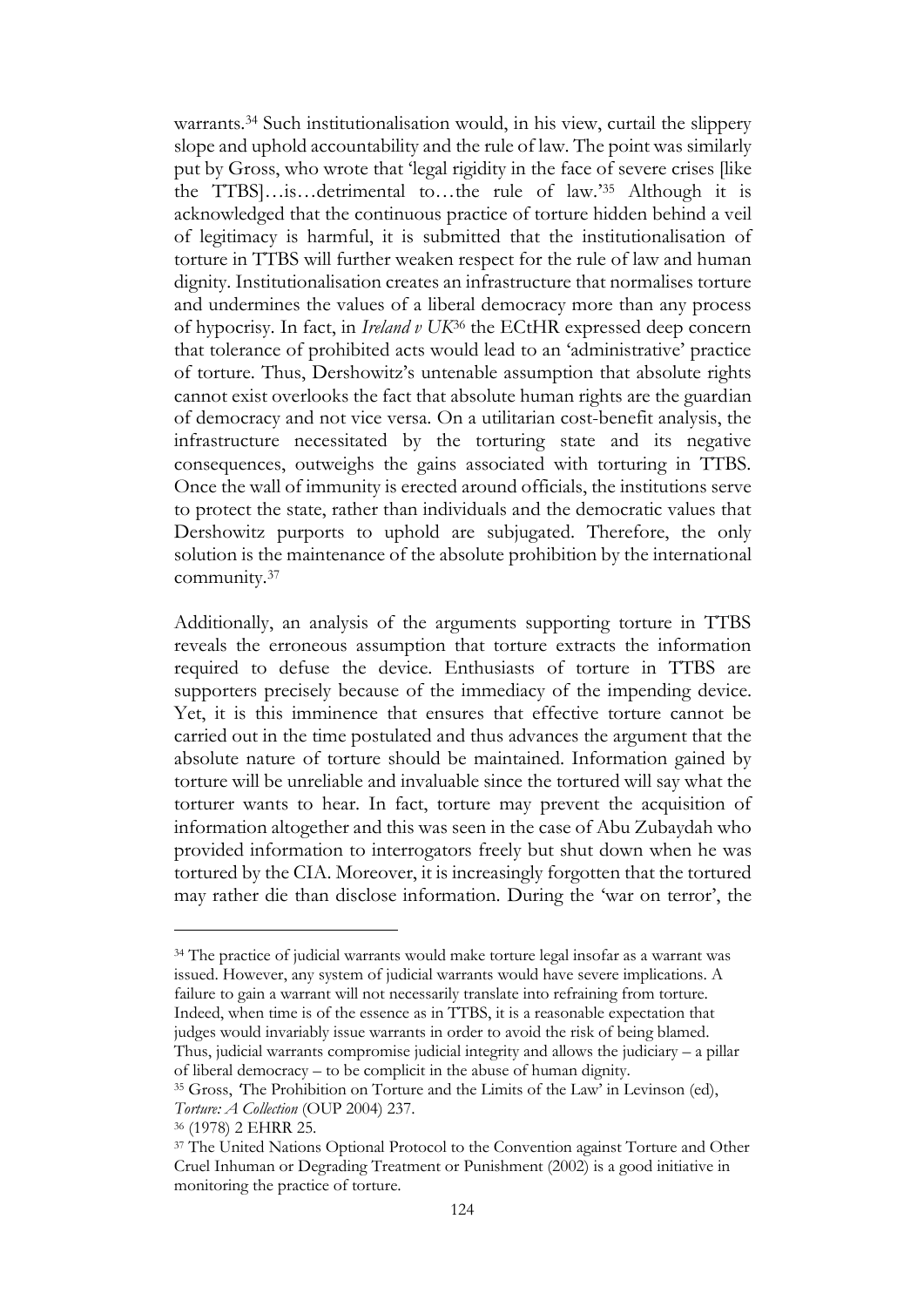world's perception on terrorism and torture changed and Shue's example contains exactly the point that supporters of torture fail to realise, namely that the fanatic is willing to die rather than collaborate in the thwarting of his scheme. Nevertheless, some take the view that even if one case of torture is successful then the endeavour has been worth it. To demonstrate this, the Abdul Murad case has been consistently invoked. There, Murad disclosed information that thwarted the World Trade Center bombings after the Filipino police tortured him. In doing so, however, academics continuously disregard the fact that Murad's torture lasted for sixty-seven days, meaning that this was not a TTBS. Also, if the police had focused primarily on decrypting a computer they had acquired, then the information would have been obtained without violating fundamental human rights. Hence, the cases demonstrate that methods other than torture are effective in gaining accurate information in TTBS and so there is no rational justification for its permissibility. As Arrigo rightly questions, 'can we put (only)…terrorists into the torture chamber and put out at the other end timely and true knowledge…? Can just a little bit of torture…cause just a little bit of harm to a democratic society?' 38 Undoubtedly, the answer is no. A society that upholds democratic values cannot postulate the mere possibility of gaining uncertain information in deciding whether to violate a jus cogens norm. Ultimately, the result is that of unreliable evidence gathered by a tyrannical state that has failed to respect human dignity and the rule of law.

In conclusion, when a step is taken back to review the reasons why torture was absolutely prohibited, it becomes clear that even in the face of terrorism and our changing notions of torture, such reasons still stand today. The unanimous international agreement that torture is wrong, whenever and for whatever reason, continues to prevail in the legislation. The only problem is that the legislation is not reflected in domestic application. In this context, transnational justice has become increasingly important. The case of Binyam-Mohammed demonstrated the flow of ideas and judgments from the UK to the US courts. This pursuit of justice across borders is essential in safeguarding democratic values and bringing those liable to account. Any utilitarian, Kantian or moral argument that supports the permissibility of torture in TTBS allows torture to morph into an instrument of power and disregards the inviolability of human dignity. Liberalism and democracy is an ongoing process and international and transnational law should uphold vital democratic values by retaining its strict stance. The right of freedom from torture is so fundamental in determining the boundary between the values of a liberal democracy and state tyranny that its absolute nature should be maintained.

<sup>38</sup> Arrigo, 'A Utilitarian Argument Against Torture Interrogation of Terrorists' (2004) 10 Science and Engineering Ethics 543, 545.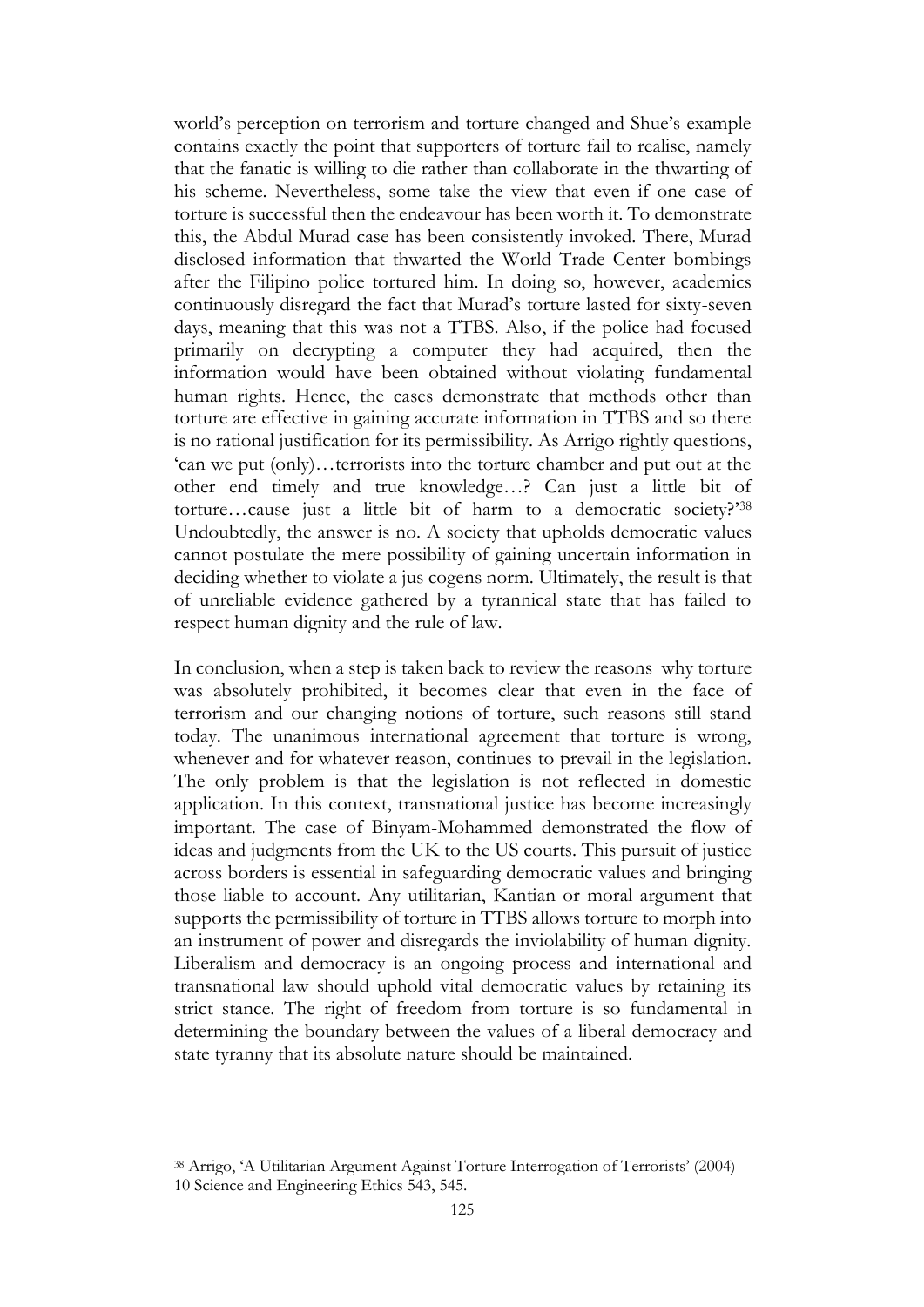## **DAVIES v DAVIES: ALL WORK AND NO PLAY**

#### Luke Tattersall

The case of *Davies v Davies*, which began in 2012, recently came to a close in late 2015 with the High Court ruling in the claimant's favour.<sup>1</sup> The following note will set out the complex factual nature of the case before proceeding to consider the legal ramifications of the High Court's judgment.

#### BACKGROUND

The dispute centred around a family farm in Wales. The defendants, Mr and Mrs Davies, were the owners of Henllan Farm, a successful farming business specialising in milking pedigree cows. They had three daughters, one of whom, Eirian Davies, brought a claim against her parents for a beneficial interest in the farm arguing proprietary estoppel.

From the age of 17, Eirian Davies worked on the family farm, putting in long hours for no financial reward. The court at first instance found that Eirian had worked for no pay up until the age of 21 and thereafter had been paid only a negligible sum.<sup>2</sup> The background of this case is factually complex and spans from 1984 to 2012, during which time there were numerous personal disagreements, resulting in Eirian leaving the farm.

As the claim related to proprietary estoppel, the courts were concerned to establish the nature of any assurances which had been made to Eirian, the extent to which she had relied upon them and the subsequent detriment that followed as a result.<sup>3</sup> In 1985 Eirian's parents told her that the farming business would be hers one day and as a result she remained on the farm whilst her two sisters left to pursue other careers. In 1989 Eirian had an argument with her parents and ceased living on the farm, but nevertheless continued working. In 1998, her parents affirmed their previous assurances, telling Eirian that she had a long-term future on the farm. Eirian subsequently moved into the main Farm House under the impression that she was a partner in the farming business, having signed a partnership agreement. It became apparent, however, that her parents had not signed the partnership agreement as agreed, meaning that Eirian had

<sup>1</sup> *Davies v Davies* [2015] EWHC 015 (Ch).

<sup>2</sup> *Davies v Davies* [2013] EWHC 2623 (Ch).

<sup>3</sup> *Dillwyn v Llewelyn* [1862] EWHC Ch J67; *Jennings v Rice* [2002] EWCA Civ 159.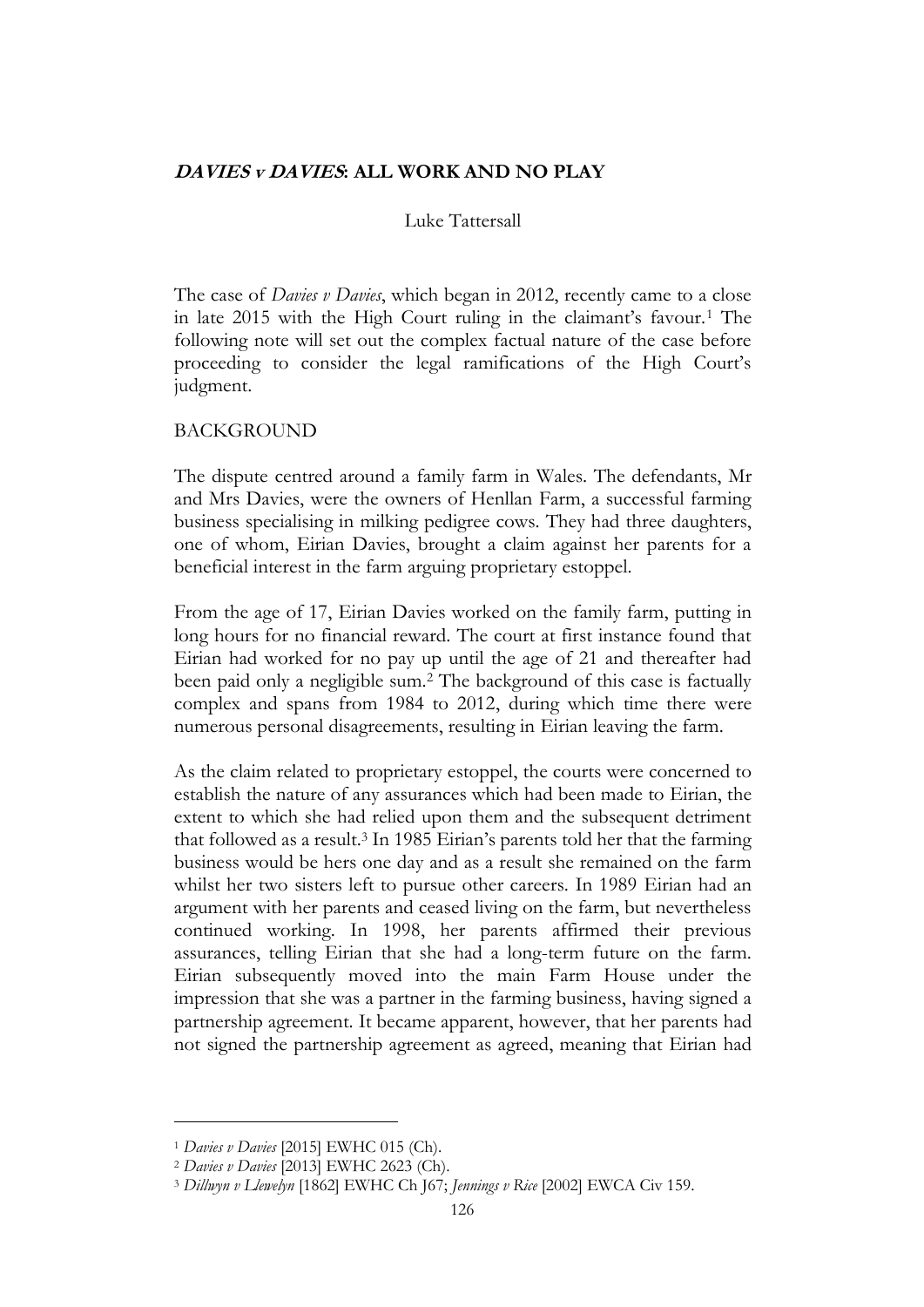no formal interest in the farm.<sup>4</sup> In 2001 Eirian left to pursue a job on another farm as a reproduction specialist.<sup>5</sup>

Eirian remained in alternative employment for a period of 6 years from 2001 to 2006. In 2007 her parents enticed her back to the farm on the basis that she would have a rent free home, and in 2008 she was made a shareholder in the farm.<sup>6</sup> In 2009 Eirian's parents encouraged her further by presenting a draft copy of their will which showed that the farm would be left to Eirian upon their death, however, the will was never executed.<sup>7</sup>

Mr and Mrs Davies made assurances in public that the farm would belong to Eirian one day whilst at the opening of a new milking parlour.<sup>8</sup> Furthermore, Mrs Davies made similar assurances to guests that the farm was for Eirian's future and that she hoped her daughter would be as happy on the farm as her and her husband had been for 50 years.<sup>9</sup> In 2012, Eirian got into a heated argument with her parents when it became apparent that their will stated that the farm would be placed into a trust and that the residue would be split between all three daughters in equal shares. Eirian ceased working on the farm and her parents subsequently attempted to evict her, at which point she initiated proceedings seeking a beneficial interest.<sup>10</sup>

The case of *Davies* attracted significant media attention and Eirian Davies was dubbed the 'cowshed cinderella'.<sup>11</sup> Based upon the court's findings, such statements are not unfounded as Eirian was found to have frequently worked from 8am to 9pm on the farm for close to 20 years between 1984 and 2012, receiving only accommodation and limited pay.<sup>12</sup> The judge at first instance noted that Eirian Davies's skill and hard work was instrumental in the success of the family's faming business, valued at  $\ddot{\tau}$ . million.<sup>13</sup>

## THE LEGAL IMPLICATIONS OF DAVIES

Unsurprisingly, based upon the information set out above, the court found that Mr and Mrs Davies had made assurances to Eirian that the farm would be hers one day. What is significant about *Davies v Davies*, however, is the attention paid to the concept of detriment. The court emphasised that the

9 ibid.

[<http://www.thetimes.co.uk/tto/news/uk/article4365814.ece>](http://www.thetimes.co.uk/tto/news/uk/article4365814.ece).

<sup>4</sup> *Davies v Davies* [2014] EWCA Civ 568, [8].

<sup>5</sup> ibid, 15.

<sup>6</sup> *Davies* (n 1), [11].

<sup>7</sup> ibid, 15.

<sup>8</sup> ibid, 9.

<sup>10</sup> *Davies* (n 2).

<sup>11</sup> De Bruxelles, 'Victory for Cowshed Cinderella' (2015) *The Times*, available

<sup>12</sup> *Davies* (n 1), [11].

 $13$  ibid.